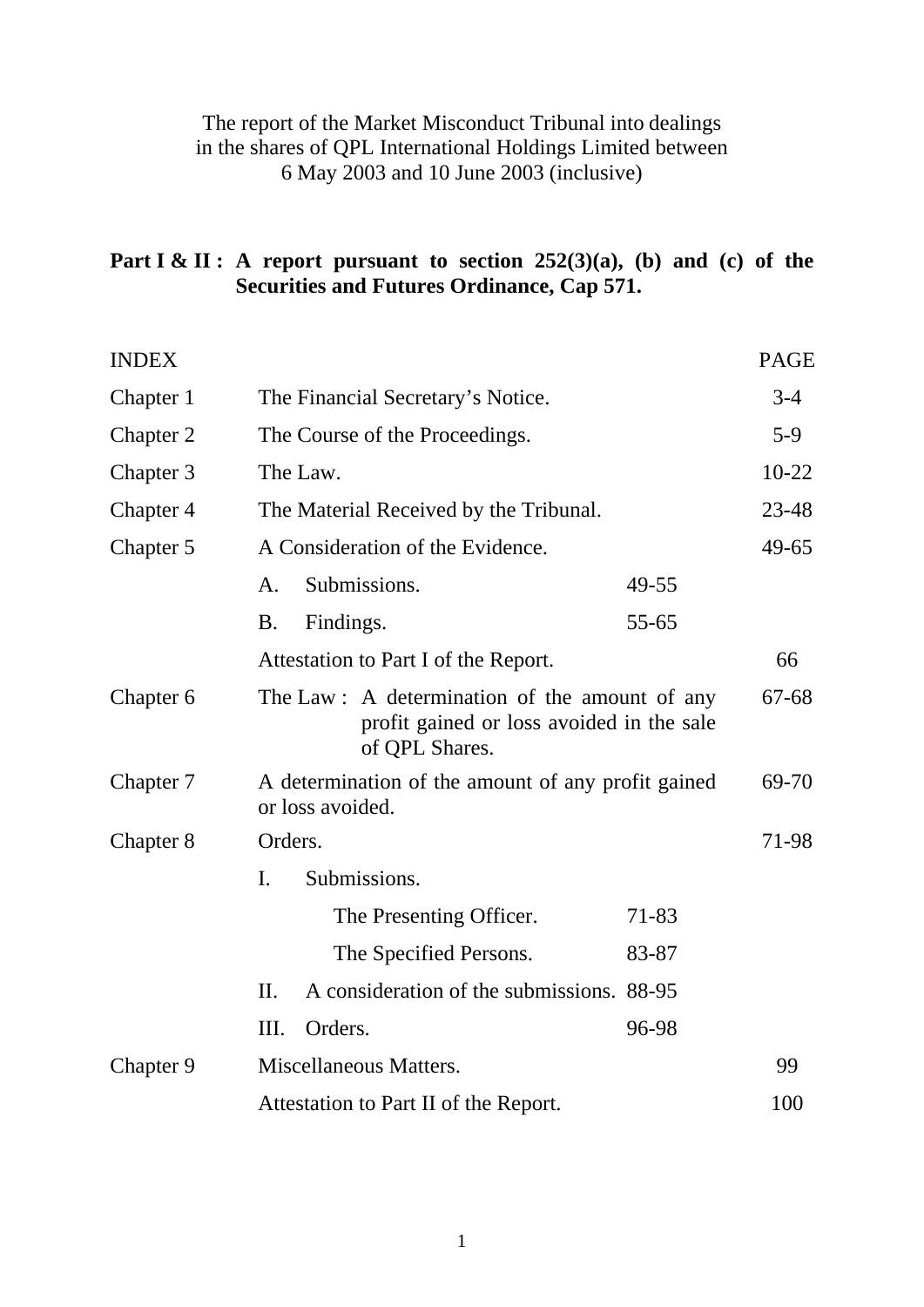| <b>INDEX</b> |                                                                                                                                      | <b>PAGE</b> |
|--------------|--------------------------------------------------------------------------------------------------------------------------------------|-------------|
| Annexure I   | Ruling in respect of the application for a "Stay" of<br>Proceedings.                                                                 | $A1-A52$    |
| Annexure II  | Judgment of Hartmann and Lam JJ.                                                                                                     | A53-A87     |
| Annexure III | Application for an order, pursuant to section 33 of<br>Schedule 9 of the Ordinance.                                                  | A88-A110    |
|              | Draft Order.<br>(i)                                                                                                                  | A111-A114   |
|              | Ruling declining to exercise<br>the<br>(ii)<br>Tribunal's discretion to<br>make<br>the<br>requested order.                           | A115-A121   |
| Annexure IV  | Table of Mr Shek describing orders of Cheeroll A122-A124<br>placed within 5 minutes of orders of Chinacal and<br>Honest Opportunity. |             |
| Annexure V   | Costs and expenses incurred by Department of<br>Justice.                                                                             | A125        |
| Annexure VI  | Statement of Costs and expenses incurred by SFC.                                                                                     | A126        |
| Annexure VII | Summary of costs and expenses incurred by the<br>Tribunal.                                                                           | A127        |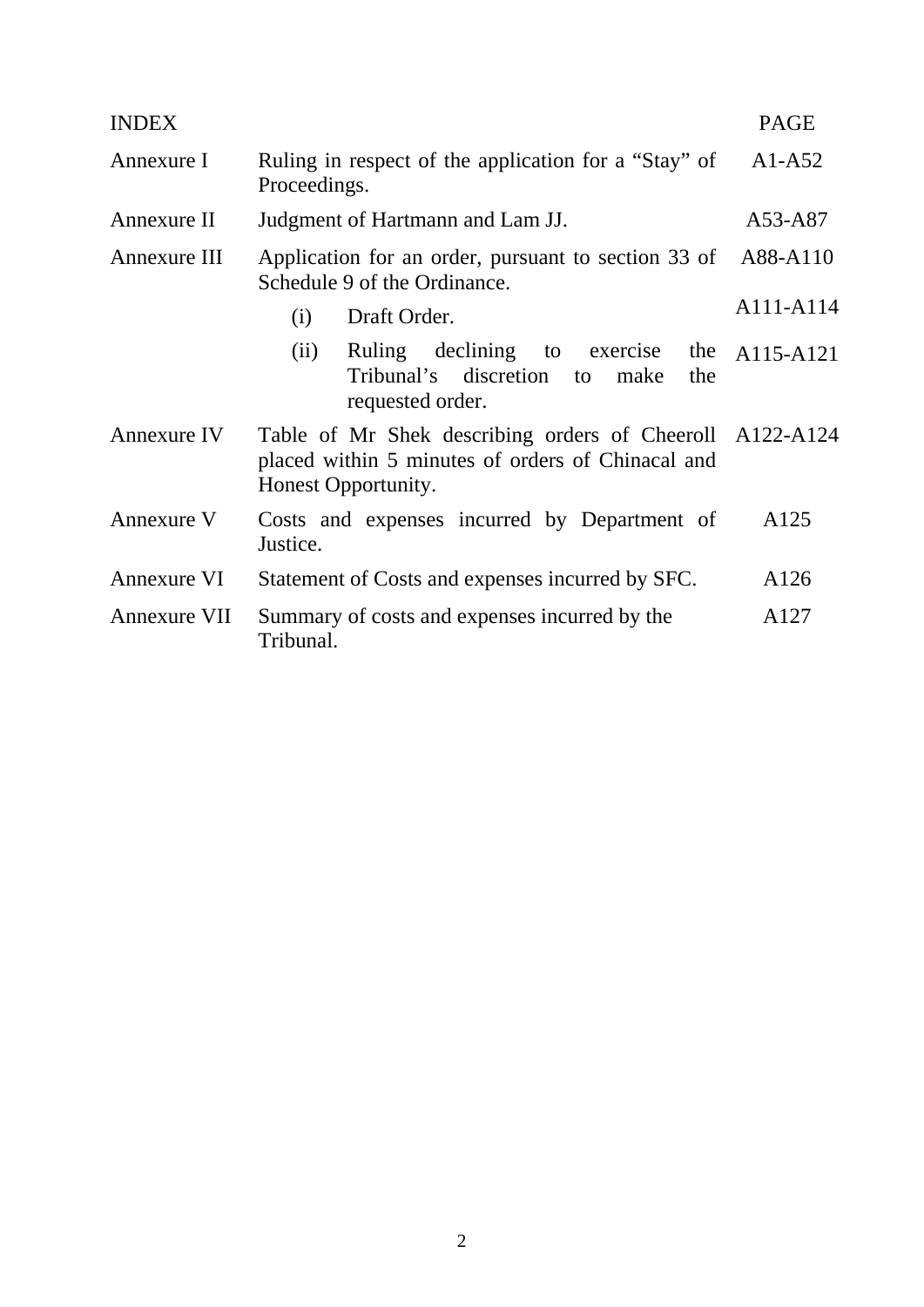# CHAPTER 1

## THE FINANCIAL SECRETARY'S NOTICE

1. The Tribunal was constituted by the Notice of the Financial Secretary

("FS") dated 6 June 2007, which is set out below :

## "**IN THE MATTER OF THE LISTED SECURITIES OF QPL INTERNATIONAL HOLDINGS LIMITED (Stock Code 243)**

#### **NOTICE TO THE MARKET MISCONDUCT TRIBUNAL PURSUANT TO SECTION 252(2) AND SCHEDULE 9 OF THE SECURITIES AND FUTURES ORDINANCE, CAP 571 ('THE ORDINANCE')**

WHEREAS it appears to me that market misconduct, within the meaning (sic) section 274 ('*False Trading*') and/or section 275 ('*Price Rigging*') and/or section 278 ('*Stock Market Manipulation*') of Part XIII of the Ordinance, has or may have taken place arising out of dealings in the securities of QPL International Holdings Limited (Stock Code 243) ('the Company'), the Market Misconduct Tribunal is hereby required to conduct proceedings and determine –

- (a) whether any market misconduct has taken place;
- (b) the identity of every person who has engaged in market misconduct; and
- (c) the amount of any profit gained or loss avoided, if any, as a result of the market misconduct.

## **Persons and/or Corporate Bodies Specified**

Mr. CHAU Chin Hung, Ms. Connie CHEUNG Sau Lin, Cheeroll Limited and Sun Hung Kai Investment Services Limited

## **Statement for institution of proceedings**

1. During the period between 6 May 2003 and 10 June 2003 (both days inclusive), CHAU Chin Hung (acting as a director and responsible officer of Sun Hung Kai Investment Services Limited) placed a significant number of bid orders with the authority and on behalf of Cheeroll Limited (an associated company of Sun Hung Kai Investment Services Limited) for the purchase of shares of the Company. The said orders were generally immediately cancelled, reduced in size, cancelled later on the same day or cancelled and re-issued at the same price shortly thereafter. Not one of Cheeroll Limited's bid orders was executed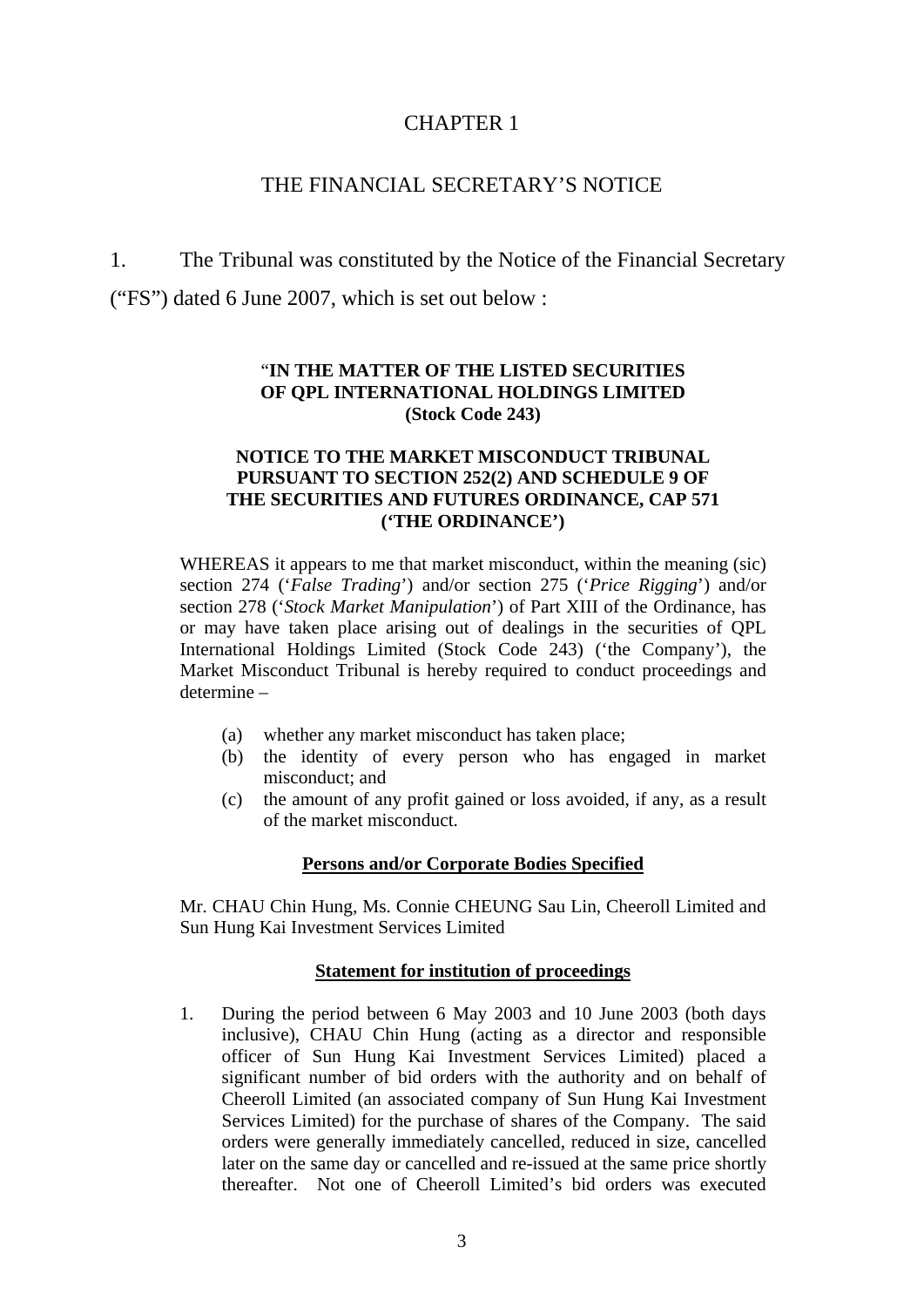during the said period. The placing of the orders followed by the revisions mentioned above created a false appearance of strong market demand of the Company's shares resulting in artificial support for and/or an increase in the price of the Company's shares in order to facilitate the share sales mentioned in paragraph 2 (*post*).

- 2. During the same period, Connie CHEUNG Sau Lin (acting as an employee or agent of Sun Hung Kai Investment Services Limited) sold through Sun Hung Kai Investment Services Limited substantial quantities of the Company's shares on behalf of Chinacal Limited and Honest Opportunity Limited respectively, the said sales were facilitated, as Connie CHEUNG Sau Lin was aware, by the false appearance of strong market demand for the Company's shares resulting from the artificial support and/or increase in the price of the Company's shares created pursuant to the conduct of CHAU Chin Hung, Cheeroll Limited and Sun Hung Kai Investment Services Limited mentioned in paragraph 1 (*ante*).
- 3. Accordingly, CHAU Chin Hung, Cheeroll Limited, Sun Hung Kai Investment Services Limited and Connie CHEUNG Sau Lin engaged or may have engaged jointly or severally in market misconduct contrary to Sections 274, 275 and 278 of the Ordinance.

Dated this 6<sup>th</sup> day of June 2007

(Signed) (Henry Tang) Financial Secretary".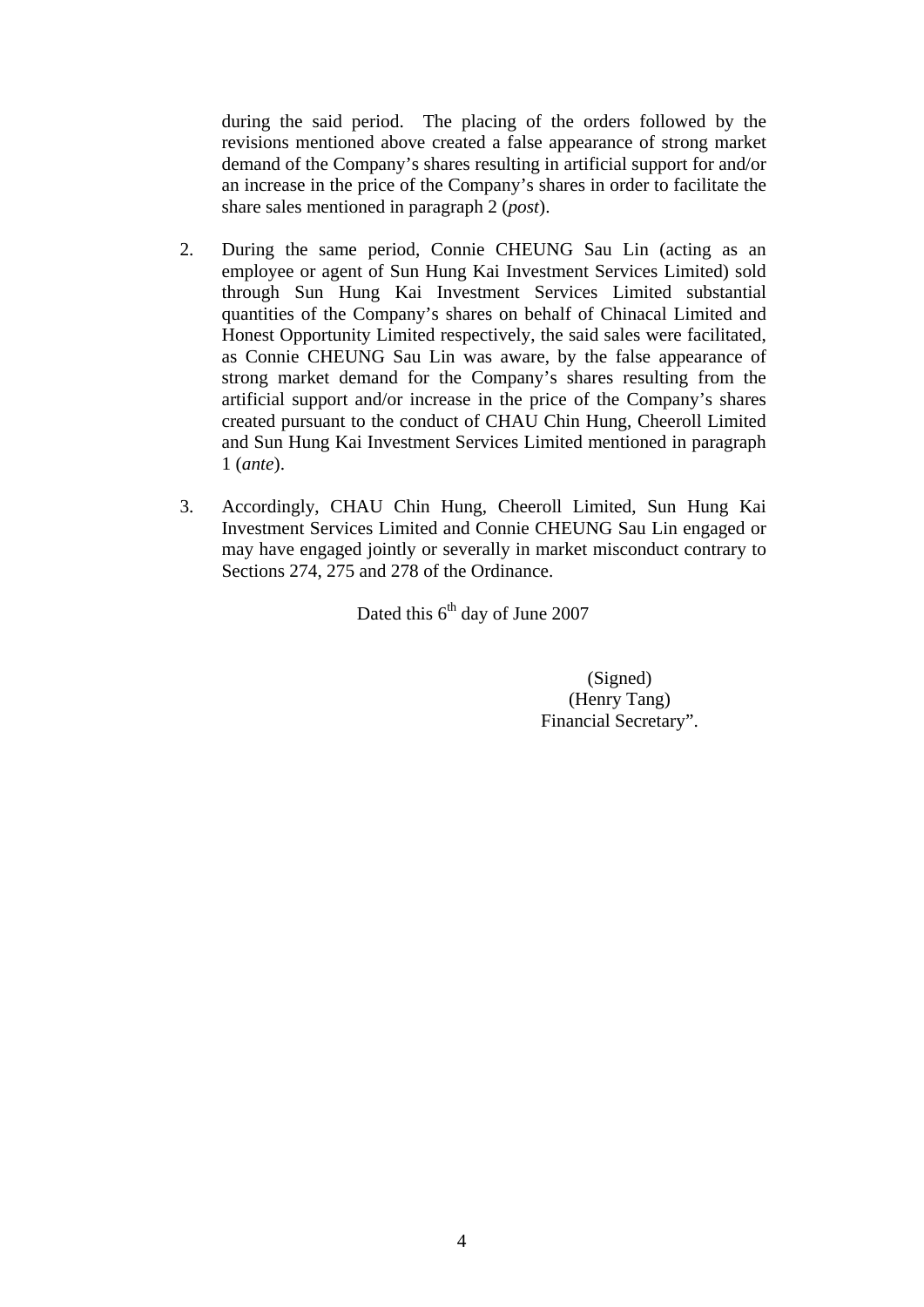## CHAPTER 2

## THE COURSE OF THE PROCEEDINGS

2. A chronology of significant steps in these proceedings is set out below :

Chronology.

**6 May to 10 June 2003** - the events giving rise to the allegations of market misconduct;

**6 June 2003 -** the Securities and Futures Commission ("SFC") first letter to Sun Hung Kai Investment Services Limited ("SHKIS") seeking information of the impugned trading;

**10 September 2003** - the first record of interview of Mr Edmund Chau Chin Hung ("Mr Edmund Chau");

**3 October 2003** - the first record of interview of Ms Connie Cheung Sau Lin ("Ms Connie Cheung");

**27 January 2005** - the last interview conducted of a witness called before the Tribunal;

**6 June 2007** - the FS's Notice constituting the Tribunal;

**27 August 2007** - appointment of the Ordinary Members of the Tribunal by the Chief Executive and of the Presenting Officer by the Secretary for Justice;

**3 September 2007** - the first hearing of the Tribunal;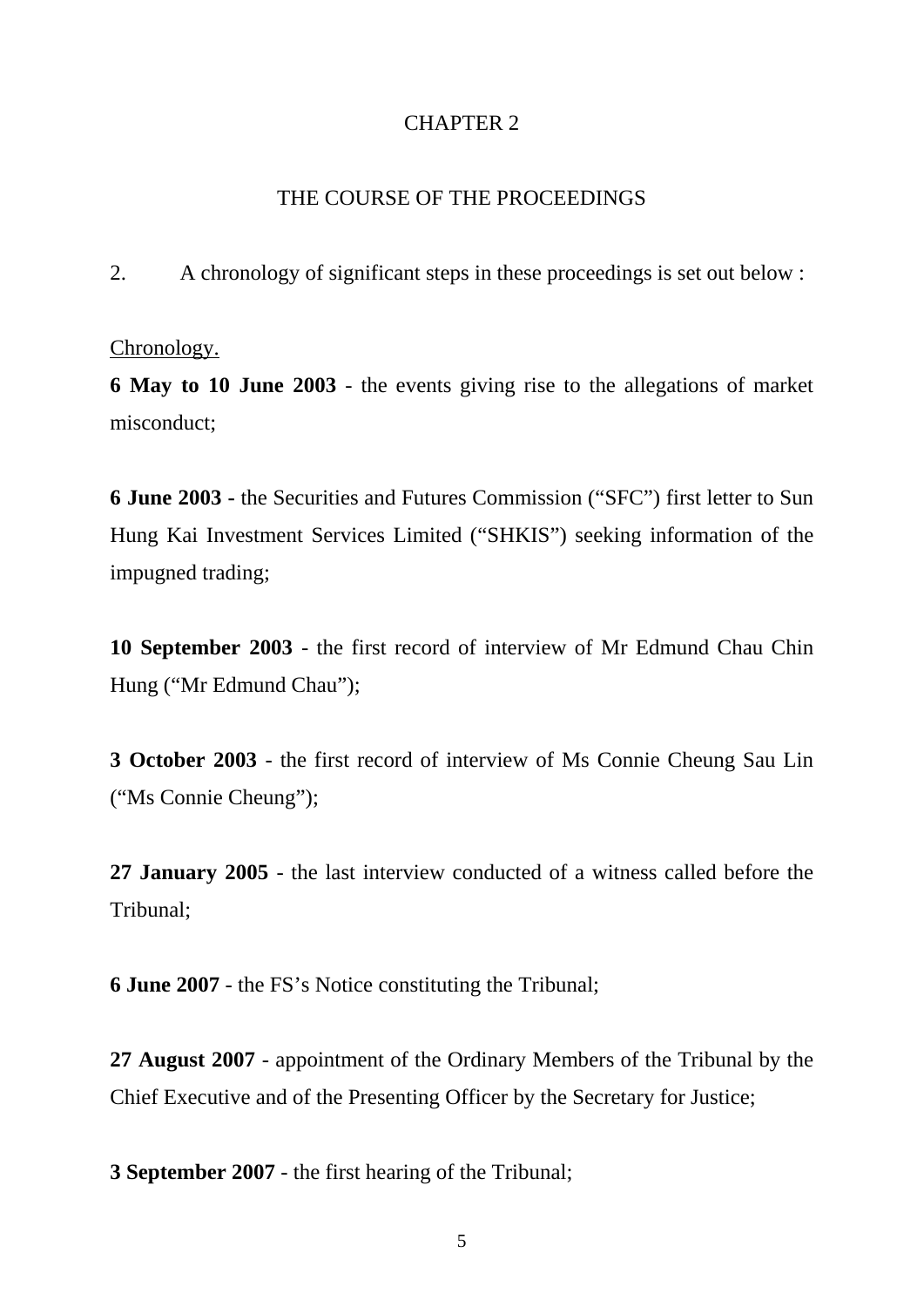**24 September, 5 and 12 October 2007** - submissions made on behalf of the Specified Persons :

- (i) that the Tribunal lacked jurisdiction to proceed because of failure to comply with the requirements of the ordinance in respect of the FS's notice;
- (ii) that the proceedings before the Tribunal were of a criminal nature;
- (iii) that the statutory provisions providing for the use of testimony of the Specified Persons compelled outwith the Tribunal and the compellability as witnesses of the Specified Persons in these proceedings were invalid and as to the ambit and nature of the standard of proof;
- (iv) that the proceedings ought to be "stayed" for delay;

**12 October 2007** - the Chairman's ruling as to (i) and (ii);

**27 October 2007** - Hartmann J ordered these proceedings stayed in HCAL 123/2007 and 124/2007, having granted leave to apply to judicial review of the Chairman's rulings of 12 October 2007 to Mr Edmund Chau and Ms Connie Cheung on the one hand and on the other hand Cheeroll Limited ("Cheeroll"), SHKIS, respectively;

**9 November 2007** - Hartmann J lifted the stay of these proceedings to permit the Tribunal to address (iii) and (iv);

**14 and 15 November 2007** - submissions in respect of (iii) and (iv);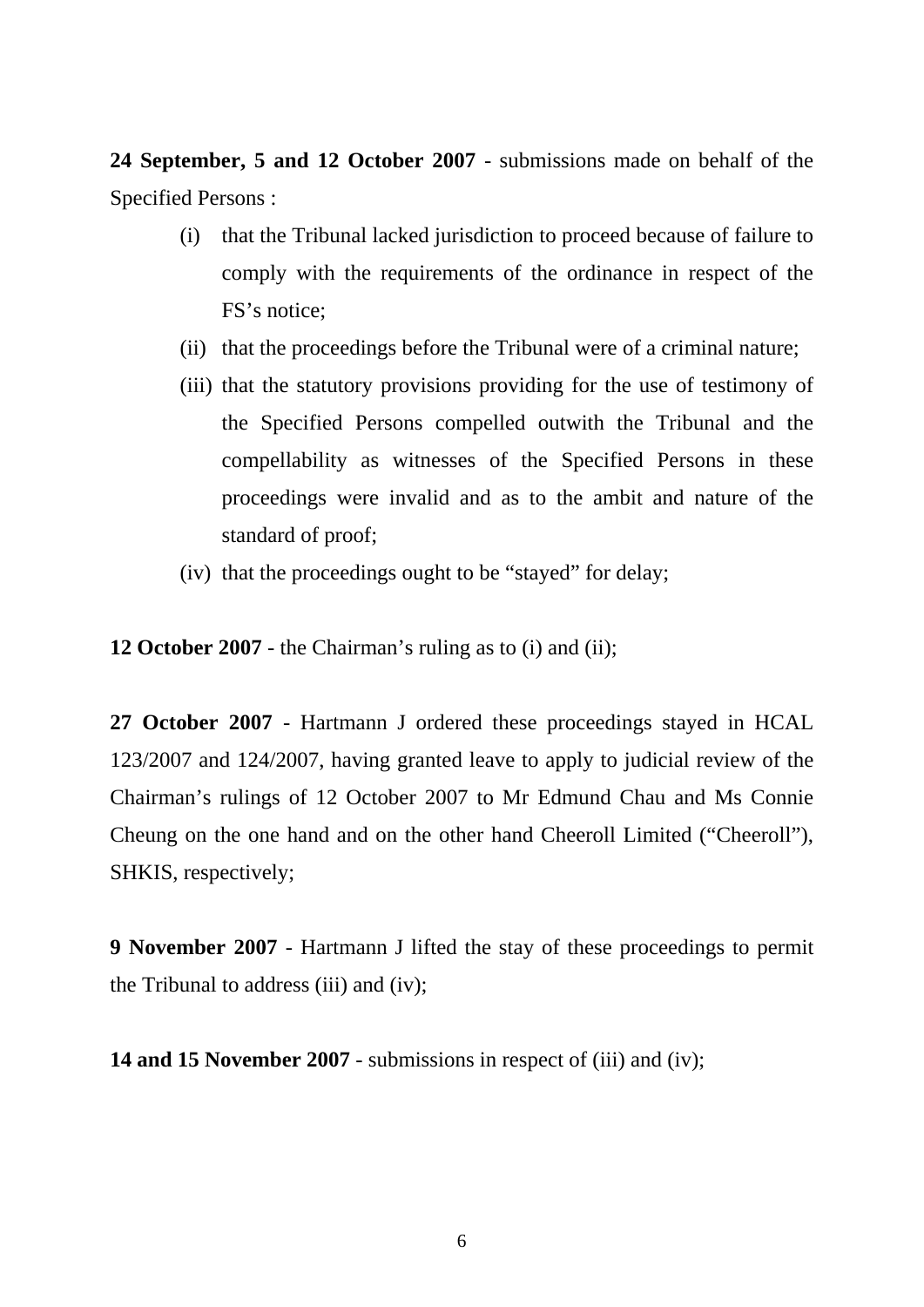**27 December 2007** - the Chairman's rulings as to (iii) and the Tribunal's ruling as to (iv) [**Annexure I -** Ruling in respect of the application for a "Stay" of proceedings];

**18 March 2008** - leave granted by Hartmann J to Mr Edmund Chau and Ms Connie Cheung to apply for judicial review in HCAL 22/2008 in respect of the Chairman's ruling as to compellability in (iii);

**17 and 18 June 2008** - hearing of HCAL 123/2007, 124/2007 and 22/2008;

**22 September 2008** - judgment of Hartmann and Lam, JJ in HACL 123/2007, 124/2007 and 22/2008 refusing to grant any of the relief sought [**Annexure II**];

**23 September 2008 -** the Tribunal ordered the substantive hearing to commence on 10 November 2008;

**10, 13, 14 and 17 November 2008** - the Tribunal received material, including oral evidence from 4 witnesses of fact :

- Mr Ma Yu Lung ("Mr Ma") (an employee of SHKIS);
- Mr David Hui Yip Wing ("Mr David Hui") (a director of Sun Hung Kai  $\&$ Co Limited ("SHK&Co") and Cheeroll);
- Mr Lin Xu Ming ("Mr Lin") (a director and beneficial owner of Chinacal Limited ("Chinacal"));
- Mr Chiu Sau Leung ("Mr Chiu") (a person authorised to trade in the account of Honest Opportunity Limited ("Honest Opportunity")); and
- the evidence of Mr Shek Kam Por ("Mr Shek"), as an expert witness in market misconduct;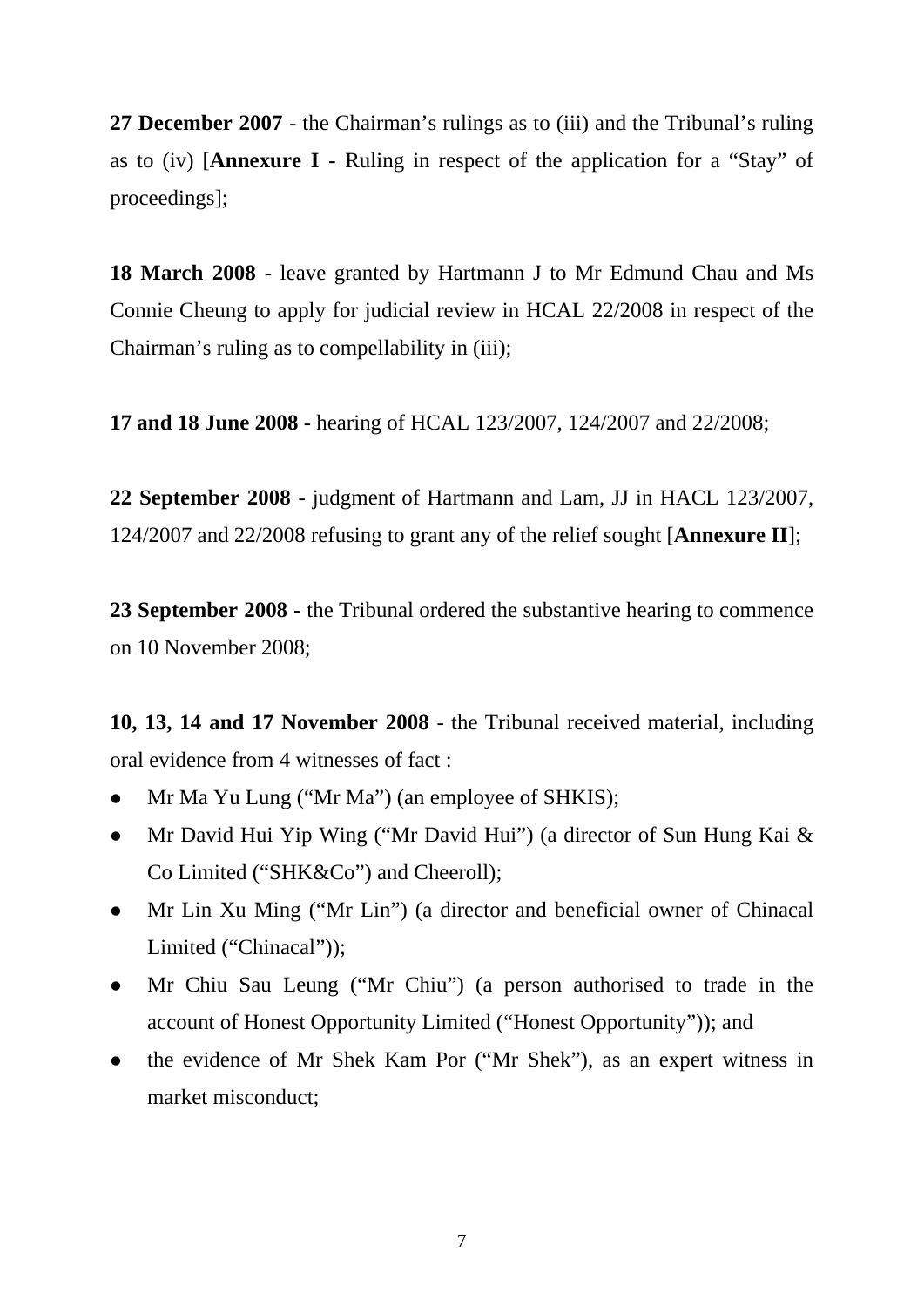**17 November 2008** - all the parties to the proceedings made an application to the Tribunal for an order under section 33 of Schedule 9 of the Ordinance, addressing the issues of whether or not market misconduct had occurred and the identity of the miscreants, they all requesting, agreeing to and consenting to the making of that order [**Annexure III**, being the application and draft order];

**18 November 2008** - Tribunal's ruling, declining to exercise its discretion to make the order requested [**Annexure III**];

**18 to 21 November 2008** - the Tribunal received the evidence of the Specified Persons, Mr Edmund Chau and Ms Connie Cheung, but not the corporate Specified Persons, who did not avail themselves of the invitation to place material before the Tribunal, and the evidence on recall of Mr Lin and Mr Chiu;

**26 November 2008** - the Tribunal received the closing submissions of the Presenting Officer and counsel on behalf of the Specified Persons;

**29 November 2008, 7 and 9 January 2009** - the Tribunal received further written submissions from Mr Brewer.

#### Representation.

3. The Presenting Officer was Mr Keith Yeung of counsel and the Assistant Presenting Officer Ms Winnie Ho of the Department of Justice.

4. Messrs Haldanes were the instructing solicitors of counsel appearing for all the Specified Persons :

> (i) Mr Adrian Bell of counsel appeared for Mr Edmund Chau Chin Hung;

> > 8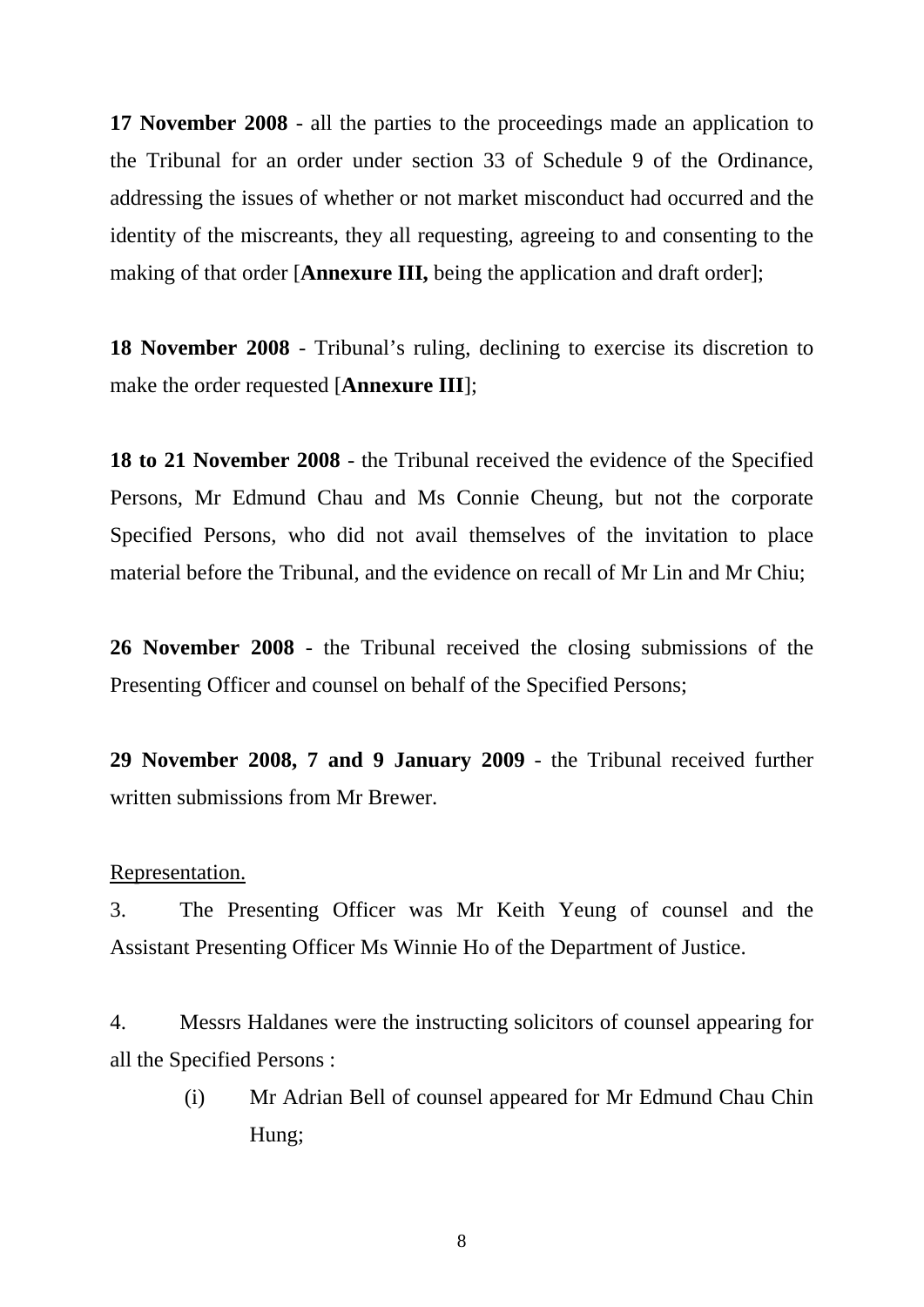- (ii) Mr Kevin Patterson of counsel appeared for Ms Connie Cheung Sau Lin until 3 December 2007, thereafter she was represented by Mr Bernard Mak of counsel;
- (iii) Mr John Brewer of counsel appeared for Cheeroll Limited and Sun Hung Kai Investment Services Limited.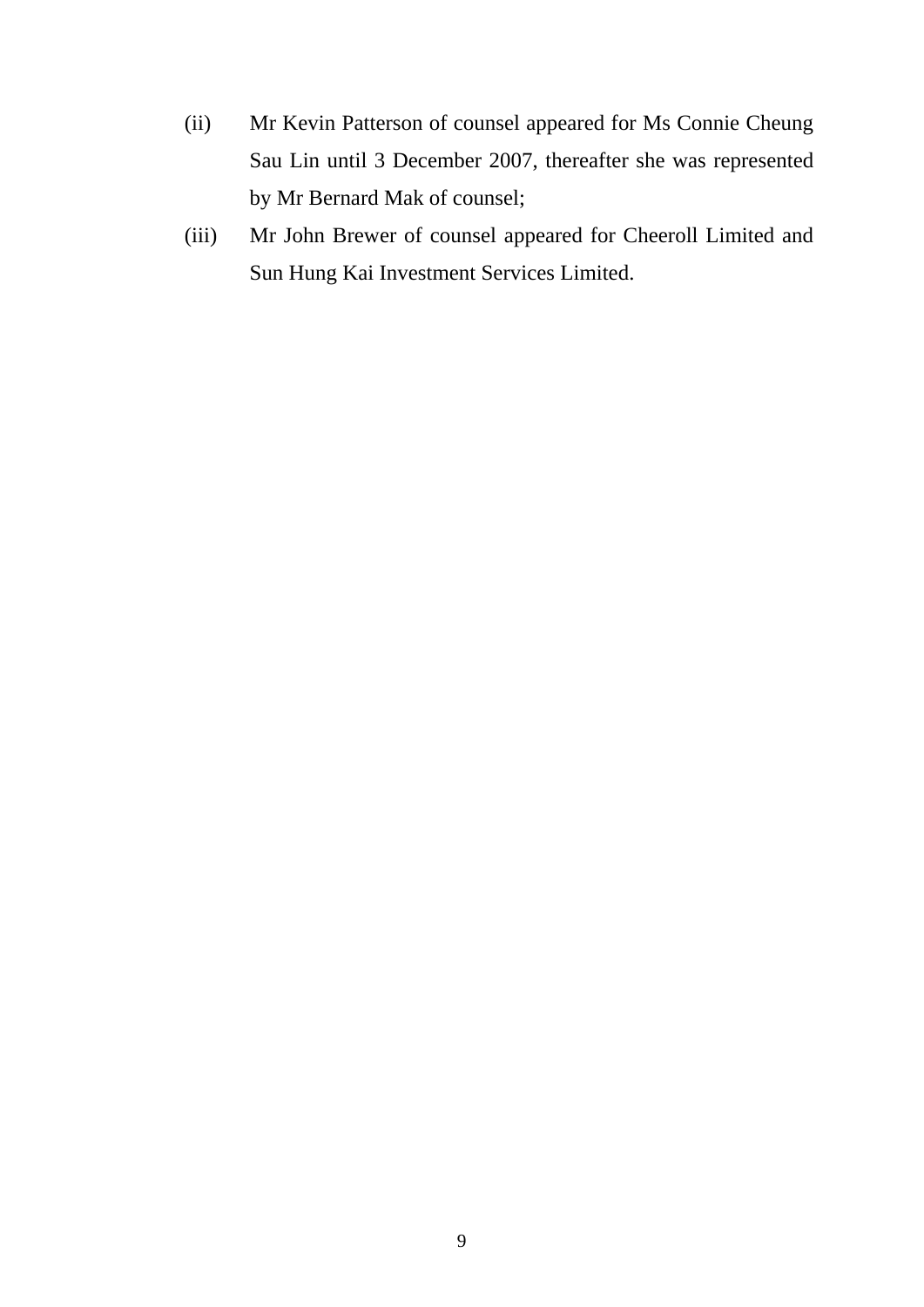# CHAPTER 3

## THE LAW

5. The Chairman gave the Tribunal the following directions in law : Section 245(1) of Securities and Futures Ordinance Cap 571 ("the Ordinance") provides that :

## " '**market misconduct**' means –

- (a) insider dealing;
- (b) false trading within the meaning of section 274;
- (c) price rigging within the meaning of section 275;
- (d) disclosure of information about prohibited transactions within the meaning of section 276;
- (e) disclosure of false or misleading information inducing transactions within the meaning of section 277; or
- (f) stock market manipulation within the meaning of section 278,

and includes attempting to engage in, or assisting, counselling or procuring another person to engage in, any of the conduct referred to in paragraphs (a) to  $(f)$ :

#### **'securities**' means -

(a) shares, stocks…issued by, a body whether incorporated or unincorporated…;

#### '**relevant recognized market**' means -

- (a) in relation to securities, means a recognized stock market;…".
- 6. Schedule 1 of the Ordinance provides that :

" '**recognized stock market**' means a stock market operated by a recognized stock exchange company.".

7. By operation of schedule 1 and schedule 5 Part 2 :

" '**automated trading services**' means services provided by means of electronic facilities, not being facilities provided by a recognized exchange company or a recognized clearing house whereby -

(a) offers to sell or purchase securities or futures contracts are regularly made or accepted in a way that forms or results in a binding transaction in accordance with established methods, including any method commonly used by a stock market or futures market;".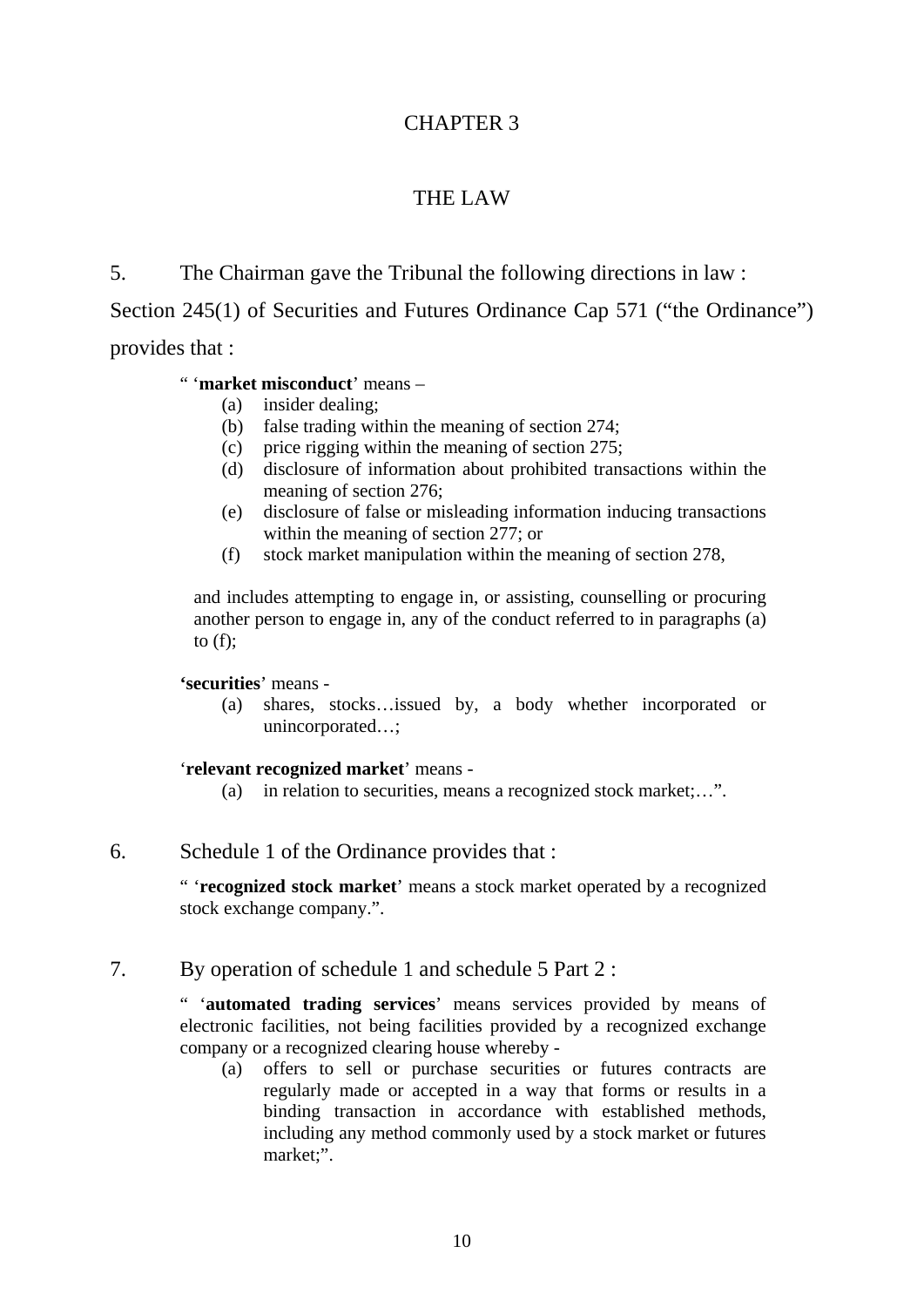8. Section 19 of the Ordinance provides for recognition of the Stock Exchange of Hong Kong Limited ("SEHK") as a stock market in that it states :

- " $(1)$  No person shall -
	- (a) operate a stock exchange unless the person is
		- (i) the Stock Exchange Company; ….".

## 9. Section 252 of the Ordinance provides that -

"(4) Subject to subsections (5) and (6), the Tribunal may identify a person as having engaged in market misconduct pursuant to subsection 3(b) if -

- (a) he has perpetrated any conduct which constitutes the market misconduct;
- (b) ….
- (c) notwithstanding that he has not perpetrated any conduct which constitutes the market misconduct -
	- (i) the Tribunal identifies any other person as having engaged in market misconduct pursuant to subsection (3)(b); and
	- (ii) he assisted or connived with that the person in the perpetration of any conduct which constitutes the market misconduct, with the knowledge that such conduct constitutes or might constitute market misconduct.".

10. In light of submissions made on behalf of the Specified Persons the Chairman directed the Tribunal, contrary to those submissions, that the phrase "connived with" does not require proof of the person so conducting himself that he had a duty and/or power to control the conduct of the person whose conduct constitutes the market misconduct.

## False trading.

11. Section 274(1) of the Ordinance provides that :

"(1) False trading takes place when, in Hong Kong or elsewhere, a person does anything or causes anything to be done, with the intention that, or being reckless as to whether, it has, or is likely to have, the effect of creating a false or misleading appearance -

- (a) of active trading in securities or futures contracts traded on a relevant recognized market or by means of authorized automated trading services; or
- (b) with respect to the market for, or the price that dealings in, securities or futures contracts traded on a relevant recognized market or by means of authorized automated trading services.".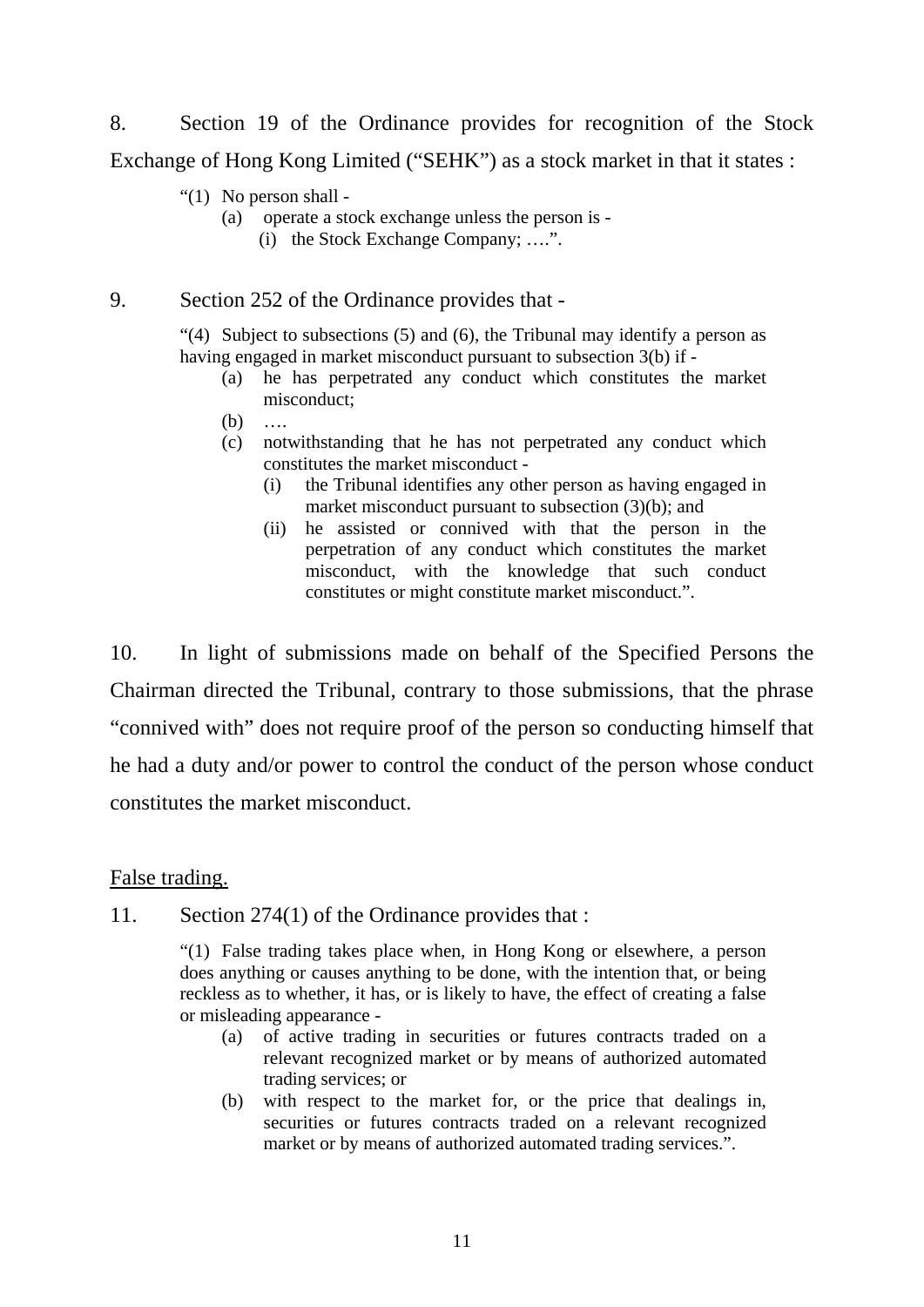12. It is not necessary that the false or misleading appearance, as particularised in section  $274(1)(a)$  or (b), is created. Breach of the section occurs when a person does anything or causes anything to be done with the intention that, or being reckless as to whether, it has, or is likely to have, the effect of creating that result. [See paragraph 42 of the judgment of Mason J in the High Court of Australia in *North v Marra Development Ltd* 4 ACLR 585 in construing section 70 of the Securities Industry Act 1970 (NSW) :

"A person shall not create or cause to be created or do anything which is calculated to create, a false and misleading appearance of active trading in any securities on any stock market in the State, or a false or misleading appearance with respect to the market for, or the price of, any securities.".

13. The phrase "...does anything or causes anything to be done…", with the requisite intention in respect of the effect of "…creating a false or misleading appearance of :

(a) active trading in securities…"

is not limited to executed trades, namely sales or purchases, on the stock market. [underlining added]

## Price rigging.

...

- 14. Section 275 of the Ordinance provides that :
	- "(1) Price rigging takes place when, in Hong Kong or elsewhere, a person
		- (b) enters into or carries out, directly or indirectly any fictitious or artificial transaction or device, with the intention that, or being reckless as to whether, it has the effect of maintaining, increasing, reducing, stabilizing or causing fluctuations in the price of securities, or the price for dealings in futures contracts, that are traded on a relevant recognized market world by means of authorized automated trading services.

… (3) For the purposes of subsections  $(1)(b)$  and  $(2)(b)$ , the fact that a transaction is, or at any time was, intended to have effect according to its terms is not conclusive in determining whether that the transaction is, or was, not fictitious or artificial.".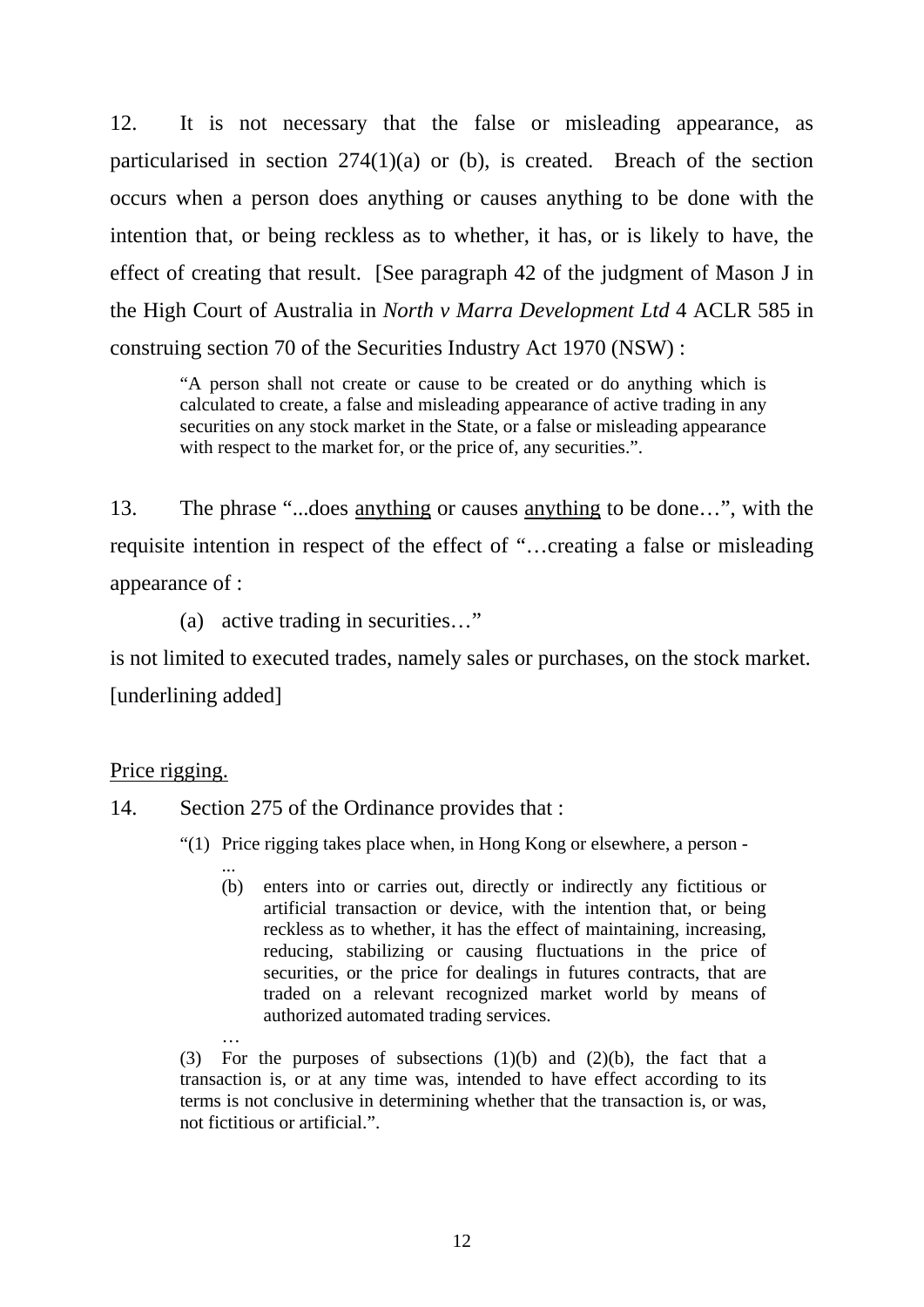## Stock market manipulation.

15. Section 278 of the Ordinance provides that :

"(1) Stock market manipulation takes place when, in Hong Kong or elsewhere -

- (a) a person enters into or carries out, directly or indirectly, 2 or more transactions in securities of a corporation that by themselves or in conjunction with any other transaction increase, or are likely to increase, the price of any securities traded on a relevant recognized market or by means of authorized automated trading services, with the intention of inducing another person to purchase or subscribe for, or to refrain from selling, securities of the corporation or of a related corporation or of the corporation;
- …… (3) In this section -
	- (a) a reference to a transaction includes an offer and an invitation (however expressed); and
	- (b) a reference to entering into or carrying out a transaction shall, in the case of an offer or an invitation referred to in paragraph (a), be construed as a reference to making the offer or the invitation (as the case may be).".

16. The word "likely" means that it is more probable than not. [See the judgment of Sackville J in the Federal Court of Australia in 1998 in *ASC v Nomura International* 29 ACSR 473 at 561]. In that case, the court was concerned with the construction of the provisions of section 998(1) of the Corporations Law, the then current counterpart of section 70 of the Securities Industry Act 1970, which provided that a person shall not :

- " (i) create; or
	- (ii) do anything that is intended to create; or
	- (iii) do anything that is likely to create
- a false or misleading appearance
	- (iv) of active trading in any securities on a stock market;
	- (v) with respect to the market for any securities; or
	- (iv) with respect to the price of any securities.".

17. In giving the directions in paras 18 - 30 the Chairman acknowledges that close regard was paid to the directions given by the Chairman in MMT proceedings in respect of Sunny Global.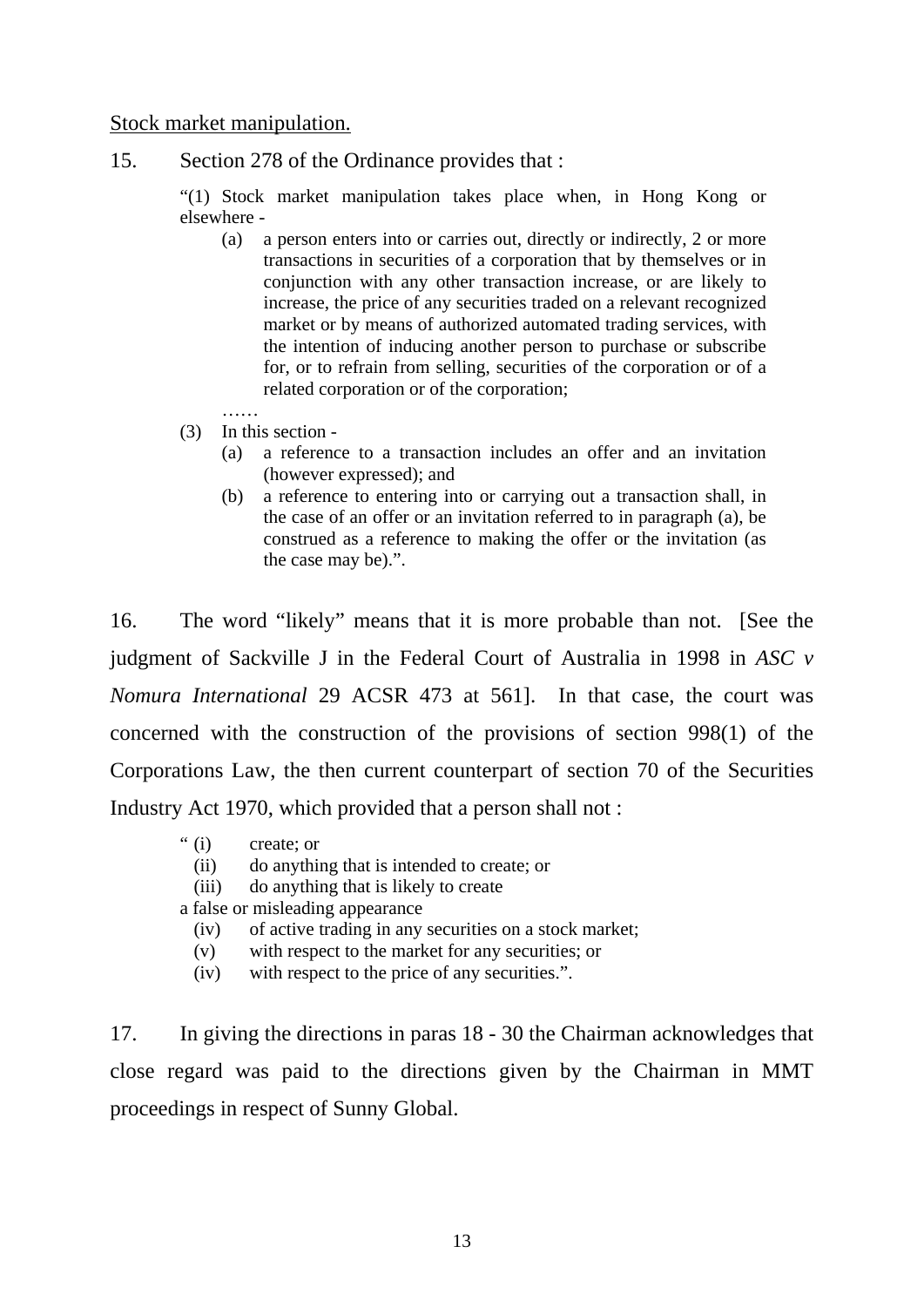"Reckless".

18. The Chairman has directed the Tribunal in respect of the ingredient of recklessness in accordance with the judgment of Sir Anthony Mason NPJ, with whose judgment all the other judges agreed, in the Court of Final Appeal in *Sin Kam Wah v HKSAR* [2005] HKCFAR 192 at paragraph 44, page 210 D-G. A person acts recklessly in respect of a circumstance if he/she was aware of a risk which did or would exist, or in respect of a result if he was aware of a risk that it would occur, and it was, in the circumstances known to him unreasonable to take the risk. If, due to his/her age or personal characteristics, he genuinely did not appreciate or foresee the risks involved in his actions he/she is not reckless.

# The Standard of Proof.

19. Section 252(7) of Ordinance provides that :

"… the standard of proof required to determine any question or issue before the Tribunal shall be the standard of proof applicable to civil proceedings in a court of law.".

20. That standard is the "balance of probabilities". In *Solicitor (24/7) v The Law Society of Hong Kong* [2008] 2 HKLRD 576 the Court of Final Appeal accepted, the correctness of the approach to the civil standard of proof expressed by Lord Nicholls of Birkenhead in *Re H & Others (Minors) (Sexual Abuse: Standard of Proof)* [1996] AC 563 at p 586 D-G :

The balance of probability standard means that a court is satisfied an event occurred if the court considers that, on the evidence, the occurrence of the event was more likely than not. When assessing the probabilities the court will have in mind as a factor, to whatever extent is appropriate in the particular case, that the more serious the allegation the less likely it is that the event occurred and, hence, the stronger should be the evidence before the court concludes that the allegation is established on the balance of probability.".

21. In his judgment in the Court of Final Appeal in *Koon Wing Yee and Insider Dealing Tribunal* (unreported) FACV No. 19 of 2007 Sir Anthony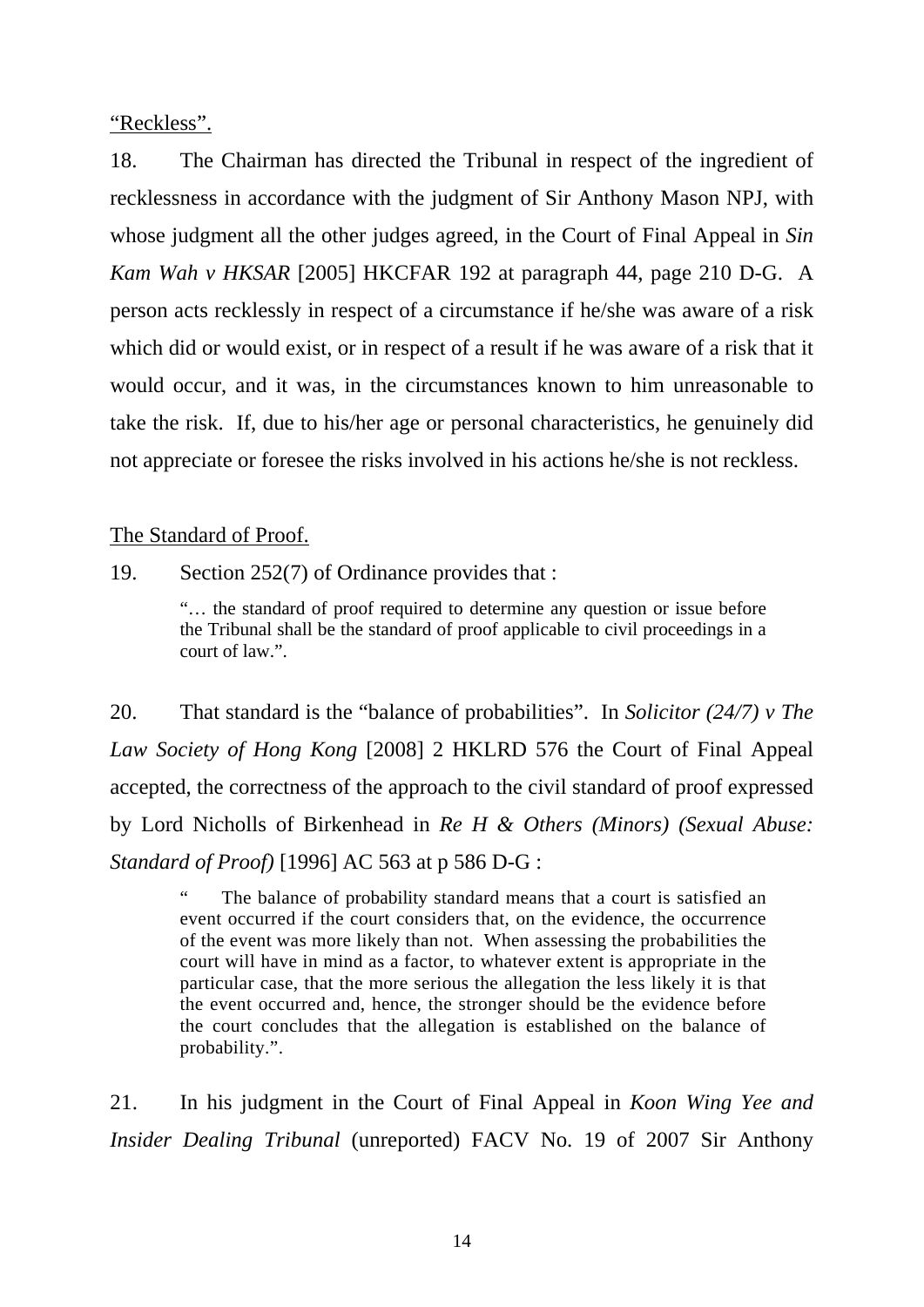Mason NPJ cited that acceptance with approval (see paragraph 89). That is the approach to the standard of proof that has been adopted by this Tribunal.

Circumstantial evidence and inferences.

22. In his judgment in the Court of Final Appeal, with which all the other judges agreed, in *HKSAR v Lee Ming Tee* (2003) 6 HKCFAR 336 Sir Anthony Mason NPJ, having cited with approval the passage from the speech of Lord Nicholls quoted above, went on to address the proper approach to the drawing of inferences in circumstances of allegations of gross misconduct by senior officers of the SFC. Sir Anthony said :

"…that conclusion was not to be reached by conjecture nor, as the respondent submitted, on a mere balance of probabilities. It was to be plainly established as a matter of inference from proved facts. It is not possible to state in definitive terms the nature of the evidence which the court will require in order to be satisfied, in a civil proceeding, that a serious allegation of this kind, is made out. It would not be right to say that the requisite standard prescribes that the inference of wrongdoing is the only inference that can be drawn (cf *Sweeney v Coote* [1907] AC 221 at 222, per Lord Loreburn) for that is the standard which applies according to the criminal standard of proof. In the particular circumstances, it was for the respondent to establish as a compelling inference that very senior officers of the SFC had deliberately and improperly terminated the investigation into Meocre Li's conduct for the ulterior purpose alleged, sufficient to overcome the inherent improbability that they would have done so (see *Aktieselskabet Dansk Skibsfinansiering v Brothers & Others* (2000) 3 HKCFAR 70 at pp. 91H, 96 G-I, per Lord Hoffmann).".

23. Excerpts from the passage quoted above in the judgment of Sir Anthony Mason NPJ were cited with approval in the judgment of Mr Justice Ribeiro PJ (see paragraph 187) in the Court of Final Appeal in *Nina Kung alias Nina TH Wang and Wang Din Shin* (2005) 8 HKCFAR 387. In his judgment, Lord Scott of Foscote NPJ observed, in the context of allegations that Mrs Wang had procured the forgery and in a conspiracy with another was attempting to obtain probate as the will of a document she knew to have been forged, at paragraph 626 :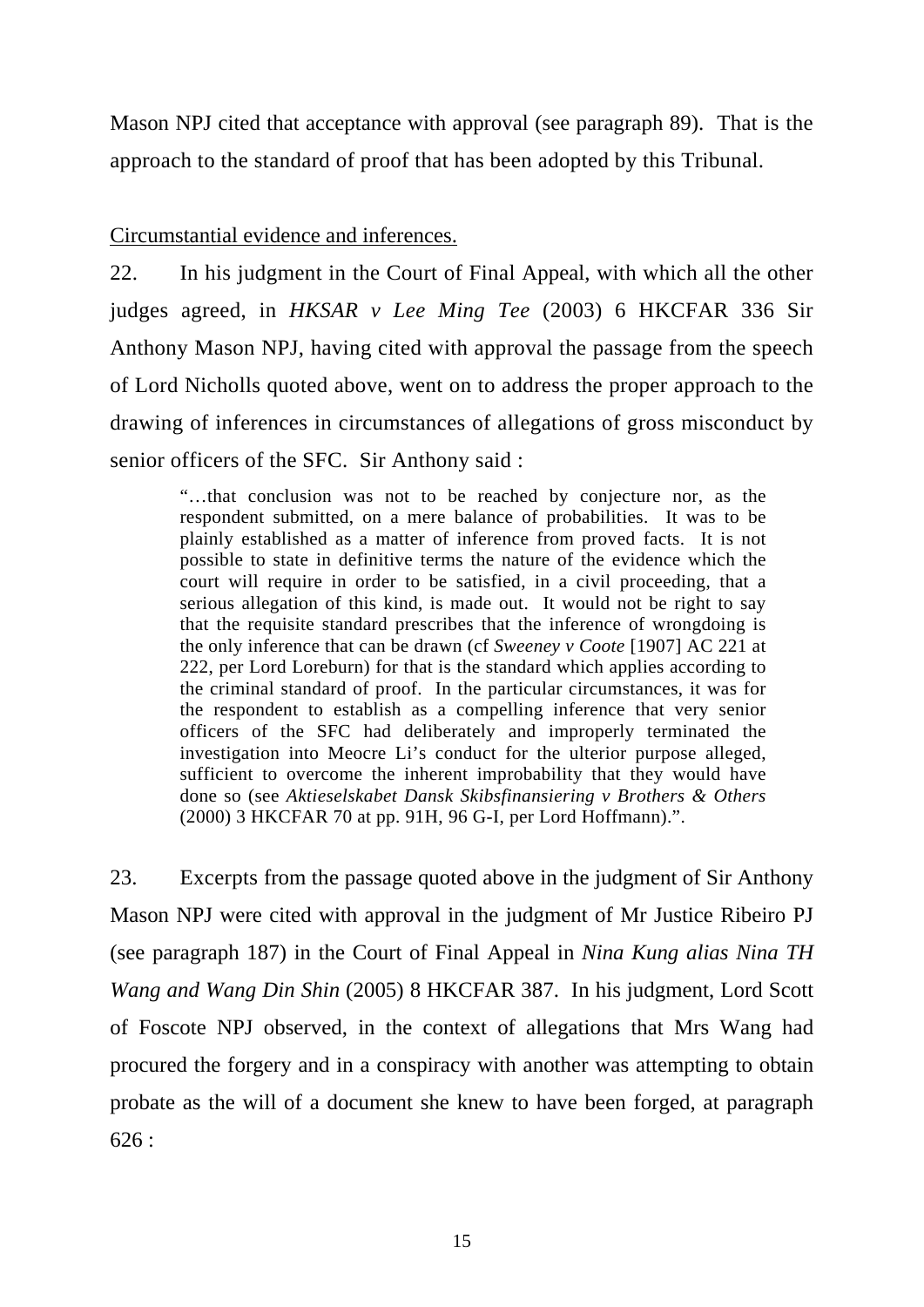"The probability of these allegations being true must be judged on the evidence adduced in the case. But it must also take account of propensity. If such an allegation is made against a person with a record of involvement in forgery or fraud, the strength of the other evidence necessary to satisfy the balance of probability test is obviously less than would otherwise be required. Evidence of propensity must go into the balance…… Evidence to a very high standard of cogency indeed is necessary before the court can be justified in finding either to be dishonestly involved in a conspiracy to promote a forged will.".

24. The Tribunal approached the drawing of inferences adverse to the Specified Persons with those considerations in mind. Mindful of the fact that the conduct alleged against all of the Specified Persons is of a nature that could have resulted in the bringing of serious criminal charges the Tribunal did not draw inferences from proved primary facts that any one of the Specified Persons was culpable of the alleged misconduct unless to do so was very compelling and the evidence was of a very high standard of cogency indeed.

## Good character.

25. The Tribunal bore in mind that a person of good character is less likely than otherwise might be the case to have committed the alleged misconduct and that good character supports his/her credibility in respect of both his/her evidence in the Tribunal and outwith the Tribunal in his/her records of interview, statements made on his/her behalf, for example in letters by solicitors to the SFC.

## Separate consideration

26. The Tribunal has considered the case against and for each of the Specified Persons separately.

## Delay.

27. The Tribunal has borne in mind in favour of the Specified Persons that the events the subject of these proceedings occurred more than five years prior to the commencement of the substantive hearing. Nevertheless, it acknowledges

16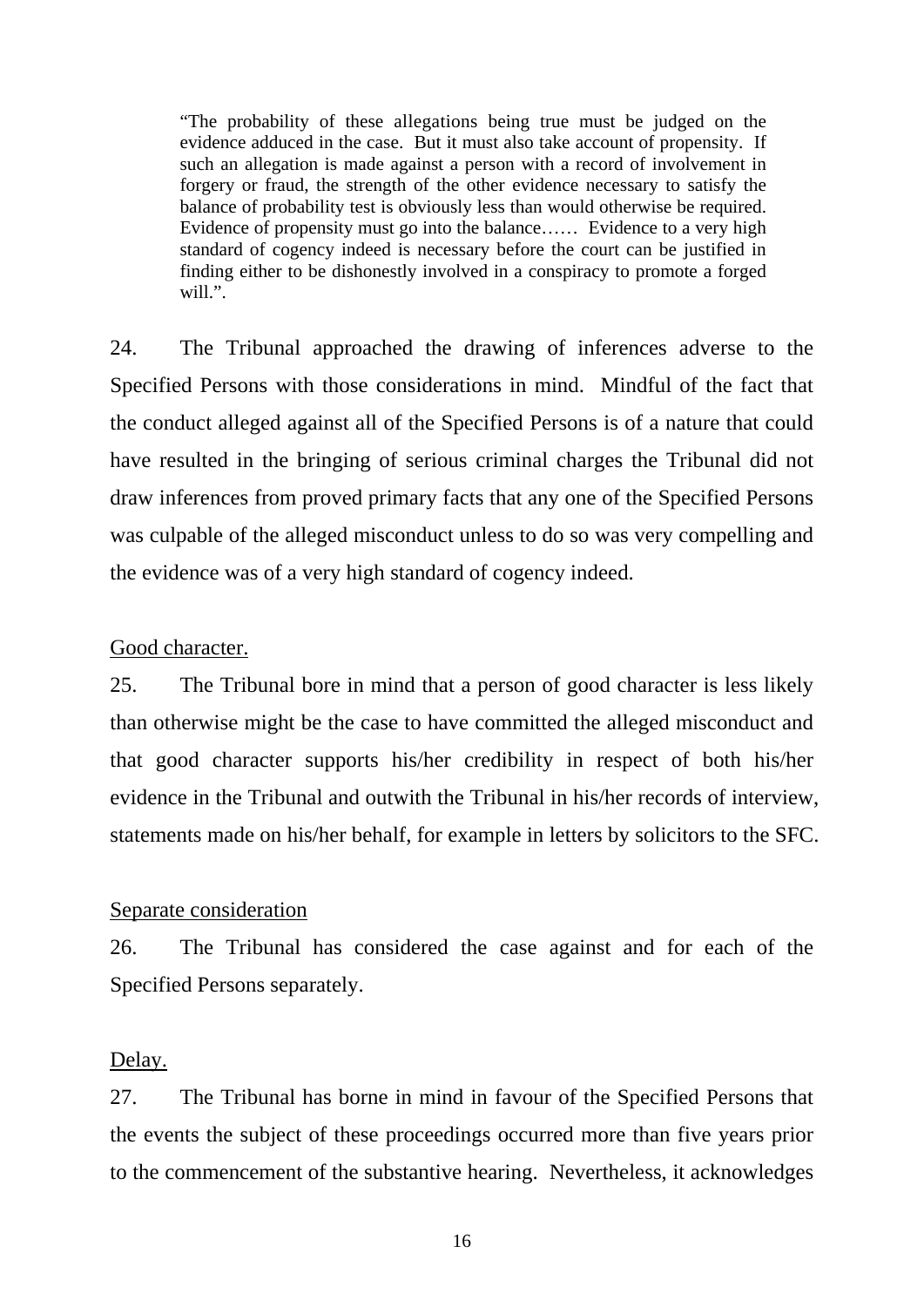that more than one year of that delay was in direct consequence of the ultimately unsuccessful applications for judicial review mounted by all the Specified Persons. Inevitably, with the passage of time memories dim or fade and relevant documents may be lost or destroyed. As an illustration of the former, the Tribunal notes that on the recall of Mr Chiu and Mr Lin to deal, respectively, with trading orders and a telephone conversation said to have occurred with the former on 5 May 2003 and the latter on 26 May 2003, not surprisingly, both expressed great difficulty in assisting the Tribunal with their recollection. On the other hand, the Tribunal bore in mind of that the Specified Persons were alerted to the fact of enquiries being made by the SFC into these events at a much earlier stage :

- (i) SHKIS were alerted to enquiries into their trading in QPL shares on 27 May 2003, by the SFC letter dated 6 June 2003, of which enquiries Ms Connie Cheung testified she knew soon after, when her colleagues came to her to seek verification of the persons involved in the trading, adding that she had raised that matter in conversation with Mr Edmund Chau;
- (ii) Mr Edmund Chau was interviewed first by an officer of the SFC as a person under investigation on 10 September 2003 and subsequently re-interviewed twice;
- (iii) Ms Connie Cheung was interviewed by an officer of the SFC on 3 October 2003.

#### Attribution of liability to the corporate Specified Persons.

28. The Tribunal has been directed by the Chairman as to its approach to the issue of the attribution of liability to Cheeroll and SHKIS. Whilst a company has a separate legal personality it has no ability to think or act itself. In order to enter into any transaction or to be held liable for its conduct in both the common law and statutory law it is necessary to determine which actions of its directors,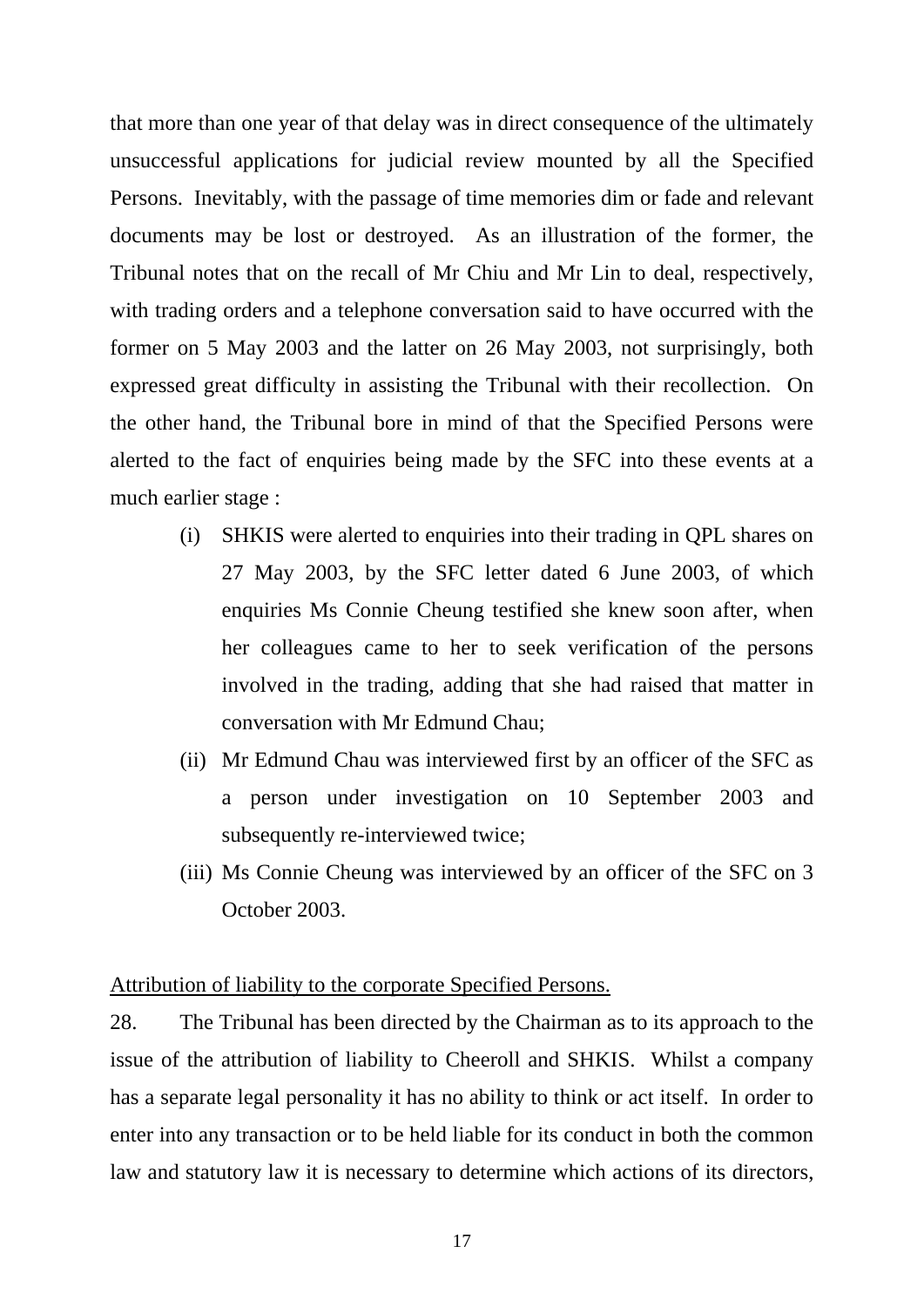employees and other agents may be attributed to it. Of that issue, in *Lennard's Carrying Company v Asiatic Petroleum Ltd* [1915] AC 705 Viscount Haldane observed famously, at 715 :

*"... a corporation is an abstraction. It has no mind of its own any more than a body of its own; its active and directing will must consequently be sought in the person of somebody who for some purposes may be called an agent, but who is really the directing mind and will of the corporation, the very ego and centre of the personality of the corporation.".* 

29. In *Meridian Global Funds Management Asia Limited and Securities Commission* [1995] 2 AC 500, in the judgment of the Privy Council, Lord Hoffmann observed (page 506 B-G) :

"Any proposition about a company necessarily involves a reference to a set of rules. A company exists because there is a rule (usually in a statute) which says that a persona ficta shall be deemed to exist and to have certain of the powers, rights and duties of a natural person. But there would be little sense in deeming such a persona ficta to exist unless there were also rules to tell one what acts were to count as acts of the company. It is therefore a necessary part of corporate personality that there should be rules by which acts are attributed to the company. These may be called 'the rules of attribution'.

The company's primary rules of attribution will generally be found in its constitution, typically the articles of association, and will say things such as 'for the purpose of appointing members of the board, a majority vote of the shareholders shall be a decision of the company' or 'the decisions of the board in managing the company's business shall be the decisions of the company'. There are also primary rules of attribution which are not expressly stated in the articles but implied by company law, such as :

 *'the unanimous decision of all the shareholders in a solvent company about anything which the company under its memorandum of association has power to do shall be the decision of the company:'* see *[Multinational Gas and Petrochemical Co. v. Multinational Gas and](http://international.westlaw.com/find/default.wl?vc=0&ordoc=1995257142&rp=%2ffind%2fdefault.wl&DB=UK%2DCASELOC&SerialNum=1983031636&FindType=Y&AP=&fn=_top&rs=WLIN8.06&mt=WestlawUK&vr=2.0&sv=Split&sp=hkjud-2000)  [Petrochemical Services Ltd. \[1983\] Ch. 258](http://international.westlaw.com/find/default.wl?vc=0&ordoc=1995257142&rp=%2ffind%2fdefault.wl&DB=UK%2DCASELOC&SerialNum=1983031636&FindType=Y&AP=&fn=_top&rs=WLIN8.06&mt=WestlawUK&vr=2.0&sv=Split&sp=hkjud-2000)*.

These primary rules of attribution are obviously not enough to enable a company to go out into the world and do business. Not every act on behalf of the company could be expected to be the subject of a resolution of the board or a unanimous decision of the shareholders. The company therefore builds upon the primary rules of attribution by using general rules of attribution which are equally available to natural persons, namely, the principles of agency. It will appoint servants and agents whose acts, by a combination of the general principles of agency and the company's primary rules of attribution, count as the acts of the company, and having done so, it will also make itself subject to the general rules by which liability for the acts of others can be attributed to natural persons, such as estoppel or ostensible authority in contract and vicarious liability in tort.".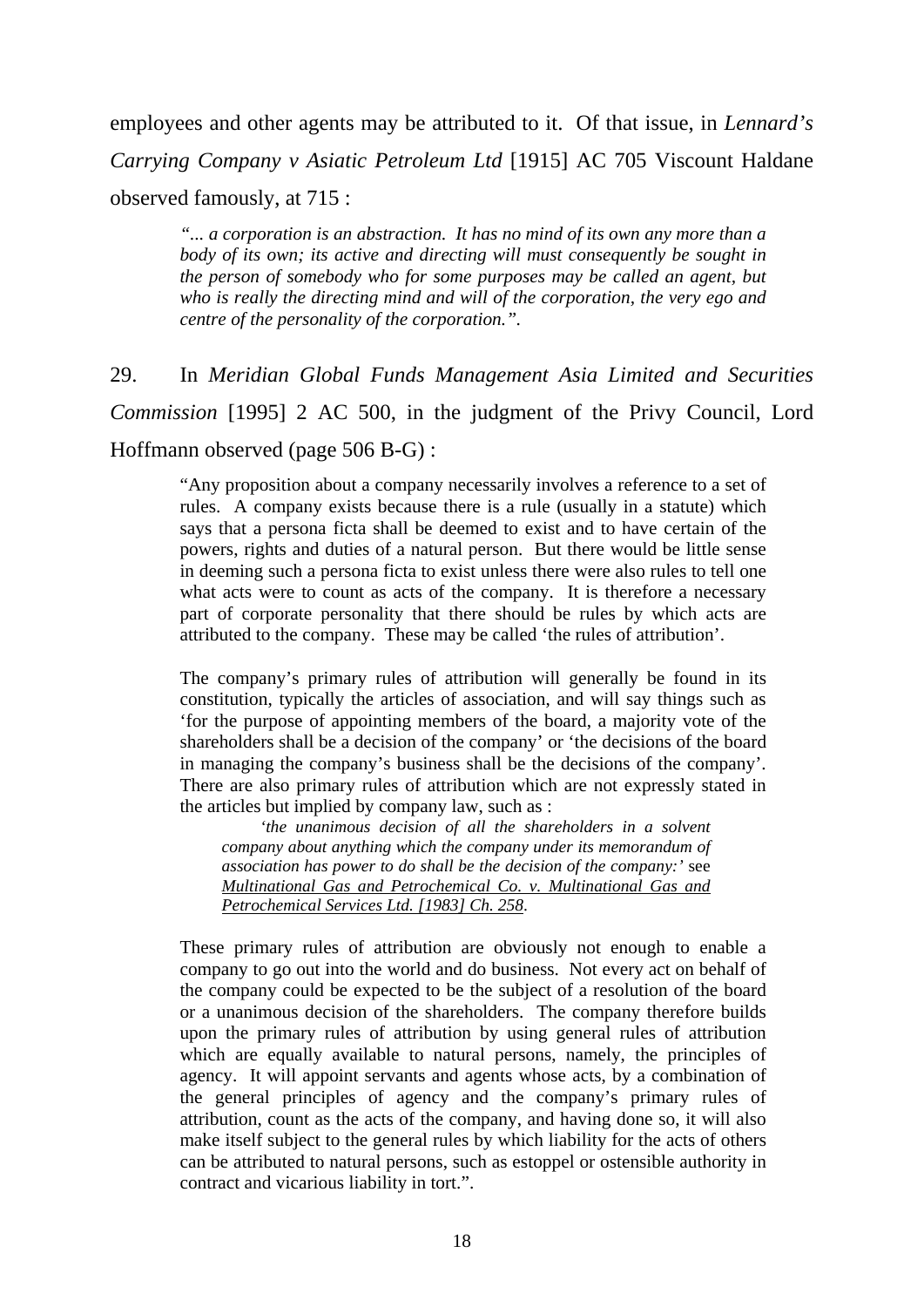## 30. Later in his judgment Lord Hoffmann went on to note : (page 507 B-F)

"The company's primary rules of attribution together with the general principles of agency, vicarious liability and so forth are usually sufficient to enable one to determine its rights and obligations. In exceptional cases, however, they will not provide an answer. This will be the case when a rule of law, either expressly or by implication, excludes attribution on the basis of the general principles of agency or vicarious liability. For example, a rule may be stated in language primarily applicable to a natural person and require some act or state of mind on the part of that person 'himself', as opposed to his servants or agents. This is generally true of rules of the criminal law, which ordinarily impose liability only for the actus reus and mens rea of the defendant himself. How is such a rule to be applied to a company?

One possibility is that the court may come to the conclusion that the rule was not intended to apply to companies at all; for example, a law which created an offence for which the only penalty was community service. Another possibility is that the court might interpret the law as meaning that it could apply to a company only on the basis of its primary rules of attribution, i.e. if the act giving rise to liability was specifically authorised by a resolution of the board or an unanimous agreement of the shareholders. But there will be many cases in which neither of these solutions is satisfactory; in which the court considers that the law was intended to apply to companies and that, although it excludes ordinary vicarious liability, insistence on the primary rules of attribution would in practice defeat that intention. In such a case, the court must fashion a special rule of attribution for the particular substantive rule. This is always a matter of interpretation : given that it was intended to apply to a company, how was it intended to apply? Whose act (or knowledge, or state of mind) was *for this purpose* intended to count as the act etc. of the company? One finds the answer to this question by applying the usual canons of interpretation, taking into account the language of the rule (if it is a statute) and its content and policy.".

Vicarious liability.

31. Of the ambit of vicarious liability an employer for the conduct of his employee Lord Nicholls said in his speech in *Dubai Aluminium Co v Salaam* [2003]1 BCLC 32 ( page 21 F-G; paragraph 23) :

"Perhaps the best general answer is that the wrongful conduct must be so closely connected with acts the partner or employee was authorised to do that, for the purpose of the liability of the firm or the employer to third parties, the wrongful conduct *may fairly and properly be regarded* as done by the partner while acting in the ordinary course of the firm's business or the employee's employment. Lord Millett said as much in *Lister v Hesley Hall Ltd* [2002] 1 AC 215, 245. So did Lord Steyn, at pp 223-224 and 230.".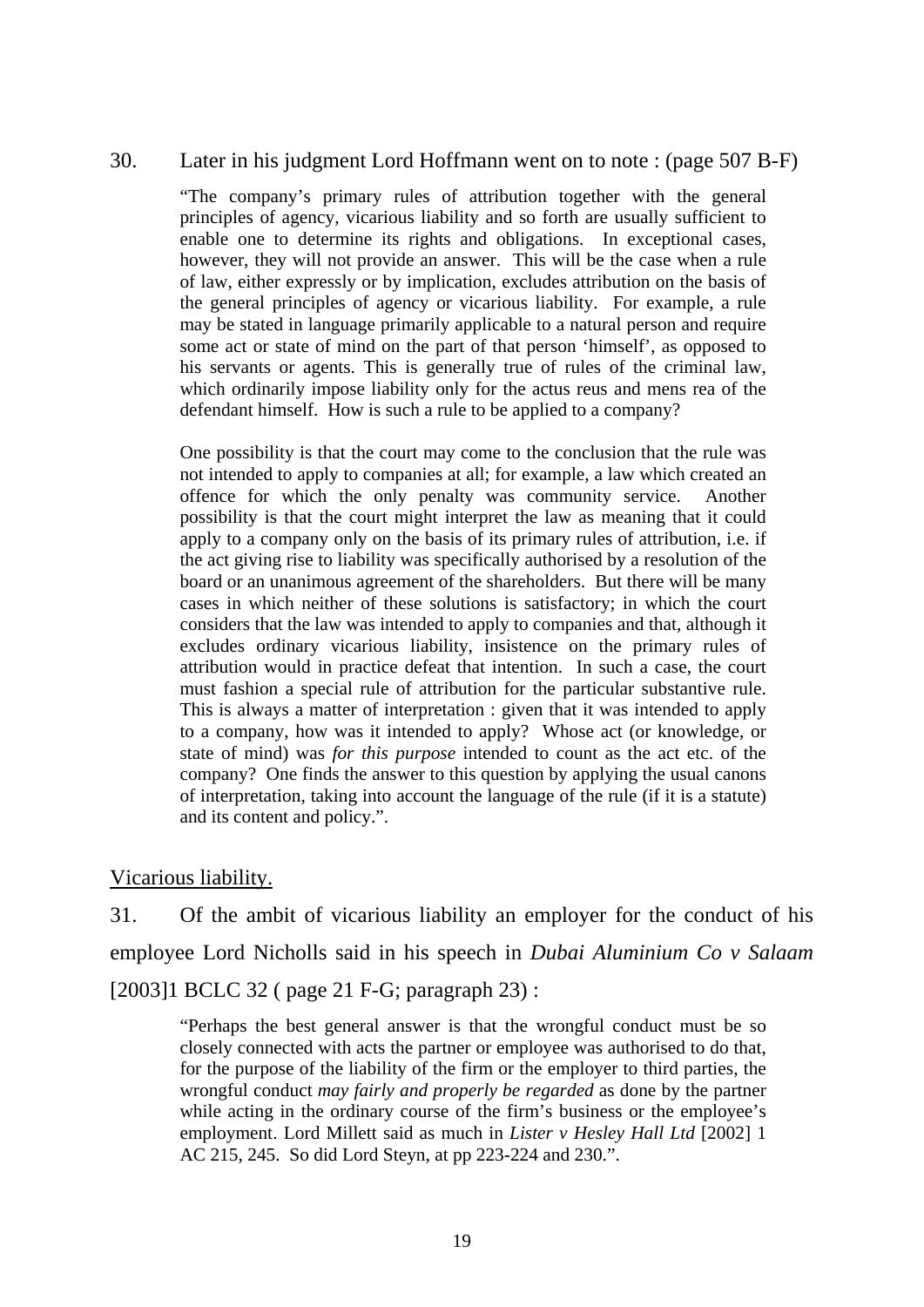32. Lord Nicholls went on to consider liability of an employer for his employee's misconduct in circumstances where the employee was motivated to benefit, not himself, but the employer : (page 43 A-B; paragraph 30)

"Take a case where an employee does an act of a type for which he is employed but, perhaps through a misplaced excess of zeal, he does so dishonestly. He seeks to promote his employer's interests, in the sphere in which he is employed, but using dishonest means. Not surprisingly, the courts have held that in such a case the employer may be liable to the injured third party just as much as in a case where the employee acted negligently. Whether done negligently or dishonestly the wrongful act comprised a wrongful and unauthorised mode of doing an act authorised by the employer, in the oft repeated language of the 'Salmond' formulation : see *Salmond on Torts*, 1st ed, (1907), p 83.".

33. Of the limits of the application of this broad principle Lord Nicholls noted that the employer was not liable if the employee had embarked upon a "frolic of his own" and was engaged only in furthering his own interests (page 44 B-E; paragraph 33) :

"*In Kooragang Investments Pty Ltd v Richardson & Wrench Ltd [*1982] AC 462, 473-475, Lord Wilberforce drew this distinction with his accustomed lucidity and authority. He rejected the broad proposition that so long as the employee is doing acts of the same kind as those it is within his authority to do, the employer is liable and he is not entitled to show the employee had no authority to do them. Lord Wilberforce said :

'…the underlying principle remains that a servant, even while performing acts of the class which he was authorised, or employed, to do, may so clearly depart from the scope of his employment that his master will not be liable for his wrongful acts.'

*In* the *Kooragang* case the employee, authorised to carry out valuations, negligently carried out a valuation without authority from his employers and not on their behalf. In doing so he was not acting as an employee of the defendant company. The company was not liable for his wrongful acts. That was a case of negligence, but a similar approach is no less applicable in cases of dishonesty.".

34. In *Lister and Others v Hesley Hall Ltd* [2002] 1 AC 215, a case in which the warden of a school boarding house had sexually abused boys in his care, Lord Millett considered the ambit of the vicarious liability of the warden's employers and observed that the Sir John Salmond's formulation of liability in the first edition of his book on *Torts*, namely "a master is not responsible for a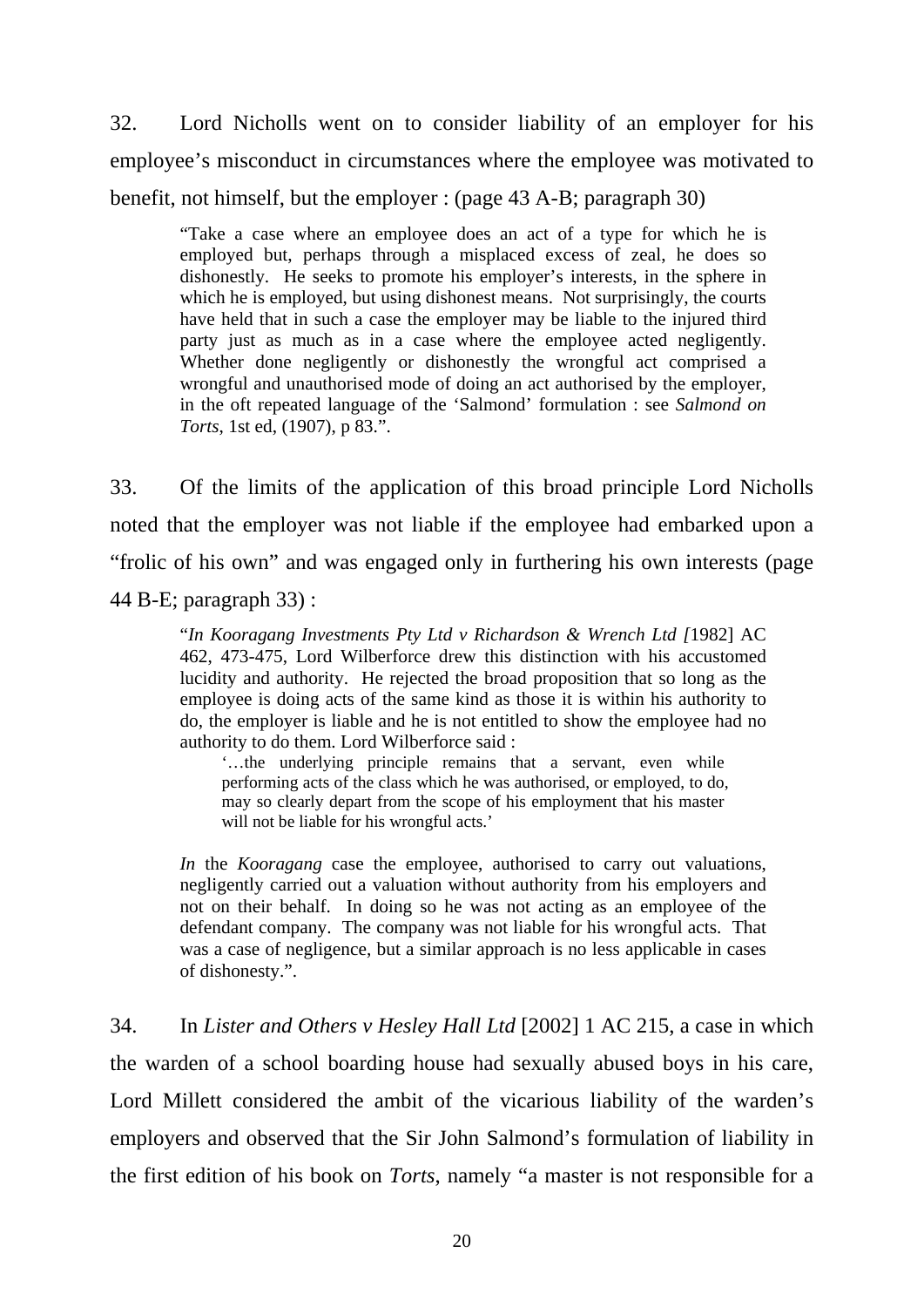wrongful act done by servant and less it is down in the course of his employment. It is deemed to be so done if it is either (a) a wrongful act authorised by the master or (b) a wrongful and unauthorised mode of doing some act authorised by the master", had been qualified by a subsequent passage in the text (paragraph 69) :

> " 'But a master, as opposed to the employer of an independent contractor, is liable even for acts which he has not authorised, provided they are so connected with acts which he has authorised, that they may rightly be regarded as modes - although improper modes - of doing them'.

This could, I think, usefully be elided to impose vicarious liability where the unauthorised acts of the employee are so connected with acts which the employer has authorised that they may properly be regarded as being within the scope of his employment.".

35. *In The Ming An Insurance Co (HK) Ltd v The Ritz-Carlton Limited* [2002] HKCFAR all of the judges in the Court of Final Appeal approved of the "close connection" test articulated in *Lister.* In his judgment, Mr Justice Bokhary PJ noted that the test was not limited to particular classes of cases (paragraphs 21-23) and concluded (paragraph 25) :

"For all the foregoing reasons, I regard close connection as the basic criterion for vicarious liability for all torts committed by an employee during an unauthorised course of conduct, whether intentional wrongdoing or mere inadvertence is involved. This is not to say that this criterion is to be treated like a statutory formula. Its application is always to be undertaken in context.".

The nature of these proceedings.

36. In the joint judgment of Hartmann and Lam JJs in *Chau Chin Hung and Market Misconduct Tribunal* HCAL 123/2007, 124/2007 and 22/2008 (unreported 22 September 2008) it was determined that (paragraph 78) :

"Tribunal proceedings are not criminal proceedings. Rather the primary purpose of such proceedings is regulatory in order to maintain the integrity of the financial market in Hong Kong.".

37. Of the powers of sanction of the Tribunal they observed (paragraph 53) :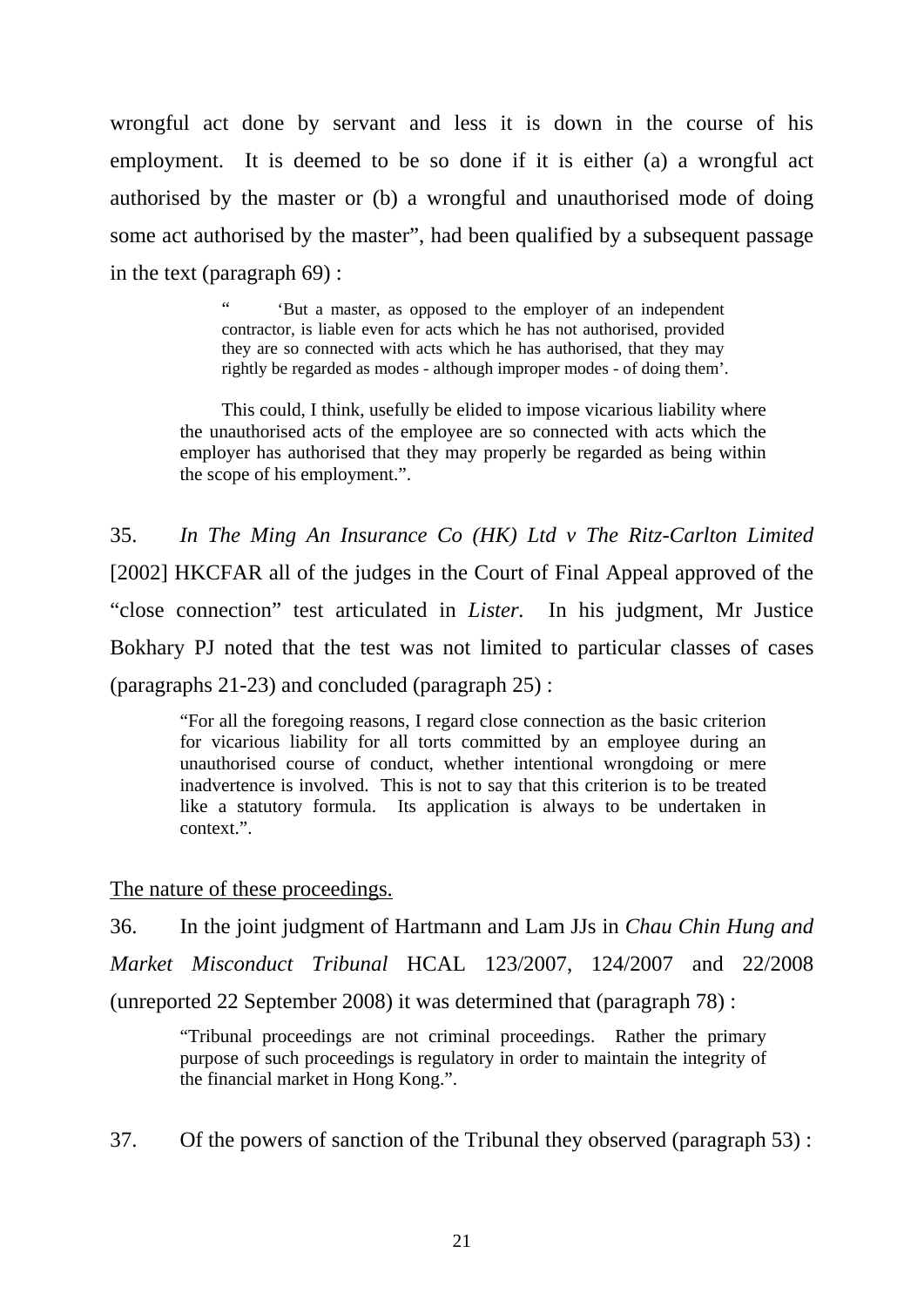"We are satisfied, however, that the statutory sanctions given to the Tribunal are intended to be civil in nature and, having regard to the relevant criteria and the manner in which their significance should be assessed, are correctly to be judged as being civil.".

The judgment concluded (paragraph 84) :

"As such, although proceedings before the Tribunal are civil, it does not follow that they are to be equated in all respects with private civil law proceedings.".

38. In his judgment, with which Hartmann JA agreed, in *Luk Ka Cheung and the Market Misconduct Tribunal* HCAL 49/2008 (unreported 18 November 2008) A Cheung J noted that the Tribunal did not determine civil liability (see paragraph 48). Of the nature of its powers of sanction, he noted (paragraph 51) :

"…they are all designed to protect financial institutions and the investing public, or, in the case of costs orders, to serve a compensatory purpose.".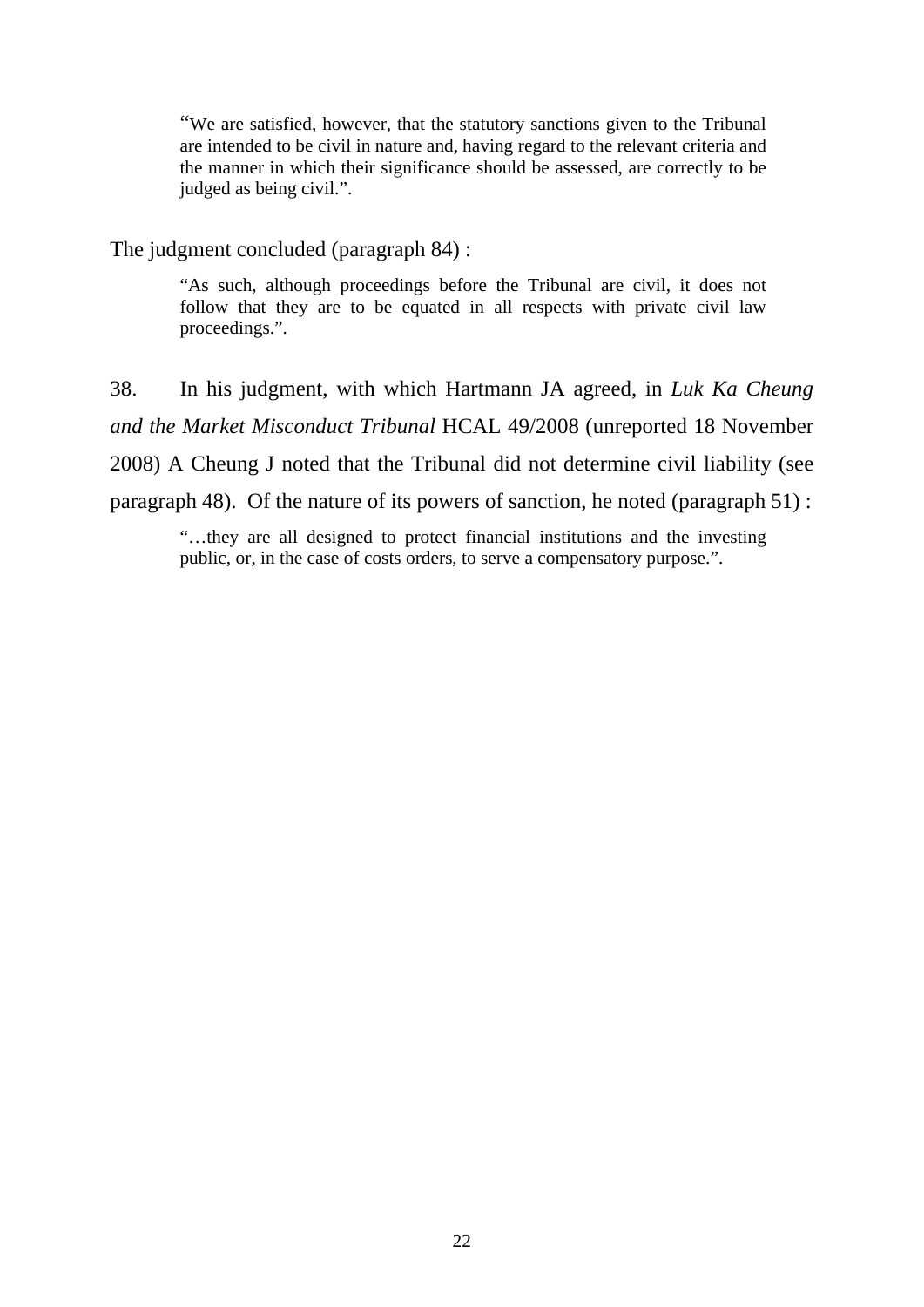## CHAPTER 4

#### THE MATERIAL RECEIVED BY THE TRIBUNAL

#### Agreed Facts.

39. At the invitation of the parties to the proceedings the Tribunal received "Agreed Facts" dated 17 November 2008.

#### Oral Witnesses.

#### Mr Ma Yu Lung.

40. Mr Ma said he was a dealer in securities licensed by the SFC accredited to SHKIS, having been first employed by the company in 1987. He confirmed that he had signed a transcript of record of interview conducted of him on 8 December 2003. His signature appears beneath a declaration at the end of the transcript that it was an accurate record of what he had said in the interview and that the answers were true to the best of his knowledge and belief.

41. He confirmed as accurate the description he had made of his duties at work, in particular in 2003, namely inputting buying and selling instructions from dealers in the Dealing Room into the Automatic Order Matching and Execution System ("AMS") of the SEHK. Those instructions were given by "Outcry" either by Ms Connie Cheung or Mr Edmund Chau. From his description of objects within the Tribunal the room was 7.35 metres by 3.80 metres. He sat at a desk/table in a line of four people, he being on the left end of the table. In sequence to his right, were Ms Anita Fung, Ms Connie Cheung and Mr Edmund Chau. He confirmed as true his description to the SFC that he could not always hear clearly the "Outcry" orders of Mr Edmund Chau and that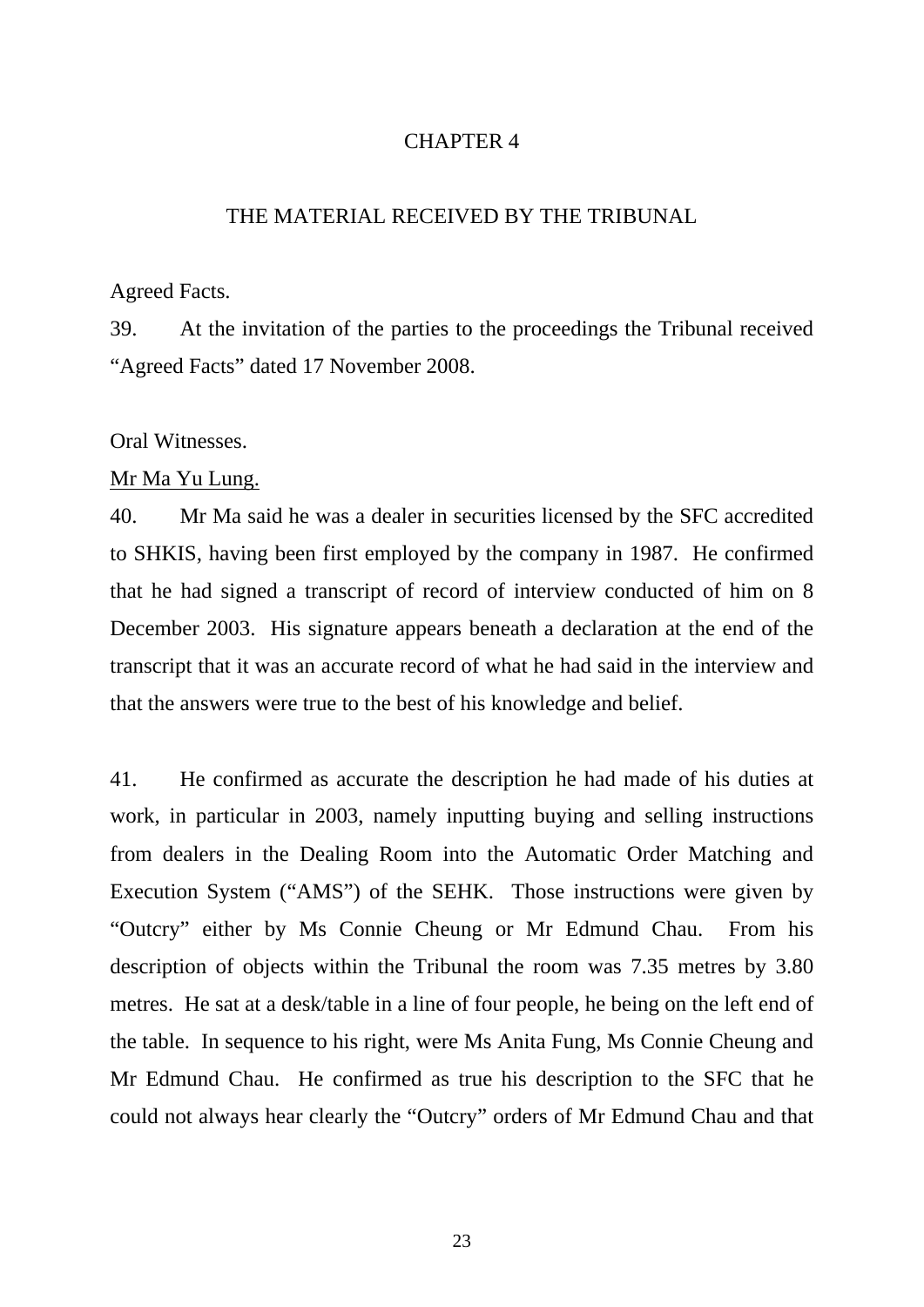on every occasion he confirmed them with Ms Connie Cheung. In crossexamination, he accepted that that had not been necessary on every occasion.

42. In cross-examination, he explained that when he told the SFC that Mr Edmund Chau was in his seat in the Dealing Room less than 50% of the time he had meant about 45%. By contrast, he testified that Ms Connie Cheung was in the Dealing Room about 90% of the time. For his part, he worked from 09:00 to 18:00. Mr Edmund Chau did not arrive in the Dealing Room until after 10:00. Prior to Mr Chau's arrival he had a lot to do, inputting pre-market orders, which could be cancelled up to 09:45. However, even when cancelled nevertheless they would appear on the teletext after the market opened at 10:00. In his evidence, Mr Shek, a director of the Enforcement Division of the SFC, said that once such orders were cancelled thereafter they no longer appeared in the teletext.

43. Mr Ma said that the orders he inputted into the stock market AMS bore his code number, namely 5538, the fact of whether the order was a "Buy" or "Sell" and the price. Also, it would show at which place in the queue of "Buy" and "Sell" the particular order was positioned. There were three other licensed dealers in the Dealing Room and he agreed with the suggestion that sometimes it was very noisy in the room.

44. Mr Ma said that he had never raised with either Mr Edmund Chau or Ms Connie Cheung the fact that she was placing "Sell" orders with him on behalf of Chinacal and Honest Opportunity during times when Mr Edmund Chau was placing "Buy" orders with him on behalf of Cheeroll.

24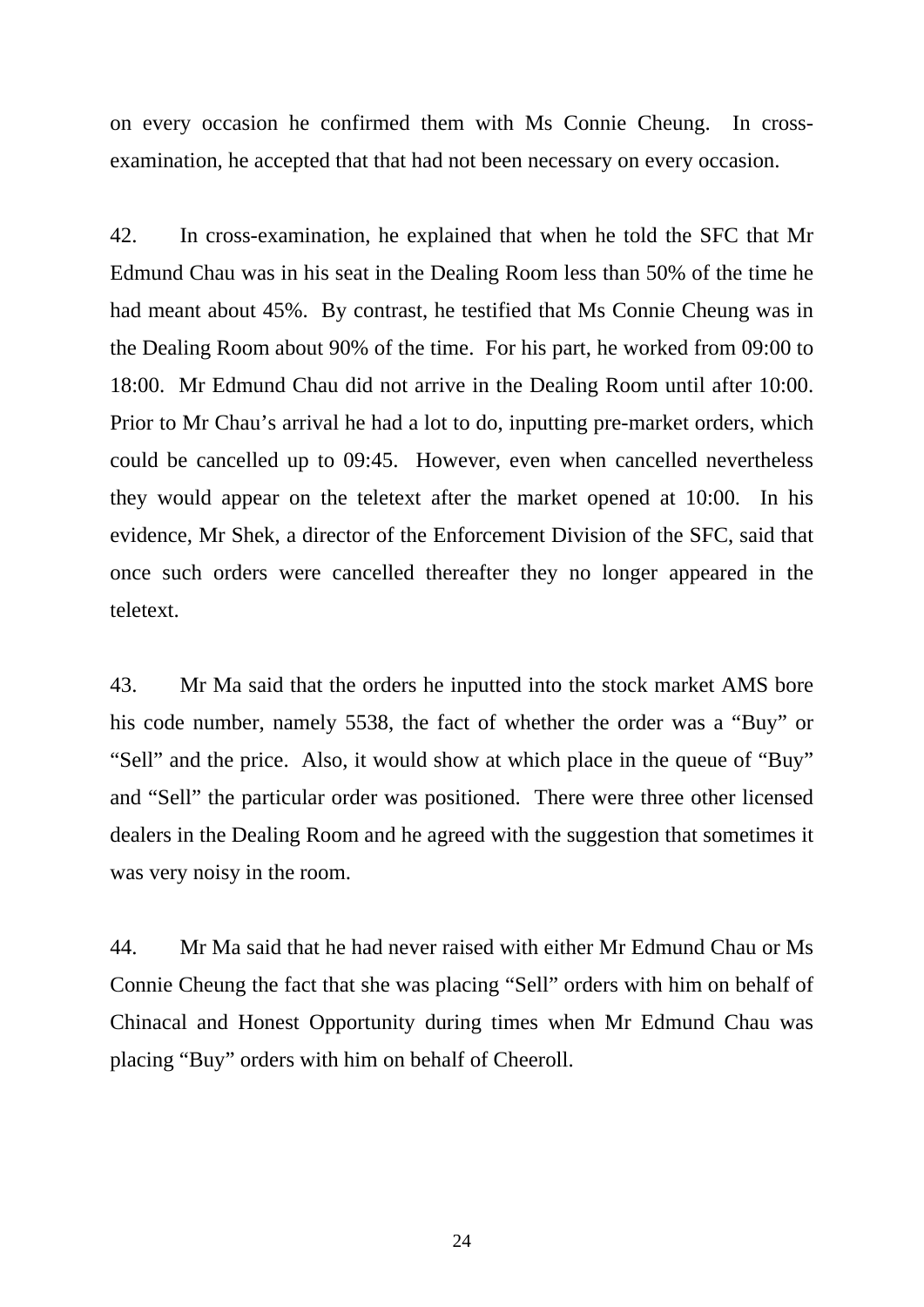#### Mr Lin Xu Ming.

45. Mr Lin testified that at all material times he was a director of Chinacal, a company which he had acquired in November 2001 for the purpose of investment. He had signed the transcript of a record of interview conducted of him by an officer of the SFC on 24 October 2003.

46. Mr Lin said that he had known Mr Edmund Chau since the 1990s, from the time at which he had begun and maintained an account at SHKIS. He described him as an "investment friend". In October 2002, at the invitation of Mr Edmund Chau, he had agreed to Chinacal subscribing for some 9 million QPL shares in a placement made by that company. He told Mr Edmund Chau to sell the shares if a profit could be made. Mr Edmund Chau did so at a profit. In March 2003, as a result of another invitation from Mr Edmund Chau to subscribe for a placement of QPL shares, he agreed to Chinacal subscribing for over 20 million QPL shares. Once again, he simply told Mr Edmund Chau to sell the shares if he could make a profit. In cross-examination, he confirmed that Ms Connie Cheung had been dealing with Chinacal's account with SHKIS since 2001. He had given the instructions to sell the shares acquired in the second placement if a profit could be made to both Mr Edmund Chau and Ms Connie Cheung. On his instructions a member of the staff of Chinacal, Mr Mok Ying Sang ("Mr Mok"), liaised with Ms Connie Cheung in respect of her dealings in shares in the Chinacal account. For her part, Ms Connie Cheung faxed confirmation slips of transactions in Chinacal's securities account to Mr Mok, which information was conveyed by Mr Mok to Mr Lin. Later, he saw and inspected the monthly statements of Chinacal's account.

47. In cross-examination, Mr Lin confirmed that in May and June 2003 he had no idea that Mr Edmund Chau was placing "Buy" orders for QPL shares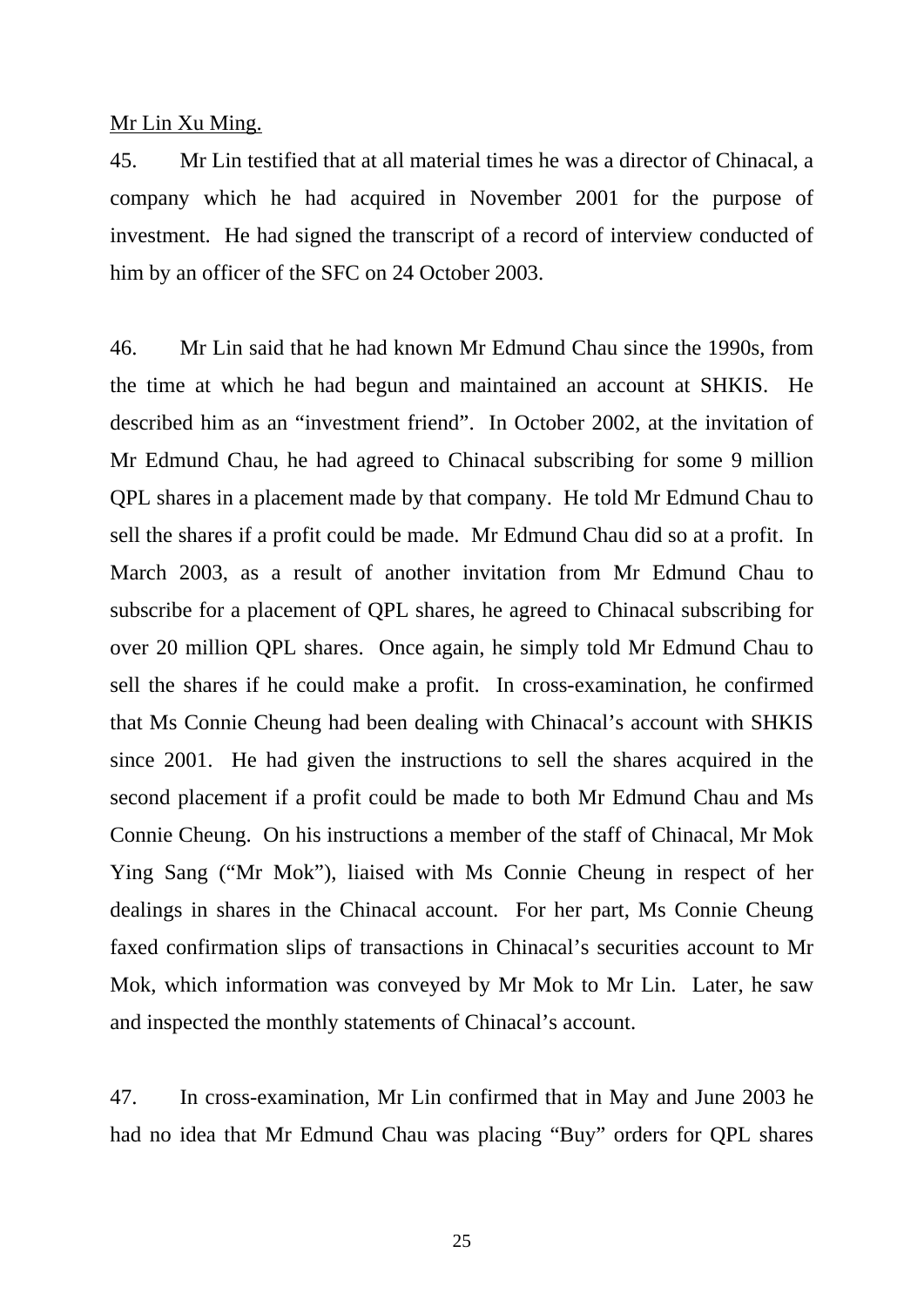through a different account. He agreed that he was probably in the Mainland at that time.

## Mr Chiu Sau Leung.

48. Mr Chiu Sau Leung said that he had signed a transcript of a record of interview conducted of him by an officer of the SFC dated 14 November 2003.

49. In 2001 he had become an executive director of a fund manager called RIMC Advisers Hong Kong Ltd. One of their clients was Honest Opportunity, a subsidiary of China Online. Through trading in Honest Opportunity's account with SHKIS he had come to know Mr Edmund Chau, who worked at the company. In October 2002 and February 2003, on the recommendation of Mr Edmund Chau, he had caused Honest Opportunity to subscribe for placement shares issued by QPL. At the beginning of May 2003, he had given Ms Connie Cheung instructions to sell the QPL shares held in Honest Opportunity's account with SHKIS. Depending on the market price of QPL shares those instructions had been given on a daily basis, a minimum price level having been set for Ms Connie Cheung. As he recalled, the instructions had been given to Ms Connie Cheung before 09:00 so that she could make opening orders.

50. Mr Chiu said that he had never heard of company called Cheeroll, nor did he know that Mr Edmund Chau was placing "Buy" orders for QPL shares in May and June 2003 through any account.

## Mr David Hui Yip Wing.

51. Mr David Hui testified that he was now the Group General Manager and a director of Chinachem. In 2003, he was the Deputy-Chairman and Chief Executive Officer of SHK&Co and a director of its wholly owned subsidiary, Cheeroll. He accepted that the annual returns of SHKIS stated that he was not a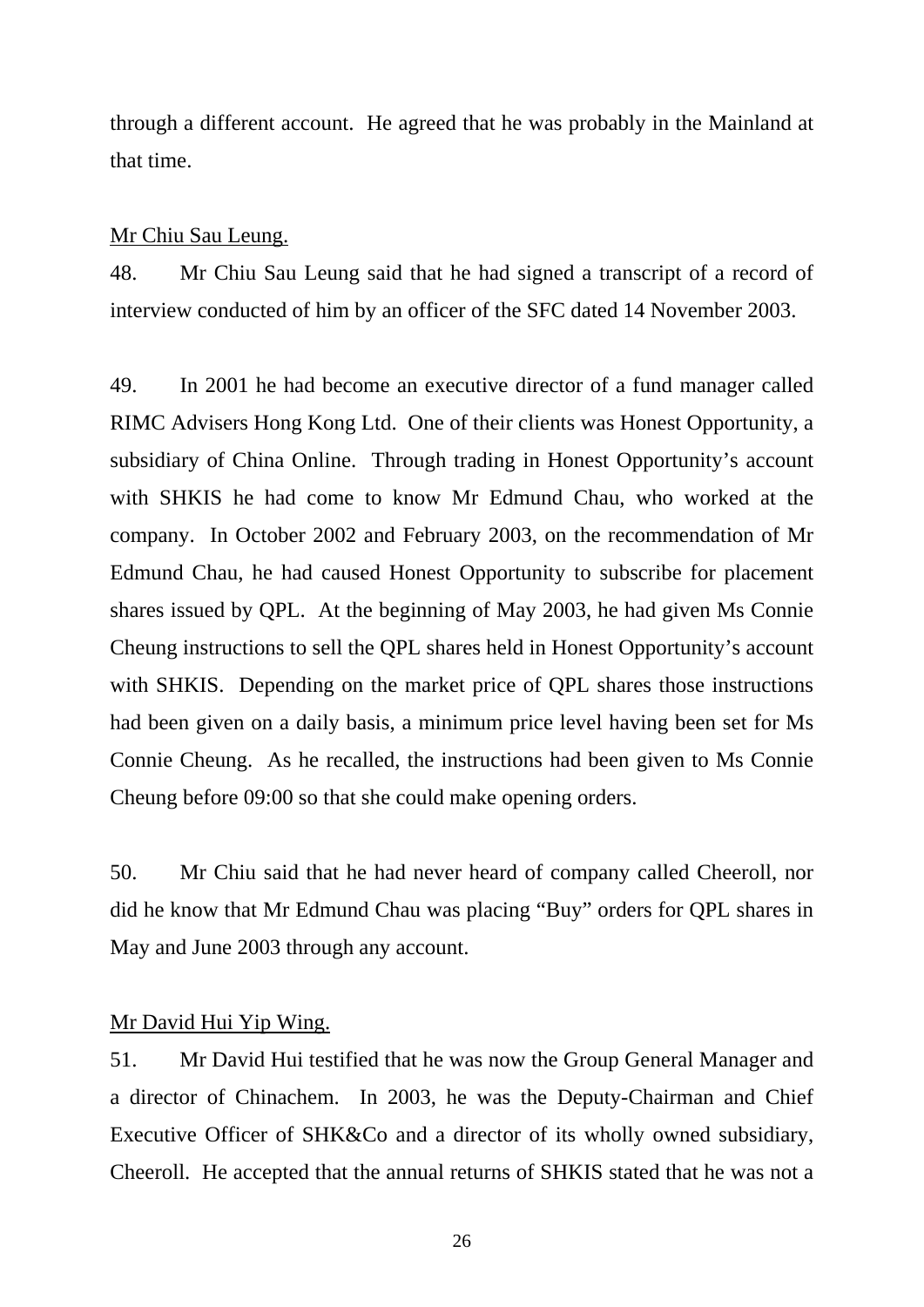director of the company in the period 2002 to 2004. In so doing, he accepted that he was incorrect in stating in a record of interview conducted of him by an officer of the SFC that he was a director of the company. He identified the transcript of that record of interview dated 27 January 2005 as bearing his signatures.

52. Mr David Hui accepted that he had explained in the record of interview that long before he had joined SHK&Co, a committee of that company, Exco, had authorised Mr Edmund Chau to be responsible for dealing in securities. By that he meant in its House or Proprietary account. He accepted that by a memorandum of SHK&Co, dated 7 June 2000, he had been designated by the board of that company to authorise any propriety trading of the Group. Furthermore, he accepted that the minutes of a meeting of the board of directors of Cheeroll, dated 16 July 1997, at which Mr Edmund Chau was described as being present and which minutes he had signed, Mr Edmund Chau was appointed as an Authorised Person to give oral trading instructions singly on two margin accounts held by the company to a limit of \$1.5 trillion.

53. Mr David Hui agreed that a document in the name of SHK&Co and entitled "Proprietary Trading Policy and Manual" governed and regulated proprietary trading by SHK&Co. He agreed that the Policy and Manual stated that it was structured to identify the basis of a House or Proprietary trading activity and that proprietary trading was a business activity of the company conducted as a separate profit centre. Paragraph 3.5 provided that an account would be regarded as an House Account where the ultimate beneficiary of the profits and losses of the trading activity was SHK&Co. He agreed that it had to be kept separate from activities carried out by SHK&Co on behalf of its clients as fiduciaries or agents. Provision was made that those persons authorised as responsible employees to act on a House Account were not also involved in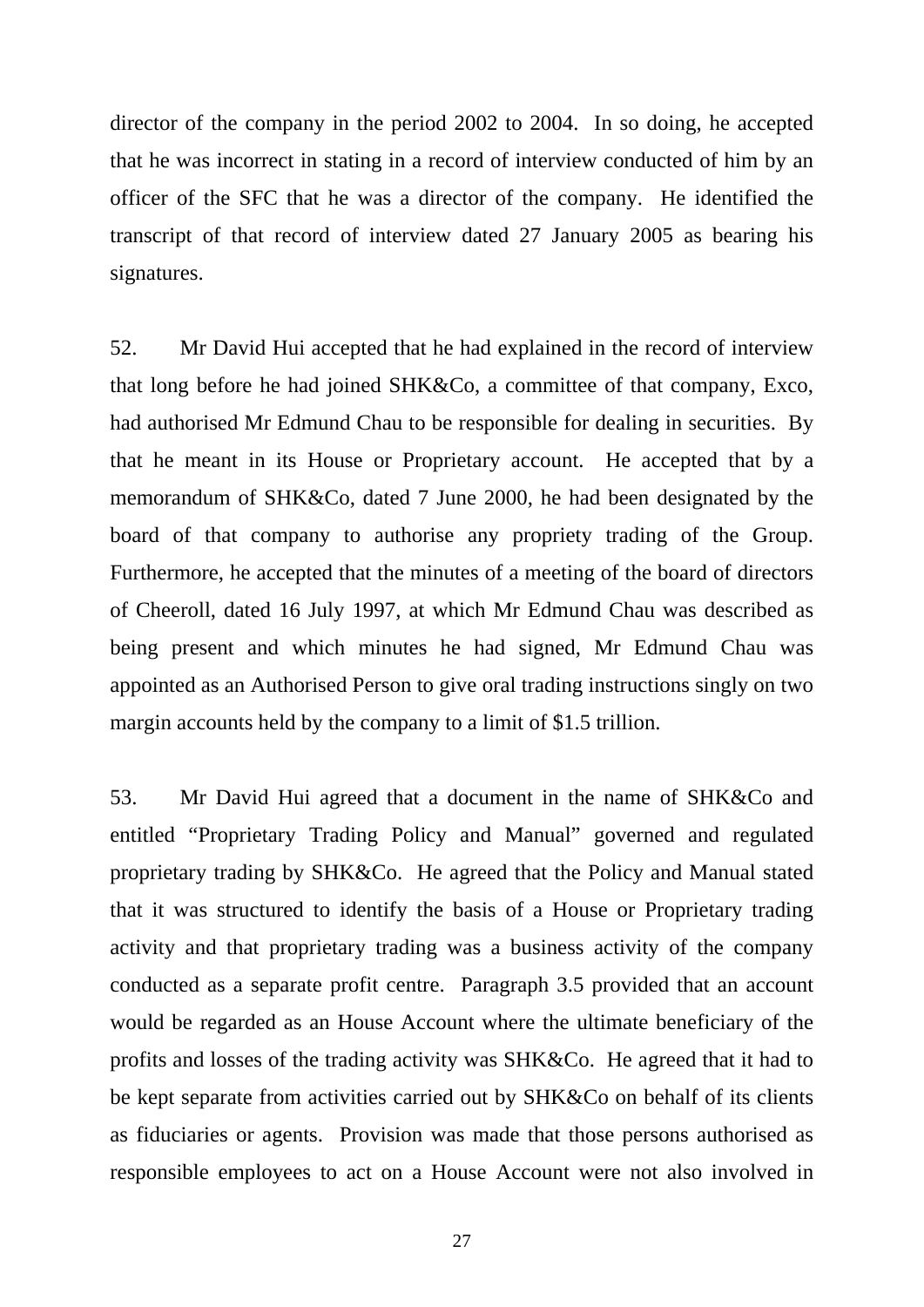dealing on a client or agency basis in equities. Paragraph 5.8 of the Policy and Manual provided that such authorised persons were to be physically separated from persons involved in agency business and from persons involved in dealing.

54. Of his role in Cheeroll, Mr David Hui said that Mr Edmund Chau sent him an e-mail at the end of each trading day containing the trades conducted. If the authorised trading limit was to be exceeded his permission was needed. However, that had never occurred.

55. Of SHKIS's activities, Mr David Hui confirmed that it was an important company within the Group dealing with its agency business, in particular licenced to deal and advise in securities. Mr Edmund Chau was both a "Responsible Officer" and director of that company, whom he knew worked in the Dealing Room of SHKIS in which agency business was conducted by other dealers of the company. Mr David Hui accepted that in those circumstances when Mr Edmund Chau was dealing with proprietary trading on behalf of Cheeroll he was not kept physically separate from the agency trading of other dealers. Although the Policy and Manual made provision for such physical separation there had never been any discussion about that matter.

56. Mr David Hui accepted that paragraph 8.2 of the Policy and Manual provided that the House Account must not be traded so as to support or to "…artificially raise the price of securities through a process commonly known as 'ramping'." However, he said that he was not aware of anything that was done to ensure compliance with the provision. For his part, he did not then possess long experience in securities and relied heavily on the Chief Operating Officer for operation matters and the Credit Officer in approving credits. In cross-examination, he confirmed that in 2003 that experience was the 3½ years, namely the period that he had been at SHK&Co. Mr David Hui resigned as an

28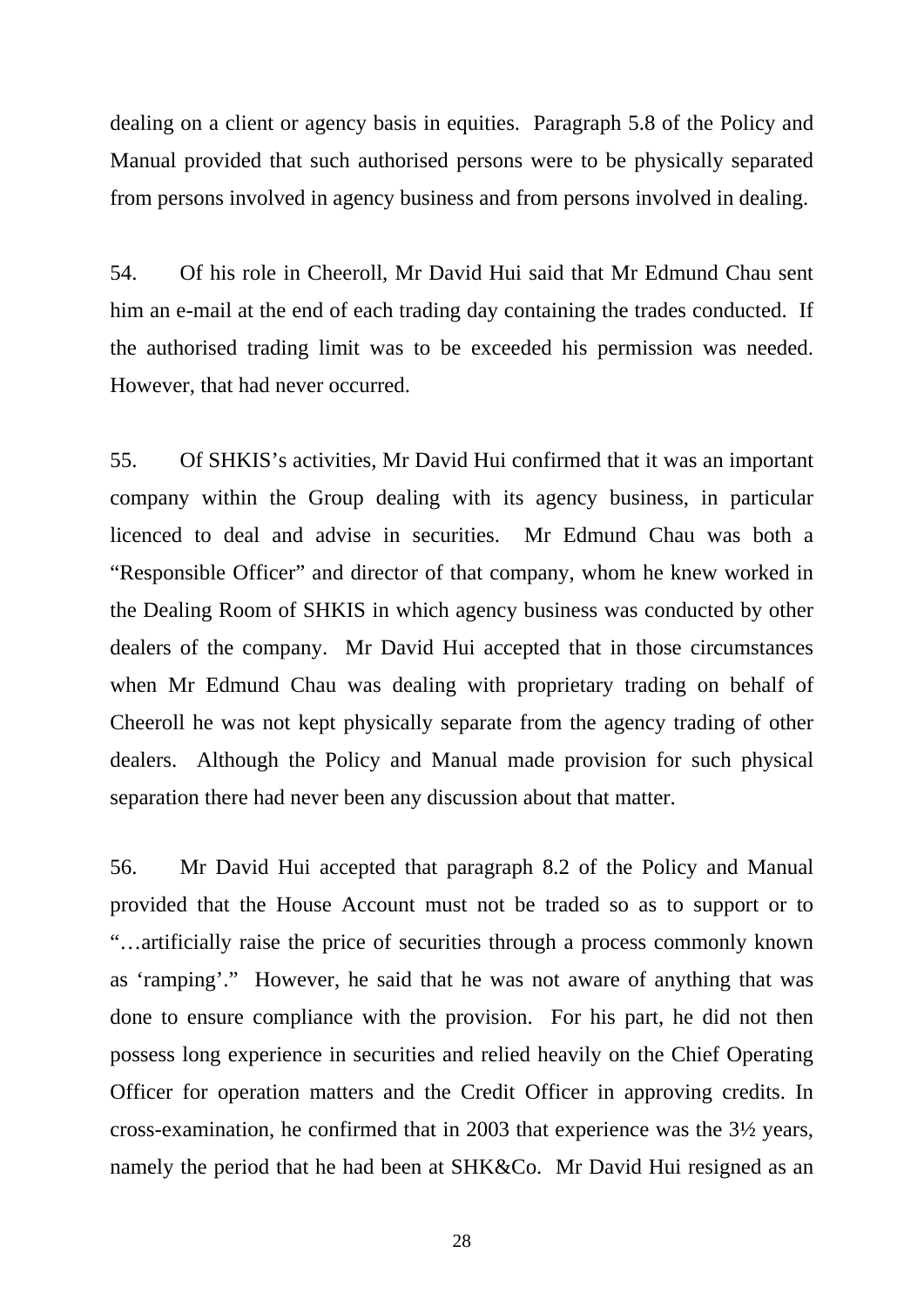executive director and became a non-executive director of SHK&Co in September or October 2003, leaving the Group altogether in the first half of 2004. However, at either of those dates he was not aware of any discussion or remediable measures taken to address the problem of separating propriety trading from agency trading.

57. Mr David Hui agreed that the account statements of Cheeroll with SHKIS in the months of February to June 2003 inclusive showed a very low level of activity and with the suggestion that if Cheeroll had employed a person, physically separate from the agency dealing SHKIS, to conduct propriety dealing that person would have been largely inactive.

58. Of the issue of his involvement in dealings in QPL shares, Mr David Hui confirmed as true his denial in his record of interview that in the first half of 2003 he had instructed any member of staff of the group to invest in QPL shares. However, he confirmed as true his description of Mr Edmund Chau having informed him that he wanted to invest in QPL shares and his denial that Mr Edmund Chau had sought either his advice or approval on that matter. Mr David Hui confirmed that evidence in the context of his response to the suggestion in the record of interview that Mr Edmund Chau had sought his approval and had been given his agreement to buy \$20 million worth of QPL shares, in which answer he had added that he could not recall if Mr Edmund Chau had mentioned the monetary amount but, provided that it was within his authorised limit, he had full authority to do the trading. He accepted that \$20 million was well within the \$1.5 trillion authorised limit afforded to Mr Edmund Chau in proprietary trading for Cheeroll. Of his ability to offer advice in respect of QPL shares, Mr David Hui said that whilst he was aware that the Group had been involved in a placement of QPL shares he did not know what QPL was and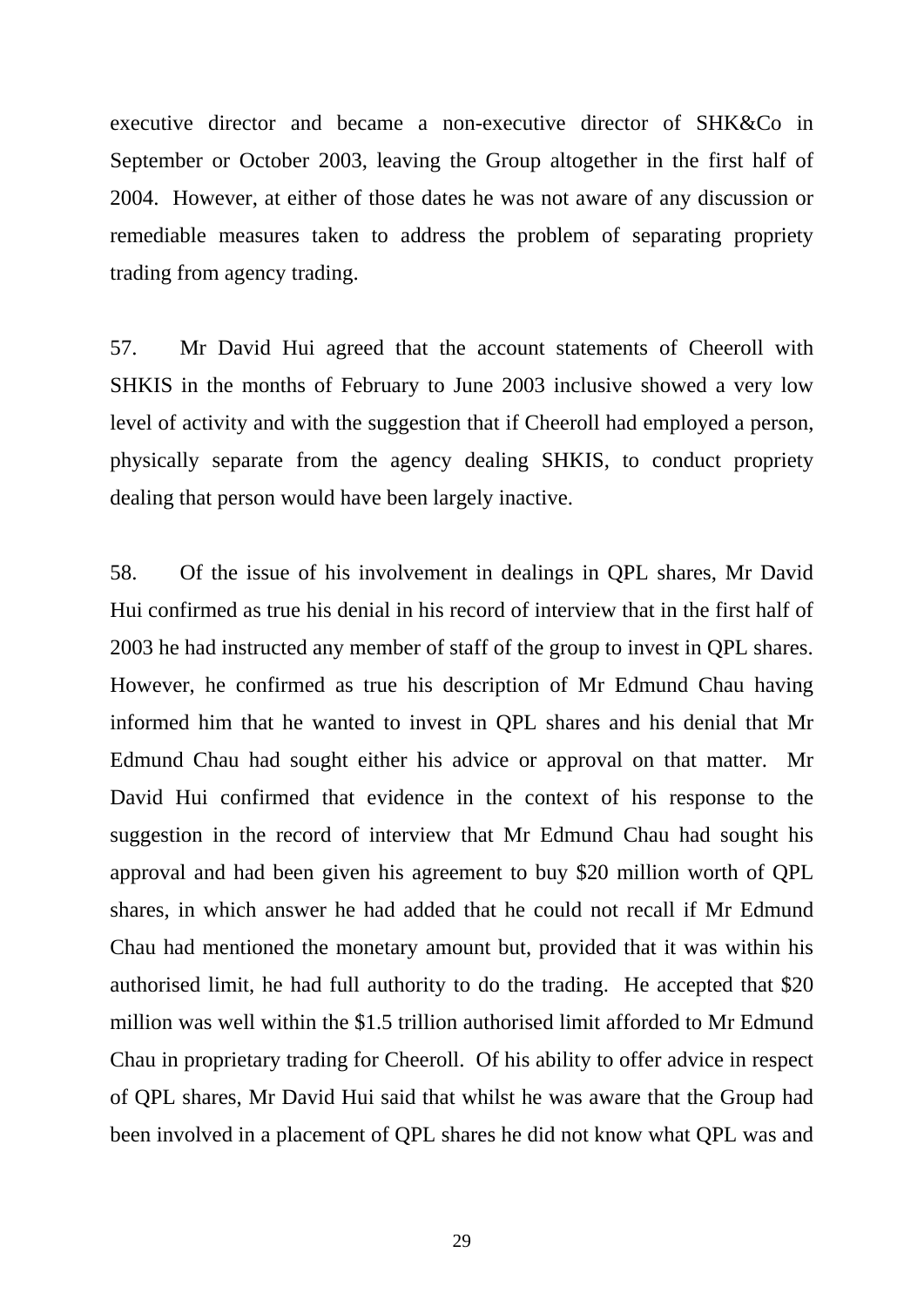knew no one on its board of directors. As a result, it was a difficult for him to advise on the sale or purchase of QPL shares.

59. In cross-examination, Mr David Hui agreed that in proprietary trading Mr Edmund Chau had full discretion as to when and what stock to buy or sell within his monetary authorization. He confirmed the description that he had given in his record of interview, namely that Mr Edmund Chau had decades of experience in the stock market and was given a free rein to invest. He confirmed the answers he had given in his record of interview and that Mr Edmund Chau had never given him any reason for investing in QPL shares nor had he informed him in any way that it was intended to use the Cheeroll account to assist in the disposal of QPL shares by a client of SHKIS.

#### Mr Shek Kam Por.

60. Mr Shek was permitted to give evidence as an expert in the area of market misconduct. He is a director of the Enforcement Division of the SFC, by whom he has been employed since 1997. Also, he is a certified public accountant of the Hong Kong Institute of Certified Public Accountants and has been since 1996. Since 2002, he has been a fellow of the Association of Chartered Certified Accountants. His testimony had been received as that of an expert in both criminal trials, in the District Court and in the Magistrates Court, and by the Insider Dealing Tribunal. In the District Court, he testified on two occasions in respect of allegations of false trading by the creation of the false appearance of active trading and in the Magistrates court in respect of "scaffolding".

61. In his statement he described QPL as being principally engaged in the manufacture and sales of integrated circuit lead frames, heatsinks and stiffeners. From a table he compiled depicting data of activity in the stock market of the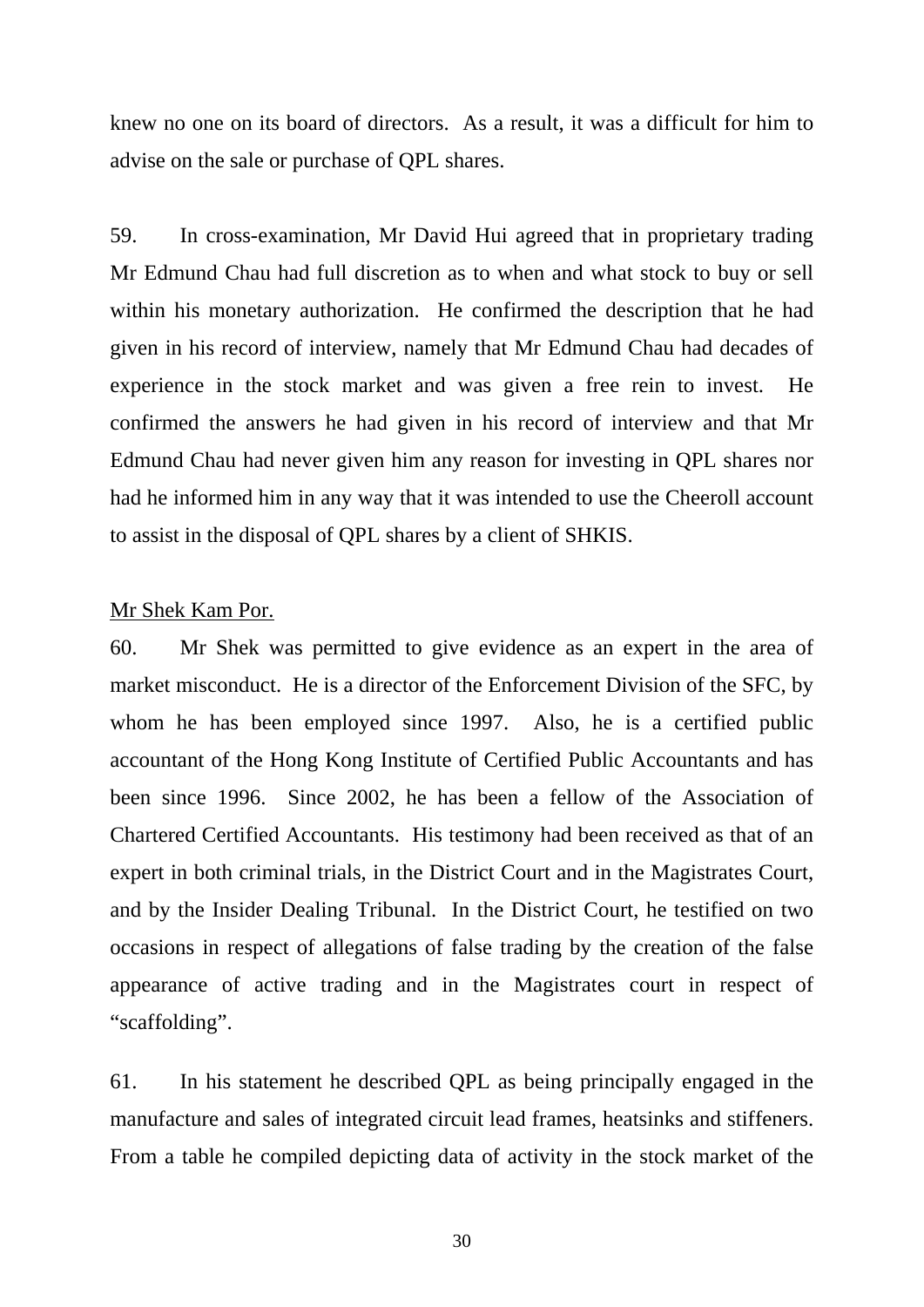shares of QPL, in contrast to that of the Hang Seng Index ("HSI"), he noted of the share price of QPL that :

- (i) in the period 3 to 31 March 2003 it dropped from \$1.50 to \$1.34, a loss of 10.67%, whilst the HSI lost 6.84%;
- (ii) on 30 April 2003, on an average daily turnover in the month of just over 2 million shares, it had eased to \$1.33, a loss of 0.75% over the months, whilst the HSI gained 0.96%;
- (iii) in the period 2 to 30 May 2003, on an average daily turnover of 14.45 million shares, it rose from its close of \$1.33 on 30 April 2003 to \$1.63 on 30 May 2003, a gain of 22.56% whilst the HSI gained 8.83%;
- (iv) on 30 June 2003 it had eased to \$1.52 having closed at \$1.70 on 17 June 2003.

## "Scaffolding".

62. Mr Shek said that the term "scaffolding" was unique to Hong Kong, elsewhere it being described in phrases such as : "the creation of a false appearance of a strong demand". It is a type of market manipulation in which the perpetrator's attempt to distort the picture of supply and demand of a stock by inputting a large number of orders of a big size without the intention of executing those orders. The orders are usually cancelled before they are matched. He explained that if the market manipulator wishes to sell shares, a large number of large orders on the "Buy" side would create the appearance of a strong demand for the stock. That information was available to the market through stock market terminals provided by information vendors, for example displaying five price queues on the "Buy" side, namely the highest bid price and the next four price queues separated by one spread between each queue together with the total amount of shares and number of orders in each of the "Buy" and "Sell" queues. The quantity of shares in the respective queues provides a good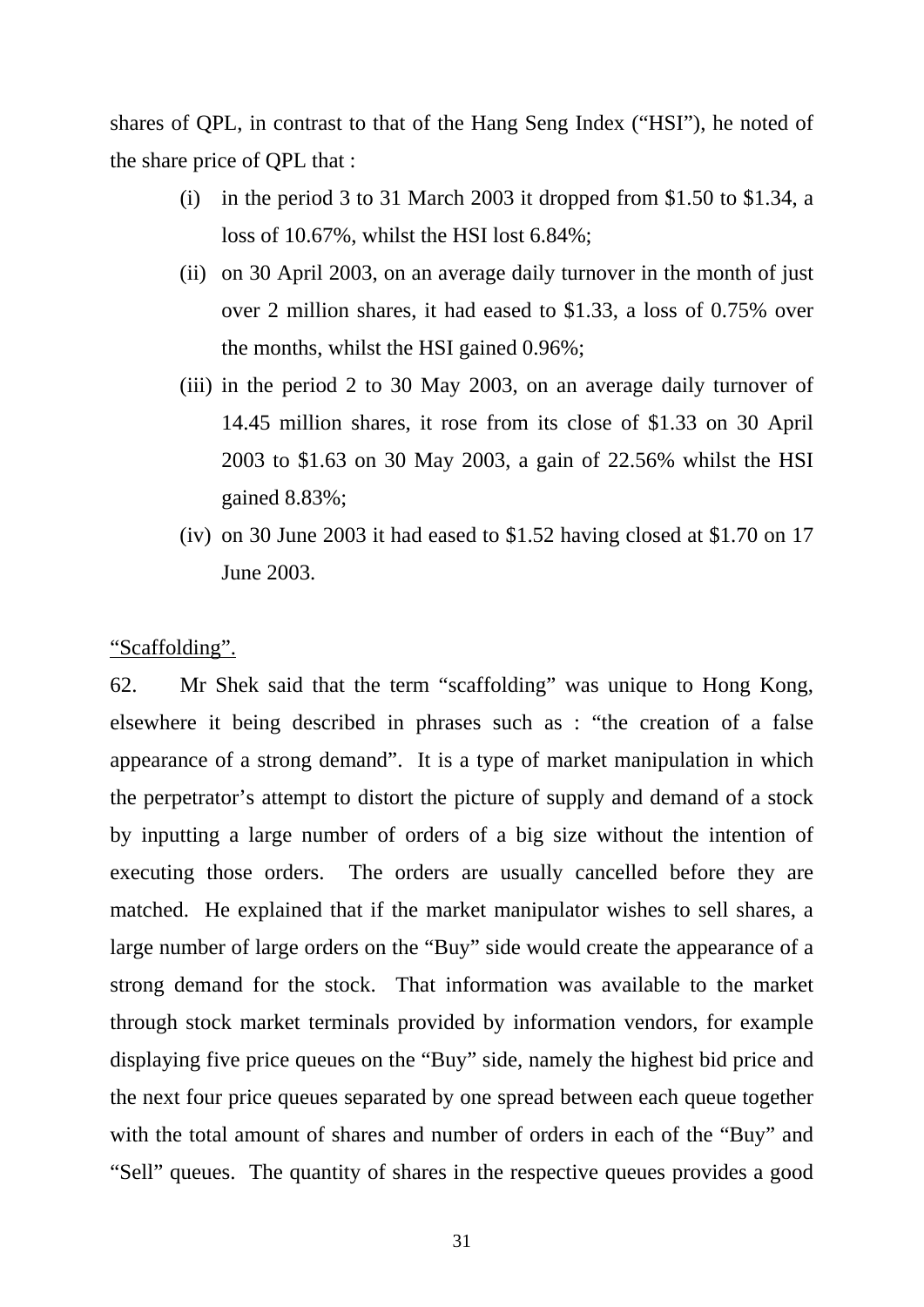indication of existing market demand/supply and the possible direction of the share price. By inputting large orders on the "Buy" side, the manipulator can create a false and misleading impression that there is strong demand for the shares, so that potential buyers of the shares may consider raising their bid prices. In consequence, "scaffolding" on the "Buy" side has the effect of supporting, or even pushing up the price of a stock.

## The pattern of the placing of orders by Cheeroll for QPL shares.

63. Mr Shek noted that in the months of April to June 2003, inclusive, Cheeroll held no QPL shares. From 1 April to 5 May 2003, no "Buy" orders for QPL shares were placed by Cheeroll. However, beginning on 6 May 2003, the day after selling of QPL shares began in the account of Honest Opportunity, and ending on 10 June 2003 a total of 565 orders, of which 314 were "Buy" orders, were placed by Cheeroll with SHKIS for QPL shares. In particular, in the eight day trading period on and between 26 May and 5 June 2003 ("the Analysed Period") the following orders were placed by Cheeroll with SHKIS :

- (i) 157 "Buy" orders at an average order of 457,000 shares;
- (ii) 41 "Reduce" orders of previously placed "Buy" orders; and
- (iii) 110 "Cancel" orders.

Not a single share was acquired in the course of those orders.

64. It was Mr Shek's opinion that during the "Analysed Period" the pattern of placing orders by Cheeroll was consistent with the modus operandi of "scaffolding" in particular, having regard to :

- (i) the large number of large "Buy" orders that were not filled;
- (ii) the large number of cancel/reduction orders.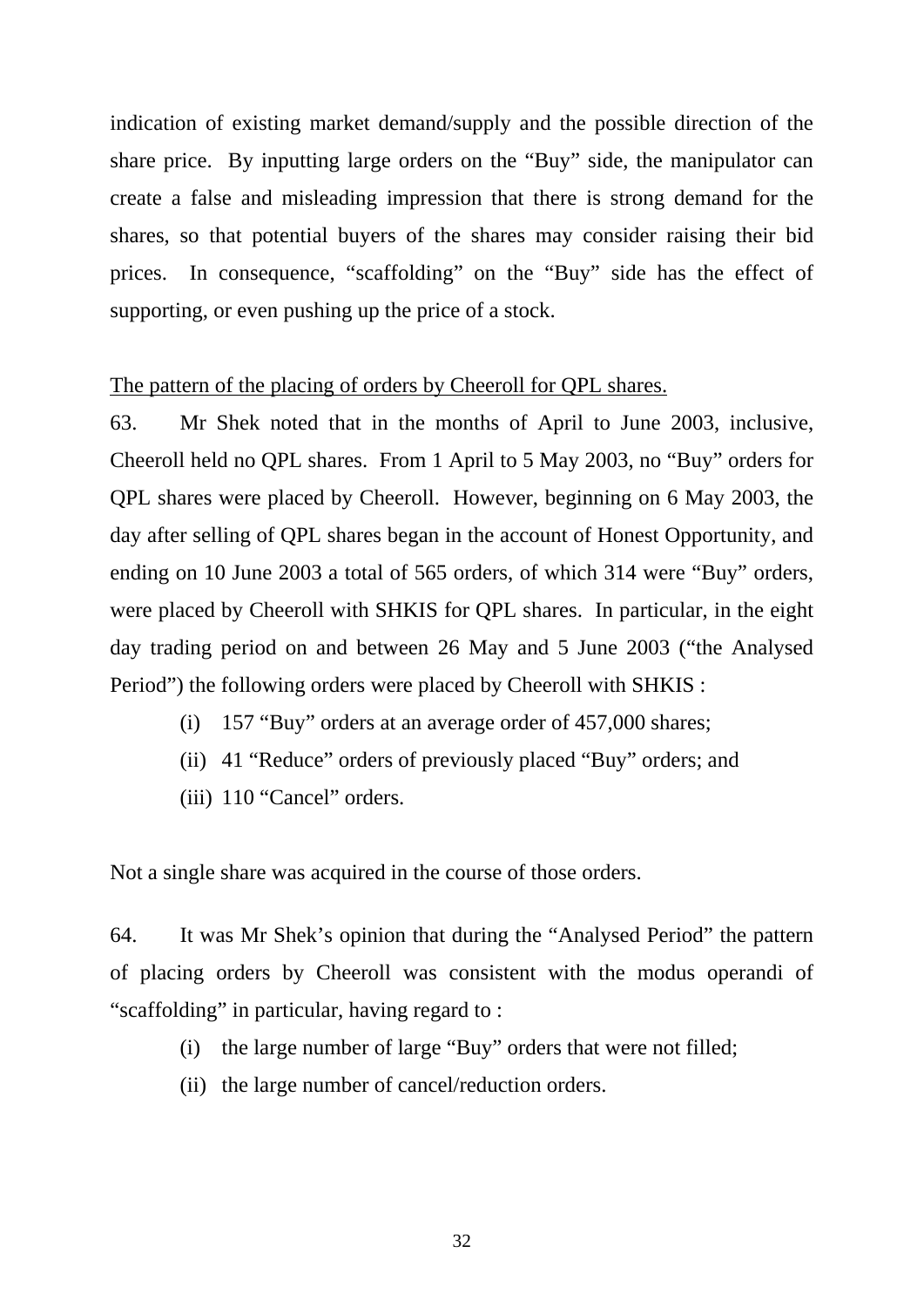## As to  $(i)$ .

65. He noted that the average size of the 157 "Buy" orders by Cheeroll was 457,000 shares, of which 86 of the orders were for 600,000 shares, the maximum quantity allowed for an order, whilst 27 were in the range of 400,000 to 500,000 shares. By comparison the average size of "Buy" orders inputted by others in the period was only about 49,000 shares. Of the fact that none of the "Buy" orders was executed, Mr Shek noted that when selling pressure resulted in driving down the highest "Buy" price down, Cheeroll reacted by cancelling its high bids and replacing them with "Buy" orders at a lower price or it queued up at the back of the same price queue.

#### As to (ii).

66. Mr Shek noted that the cancellation of 110 orders represented 70% of the "Buy" orders that had been placed by Cheeroll, in addition to which 41 orders were reduced in size. That conduct was consistent with a strategy of avoiding "Buy" orders being hit.

## Cheeroll's orders on 26 May 2003.

67. One of the illustrations of the pattern of ordering made by Cheeroll for QPL shares selected by Mr Shek was in respect of 26 May 2003. On that day Cheeroll placed 26 "Buy" orders for a total of 13.7 million QPL shares, all but one of which orders was of 400,000 or more to the maximum of 600,000 shares, and 12 cancellation orders to a total of 5.2 million QPL shares. At 10:21 the nominal price of QPL shares was \$1.66 per share, at which time Cheeroll placed 2 "Buy" orders for a total of one million shares at \$1.61. At 10:27:44 the nominal price had already dropped one spread to \$1.65, with the quantity of shares in the primary "Buy" queue at that price decreased to 263,000 shares, which implied that the market was dominated by sellers and any further selling orders would likely send the price of QPL lower. At 10:27:45 Cheeroll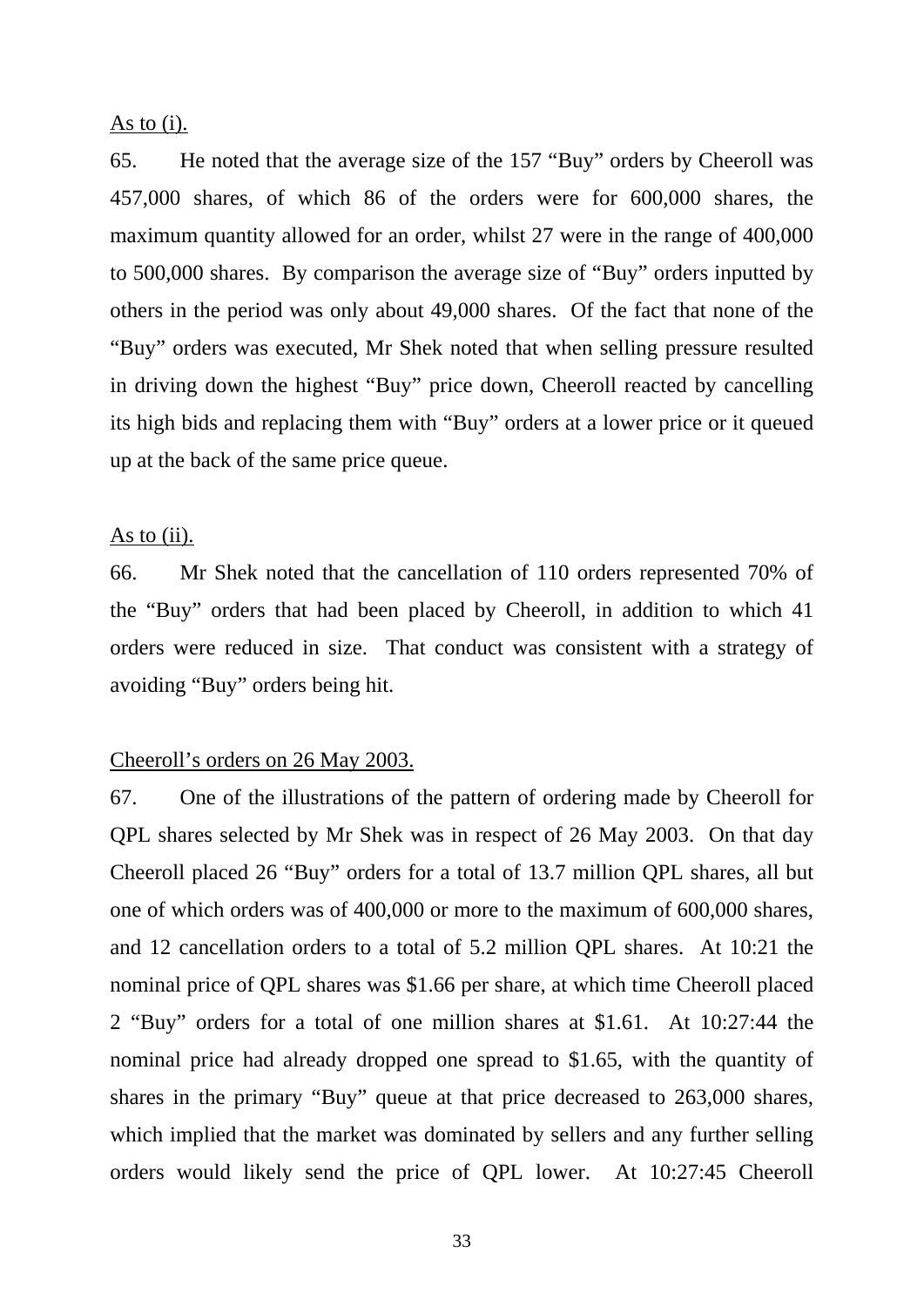cancelled its "Buy" order for 500,000 shares at \$1.64 and replaced it with two "Buy" orders for 900,000 shares at \$1.60. After Cheeroll's activities, the nominal price rose from \$1.65 to \$1.69, but fell back to \$1.66 at 15:54. However, between 15:54:52 and 15:55:01 five "Buy" orders by Cheeroll, each of which was for 600,000 shares, were placed, to be followed in the last two minutes before the market closed at 16:00 by five further "Buy" for 600,000 shares at the same price.

68. Of that conduct, Mr Shek observed that prior to the five "Buy" orders placed in the last two minutes of trading by Cheeroll there were 53 "Buy" orders to a total of 1.4 million shares in front of the first bid of Cheeroll in the primary bid queue at \$1.65. Given the fact that Cheeroll had withdrawn a "Buy" at \$1.64 in the morning, the placing of 10 "Buy" orders for a total of 6 million QPL shares at \$1.65 implied an eagerness to acquire QPL shares. In those circumstances, Mr Shek said he could find no sensible reason why Cheeroll did not simply take the orders from the "Sell" side rather than queuing up at the back of the primary bid queue, particularly near the close of the market. However, he noted that the placing of the orders for the 6 million shares gave the market the impression that there was strong demand for QPL shares, a demand that the stock market terminals would reflect as having increased by 154%.

## The pattern of the placing of orders by Chinacal for QPL shares.

69. Mr Shek observed, from the statements of account of Chinacal with SHKIS that, from the commencement of sales of QPL shares in that account on 26 May up and until 17 June 2003, 6,376,000 QPL shares were sold. In the eight trading days of the "Analysed Period" 4,876,000 QPL shares were sold by Chinacal in the price range of \$1.64 to \$1.68. In his opinion, the pattern of the

34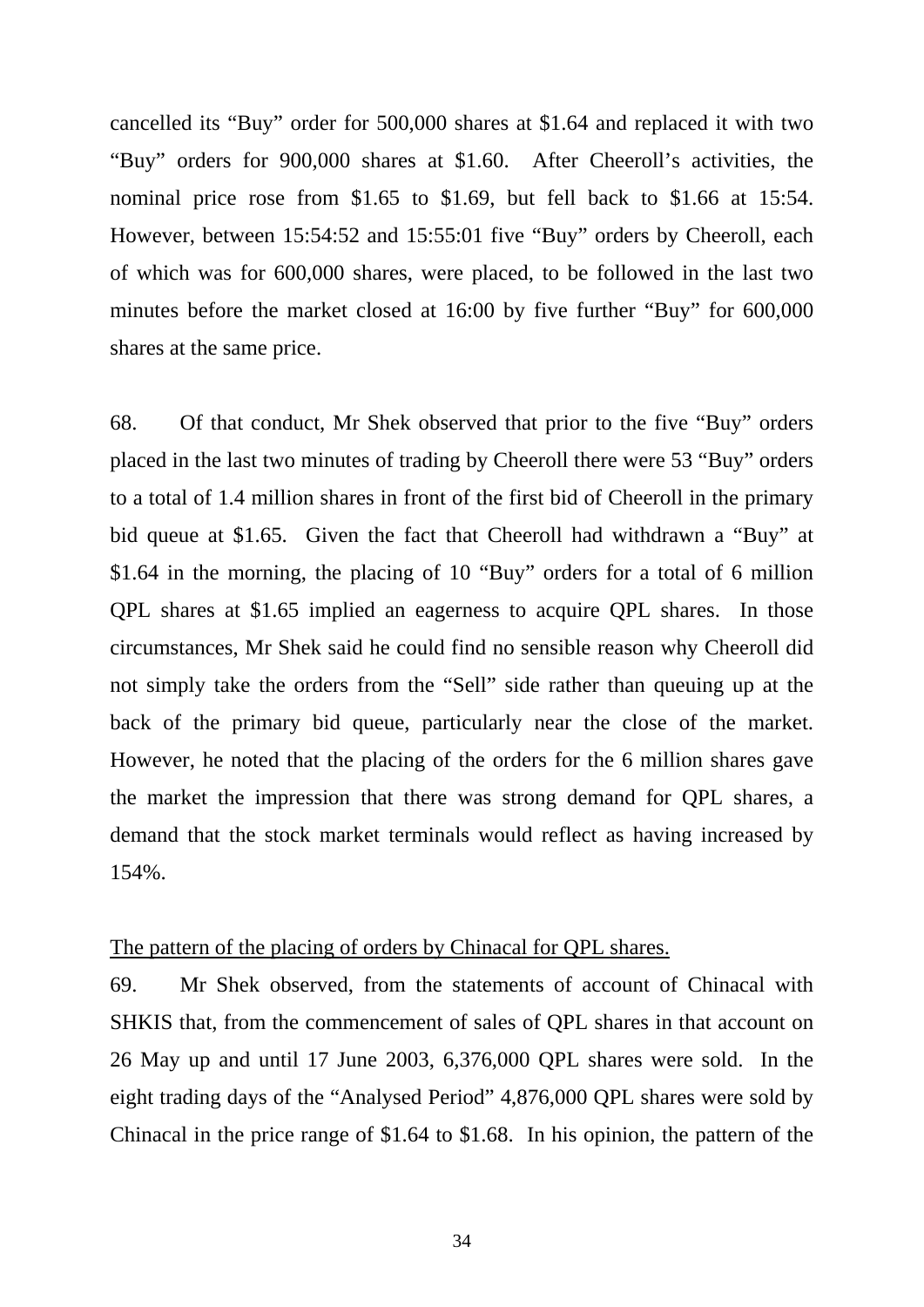placing of orders was normal and the disposal of those shares was made in an orderly manner.

The pattern of the placing of orders by Honest Opportunity for QPL shares.

70. Mr Shek observed, from the statements of account of Honest Opportunity with SHKIS, that from 5 May to 17 June 2003 Honest Opportunity sold a total of 22 million QPL shares. In that period, all the executed trades in QPL shares were sales, save for the purchase of 300,000 QPL shares on 29 May 2003. In Mr Shek's opinion the prices at which those shares were sold was within a normal range and the disposal effected in an orderly manner.

# Orders of Cheeroll placed within five minutes of orders of Chinacal and Honest Opportunity. [**Annexure IV**]

71. Mr Shek noted that in the period 6 May to 9 June 2003 there were 48 occasions on which orders placed on behalf of Cheeroll were placed within five minutes of orders placed by Chinacal or Honest Opportunity. In particular, it is to be noted that in the "Analysed Period" there were 13 such "Buy" orders made by Cheeroll within five minutes of "Sell" orders by Chinacal or Honest Opportunity. Of the fact of the making of orders by Cheeroll within a fiveminute period of the making of orders by Honest Opportunity and Chinacal, Mr Shek was of the opinion that the effect of the "scaffolding" was to facilitate the selling of other parties, namely Honest Opportunity and Chinacal.

72. In cross-examination, Mr Shek produced for the first time a chart which tracked the relative position of the price of QPL shares in contrast to that of the HSI with 3 March 2003 being taken as the starting point of 100% for both. For most of the period prior to early May 2003, the relative movement of the share price of QPL in contrast to the HSI was negative. However, in the period thereafter until about mid June 2003 it outperformed the HSI relatively.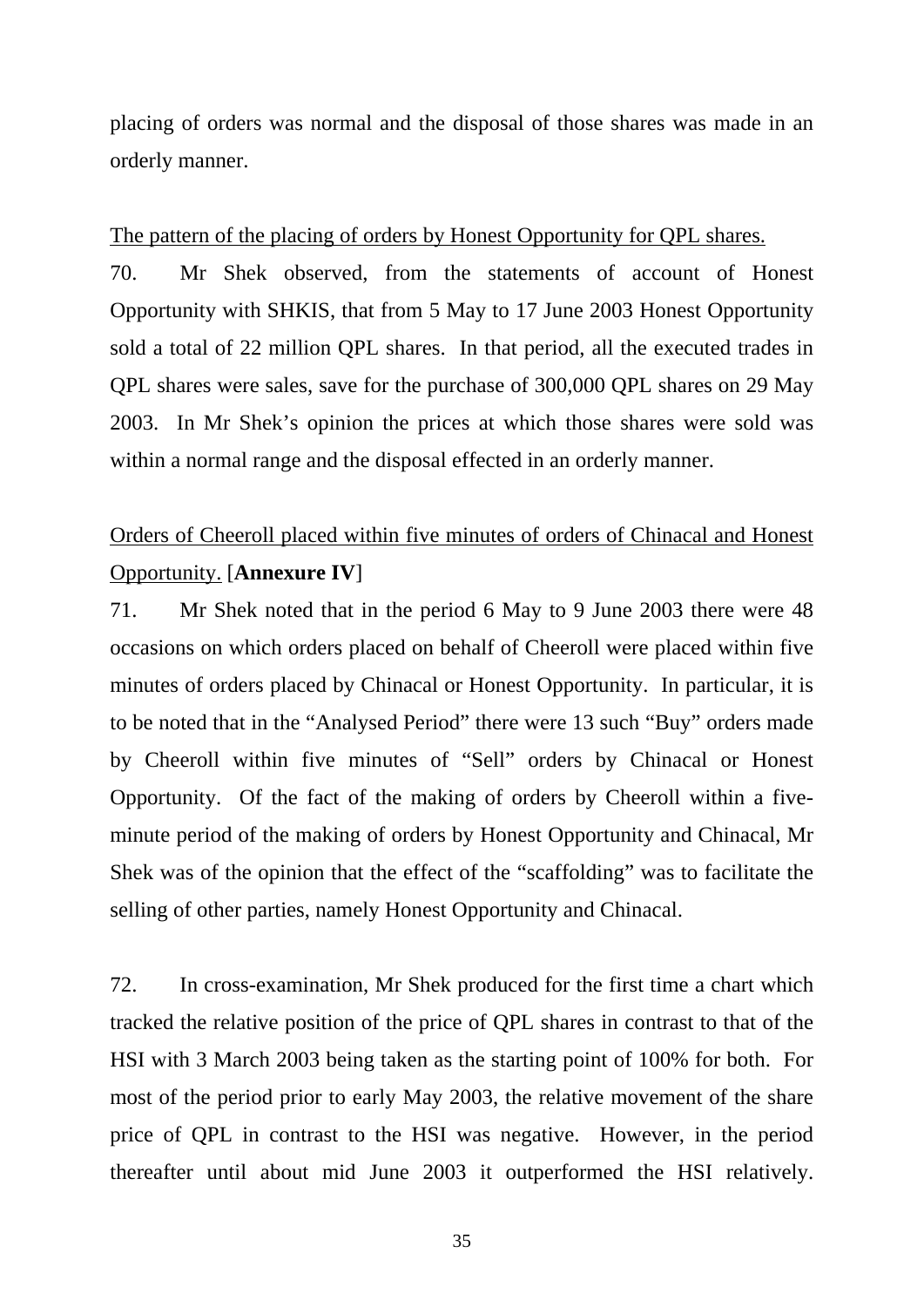Subsequently, Mr Shek identified QPL as having been a constituent stock of the "Hang Seng Small Cap Index", in respect of which he produced a similar chart and tabular information. That chart was broadly similar to the first chart in his depiction of the relative movements of QPL shares and the HSI.

73. In cross-examination by Mr Bell, Mr Shek agreed that in his statement he had said of "scaffolding" on the "Buy" side that it "… has the effect of supporting, or even pushing up the price of a stock". However, he agreed that it could, but did not necessarily, have that effect. Nevertheless, when it was suggested to him that there was no evidence that the price of QPL shares had in fact been pushed up during the "Analysed Period" Mr Shek said that in that period the price of QPL shares was relatively strong adding : "... its share price is at a relatively high level when compared to its own trading because it was trading above the 1.6 level at the relevant time". However, he went on to agree that the closing price of QPL shares on 26 May and 5 June 2003 had been the same, namely \$1.66. By contrast, the Hang Seng Small Cap Index had risen in the same period from 1078 to 1091, an increase of 1.20%. Nevertheless, in his opinion the relative movement of the price of QPL shares was quite in line with the Hang Seng Small Cap Index.

#### Mr Edmund Chau Chin Hung.

74. Mr Edmund Chau, one of the Specified Persons, testified that he is and was at all material times a director of SHKIS. Also, at the material time he was licensed to deal in securities under the Ordinance and approved as a "Responsible Officer" of that company by the SFC. He had been interviewed as a "person under investigation" by an officer of the SFC on three separate occasions, namely 10 September and 20 November 2003 and 19 April 2004. He identified his signatures on various places on the transcripts of those records of interview. In answer to questions from his counsel, Mr Bell, he testified that

36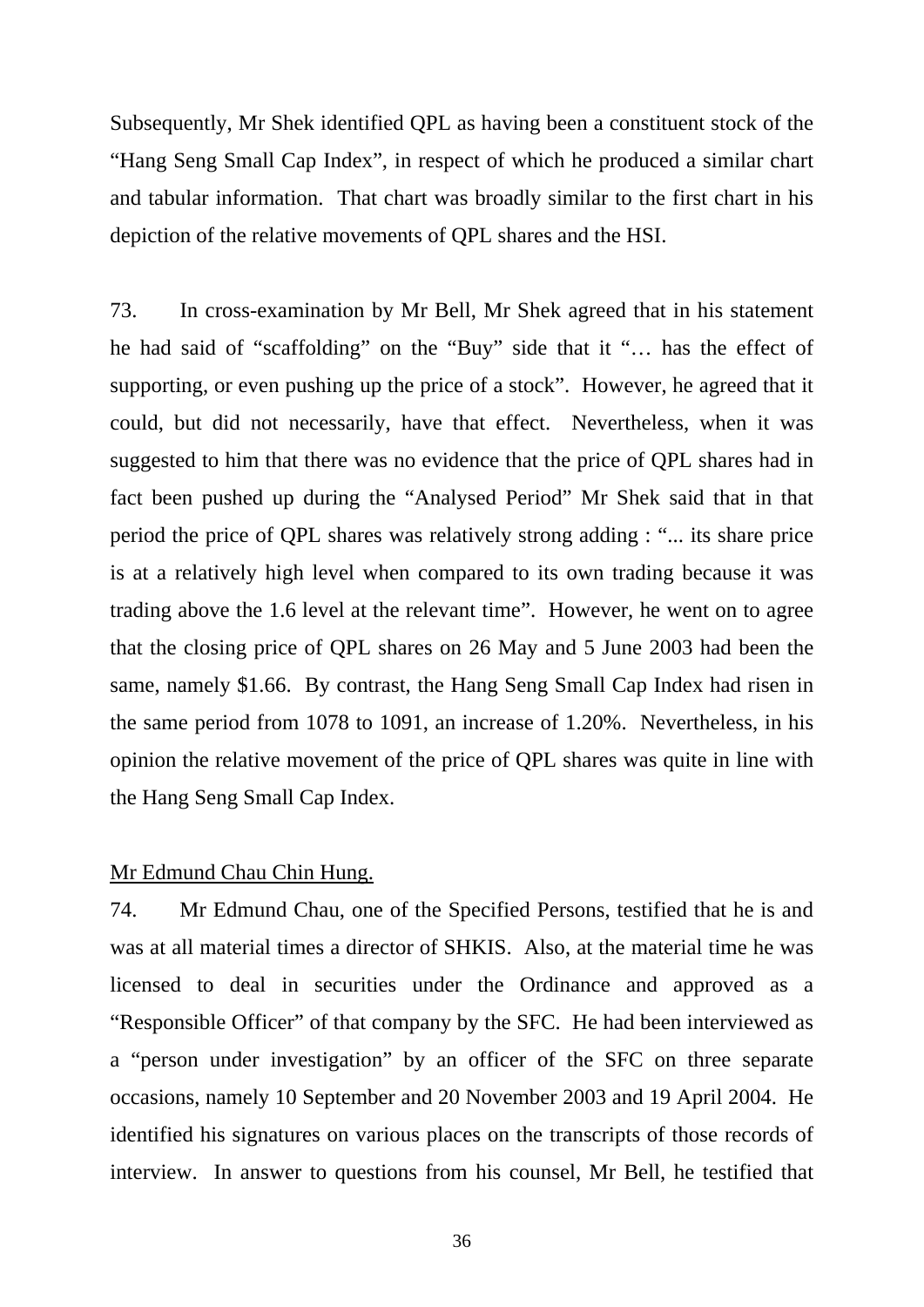answers he had given to selected questions to which his attention was drawn were true and accurate. He said that he had never been convicted of any criminal offence, nor had he received an adverse finding from a Tribunal or faced any disciplinary hearings relating to his profession.

75. Mr Edmund Chau testified that he had been born and educated to High School level in Hong Kong, after which he had taken his O-level and A-level examinations in England before obtaining a BSC degree in applied mathematics from Queen Mary College of the University of London. In 1974, he returned to Hong Kong and took up employment, involving finance and banking, with Sun Hung Kai Finance Company Limited, a subsidiary of Sun Hung Kai Securities Co Ltd. Having left that employment in 1983 in the remainder of the decade he worked, first at Citibank and then at China Everbright Co Ltd. From 1989 to 1991, he was employed by stockbroking company, Mok Ying Kee. From 1991 to 1993, he worked for Crusader Holdings Limited and then for the stockbroker Goodwill Group until 1997. He was a licensed dealer in securities for various subsidiary companies of the Goodwill Group in that period.

### Mr Edmund Chau's positions at SHK&Co and SHKIS.

76. In July 1997, he was employed by SHK&Co in the capacity of an executive director of SHKIS, a wholly owned subsidiary, and Sun Hung Kai Commodities Ltd. In 2002 and 2003, he was one of seven and eight directors respectively of SHKIS. There was no chairman of the board of directors. In addition to being an executive director and "Responsible Officer" of the company he was also one of the "Group A" signatories. He was head of the Dealing Department, which department dealt in securities and other products on an agency basis on behalf of clients. In that capacity he was in charge of executions of trades and of a staff of more than 40 people employed in different places. He was responsible for overall supervision of the dealing staff. Ms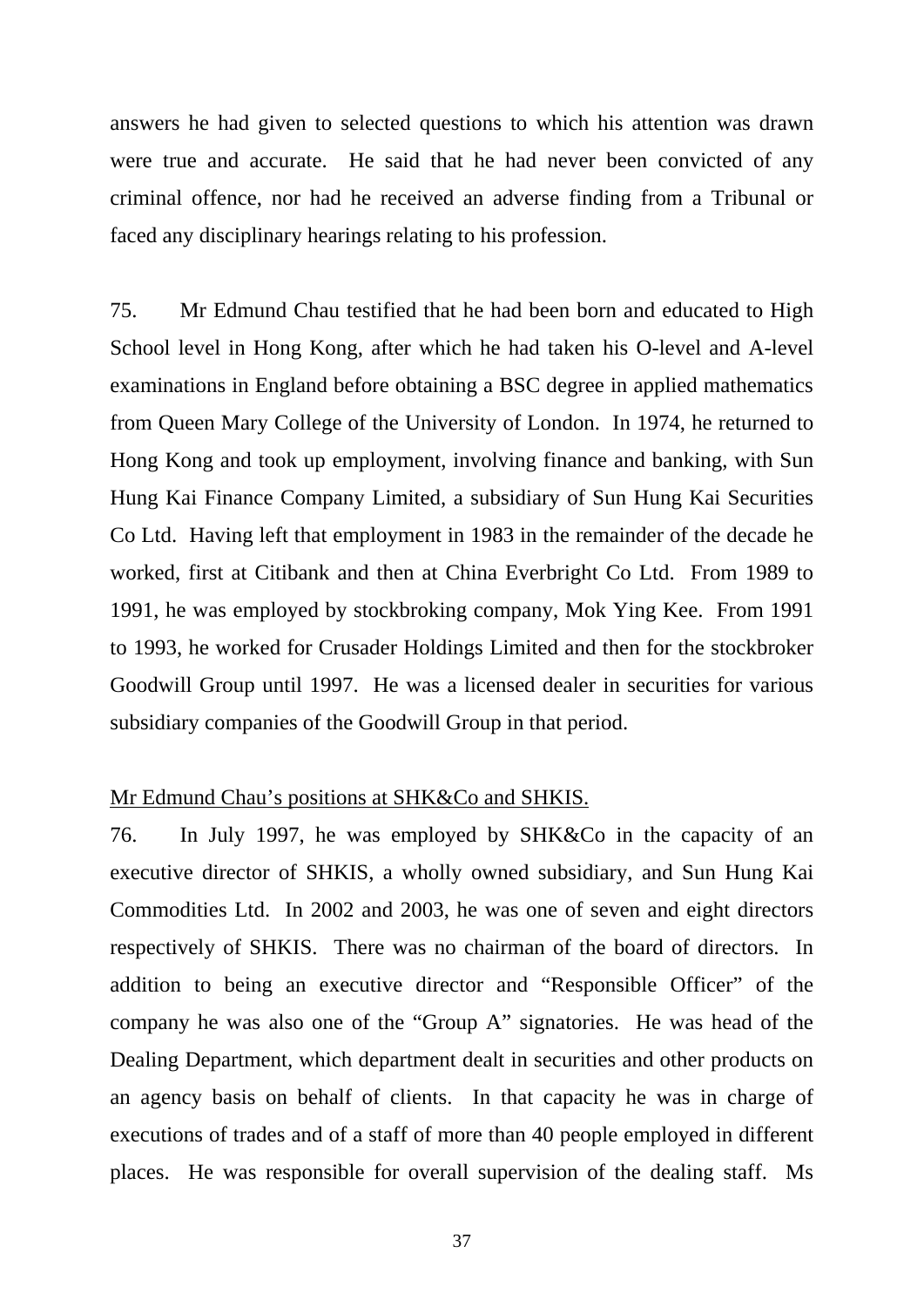Connie Cheung, his direct subordinate, was one of two persons in charge of the actual dealing.

Mr Edmund Chau's position at Cheeroll.

77. Mr Edmund Chau said that since 1997 he had been an "Authorised Person", granted authority by SHK&Co to operate the "House" account, Cheeroll to a permitted exposure of \$1.5 trillion. Cheeroll was a wholly owned subsidiary of SHK&Co. He was permitted to give oral trading instructions to SHKIS. He was never a director or officer of Cheeroll. Mr Edmund Chau acknowledged that as "Authorised Person" of Cheeroll his conduct was subject to SHK&Co's "Proprietary Trading Policy and Manual". It is to be noted that paragraph 5 describes the responsibilities of "Authorised Persons" in "…managing the House Account for which they are responsible" and provides :

> "5.4 Subject to the  $PTC^*$  $PTC^*$  the authorized person shall be responsible for the management of the House Account to which they have been allocated responsibility, and also of ensuring compliance with the guidelines and with the reporting requirements.".

Of those managing House Accounts it states :

"5.8 Those persons shall be physically separated from persons involved in agency business and from persons involved in dealing, research and corporate finance.".

78. Mr Edmund Chau explained that in his current position with SHK&Co he remained in charge of proprietary trading, but was no longer in charge of dealing. His office was separate from the places at which agency dealing was done.

# The two placements of QPL shares : October 2002 and February 2003.

79. Mr Edmund Chau said that he had been involved in two placements of QPL shares in October 2002 and February 2003. His role had been in finding

<span id="page-37-0"></span><sup>\*</sup> Proprietary Trading Committee (PTC), see 3.3.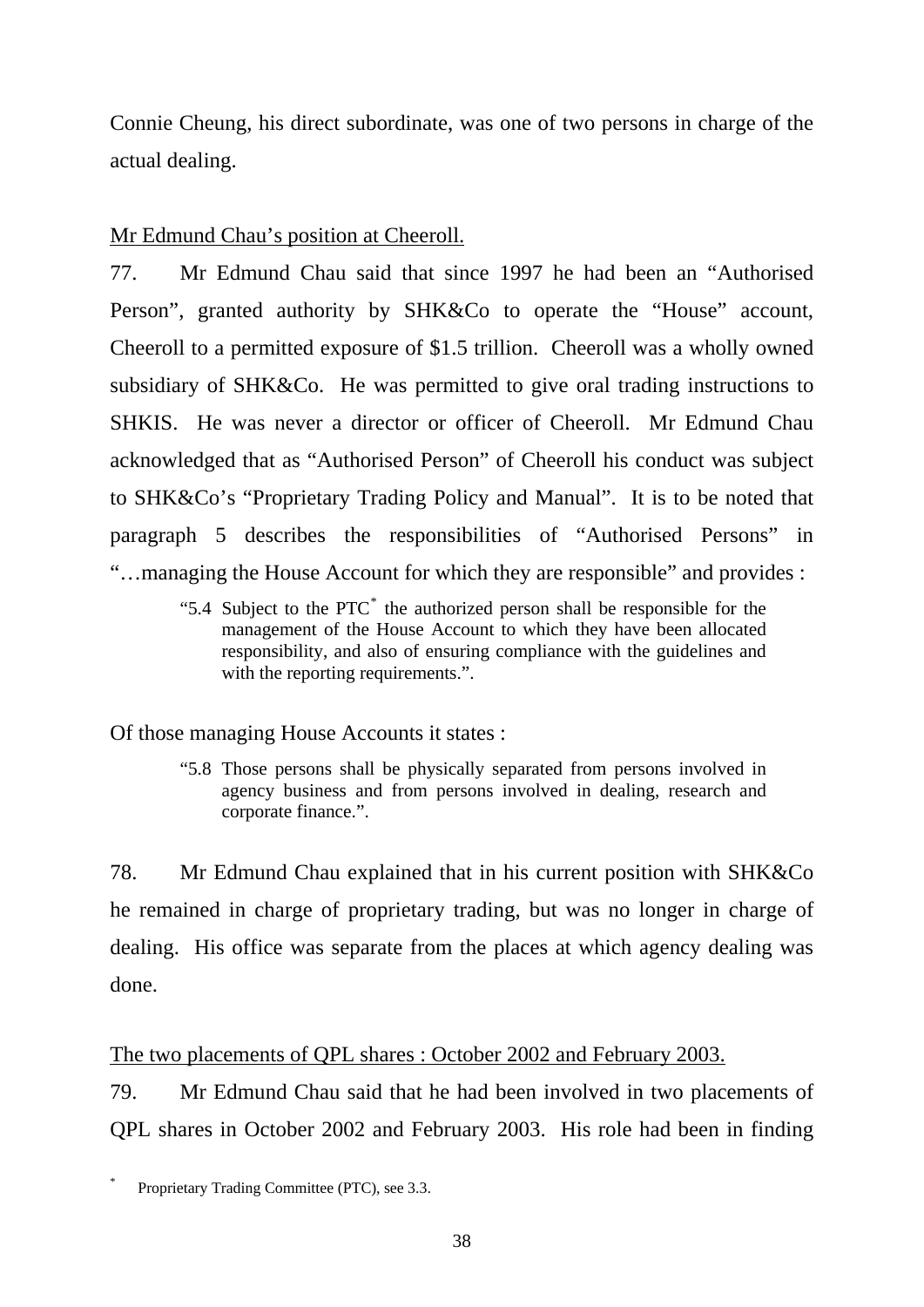two of the placees for the placement, namely Chinacal and Honest Opportunity. On each occasion the placing agent had been Sun Hung Kai International Limited. In October 2002, 29 million QPL shares had been placed at \$1.50 per share, that representing a discount of 16.20% to the closing price of the shares prior to suspension and a discount of 2.66% to the average closing price for the previous 10 trading days. As placing agent, Sun Hung Kai International Limited was to receive a placing commission of 4.80% on the gross proceeds of the placing. Those details were confirmed by an announcement of QPL dated 24 October 2002. Mr Edmund Chau calculated that the commission came to \$2,088,000.00.

80. In February 2003, 77 million QPL shares had been placed at \$1.52 per share, that representing a discount of 11.63% to the closing price of the shares on the day before the suspension of the shares and at 9.52% to the average closing price in the last 10 trading days. As placing agent Sun Hung Kai International Limited was to receive a commission of 5.00% of the gross proceeds of the placing. Mr Chau calculated that to be \$5,852,000.00. Although the commission was received by Sun Hung Kai International Limited, some of it was distributed to SHKIS : \$112,500.00 in respect of the October 2002 placement and \$334,000.00 in respect of the February 2003 placement. 45% of those monies were distributed to salesmen in SHKIS and the rest retained by the company. He received none of that money.

81. Mr Edmund Chau said that on the occasion of both placements he had spoken to both Mr Lin, whom he knew to be the beneficial owner of Chinacal, and Mr Chiu, whom he knew to be authorised to act on behalf of Honest Opportunity, and recommended that they subscribe to the placements. He had pointed out that the shares were being placed at a discount to the then market price, that QPL was a rather liquid stock and that the shares could be acquired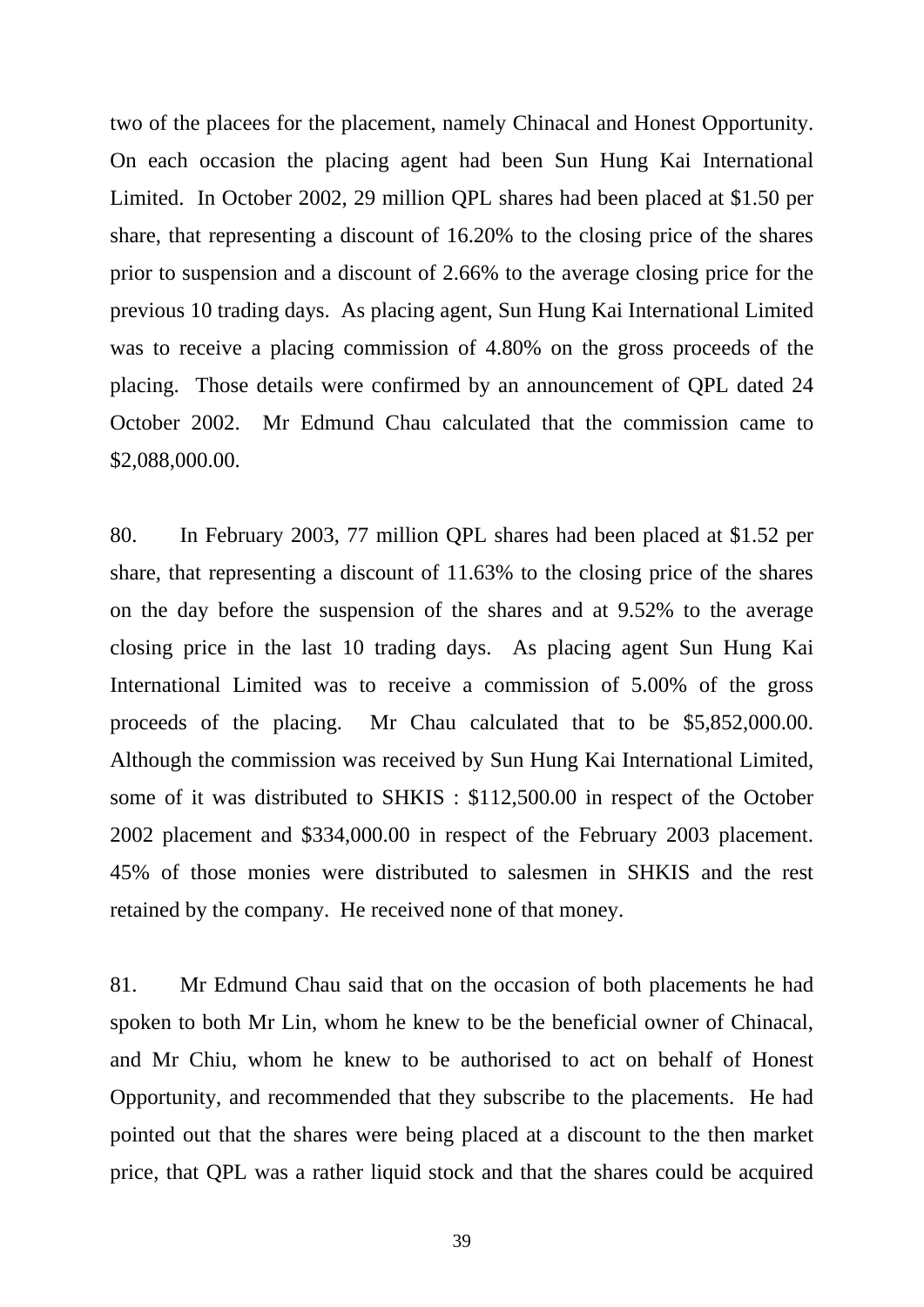for short-term trading purposes. He had known Mr Lin since 1997, as a client of SHKIS, and knew him to be an important client in light of his turnover with the company. He knew Mr Chiu to be a fund manager, who was normally in contact with Ms Connie Cheung, and that Honest Opportunity was a wholly owned subsidiary of China Online, a listed company. On both occasions his recommendation was accepted and in October 2002 11 million and 10 million QPL shares were place respectively with Honest Opportunity and Chinacal. In February 2003, 22 and 21 million shares were placed with them, respectively.

82. Mr Edmund Chau said that after the placement of the shares to Chinacal in both October 2002 and February 2003 Mr Lin had told him to sell the shares if a profit could be made. Mr Chiu had given him no such instructions, rather he dealt directly with Ms Connie Cheung. He agreed that the Transaction records of SHKIS for the account of Chinacal and Honest Opportunity stated that all of the shares acquired in the October placement had been sold by early and mid-November 2002 respectively. Mr Edmund Chau said that he had passed on to Ms Connie Cheung Mr Lin's instructions in February 2003 to sell the QPL shares in Chinacal's account, if a profit could be made, telling her to watch the price and contact the client and sell when a profit could be made. Thereafter, he left the matter to Ms Connie Cheung. He had no conversation with her in respect of the disposal of QPL shares in the account of Honest Opportunity.

### The sale of QPL shares in the accounts of Chinacal and Honest Opportunity.

83. The Transaction records, which Ms Connie Cheung testified she retrieved from her computer from records that she had made contemporaneously with the trading, state that apart from sales of a relatively small number of QPL shares in both the accounts of Chinacal and Honest Opportunity on 14 March 2003 at \$1.50 per-share no QPL shares were sold in either account until May 2003. On 5 May 2003, 1.3 million shares in the account of Honest Opportunity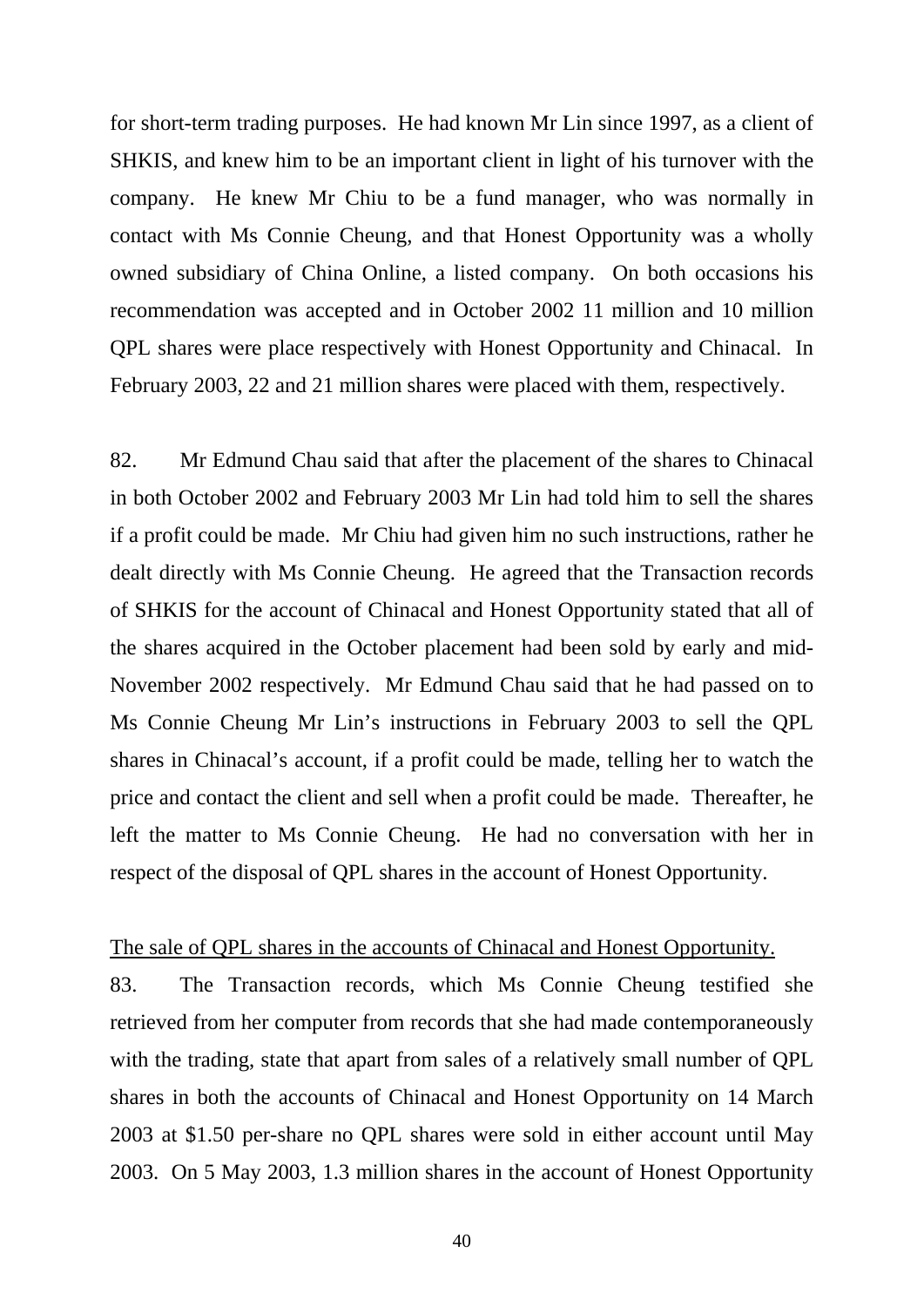with SHKIS were sold at \$1.50 per share, namely at a loss compared with the placement price.

#### Orders in respect of QPL shares placed in the account of Cheeroll.

84. Mr Edmund Chau said that he was responsible for all orders in respect of QPL shares made by Cheeroll with SHKIS. The first of such orders was a "Buy" order made on 6 May 2003. On and between that date and 10 June 2003 he made numerous "Buy", "Cancel" and "Reduce" orders for Cheeroll in its account with SHKIS. He explained that the main reason he had placed such "Buy" orders was "scaffolding". He hoped that Chinacal and Honest Opportunity could sell more actively and did so because he had been the one who had recommended that they subscribe for these QPL shares. After the placement in February 2003, Hong Kong had suffered from "SARS" and the QPL share price was less than that subscribed for at the placement. Also, he wanted the two companies to be able to sell their QPL shares more quickly and he thought that "scaffolding" would help.

85. When asked why it was that he had begun "scaffolding" on 6 May 2003 Mr Edmund Chau explained that on 5 May 2003 Honest Opportunity had begun selling QPL shares in its account with SHKIS. He had heard Ms Connie Cheung giving orders by "Outcry" in the Dealing Room. He agreed that those sales of 1.3 million shares were at \$1.50 per share, a loss in relation to the placement price of \$1.52 per share.

86. Mr Edmund Chau denied that he had had any conversation with Ms Connie Cheung or anyone else about the deployment of this tactic of "scaffolding". Moreover, he did not consult anyone else. He denied that in employing the technique of "scaffolding" he intended to influence the price of QPL shares.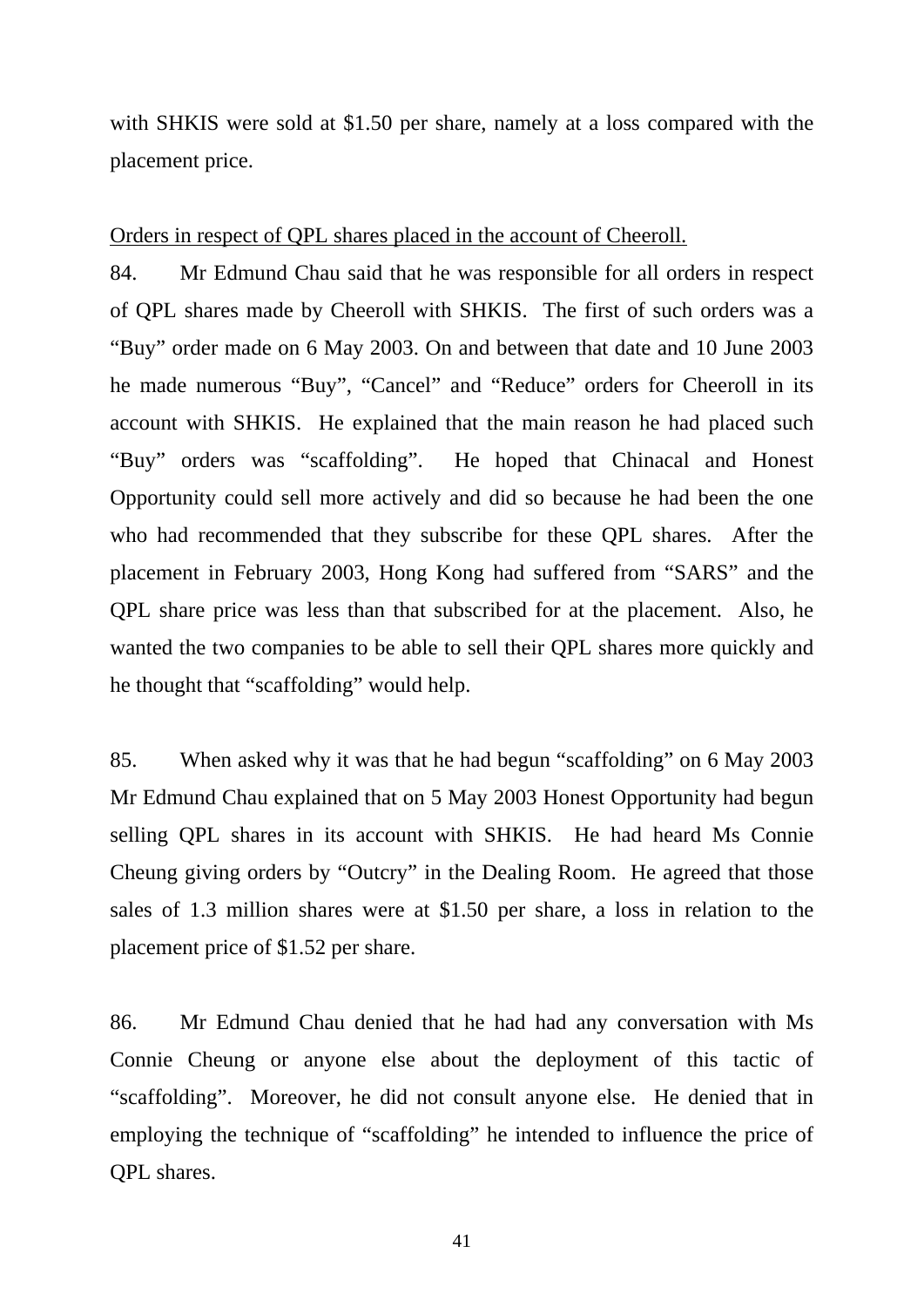87. Mr Edmund Chau said that both he and Ms Connie Cheung placed their orders with Mr Ma in the Dealing Room by "Outcry". He agreed with Mr Ma's description of the size of the room and the positions in which he, Mr Ma, Ms Anita Fung and Ms Connie Cheung sat in line at a table, with Ms Connie Cheung between him and Mr Ma. He said that he talked loudly. Nevertheless, apparently it was necessary on about 30% of the occasions that he gave "Outcry" orders to Mr Ma for the latter to confirm with Ms Connie Cheung the orders that he had given. For his part, he heard Ms Connie Cheung placing orders and expected that, if she was listening, she would be able to hear the orders he gave to Mr Ma.

88. In giving "Buy" orders on behalf of Cheeroll for QPL shares he agreed that he intended that an impression be created of increased demand and that would make potential buyers more ready to buy QPL shares. He intended to achieve that objective in order that Chinacal and Honest Opportunity could sell their holdings of QPL shares more easily and more quickly. He agreed that, with his experience as a licensed dealer in securities, he understood that the price of shares was dictated by supply and demand for that share. Prices rose with rising demand, or at least prices could be maintained with rising demand. He accepted that when he placed those orders he knew that in creating an impression of greater demand than really existed the price of the shares could be increased or maintained.

89. Mr Edmund Chau said that he had continued "scaffolding", by making orders for QPL shares on Cheeroll's account with SHKIS until 10 June 2003. He discontinued that activity on that day, having come to know of the fact of the receipt of the letter of the SFC dated 6 June 2003 in which SHKIS had been asked to provide information of its trading orders in respect of the shares of QPL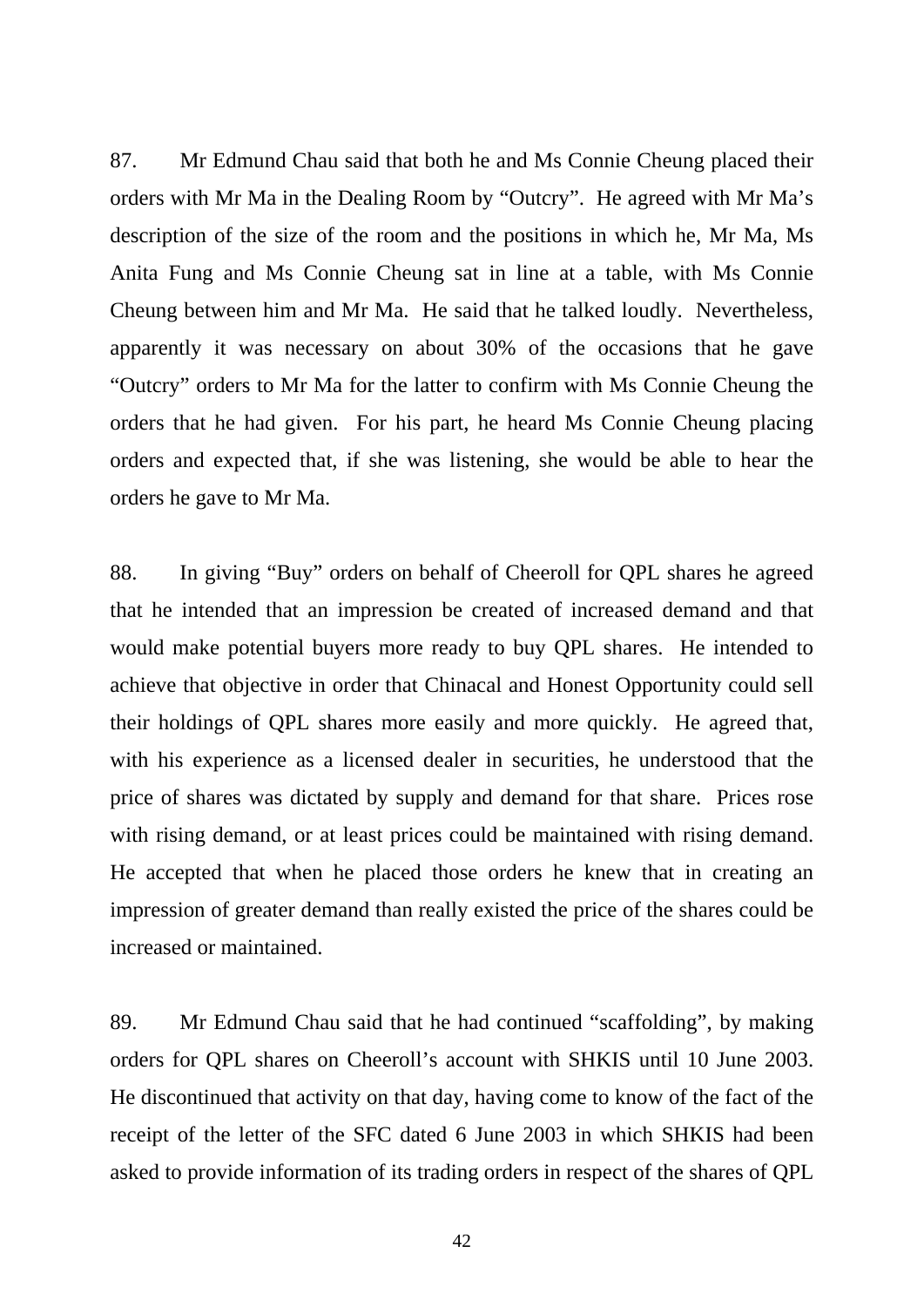on 27 May 2003. He agreed that the effect of "scaffolding" in creating an illusion of apparent demand for QPL shares was a temporary effect in that Ms Connie Cheung had a limited window of opportunity to take advantage of the effect of that conduct. However, he was adamant and that he never had any discussion with Ms Connie Cheung about the "scaffolding" that he was causing in QPL shares. In particular, there never was an agreement between them.

90. At the conclusion of his testimony the Chairman drew Mr Chau's attention to several passages in his second and third records of interview in which he had denied allegations put to him by the SFC interviewing officer that his trading through Cheeroll in QPL shares was "scaffolding". He accepted that those denials were not true.

### Ms Connie Cheung Sau Lin.

91. Ms Connie Cheung testified that she was now employed as a senior manager of SHKIS. She was first employed by SHK&Co in August 1997 as a licensed dealer in securities. Having been educated in Hong Kong to Form V level she had lived in Toronto from 1989 until 1994, when she became employed in Hong Kong as a settlement assistant with Standard and Chartered Securities. From 1995 to 1997, she was employed by Lippo Securities, first in the Settlement Department and then from 1996 as a licensed dealer in securities.

92. In October 2003 she had been interviewed by an officer of the SFC and identified a transcript of the interview which she had signed. In 2003, she was the person in charge of the seven people in Dealing Team II operating in the Dealing Room of SHKIS. Prior to 2001, she had been employed by the company as a terminal operator inputting trades in the same way as Mr Ma. In 2001, her duties changed and she was assigned as a dealer to look after VIP clients, of whom 40 to 50 were active. Two of those clients were Chinacal and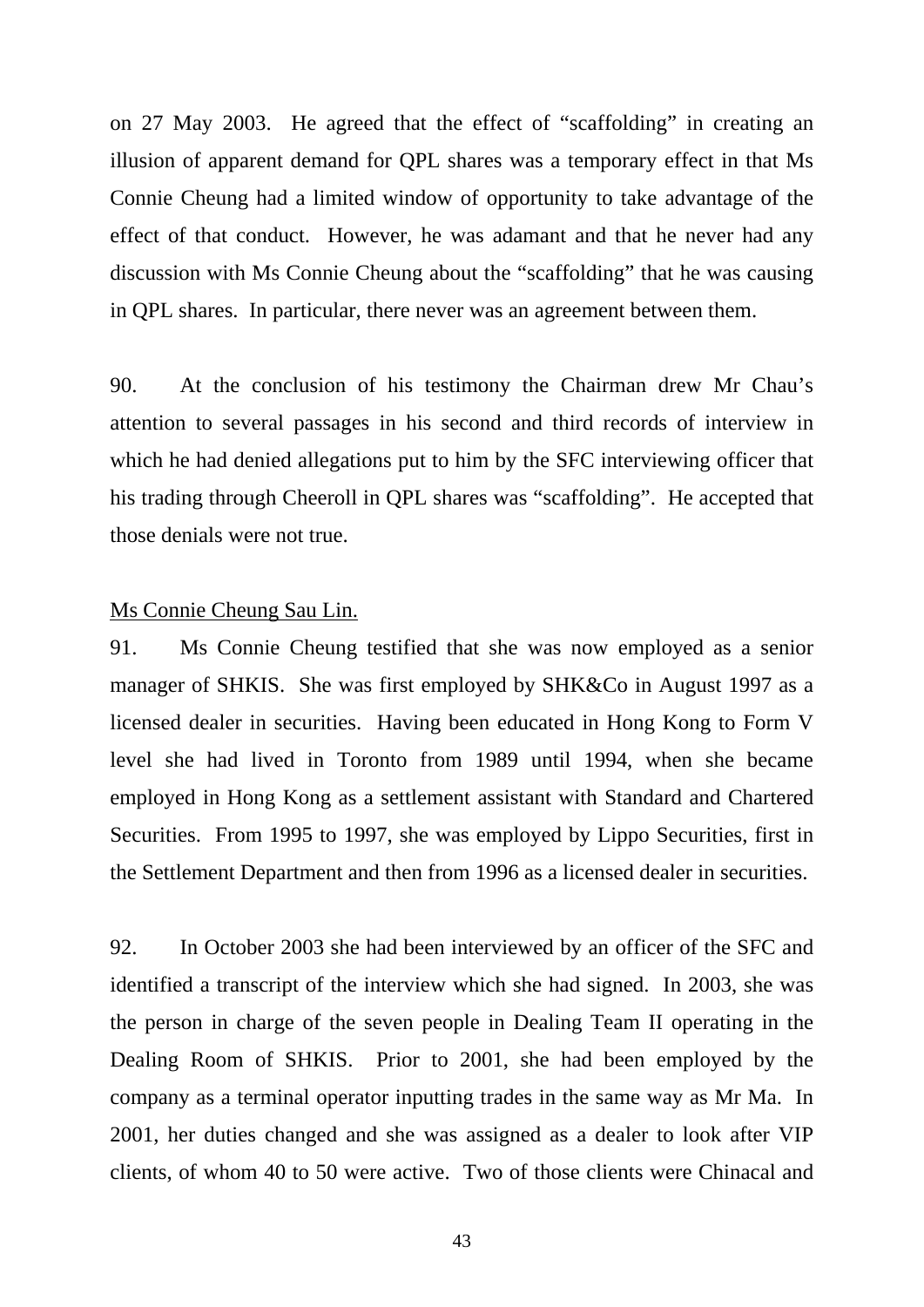Honest Opportunity. When she assumed those duties she had met Mr Lin of Chinacal when he came to visit her in her office. Similarly, she came to know Mr Chiu, who was an authorised person who gave her instructions to trade in shares on behalf of Honest Opportunity. He contacted her by telephone on days when he wished to trade. Also, for her part she would contact him to offer her services if they were needed.

93. Ms Connie Cheung said that she was aware of the fact of the placement of QPL shares to Chinacal and Honest Opportunity in October 2002 and February 2003 and that Mr Edmund Chau had been involved in their subscribing for those placements. In February 2003, Mr Edmund Chau had told her in respect of the shares placed with Chinacal that month that it was Mr Lin's instructions to SHKIS that if money could be made by selling the shares, the shares should be sold. She said that she had confirmed those instructions with Mr Lin :

"Around or before May 2003. Sometime before May 2003 Mr Lin instructed me : 'If the price goes above 1.60, sell for me.' ".

94. The "Transaction records" that Ms Connie Cheung printed out from her own contemporaneous computer records of trading in the accounts of Chinacal and Honest Opportunity with SHKIS state that, following the placement of QPL shares in February 2003, 124,000 and 300,000 QPL shares respectively were sold at \$1.50 on 14 March 2003. Thereafter, none were sold in either account until 1.3 million QPL shares were sold in the account of Honest Opportunity on 5 May 2003 at \$1.50 per share. The first sales of QPL shares in the account of Chinacal were made on 26 May 2003.

The sale of QPL shares in the account of Honest Opportunity from 5 May 2003. 95. Of the circumstances in which the sales were made in the account of Honest Opportunity in May 2003, she said that Mr Chiu of Honest Opportunity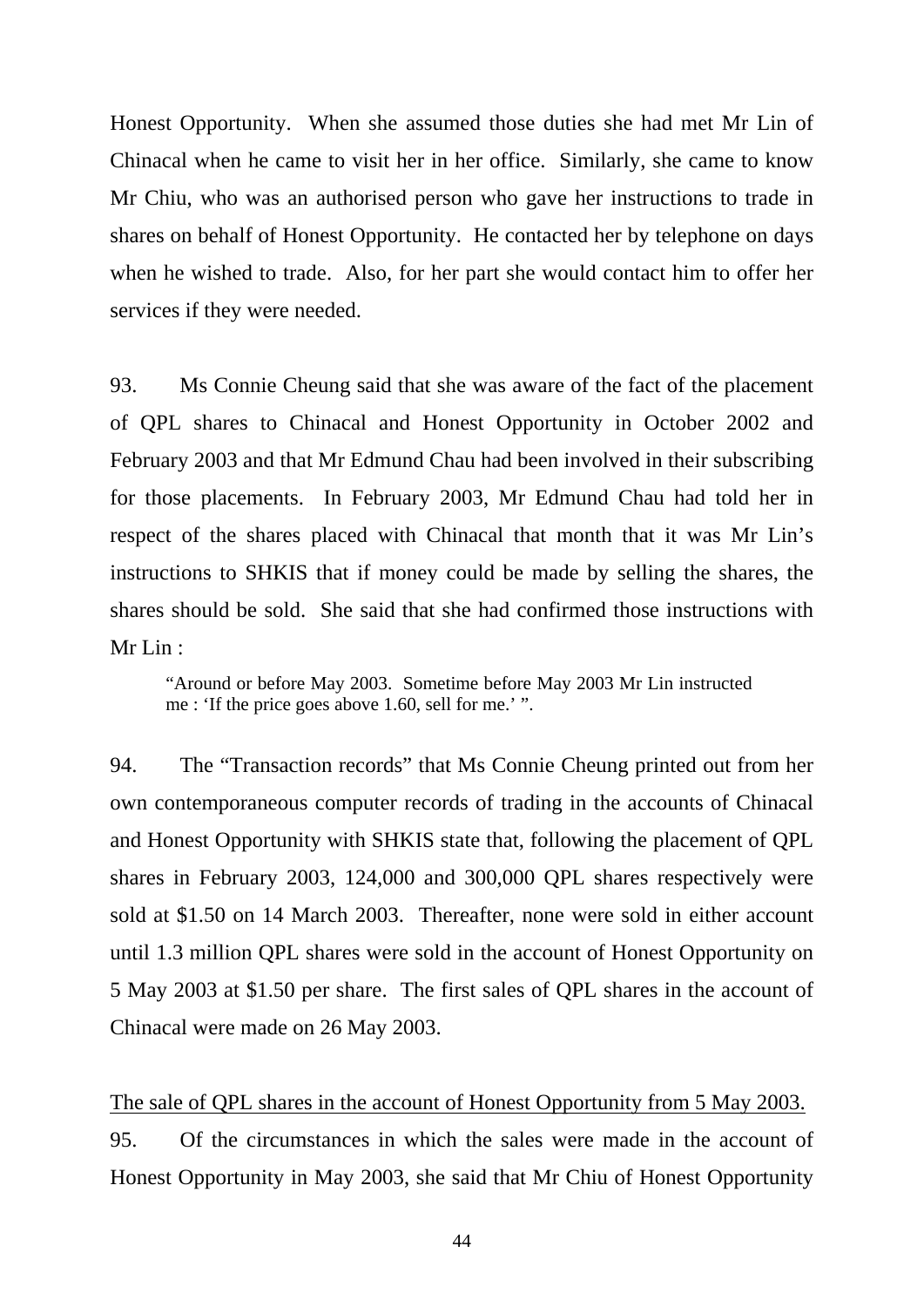had told her to keep an eye on the price of QPL shares and that if they came back to \$1.50 per share he was willing to sell. She began to do so on 5 May 2003. Of the two "Buy" orders for a total of one million QPL shares at \$1.46 per share placed after 15:55 shortly before the end of the trading day on 5 May 2003, she said that Mr Chiu had telephoned her and told her to place those orders so that he could see if he was able to buy shares, so that he could do "day-trading". She denied that she had placed those orders on her own initiative and that she had begun "scaffolding".

96. Mr Chiu was recalled to give evidence on this issue. However, he said that he found it very difficult to remember the instructions given for an individual day five years previously. Generally, he gave Ms Connie Cheung a standing instruction by telephone in the morning of the day on which he traded. He agreed that on 5 May 2003 the standing instruction he had given was to sell QPL shares at \$1.50 or above. He could not recall whether or not he had given her instructions to place the "Buy" orders placed after 15:55.

# Ms Connie Cheung's knowledge of the fact of "Buy" orders placed by Mr Edmund Chau for QPL shares.

97. Ms Connie Cheung agreed that the trading records, attached to Mr Shek's statement, state that on 6 May 2003 a series of large "Buy" orders were placed by Cheeroll, which orders were cancelled or reduced so that not one order was executed. However, she said that on that day she did not know that the orders were made by Cheeroll. She had heard Mr Edmund Chau making orders by "Outcry", but she did not know on which account he was trading. She could not remember if this was a day on which she had reconfirmed Mr Edmund Chau's instructions for the benefit of Mr Ma. Having been reminded by her counsel that Mr Edmund Chau had testified in her presence earlier that he had begun in "scaffolding" in the shares of QPL through orders placed by Cheeroll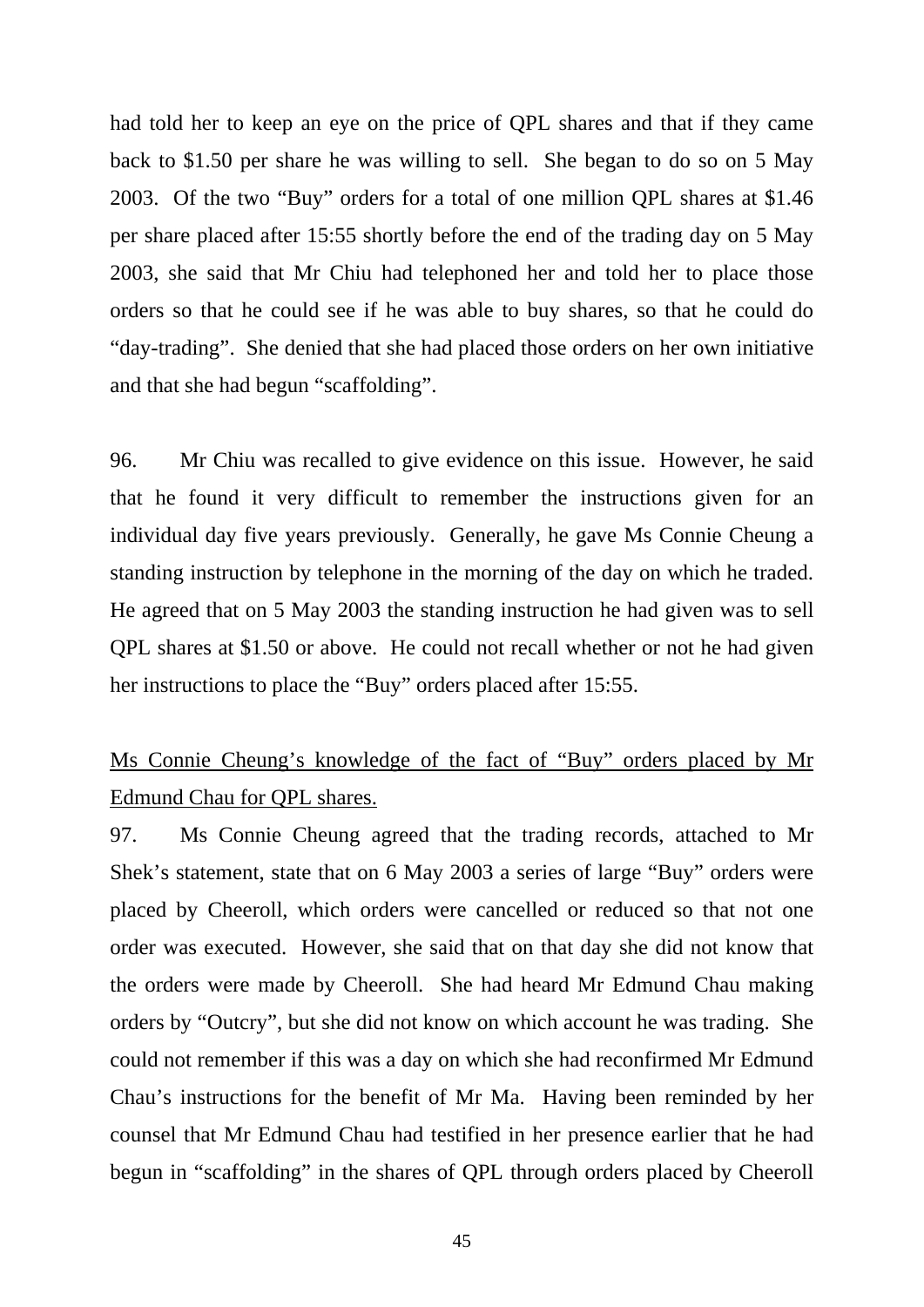on 6 May 2003, Ms Connie Cheung said that it was only after five or six trading days that she had noticed this pattern of conduct by Mr Edmund Chau. She thought that Mr Edmund Chau's conduct was explicable on the basis that he was trying to make it easier for her to sell QPL shares. However, that was not necessary. There was a liquid market for QPL shares and she could have sold the shares she wished to sell in any event.

98. When asked repeatedly by her own counsel if the fact of her awareness of Mr Edmund Chau's conduct through Cheeroll had any effect on the timing of the orders she made on behalf of Chinacal or Honest Opportunity she finally accepted that possibly about 4 to 5% of the sales orders that she made of QPL shares were made earlier than would otherwise have been the case in light of Mr Edmund Chau's "Buy" orders. For most of them, there was no effect at all.

99. Of the nature of Mr Edmund Chau's conduct, she said that she knew it to be "scaffolding" and that was a type of market misconduct. She said that she felt that the conduct was "odd" and not something a licenced person ought to be doing. However, he was her superior and it was not for her to "coach" him as to what he should do. She did not know to whom she might otherwise make a report of the conduct. She agreed that in her record of interview she had been shown the records of all orders placed in the period on between 26 May and 5 June 2003 and, in answer to the question of whether or not she thought that Mr Edmund Chau was manipulating the market in the orders placed through Cheeroll, she said :

"I don't know because I only focused on my own work. I did not dare to ask about Edmund's orders. So I don't know. I dare not say whether it was a false market.".

100. In her oral testimony, Ms Connie Cheung went on to assert that at the time of the interview she did not think it was manipulation of the market.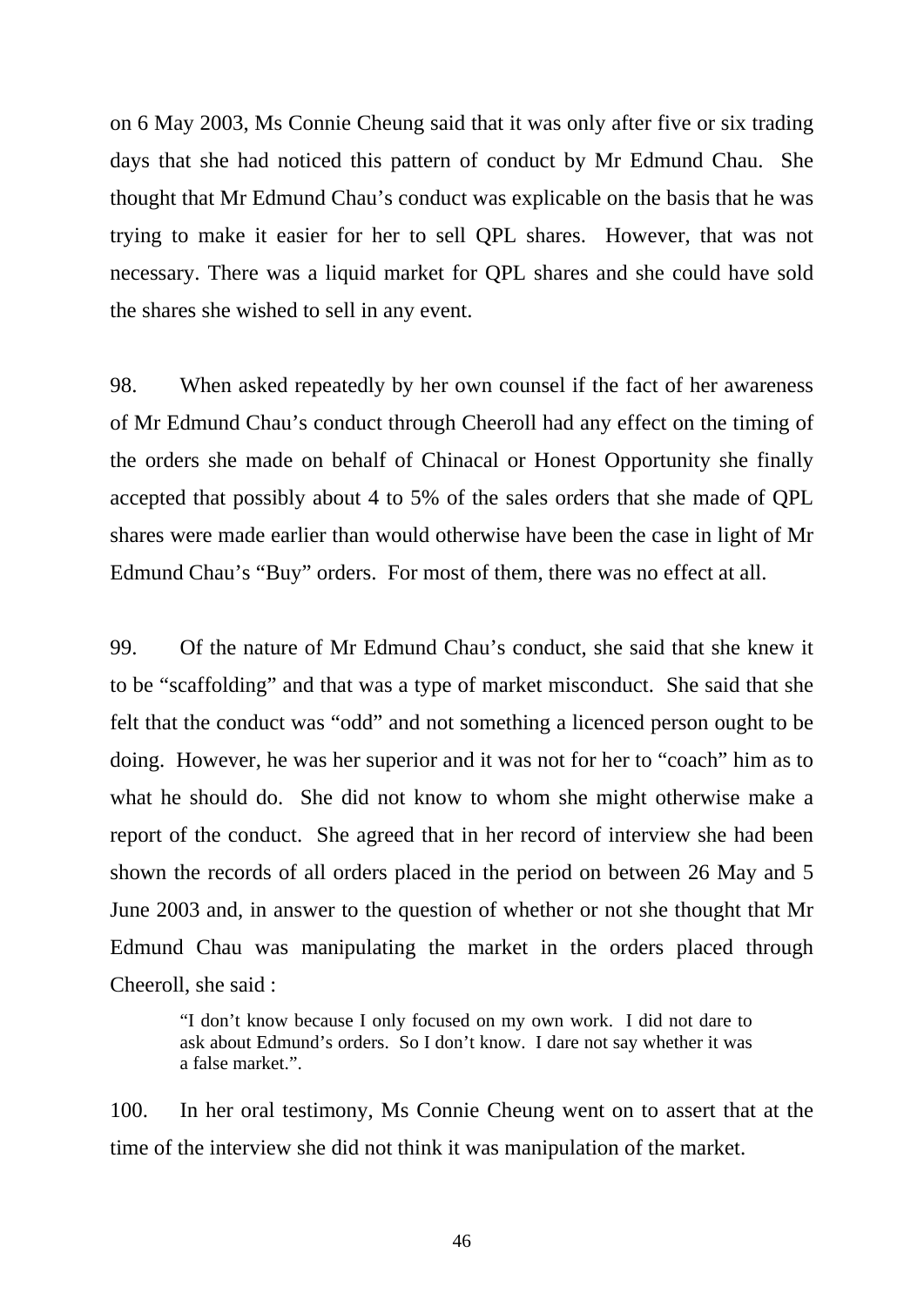101. Of Mr Edmund Chau's orders placed on 6 May 2003 through Cheeroll, this Ms Connie Cheung agreed that there were 20 "Cancellations" of orders and that was "pretty unusual". Of the trading by Mr Edmund Chau "five or six days" thereafter, namely from 16 May 2003 onwards when she came to think of the trading as "odd", she agreed that there were multiple orders and whilst not all of them would have involved individual and separate "Outcry" orders by Mr Edmund Chau the number of occasions on which he would have done so was in double figures on each day. She accepted Mr Shek's calculation that in the period 26 May to 5 June 2003 Mr Edmund Chau placed 157 "Buy", 41 "Reduce" and 110 "Cancel" orders for QPL shares through Cheeroll.

102. Having been shown Mr Shek's table detailing the orders of Cheeroll made within five minutes of orders placed by Honest Opportunity and Chinacal in the period 5 May to 10 June 2003 Ms Connie Cheung accepted that there were occasions when she had taken advantage of Mr Edmund Chau's "scaffolding" to assist her in selling QPL shares, but they had begun only five or six days after 6 May 2003, but she was unable to identify which ones fell into that category.

### The sale of QPL shares in the account of Chinacal from 26 May 2003.

103. Of the circumstances in which sales of QPL shares in the account of Chinacal began on 26 May 2003 and continued thereafter, Ms Connie Cheung said that, after she had noticed the price of QPL shares had reached \$1.60 she telephoned Mr Lin and asked him if he was willing to sell some of the shares. Mr Lin had said :

"Conditional upon it's \$1.60 or above, you sell some for me gradually.".

104. Mr Lin was recalled to testify in respect of this issue. He said that he had not given specific instructions to Ms Connie Cheung, repeating that his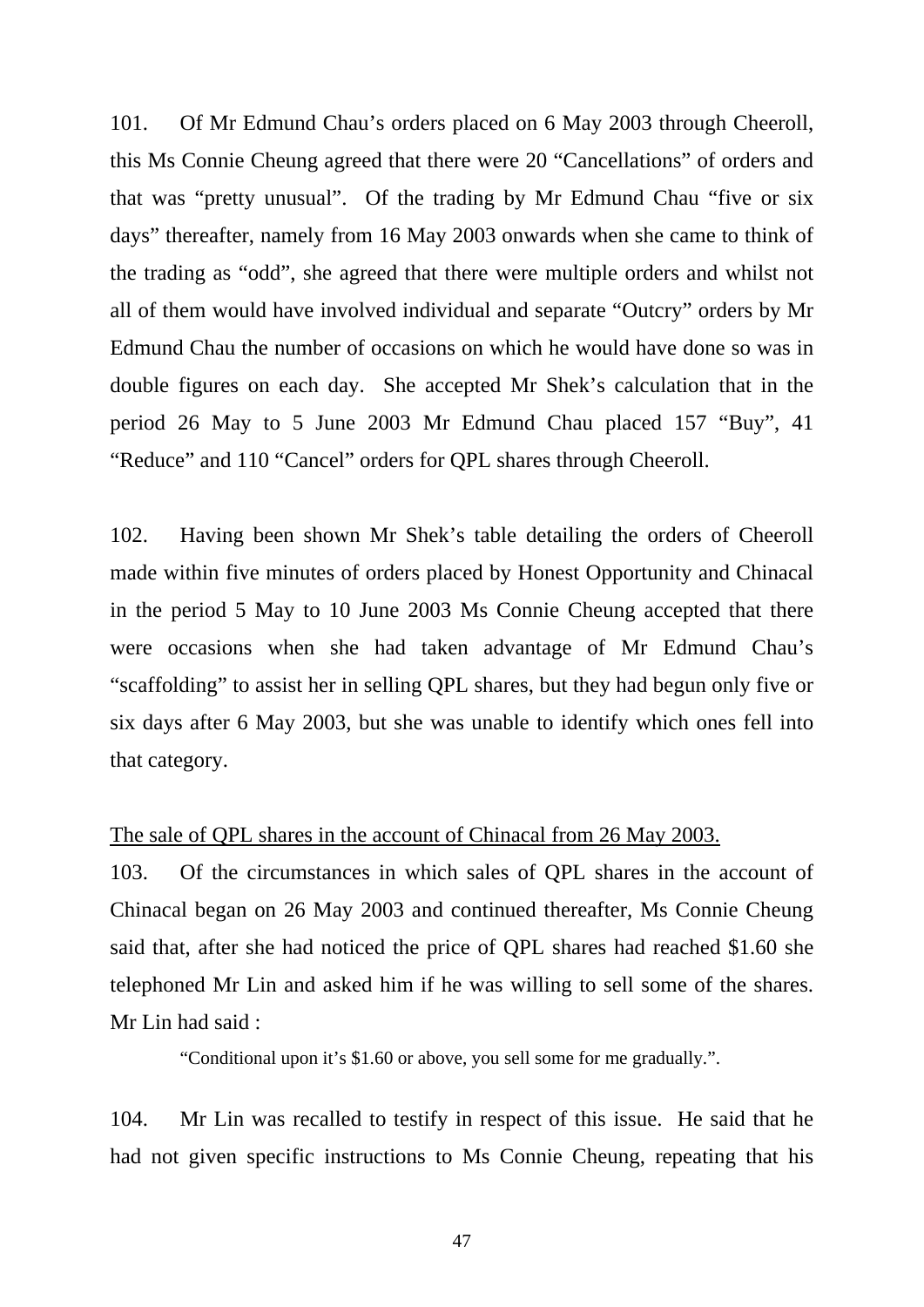instructions had been general : "If you can make money, sell". He said it was difficult for him to recall whether or not he had received a telephone call in May 2003 from Ms Connie Cheung in respect of QPL shares. Of the issue of whether he had given specific instructions, namely that she should sell if the price was \$1.60 or above, he said that he had not given such specific instructions. However, in cross-examination by Mr Mak he agreed that if he had received an enquiry from Ms Connie Cheung as to whether or not she should sell at \$1.60, to which he might have responded by repeating his general instructions, he would not recall such a short conversation.

105. Ms Connie Cheung said that previously she had not seen the letter dated 6 June 2003 from the SFC to SHKIS, in which information was requested of all orders placed in respect of QPL shares for 27 May 2003. However, she was involved in the verification of the accuracy of the data gathered within SHKIS as a result of the request. She thought she had mentioned to Mr Edmund Chau that the SFC had approached the company for that information.

106. Of the effects of Mr Edmund Chau's "scaffolding" this Ms Connie Cheung agreed that it inflated apparent demand, as a result of which potential buyers might become more willing to buy QPL shares. She agreed it acted as an inducement to buyers to buy more readily and that a consequence of inflated apparent demand was that the price of QPL shares might increase.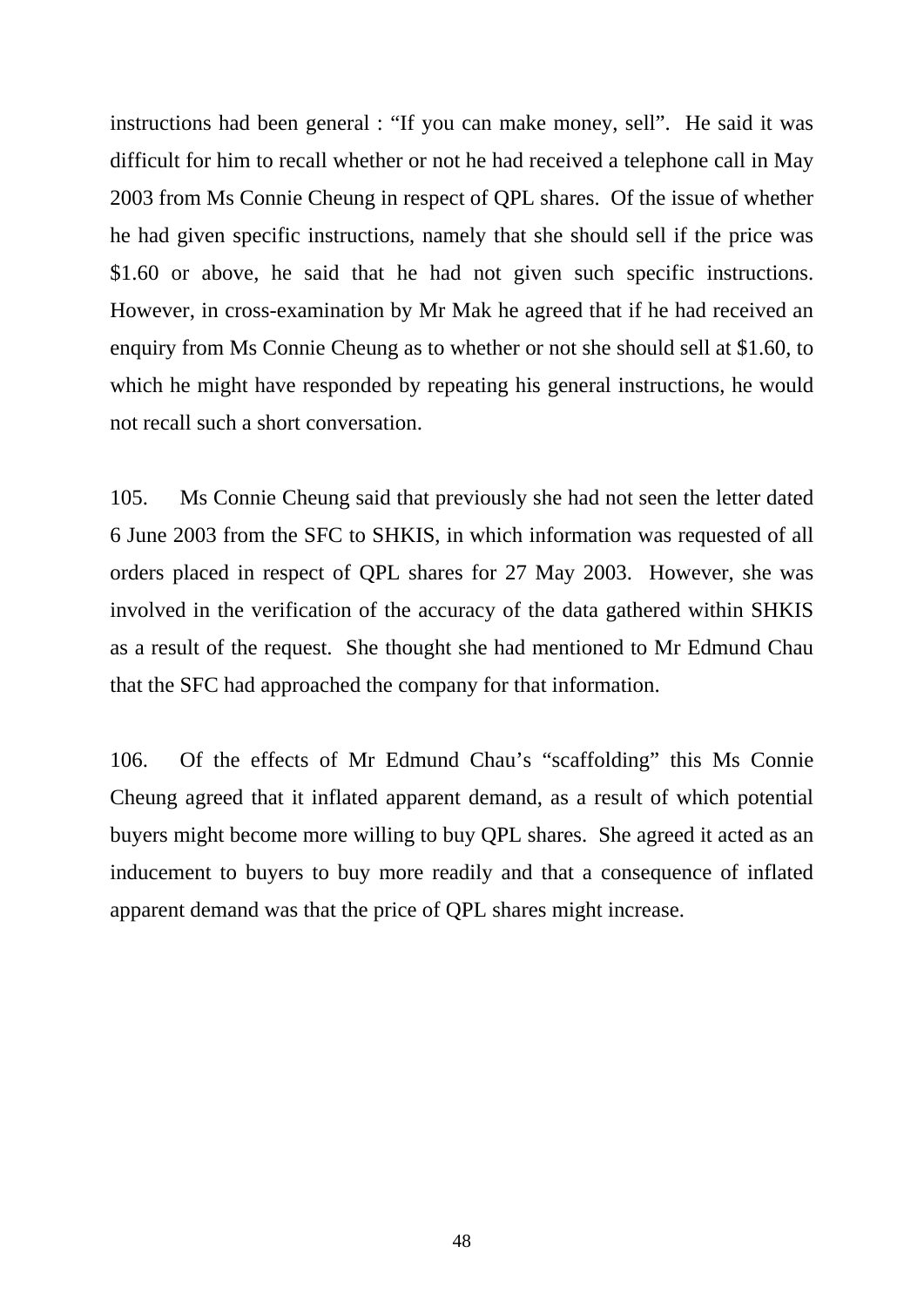# CHAPTER 5

### A CONSIDERATION OF THE EVIDENCE

### A. SUBMISSIONS.

107. Whilst the Presenting Officer assisted the Tribunal with a most helpful written submission, expanded upon in oral submissions, we find no need to deal with those submissions separately from the written and oral submissions made on behalf of the Specified Persons.

### Submissions on behalf of Mr Edmund Chau.

Admitted false trading "with respect of the market for" QPL shares [section  $274(1)(b)$ ].

108. In his closing speech on behalf of Mr Edmund Chau, Mr Bell accepted that, on his own admission in his oral testimony, Mr Edmund Chau was culpable of false trading, contrary to section 274(1)(b) of the Ordinance, it being accepted that he was at least reckless as to whether his activities were likely to have the effect of creating a false or misleading appearance with respect to the market for securities traded on a relevant recognized market. It was accepted on Mr Edmund Chau's behalf that in placing multiple "Buy" orders for QPL shares which, as he intended, were not executed as a result of his cancelling, reducing or allowing the orders to lapse he was culpable of "scaffolding". Furthermore, again on his own admission in his oral testimony, it was accepted that he was culpable of that market misconduct over the period on and between 6 May and 10 June 2003, namely the period specified in the FS's Notice.

Denial of false trading in respect of "the price for dealings" in QPL shares [section  $274(1)(b)$ ] and of "active trading" [section  $274(1)(a)$ ].

109. However, Mr Bell submitted that in performing those acts Mr Edmund Chau did not have the intention, nor was he reckless as to whether it did or was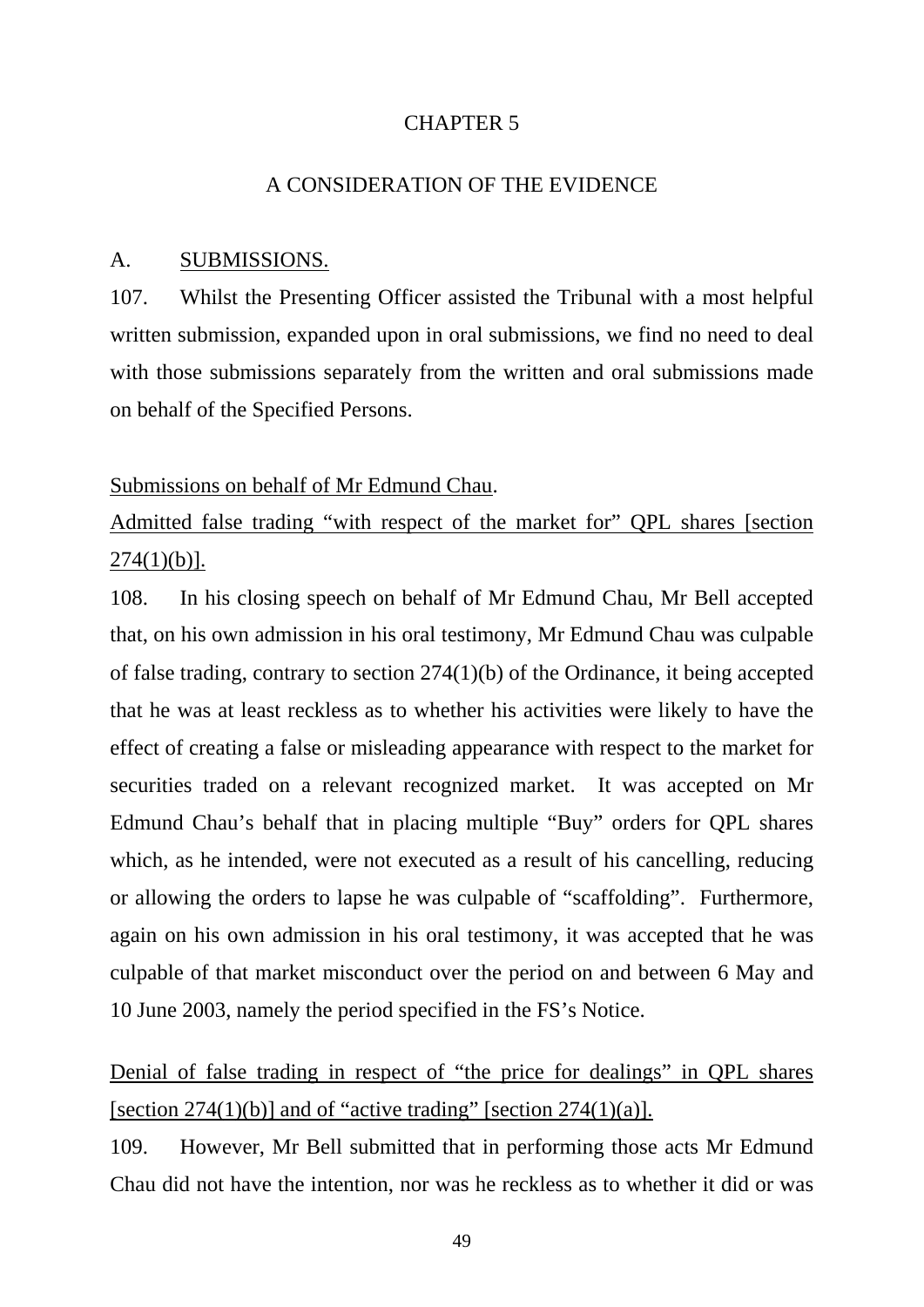likely to have the effect, of creating a false or misleading appearance with respect to :

- (i) the price for dealings in QPL shares on the SEHK, contrary to section  $274(1)(b)$ ; or
- (ii) of "active trading" in those shares, contrary to section  $274(1)(a)$  of the Ordinance.

110. Of the phrase "active trading", Mr Bell reminded the Tribunal that it was not defined in either section 245 or Schedule 1 of the Ordinance. He submitted that given its natural and ordinary meaning "trading" meant a concluded bargain in which it was agreed between the parties to exchange one item of property for another, including money. He pointed out that there was no dispute that the mechanics of the admitted "scaffolding" by Mr Edmund Chau involved ensuring that he avoided his "Buy" orders being "hit". In the result, it was submitted that Mr Edmund Chau neither intended to nor was he reckless as to whether his conduct did or was likely to have the effect of creating a false or misleading appearance of active trading.

Denial of "price rigging" [section 275] and "stock market manipulation" [section 278].

111. Furthermore, it was submitted that Mr Edmund Chau did not have the intention, nor was he reckless as to whether his "scaffolding" had the effect, of influencing the price of QPL shares ("price rigging", section 275 of the Ordinance). Also, it was contended that there was no evidence that the "scaffolding", by itself or in conjunction with any other transaction, increased or was likely to increase the price of OPL shares ("stock market manipulation", section 278 of the Ordinance). Finally, it was submitted that the "Buy" orders for QPL shares placed by Mr Edmund Chau in the course of his "scaffolding"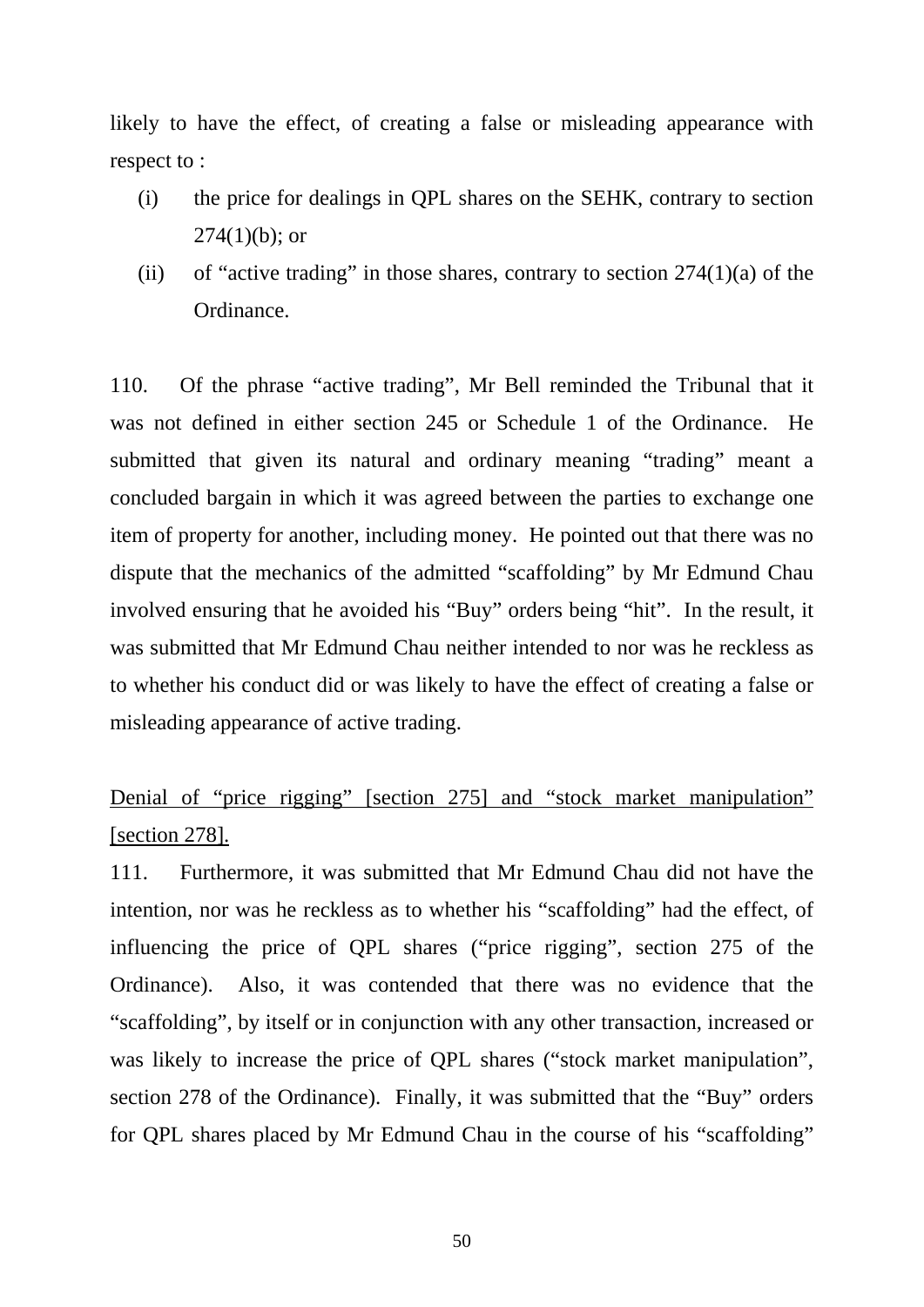did not amount to "transactions" under section 278(3)(a) of the Ordinance because Mr Edmund Chau did not intend that they be executed.

## Submissions on behalf of Ms Connie Cheung.

Denial of "…assisting another person to engage in…" market misconduct [section 245].

112. Mr Bernard Mak submitted on behalf of Ms Connie Cheung that, notwithstanding her own admission that she had regularly confirmed orders shouted by "Outcry" by Mr Edmund Chau to Mr Ma thereby confirming the evidence of Mr Ma and Mr Edmund Chau to the same effect and had continued to do so after she had come to realise that Mr Edmund Chau was or might be "scaffolding" in placing "Buy" orders for QPL shares, her conduct did not fall within the definition of market misconduct in section 245 of the Ordinance, in particular the stipulation that market misconduct includes "… assisting another person to engage in..." market misconduct.

The ambit of culpability of market misconduct, arising from section  $252(4)(c)(ii)$ .

113. In respect of the ambit of culpability of market misconduct, arising from section  $252(4)(c)(ii)$  in a person who "assisted or connived with" another person "… in the perpetration of any conduct which constitutes the market misconduct, with the knowledge that such conduct constitutes or might constitute market misconduct", Mr Bernard Mak submitted that a person could only connive with another if the person had a duty to control the behaviour of the other person. Further, he submitted that Ms Connie Cheung was under no such duty and had no power to control the behaviour of Mr Edmund Chau. As noted in paragraph 8, the Chairman directed the Tribunal that there was no such limitation in law.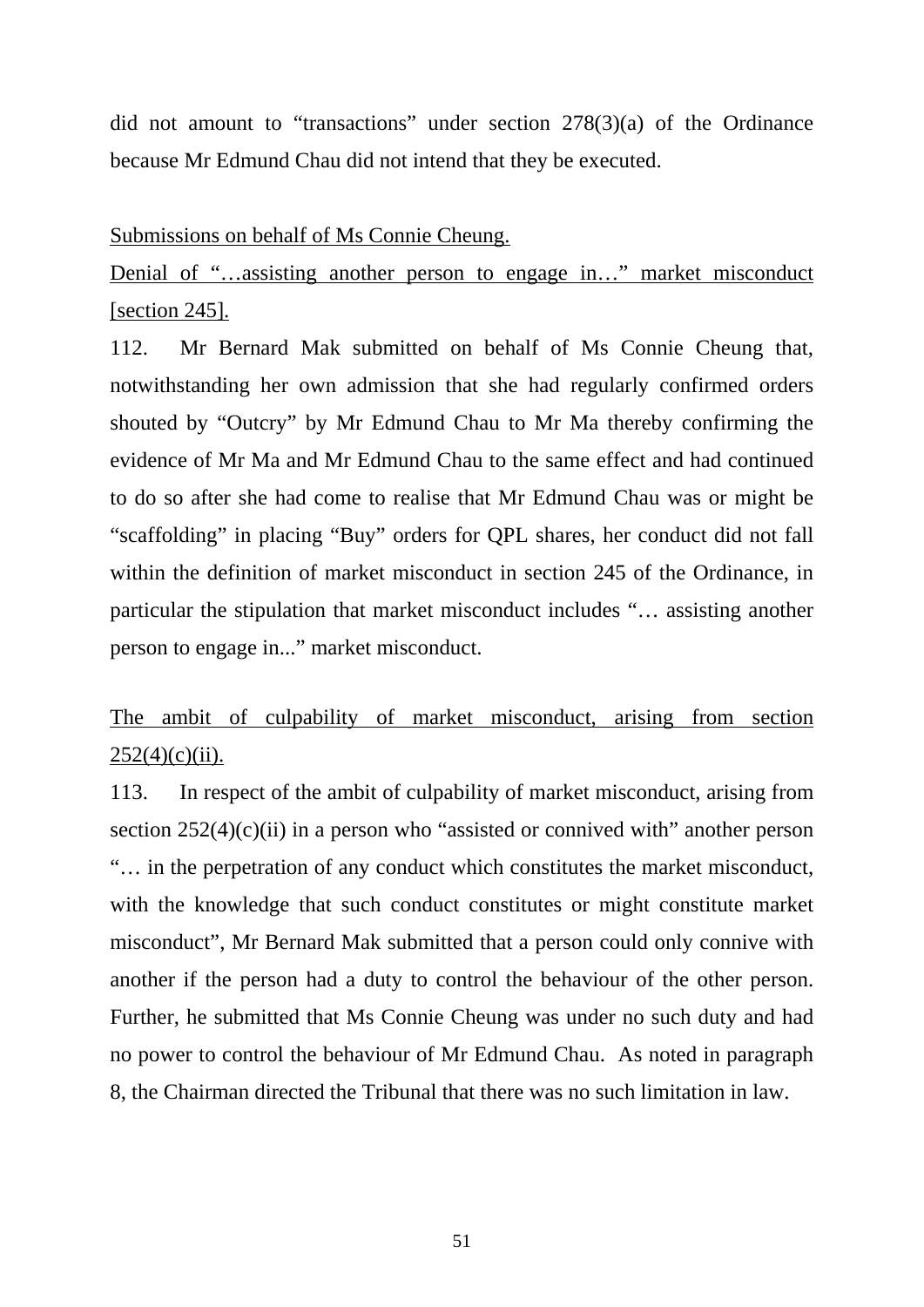114. In the result, Mr Bernard Mak submitted that Ms Connie Cheung was not culpable of market misconduct under either the provisions of section 245 or section  $252(4)(c)(ii)$  of the Ordinance. He suggested that the appropriate way to deal with Ms Connie Cheung was by way of disciplinary action, pursuant to section 194 of the Ordinance.

### "False trading", contrary to section 274(1)(b).

115. Mr Bernard Mak submitted, in the alternative, that if Ms Connie Cheung was culpable of market misconduct it was in respect of false trading only, contrary to section 274(1)(b). He supported Mr Bell's submissions in respect of the construction of the phrase "active trading".

116. Of the period over which she had committed such market misconduct, Mr Bernard Mak submitted that there was no reason or basis to reject Ms Connie Cheung's evidence that she had not come to realise that, in placing his "Buy" orders for QPL shares, Mr Edmund Chau was "scaffolding" and until five or six trading days after he began that conduct on 6 May 2003. He suggested that an examination of Mr Shek's table, in which orders of Cheeroll made within five minutes of orders of Chinacal and Honest Opportunity, indicates that, apart from 6 May 2003, there were no such orders until 16 May 2003. In any event, he submitted that the Tribunal disregard, as irrelevant in this context, orders that were either cancellations or reductions.

### Submissions on behalf of Cheeroll and SHKIS.

117. Mr Brewer submitted that given the fact that much of the focus of Mr Shek's statement and accompanying tables was on the period 26 May to 5 June 2003, the "Analysed Period", the Tribunal was unable to make findings of market misconduct prior to or after that date.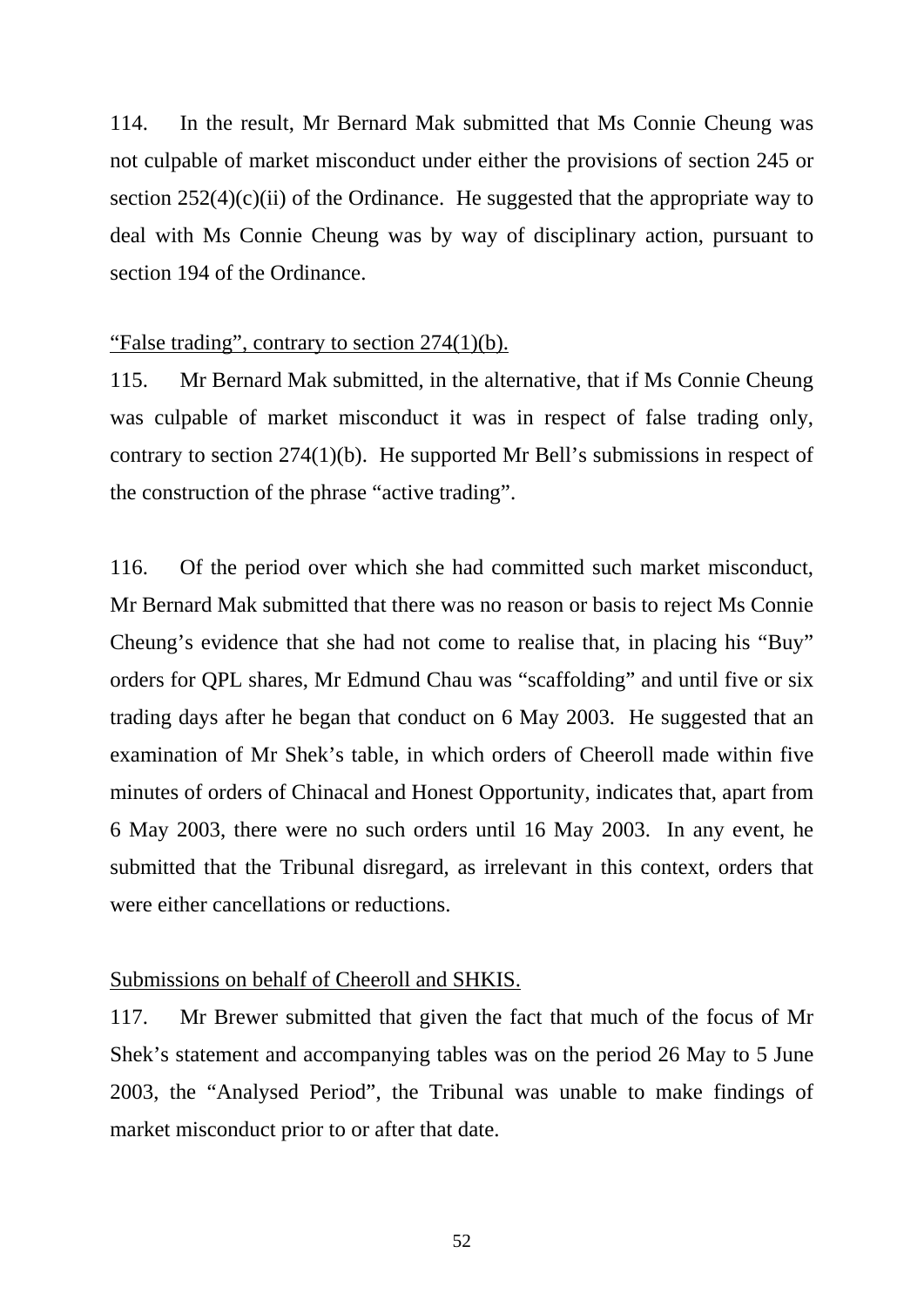# Attribution of liability to Cheeroll for the conduct of Mr Edmund Chau.

118. Mr Brewer accepted that, notwithstanding the fact that he was never appointed a director or officer of Cheeroll, the authority given to Mr Edmund Chau to place orders on behalf of Cheeroll, evidenced by a board resolution to that effect, such acts, knowledge or state of mind as may be determined properly by the Tribunal in Mr Edmund Chau are attributable to Cheeroll.

### No attribution of liability to SHKIS for the conduct of Mr Edmund Chau.

119. Of SHKIS, Mr Brewer acknowledged that Mr Edmund Chau was a director, "Responsible Officer" and head of the Dealing Department. Nevertheless, he submitted that that in placing "Buy" orders with Mr Ma, Mr Edmund Chau acted exclusively as an authorised person of Cheeroll and not in any way in his positions and capacities in SHKIS. Accordingly, he submitted no liability for Mr Edmund Chau's conduct was attributable to SHKIS.

# The ambit of section  $252(4)(c)(ii)$ .

120. Mr Brewer supported Mr Bernard Mak's submission in respect of the construction of the phrase "connived with" in section  $252(4)(c)(ii)$  of the Ordinance, namely that it was necessary to prove that such a person was under a duty and in a position to control the other person whose conduct was market misconduct.

### Attribution of liability to SHKIS for the conduct of Ms Connie Cheung.

121. Of Ms Connie Cheung's position in SHKIS, Mr Brewer acknowledged that whilst she was never a director or officer of the company, her authority derived from the fact that she was a registered "Representative" with the SFC of SHKIS permitted to do deal in securities on behalf of its clients. He conceded that in those circumstances acts, knowledge and state of mind determined by the Tribunal to have existed in Ms Connie Cheung were capable of being attributed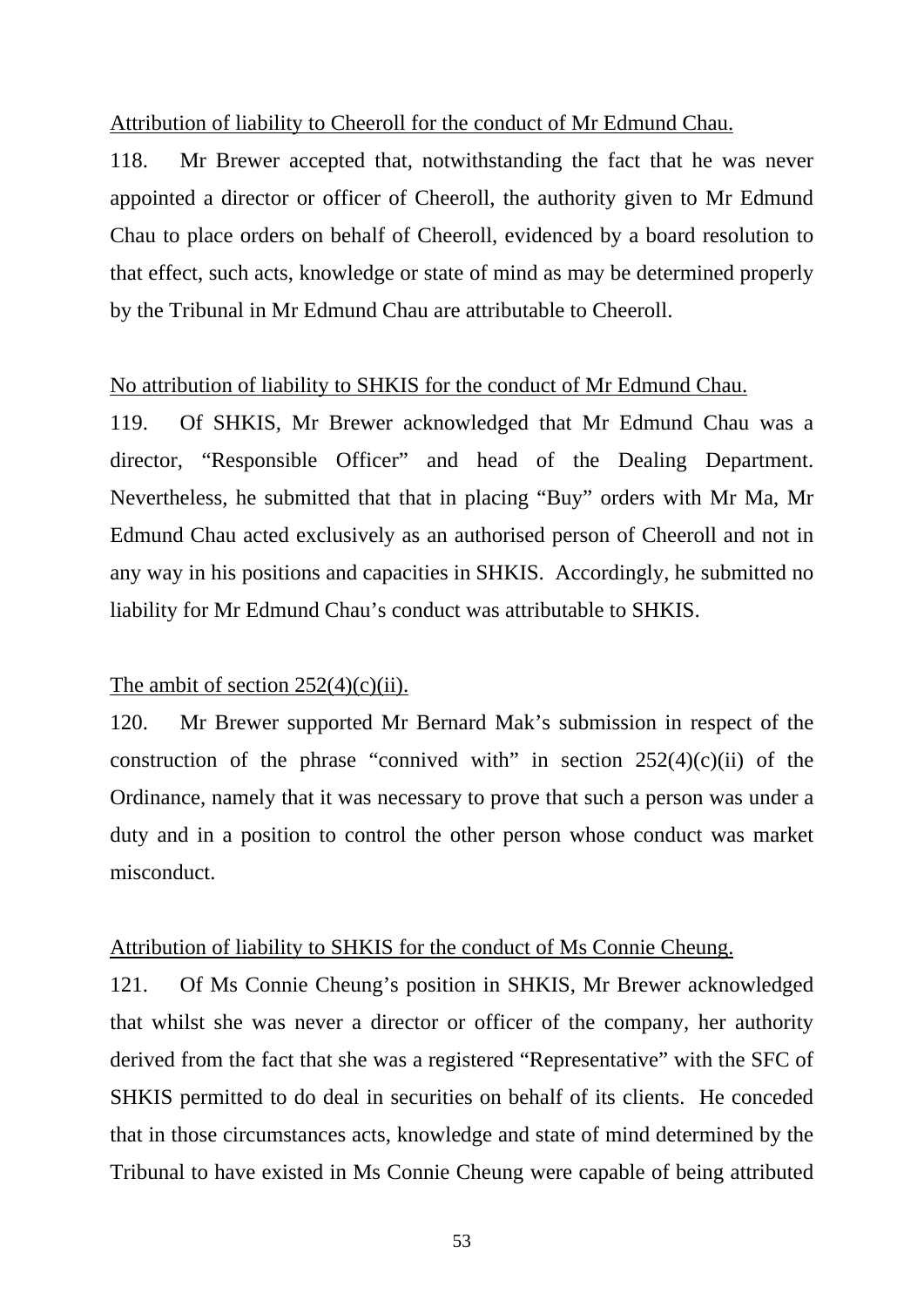to SHKIS. However, in light of the evidence, received by the Tribunal from Mr Brewer in course of his closing speech, that in 2008 there were 523 such "Representatives" accredited to SHKIS and, even in the absence of evidence relating to 2003, he submitted that the extent of her authority was insufficient to permit attribution of her conduct to the company.

122. However, having been reminded of the evidence that she was head of one of the two teams in the Dealing Room and enjoyed discretionary power to sell Chinacal's QPL shares, if she could do so at a profit from the placement price of \$1.52, and that in respect of Honest Opportunity she enjoyed a discretionary power to sell QPL shares as to volume, timing and price, above a minimum price Mr Brewer conceded that SHKIS was vicariously liable for her conduct.

#### Addendum.

123. By written submissions, dated 29 December 2008, 7 and 9 January 2009, Mr Brewer responded to an open invitation made by the Tribunal on the last day of oral submissions for assistance in respect of any judicial consideration of the term "active trading" in the context of legislative provisions dealing with a similar subject matter. At the outset, he accepted that he been unable to find a judgment in which the phrase had been construed directly. However, he drew attention to the fact that the phrase was used in section 135 of the former Securities Ordinance, which has its origins in section 998 of the Corporations Law in Australia, itself based on section 9(a) of the Securities Exchange Act 1934 of the United States of America.

124. In those circumstances, Mr Brewer said that as a matter of statutory construction regard was to be had to the juxtaposition of subsections 274(5) and 274(8) as relevant to the impugned conduct described in section 274(1) and (2).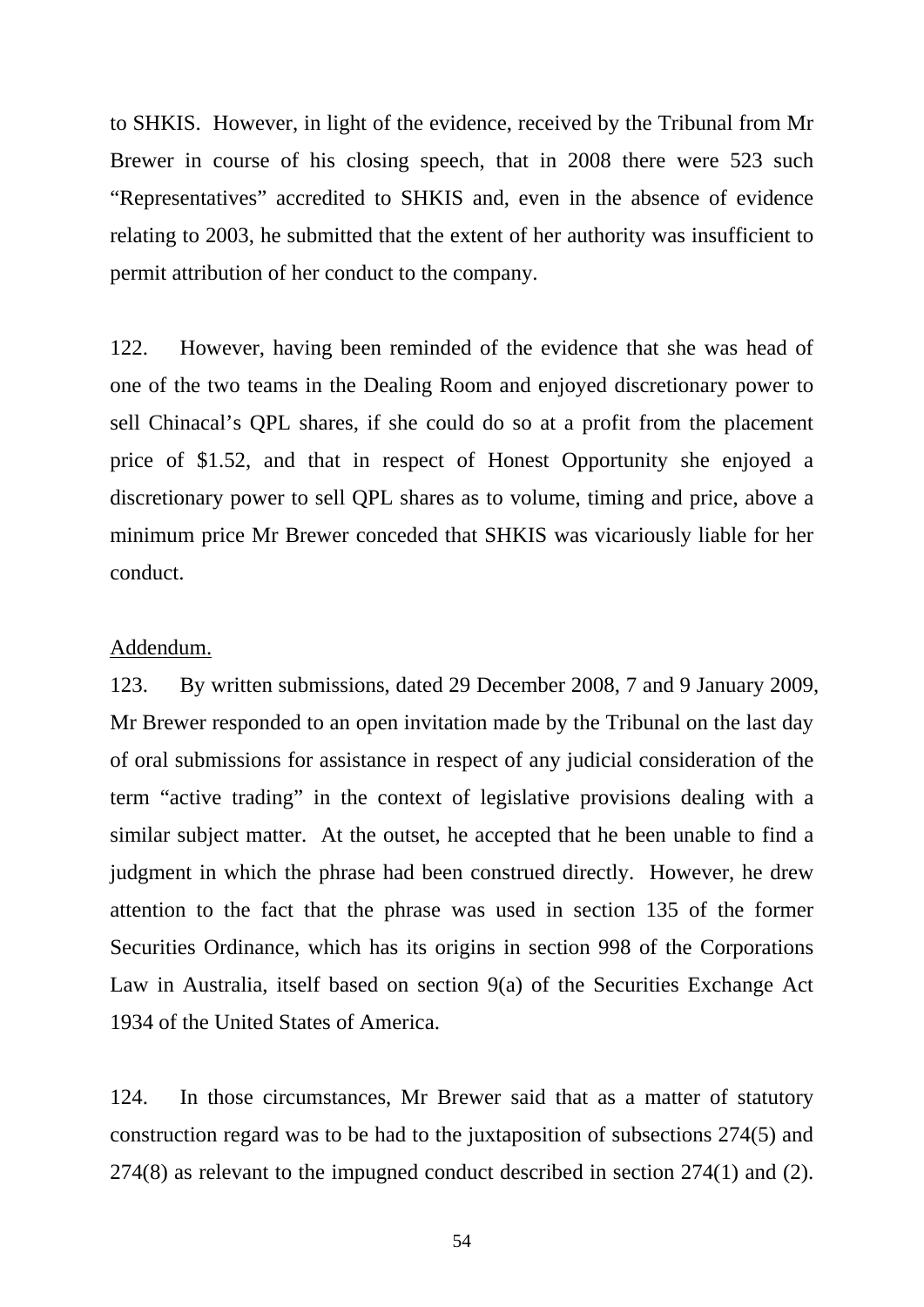Section 274(5) provides, in effect, for a deeming provision in respect of intention or recklessness in relation to conduct that has or is likely to have the effect of creating a false or misleading appearance :

"Without limiting the general nature of the conduct which constitutes false trading under subsection (1) or (2), where a person -

- (a) enters into or carries out, directly or indirectly, any transaction of sale or purchase…. of securities that does not involve a change in the beneficial ownership of them;
- (b) offers to sell securities at a price that is substantially the same as the price at which he has made or proposes to make, or knows that an associate of his has made or proposes to make, an offer to purchase the same or substantially the same number of them; or
- (c) offers to purchase securities at a price that is substantially the same as the price at which he has made or proposes to make, or knows that an associate of his has made or proposes to make, an offer to sell the same or substantially the same number of them,".

125. Section 274(8) provides, inter-alia, that any "transaction of sale or purchase" includes an offer to sell or purchase securities.

126. In the result, he submitted that unless an offer to purchase or sell a share happens to fall within the particular deeming provisions of section 274(5) of the Ordinance, it cannot otherwise constitute a species of false trading.

# B. FINDINGS.

# Mr Edmund Chau.

# Character.

127. Whilst the Tribunal is mindful of the direction of the law given by the Chairman in respect of good character, having regard to Mr Edmund Chau's admissions of false trading and, in particular, his admission that his denials to the SFC in two of his records of interview of such misconduct, which denials were clearly lies, the Tribunal has determined that in all the circumstances it would be absurd to give any effect to a direction of good character in favour of Mr Edmund Chau. It does not do so.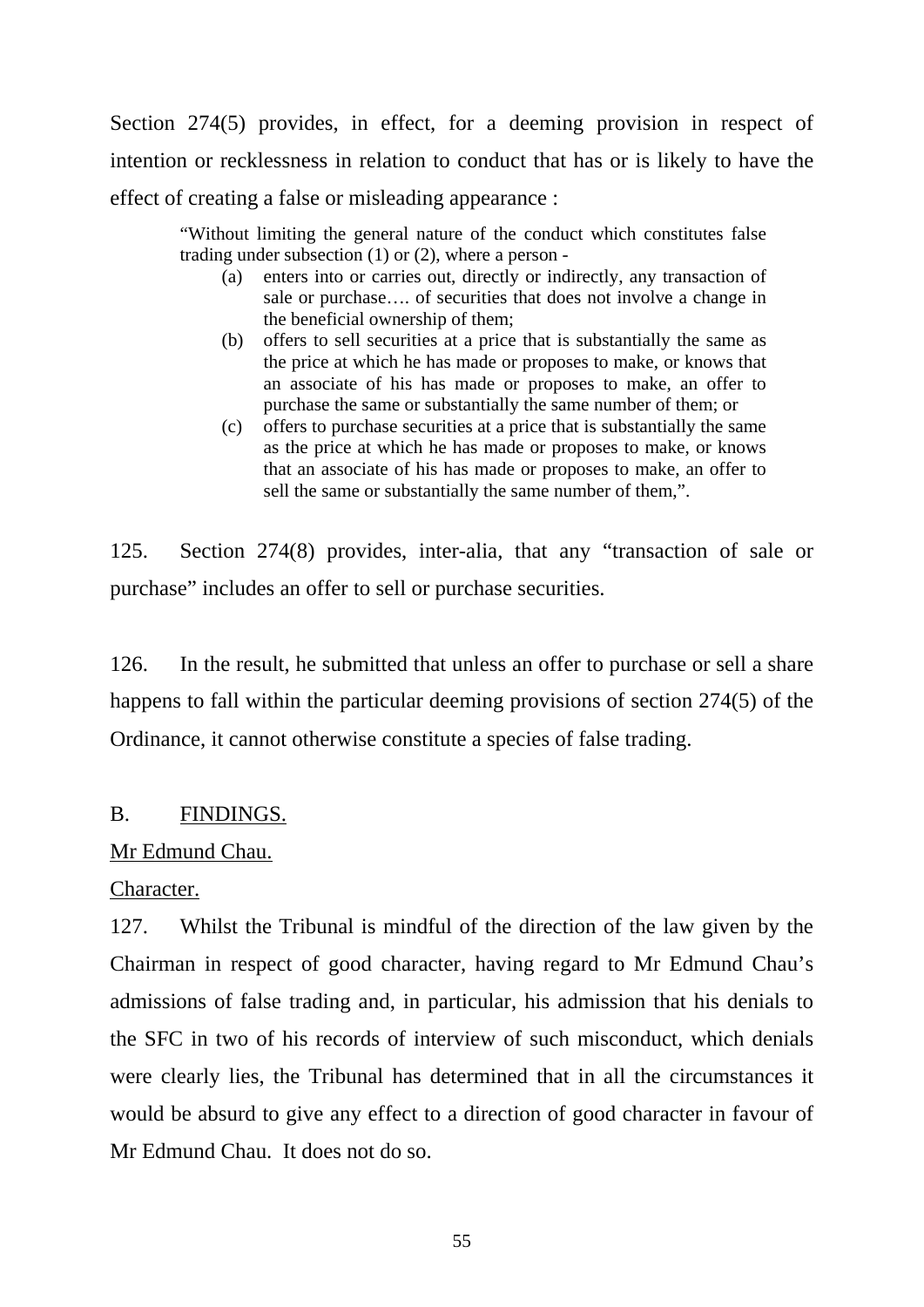"False trading", contrary to section 274(1)(b).

128. The Tribunal has no hesitation whatsoever in finding that Mr Edmund Chau is culpable of market misconduct by false trading, contrary to section 274(1)(b) of the Ordinance, namely with respect to the market for QPL shares. However, the Tribunal does not accept that his conduct was simply "reckless" in that regard. We determine that in placing "Buy" orders for QPL shares on and between 6 May and 10 June 2003 he intended that conduct have the effect of creating a false or misleading appearance in respect of the market for QPL shares. We accept his evidence that he did so in order that Chinacal and Honest Opportunity could sell their holdings of QPL shares more actively and quickly. His explanation for his motive in so acting is highly telling :

"Because I recommended the shares to them.".

#### He went on to say :

"Because after the second placement, that was 2003, and Hong Kong suffers from the SARS disease therefore, you can see the share price was below the placement price in March and April. Therefore, when there is a chance to sell with a profit, of course I want them to sell more quickly.".

129. Of course, his involvement with the two placements of the QPL shares to Chinacal and Honest Opportunity in October 2002 and February 2003 was in his capacity as a director and "Responsible officer" of SHKIS. In securing those two companies as placees in October 2002, Mr Edmund Chau was able to place 21 million of the 29 million QPL placement shares and, in February 2003, he was able to place 43 million of the total placement of 77 million QPL shares. Sun Hung Kai International had earned a little under \$8 million as fees in those two placements. SHKIS itself had received a little under \$450,000.00 of those fees. Clearly, both companies were important clients of SHKIS. We determine that in his sustained pattern of "scaffolding" in QPL shares on behalf of those two customers, over a period of five weeks, Mr Edmund Chau was mindful not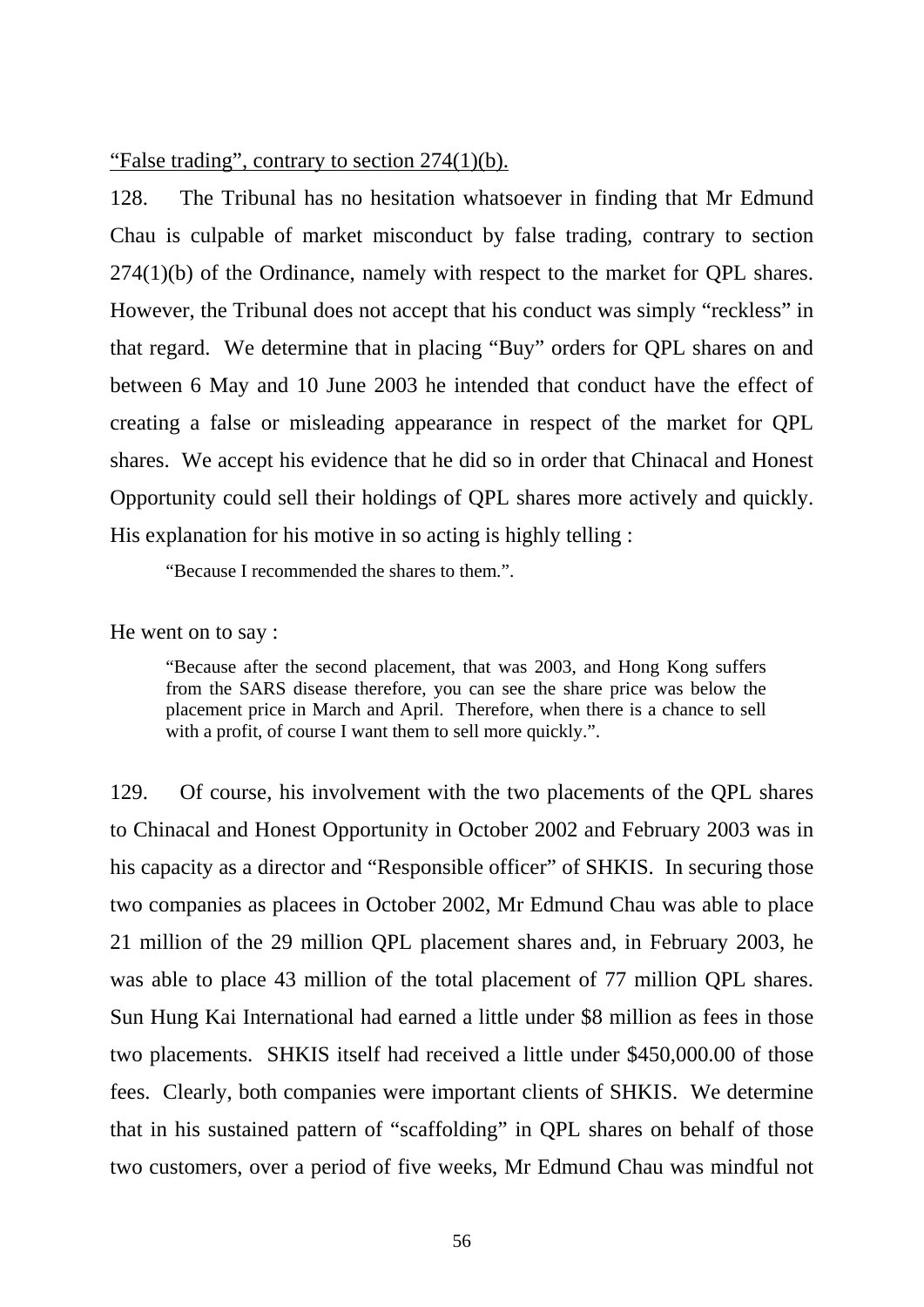only of the desirability of retaining them as customers but also that they remain satisfied with the various services rendered to them, including earlier advice on investments in securities.

# "False trading", contrary to section  $274(1)(a)$ : "active trading".

130. On the other hand, we are not satisfied that by his conduct Mr Edmund Chau intended or was reckless as to whether it has or is likely to have the effect of creating a false or misleading appearance of active trading, contrary to section  $274(1)(a)$  of the Ordinance. Whilst a legion of unexecuted "Buy" orders has or is likely to have the effect of creating a false or misleading appearance of the market for QPL shares, of itself it created no actual turnover in QPL shares, an important if not essential element in an appearance of "active trading" in the shares.

# The effect on the price of the shares.

131. Of the effect of "scaffolding" in QPL shares, by the inputting of "Buy" orders, on the price of those shares Mr Shek said in his statement that it has the effect of supporting, or even pushing up the price of a stock.

"21. Under normal circumstances, an investor will try to predict the shortterm price movement of a stock by looking at the buying and selling forces. Therefore, the quantity of shares in the bid and ask queues provide a good indication of existing market demand/supply and possible direction of the share price. Hence, by putting up large orders on the bid side, a manipulator can create a false and misleading impression that there is strong demand for the shares. Given this impression, potential sellers who want to sell the shares at the prevailing market price may hold back and wait to see if they can sell at a higher price, and potential buyers who want to buy the shares at the prevailing market price may consider raising the bid prices so as to queue at the top or to take shares from the ask queue out right. As a result, scaffolding on the buy side has the effect of supporting, or even pushing up the price of a stock." [emphasis added].

132. However, in his oral testimony, in answer to a question from a member of the Tribunal, Mr Shek said :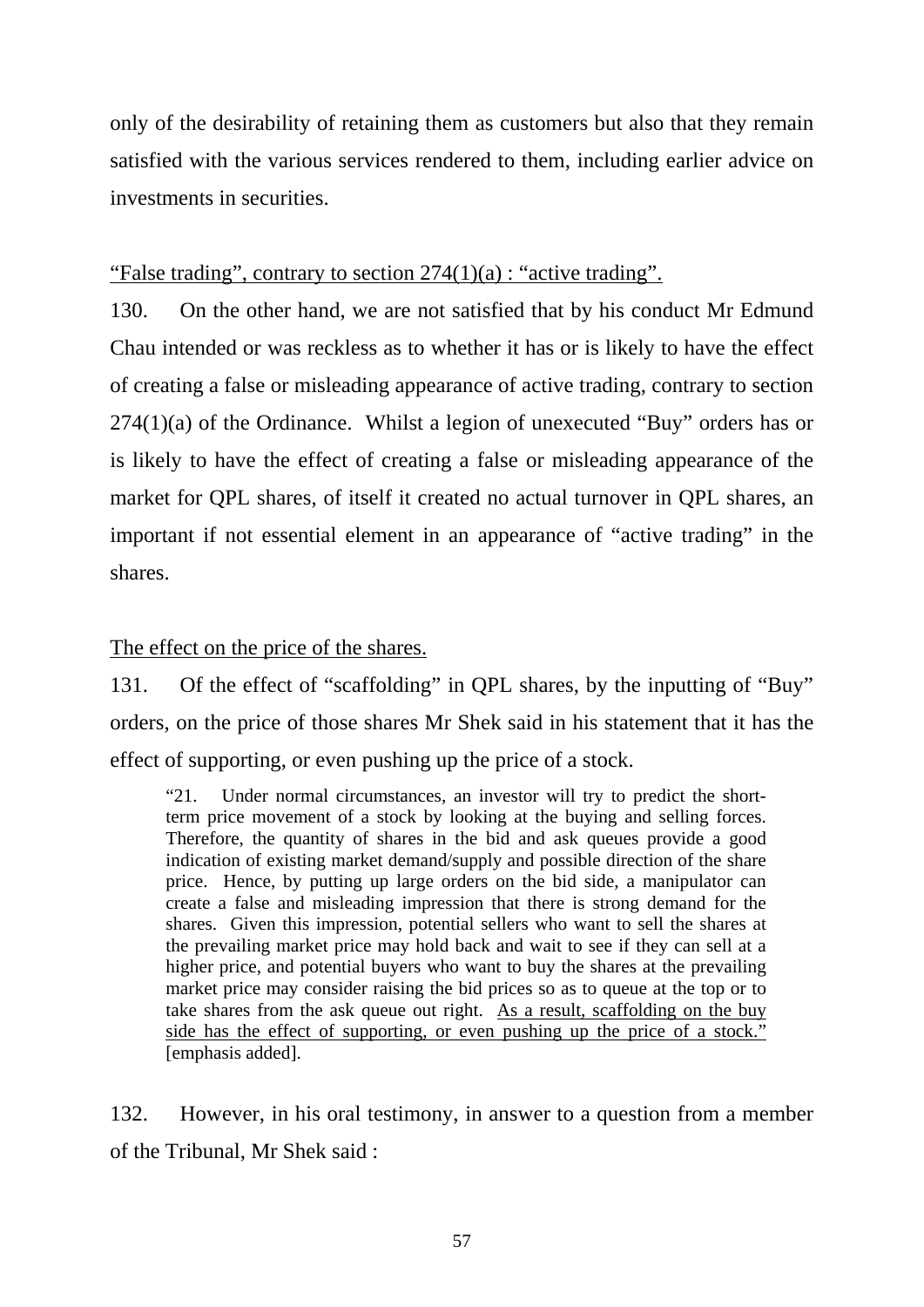"In scaffolding, usually they are relatively liquid stocks so there are sufficient in the market and you cannot raise the price easily without actually taking the shares from the outside.

If you really want to induce people to feel that there is a strong demand in the stock, the easiest way and cheap way is to input a large number of orders to create the illusion that there is a strong demand. Scaffolding is talking about creating a kind of false impression to the investor. It is different from what we normally see in price rigging or ramping, which directly has an impact immediately on the share price, but scaffolding affects the perceptions or impressions of the investor in order to induce them to buy the shares so as to provide a support or to raise the share price.".

133. In cross-examination by Mr Bell, Mr Shek responded to the suggestion that whilst "scaffolding" could have the effect of supporting or raising the price of a share it did not necessarily do so, by saying that it depended on the market situation at the relevant time. We accept that evidence as stating the obvious : for example, the outbreak of the Gulf War or the collapse of Lehman Brothers would be relevant to the market situation.

134. In re-examination, Mr Shek said of "scaffolding" :

"I think the intention of the manipulator is to support or at best raise up the price. This is the intention of this kind of manipulative technique, to support or raise the price.

- Q. Which intention would be more consistent with scaffolding?
- A. Yes.
- Q. Which? Supporting the market or increasing the price?
- A. Both will do, because by creating an impression of strong demand you can shift the price a bit and so it will raise up the price and at the same time you provide a support for the price. So it will serve both purposes.".

135. In cross-examination, Mr Edmund Chau agreed that in 2003 he had appreciated that the price of the stock is primarily dictated by supply and demand and that prices rise with rising demand or, at least, prices can be maintained with rising demand. Of significance, was the following interchange :

- "Q. You knew that by creating an impression of a bigger demand, which was the effect of the orders you placed, as you agreed earlier, the price of QPL could be increased or maintained, even by a small fraction?
	- A. Yes.
	- Q. And, with that knowledge, you placed those orders nonetheless?
	- A. Yes."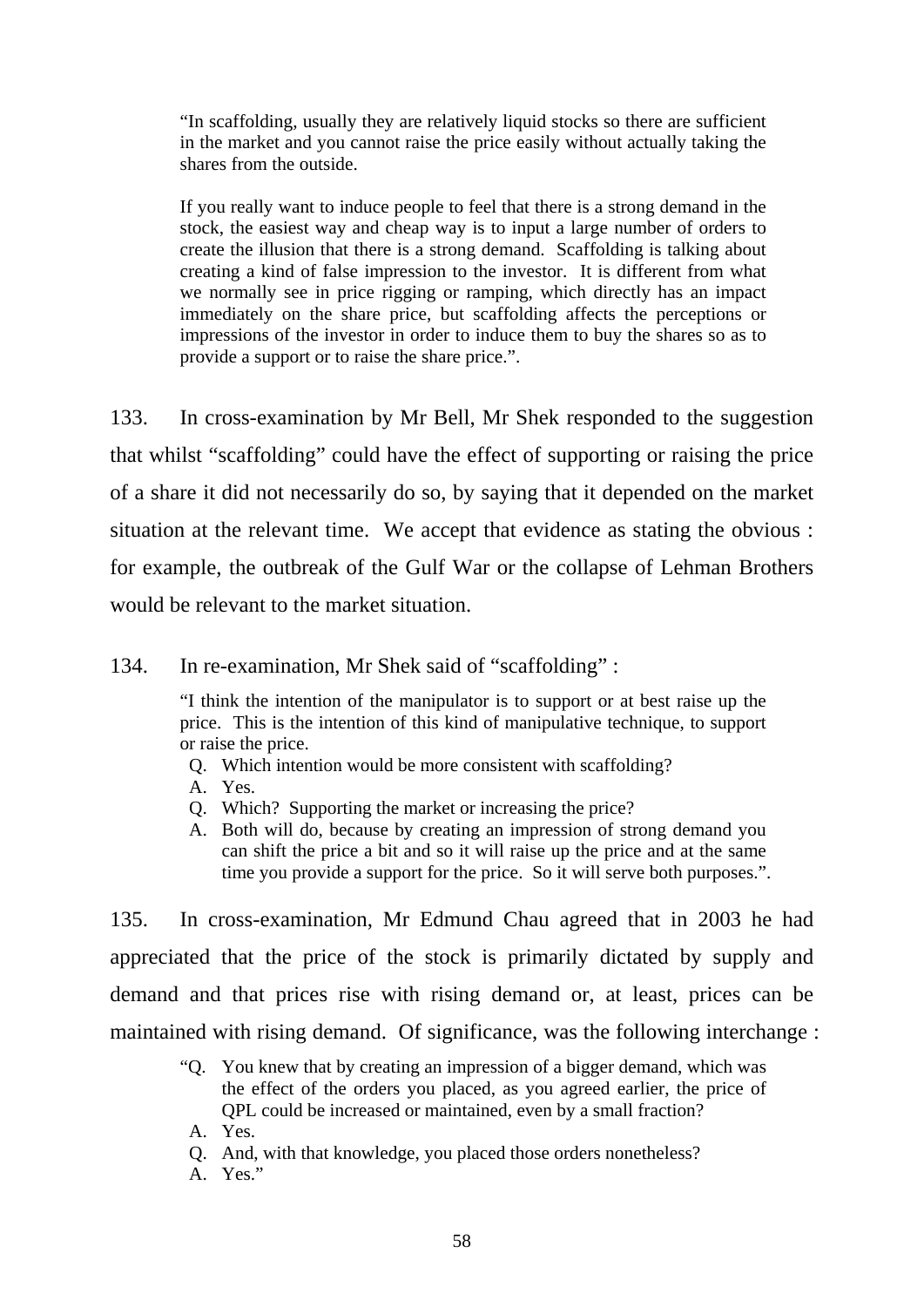### Section 275(1)(b).

136. We are satisfied that in "scaffolding" in the shares of QPL, namely by placing "Buy" orders which he then reduced, cancelled or allowed to lapse, in the period 6 May to 10 June 2003 Mr Edmund Chau's conduct falls within the ambit of "enters into or carries out, directly or indirectly, a fictitious or artificial transaction or device..", as set out in section 275(1)(b) of the Ordinance. As Mr Edmund Chau admitted, it was an overriding part of his overall stratagem that his "Buy" orders not be "hit". None of the 314 "Buy" orders placed by Mr Edmund Chau on behalf of Cheeroll in the period on and between 6 May and 10 June 2003 resulted in the acquisition of a single QPL share. In large part, that was achieved by Mr Edmund Chau's carefully calculated "Reduction" and "Cancellation" orders. Furthermore, we find that Mr Edmund Chau intended or was reckless as to whether it had the effect of "...maintaining the price..." of QPL shares traded on the SEHK. Accordingly, on that basis we find him to be culpable of "price rigging", contrary to section 275(1)(b) of the Ordinance.

### Section 278 : stock market manipulation.

137. There is no evidence that Mr Edmund Chau's "scaffolding" increased the price of QPL shares nor are we satisfied to the requisite standard that it was "likely to increase" the price of QPL shares.

# Ms Connie Cheung.

### Character.

138. At the time of her oral testimony before the Tribunal Ms Connie Cheung had been employed in the Securities industry for 14 years. At the time of her records of interview conducted by the SFC, she had been so employed for about 10 years. We approach a consideration of all the evidence relevant to her case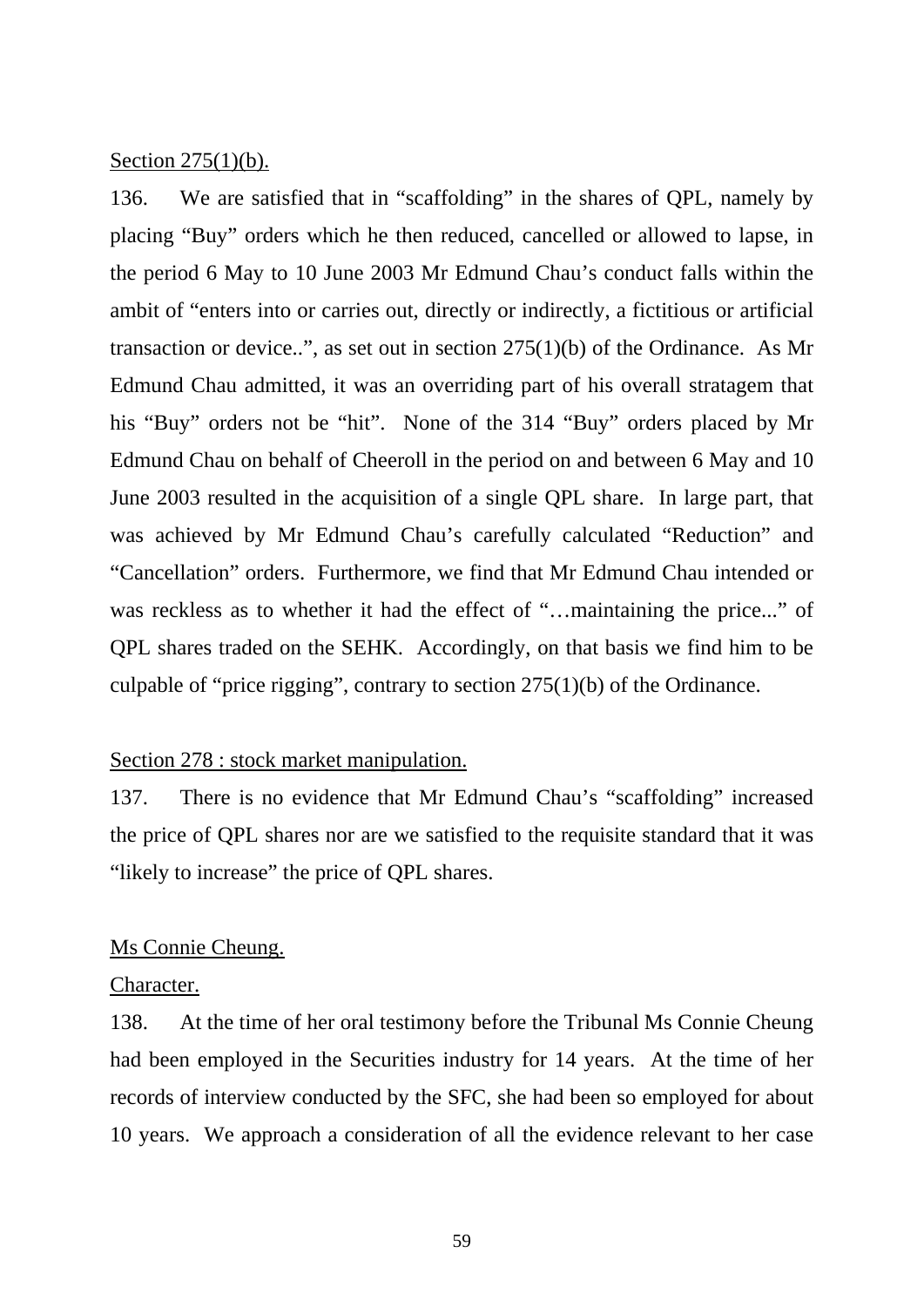on the basis that she is of good character and entitled to the benefit of the Chairman's directions in law in that respect.

139. There is no dispute that, following the commencement of sales of QPL shares by Ms Connie Cheung in the account of Honest Opportunity on 5 May 2003, on the next trading day, 6 May 2003, Mr Edmund Chau began his "scaffolding" exercise through the account of Cheeroll. At issue, is when it was that Ms Connie Cheung became aware that his "Buy" orders were made in order to make it easier for her to sell QPL shares and when it was and to what extent that she took advantage of his activities in her sale of those shares. Both Ms Connie Cheung and Mr Edmund Chau deny that they had any conversations, let alone reached an agreement, about Mr Edmund Chau's "scaffolding" and the use to which Ms Connie Cheung was to make of that activity. Whether or not there was any discussion between them, we have no doubt whatsoever that from the very outset of Mr Edmund Chau's "scaffolding" on 6 May 2003 not only was that obvious and known to Ms Connie Cheung contemporaneously but also she took advantage of it in placing "Sell" orders on behalf of Honest Opportunity. Clearly, there was at the very least a tacit agreement between the two of them as to the purpose of and use to be made by Ms Connie Cheung of Mr Edmund Chau's "scaffolding". Furthermore, in those circumstances, in repeating Mr Edmund Chau's orders made on behalf of Cheeroll in respect of QPL shares to Mr Ma, Ms Connie Cheung was "assisting…another person to engage in" (section 245; "market misconduct") market misconduct.

# The period over which market misconduct was committed.

140. On 6 May 2003 Mr Edmund Chau placed "Buy" orders on behalf of Cheeroll for more than 7 million QPL shares. Even allowing for the fact that "Buy" orders for different quantities and different prices made within a short period of time nevertheless were undoubtedly made in the same "Outcry", it is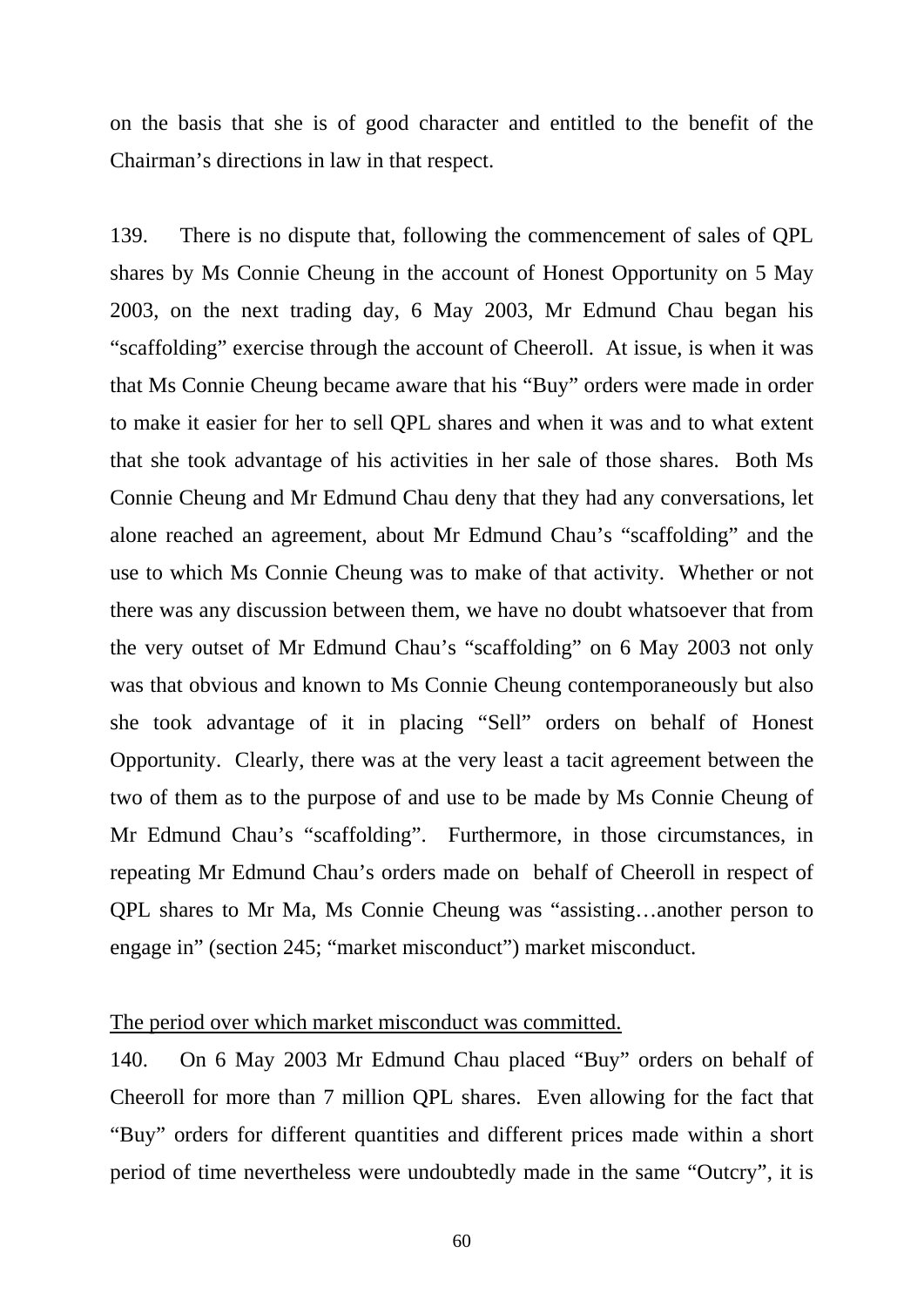clear that there were more than 10 such separate occasions of "Outcry". Similarly, the cancellation of "Buy" orders for a total of more than 7 million QPL shares were made on multiple occasions.

141. It is to be noted that Mr Shek's table of "Order details of Cheeroll Limited (Placed within five minutes of the Orders of Chinacal Limited and Honest Opportunity Limited) Period : 5 May-10 June 2003." [**Annexure IV**] describes five such matches between orders of Cheeroll and Honest Opportunity on 6 May 2003. More particularly, 4 of the "Sell" orders of Honest Opportunity were made within that time period of "Buy" orders placed by Cheeroll, three of which "Buy" orders were placed before the "Sell" orders of Honest Opportunity. Similarly, on each of 7, 9 and 12 May 2003 the table describes "Buy" orders placed by Cheeroll within that time period of "Sell" orders placed by Honest Opportunity. That pattern of behaviour is described as having continued in respect of Honest Opportunity and Cheeroll up and until 23 May, together with 9 June 2003. In respect of orders placed by Chinacal and Cheeroll, a similar pattern commenced on 26 May and continued until 6 June 2003.

142. In the record of interview, conducted by an officer of the SFC on 3 October 2003, Ms Connie Cheung said that she "…did not know" when it was suggested to her that she had thought Mr Edmund Chau's conduct amounted to manipulating the market and creating a false market. In her oral testimony, as noted earlier, she said that she had thought that conduct to be "odd" and agreed with the suggestion that the effect was that the orders could create an impression that there was a bigger demand for QPL shares than there was in reality. However, she resiled from that admission, contending that at the time she did not know that to be the case. We reject those assertions, and find that she knew on 6 May 2003 and thereafter Mr Edmund Chau's conduct to be market misconduct.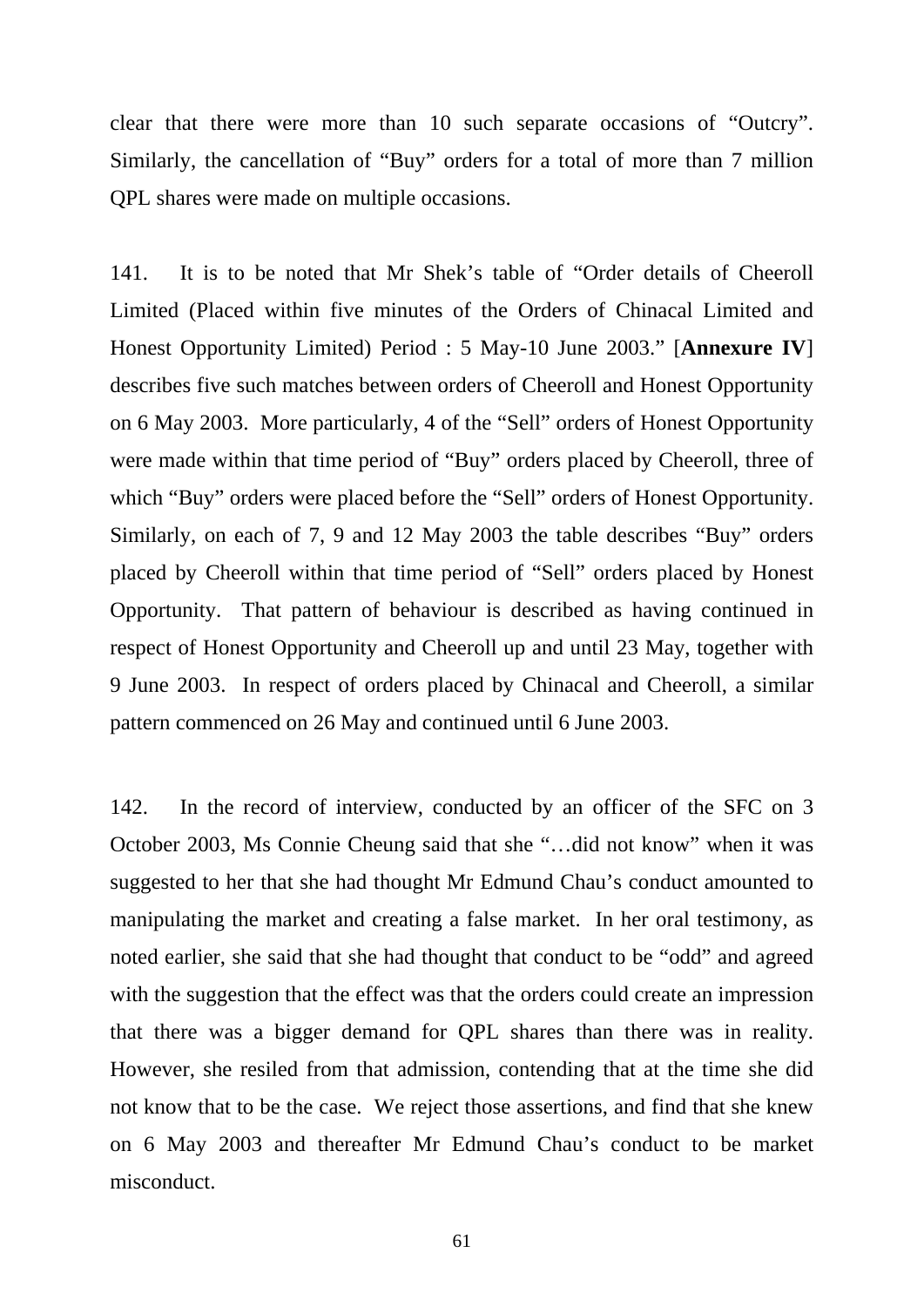### Section 252(4) : "assisted or connived with".

143. The Tribunal determines that in so conducting herself, Ms Connie Cheung "assisted or connived with" Mr Edmund Chau in the perpetration of his market misconduct, namely as described hitherto being "false trading" with respect to the market for QPL shares, contrary to section 274(1)(b), and "price rigging" in respect of those shares, contrary to section 275(1)(b) of the Ordinance "..with the knowledge that such conduct constitutes or might constitute market misconduct". Accordingly, pursuant to section 252(4) of the Ordinance we identify Ms Connie Cheung as having engaged in that market misconduct.

# The issue of the attribution of liability to Cheeroll and SHKIS for the market misconduct of Mr Edmund Chau and of Ms Connie Cheung.

(1) The liability of Cheeroll.

144. The Tribunal is satisfied that Mr Brewer's concession that Cheeroll was liable for the market misconduct of Mr Edmund Chau, namely his "false trading" and "price-rigging" as determined earlier by the Tribunal is well made. Although Mr Edmund Chau was never a director of Cheeroll it is clear that he had long been entrusted and clothed with significant and important authority to act on its behalf, namely to operate its trading account with SHKIS to a permitted exposure of \$1.5 trillion. Clearly, his conduct in placing orders in respect of QPL shares in that account with SHKIS was squarely within his authorization. Cheeroll and SHKIS were both wholly-owned subsidiaries of SHK& Co, by whom he was employed as an executive director of SHKIS.

(2) The liability of SHKIS.

### (A) In respect of Mr Edmund Chau.

145. Although Mr Edmund Chau's orders in respect of QPL shares placed on behalf of Cheeroll on and between 6 May and 10 June 2003 were made by him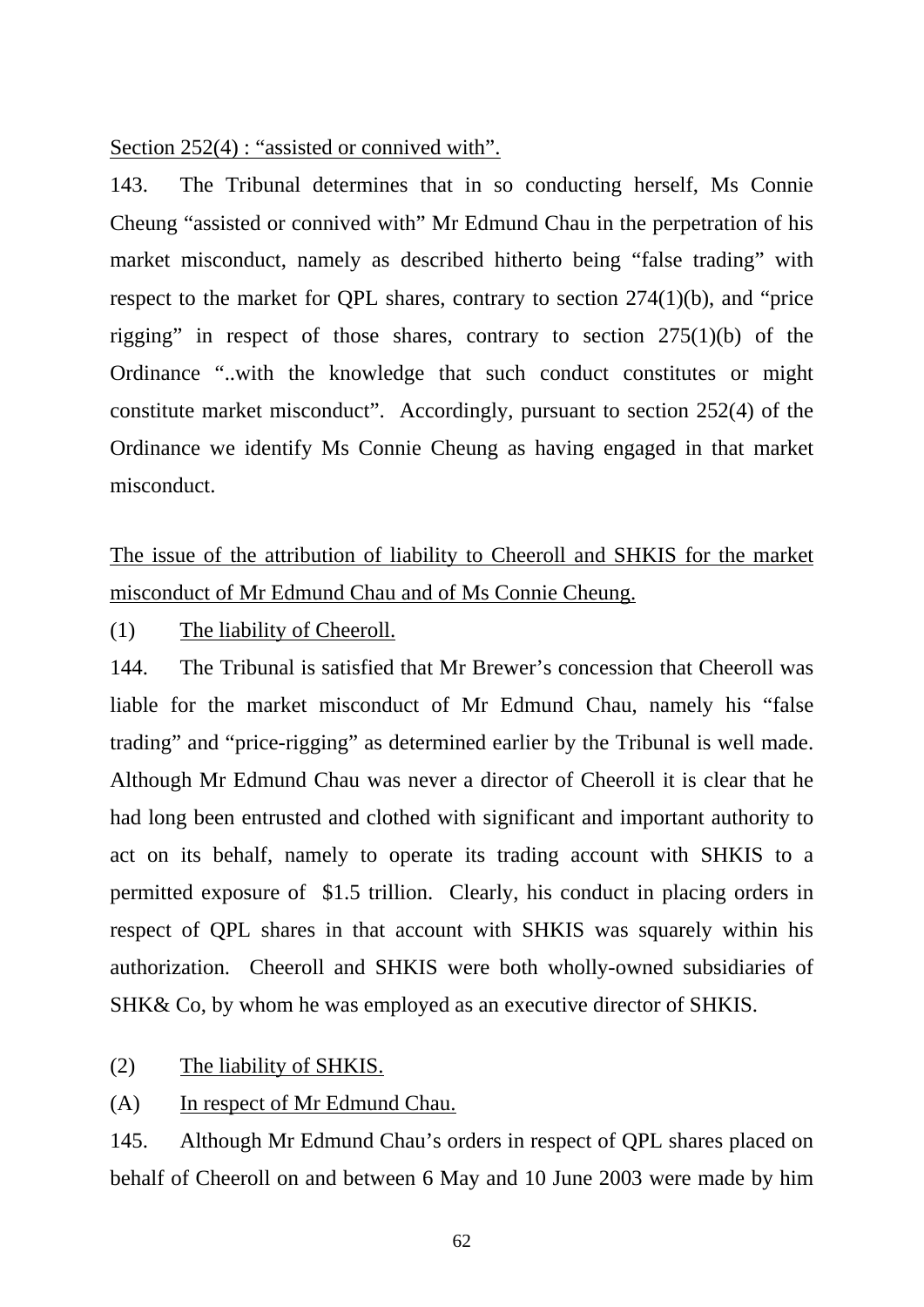under his authority to trade in Cheeroll's account with SHKIS we are satisfied that in the attribution of corporate liability it is necessary to have regard to the overall reality established by the evidence. Clearly, no benefit did or could have accrued to Cheeroll for the multiple orders made in that account by Mr Edmund Chau. The purpose of the making of those orders on behalf of Cheeroll was to assist the sale of QPL shares in the accounts of Honest Opportunity and Chinacal with SHKIS. As Mr Edmund Chau admitted in his testimony, he was responsible for suggesting to those two companies that they take substantial tranches of QPL shares in the placement made in February 2003 and he was motivated to make the orders in the account of Cheeroll in order to enable them to sell those shares more easily and quickly. There is no doubt that he was so motivated on behalf of SHKIS, in particular that SHKIS continued to be well regarded by those two clients, whose purchases of shares in the two placements had generated about \$8 million in fees to Sun Hung Kai International, some of which had reached SHKIS. It is to be noted that Mr Edmund Chau's ability to "scaffold" in the account of Cheeroll by placing orders in the Dealing Room of SHKIS was in clear breach of SHK&Co's "Proprietary Trading Policy & Manual" which required separation of agency and proprietary trading. It is to be remembered that he was an executive director, Responsible Officer and head of the Dealing Department of SHKIS. Clearly, not only was he in breach of his duty, under section 279 of the Ordinance, to ensure that SHKIS take all reasonable measures to ensure that proper safeguards existed to prevent SHKIS from acting in a way which would result in SHKIS perpetrating any conduct which constitutes market misconduct but also it was his own conduct that was market misconduct. In reality, Mr Edmund Chau simply took advantage of his position in Cheeroll to act for what he intended to be the benefit of SHKIS's clients and SHKIS.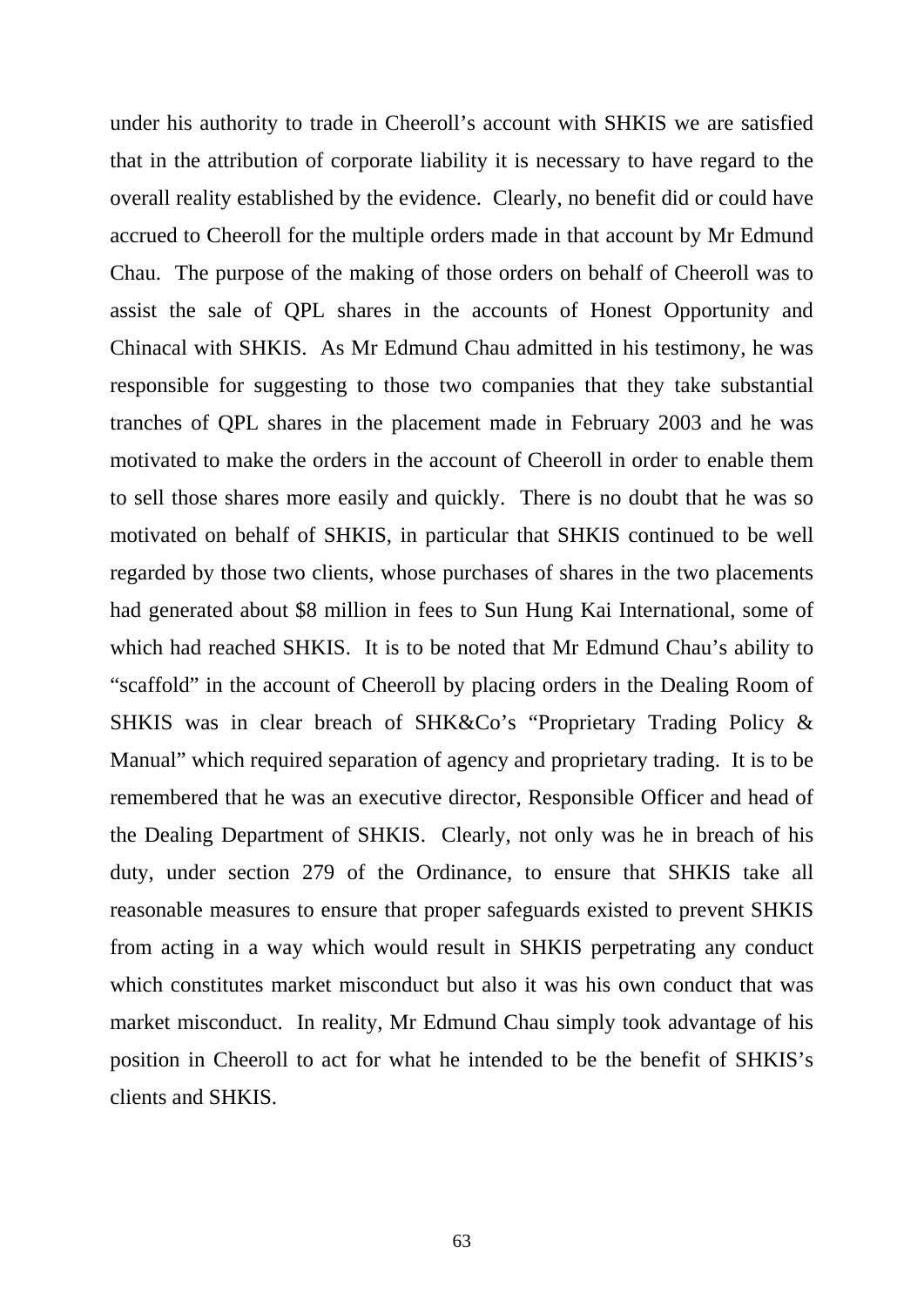146. In the result, we are satisfied that liability for Mr Edmund Chau's conduct is attributable not only to Cheeroll but also SHKIS, the two clients of which company were intended to be beneficiaries of his market misconduct.

### (B) In respect of Ms Connie Cheung.

147. Earlier, the Tribunal determined that Ms Connie Cheung was culpable of market misconduct, she having "assisted or connived with" Mr Edmund Chau in his perpetration of market misconduct, namely "false trading" and "pricerigging". Whilst Ms Connie Cheung was never a director of SHKIS, she was a representative accredited to SHKIS and head of its Dealing Team II. Moreover, she was authorised to deal in the accounts of Chinacal and Honest Opportunity. In respect of the former, on an open authorisation as to the volume and time of sale and, in respect of price, restricted only on the basis of an overall profit be made on the sale of QPL shares. In respect of the latter, on a daily authorisation by the client in respect of price only.

148. Clearly, Ms Connie Cheung's sales of QPL shares in the accounts of Honest Opportunity and Chinacal in the period on and between 6 May and 10 June 2003 was well within her authority as an employee of SHKIS. The Tribunal finds that she was motivated to assist or connive with Mr Edmund Chau in his "false trading" and "price rigging" in respect of QPL shares in order to benefit those two clients of SHKIS. In so doing, she was assisting or conniving with a person who was an executive director, "Responsible Officer" and head of the Dealing Department of SHKIS in market misconduct. It is to be noted that the impugned conduct with which the Tribunal is concerned is of a civil and essentially regulatory nature. In all the circumstances, the Tribunal is satisfied that SHKIS is vicariously liable for the market misconduct of Ms Connie Cheung as set out earlier.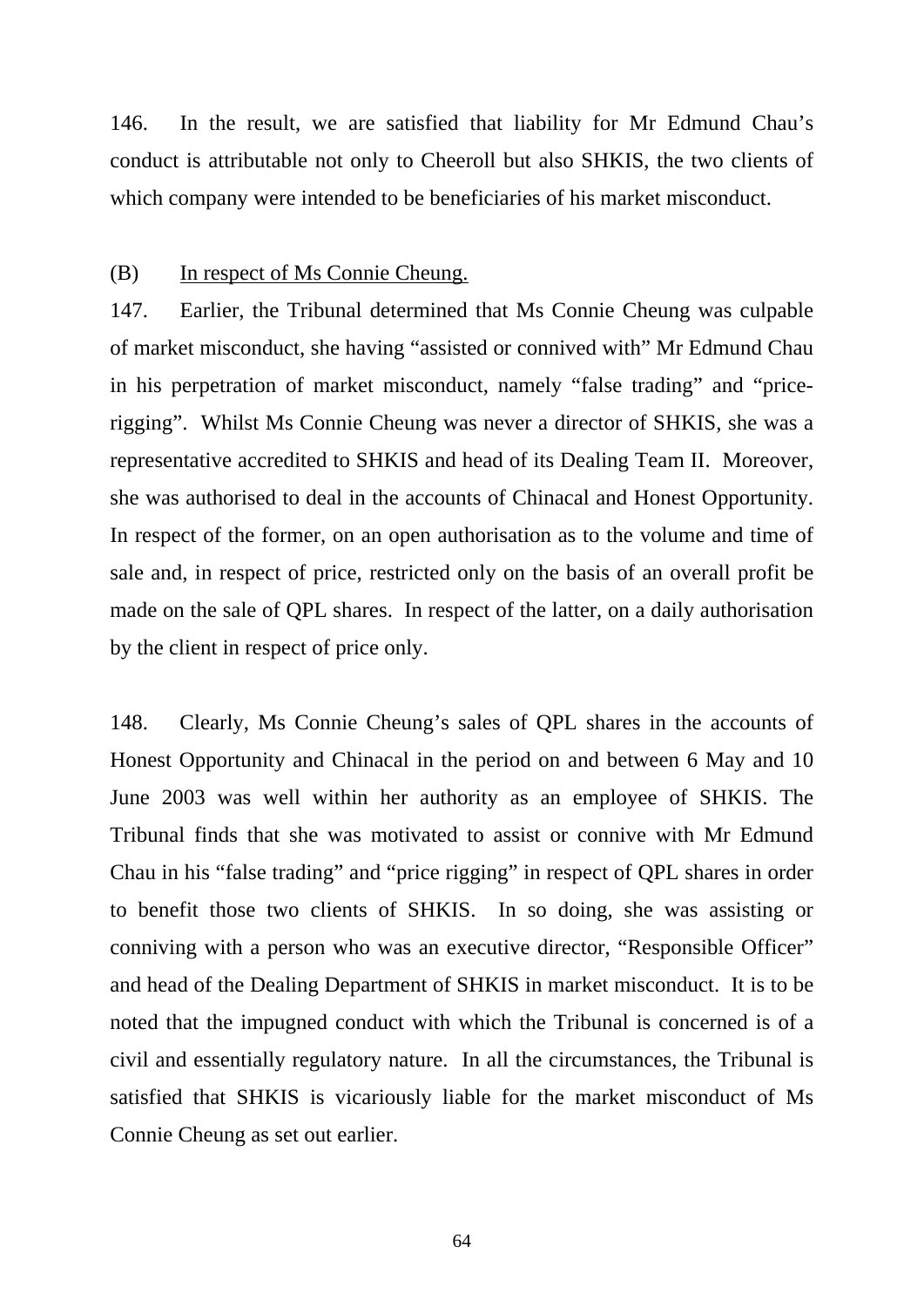149. In alternative, the Tribunal is satisfied, having regard to the nature and ambit of Part XIII of the Ordinance, that in all the circumstances in order to give effect to the obvious legislative intent it is appropriate to determine that there is a special rule of attribution of liability to SHKIS in respect of the aforesaid conduct of Ms Connie Cheung.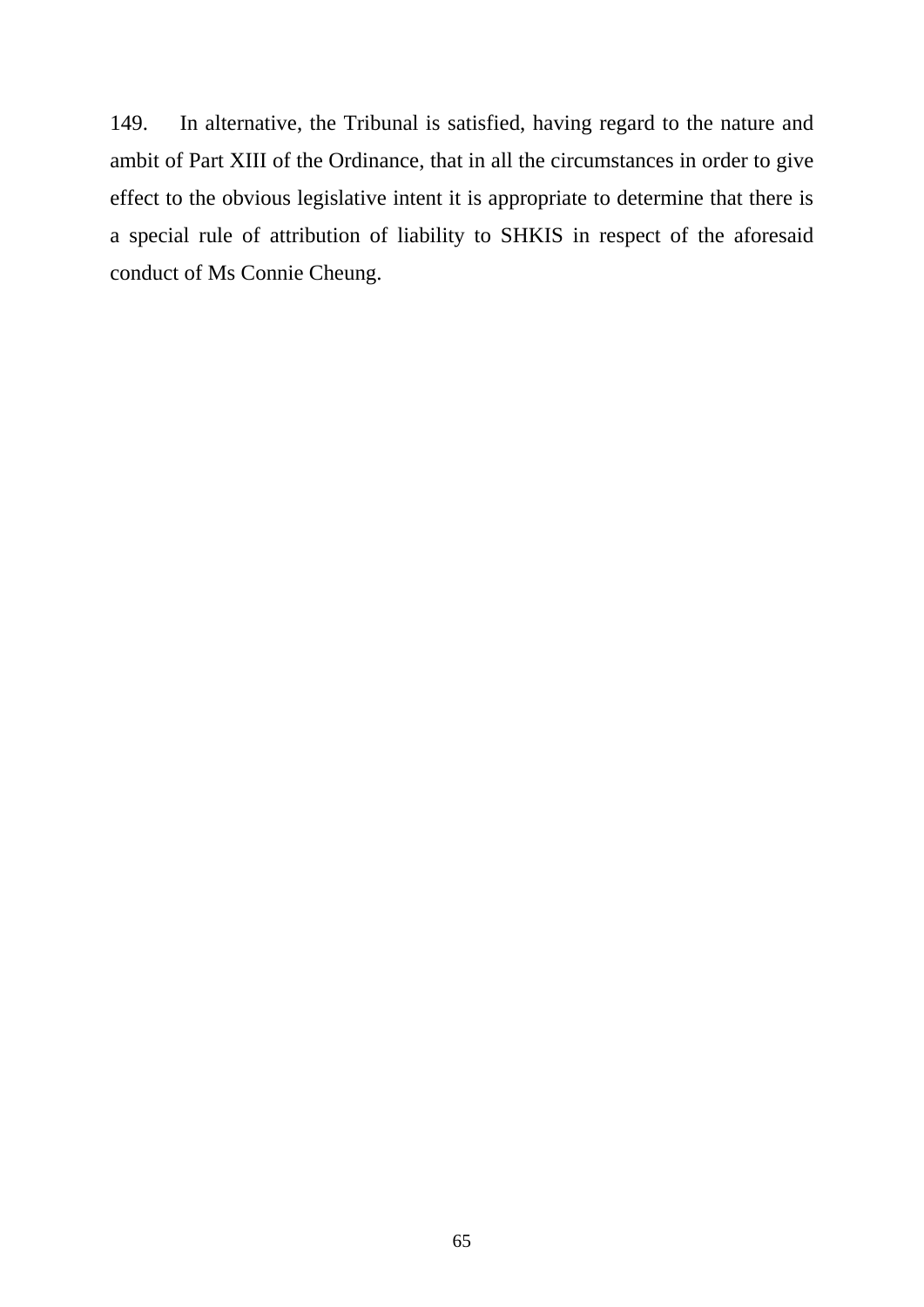Michael Lum

The Hon Mr Justice Lunn (Chairman)

popular

Dr Cynthia K L Lam (Member)

 $\bar{z}$ 

Mr Michael T P Sze (Member)

Dated 22 January 2009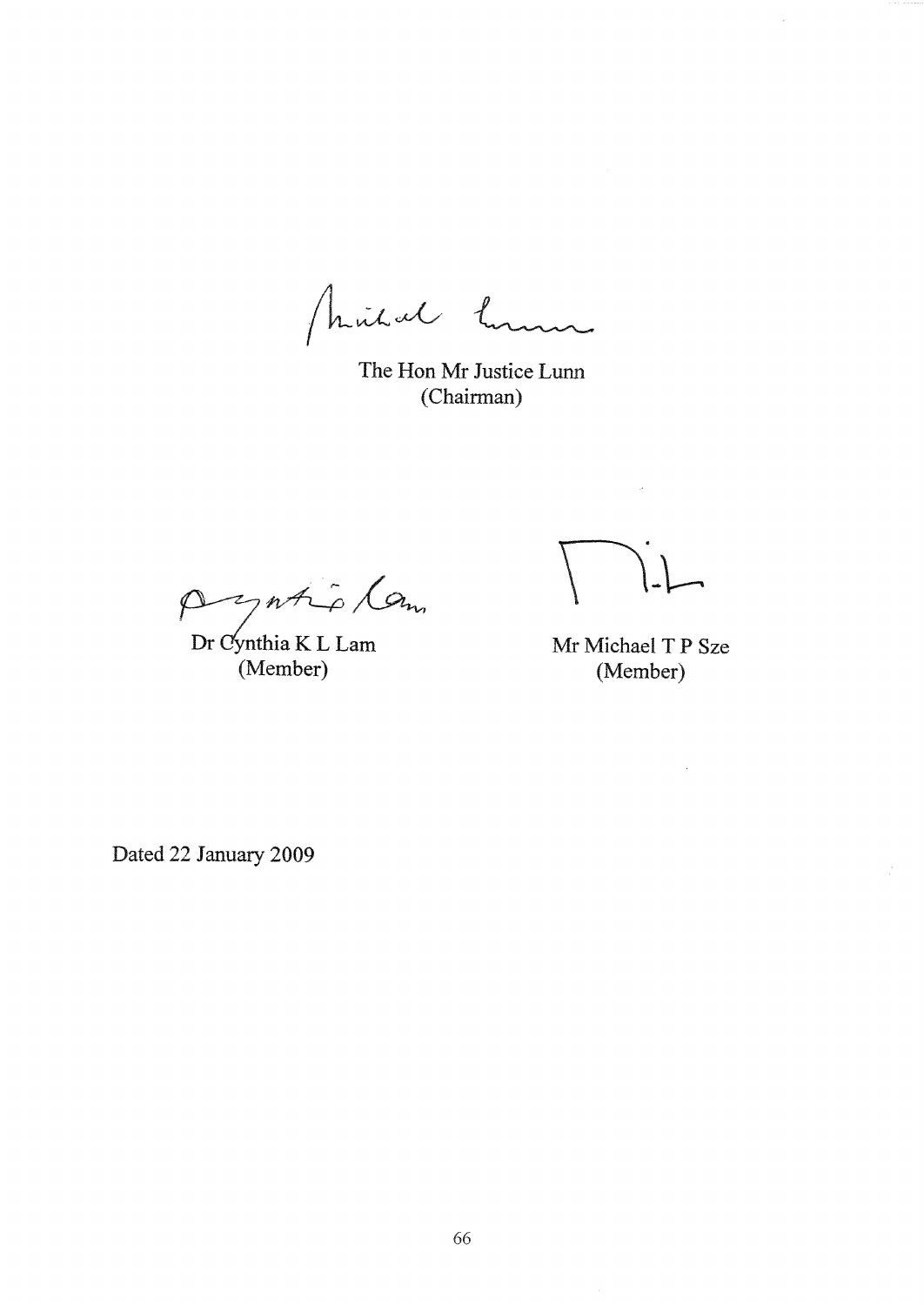### CHAPTER 6

# THE LAW : A DETERMINATION OF THE AMOUNT OF ANY PROFIT GAINED OR LOSS AVOIDED IN THE SALE OF QPL SHARES

# The Tribunal's determination of the identity of persons engaged in market misconduct.

150. In Part I of our Report dated 22 January 2009 the Tribunal determined that :

- (i) Mr Edmund Chau was culpable of market misconduct by false trading, contrary to section 274(1)(b) of the Ordinance in that he intended by his conduct to create a false or misleading appearance in respect of the market for QPL shares traded on the SEHK and by the same conduct that he was culpable of price rigging, contrary to section 275(1)(b) of the Ordinance in that he intended or was reckless as to whether that conduct had the effect of maintaining the price of QPL shares traded on the SEHK;
- (ii) Ms Connie Cheung, having assisted or connived with Mr Edmund Chau in the perpetration of that conduct with the knowledge that such conduct constitutes or might constitute market misconduct, was culpable of market misconduct by false trading, contrary to section  $274(1)(b)$  and price rigging, contrary to section  $275(1)(b)$  of the Ordinance;
- (iii) Cheeroll was culpable of market misconduct by false trading, contrary to section 274(1)(b), and price rigging, contrary to section 275(1)(b) of the Ordinance; and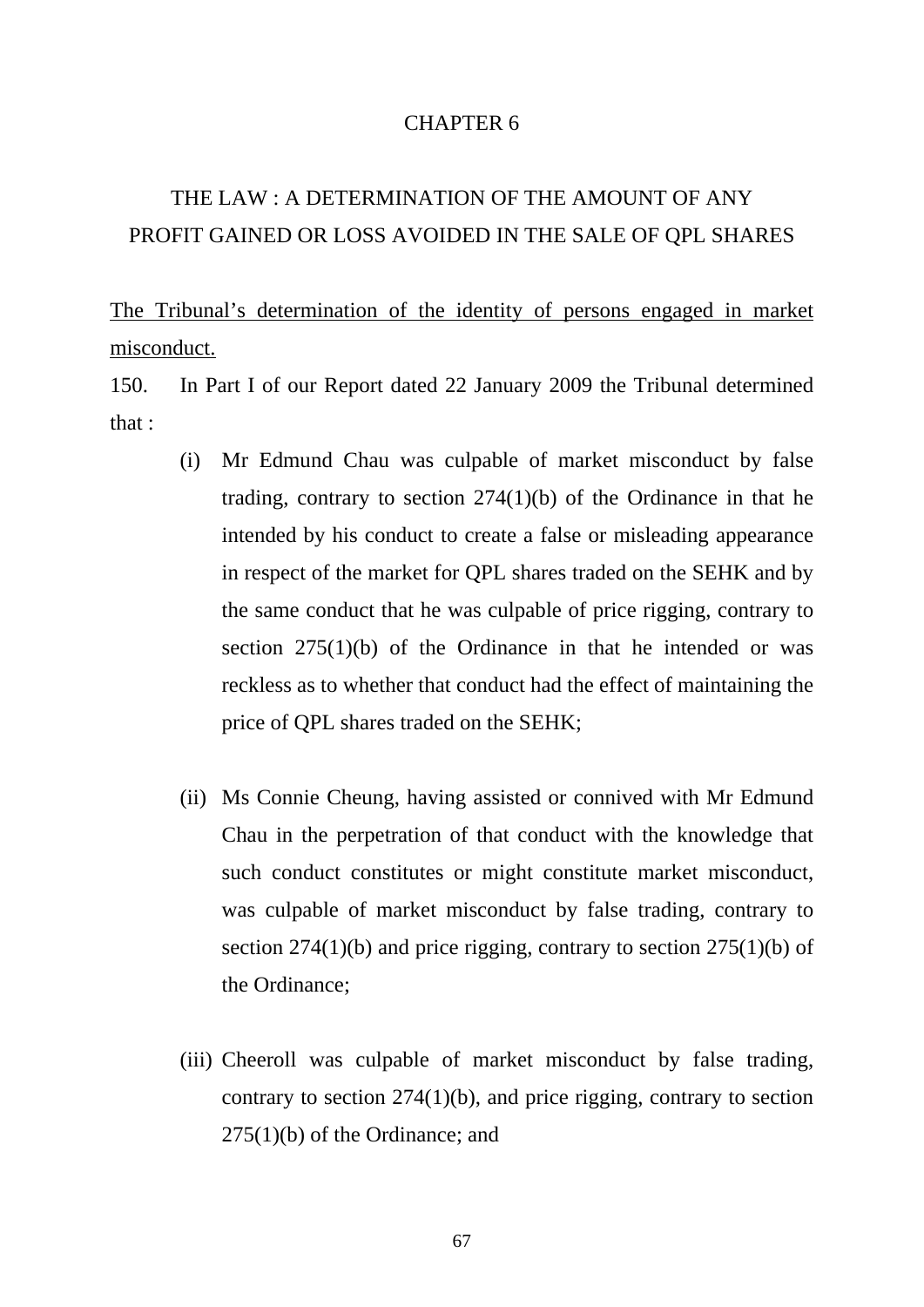(iv) SHKIS was culpable of market misconduct by false trading, contrary to section 274(1)(b), and price rigging, contrary to section 275(1)(b) of the Ordinance.

151. In those circumstances, section 252(3)(c) of the Ordinance requires the Tribunal to determine -

"the amount of any profit gained or loss avoided, if any, as a result of the market misconduct.".

152. The Ordinance gives no guidance as to how that calculation is to be made. However, the proper construction and ambit of the terms "… profit gained or loss avoided" in the context of their use in section 23(1)(b) of the Securities (Insider Dealing) Ordinance, Cap 395, namely "...as a result of the insider dealing" was considered by the Court of Final Appeal in the *Insider Dealing Tribunal v Shek Mei Ling* [1999] 2 HKCFAR 205. Of those phrases, Lord Nicholls of Birkenhead noted ( page 210 B-D) :

"To be within the scope of a financial order there must be a 'profit' that is 'gained' by the person in question, whether the insider dealer or someone else, and it must have been gained 'as a result of the insider dealing'. comparable limitation applies to 'loss avoided'.".

153. Section 257(1)(d) of the Ordinance empowers the Tribunal to make an order, in respect of a person identified as having engaged in market misconduct pursuant to section 252(3)(b), namely :

"…that the person pay to the Government an amount not exceeding the amount of any profit gained or loss avoided by the person as a result of the market misconduct in question.".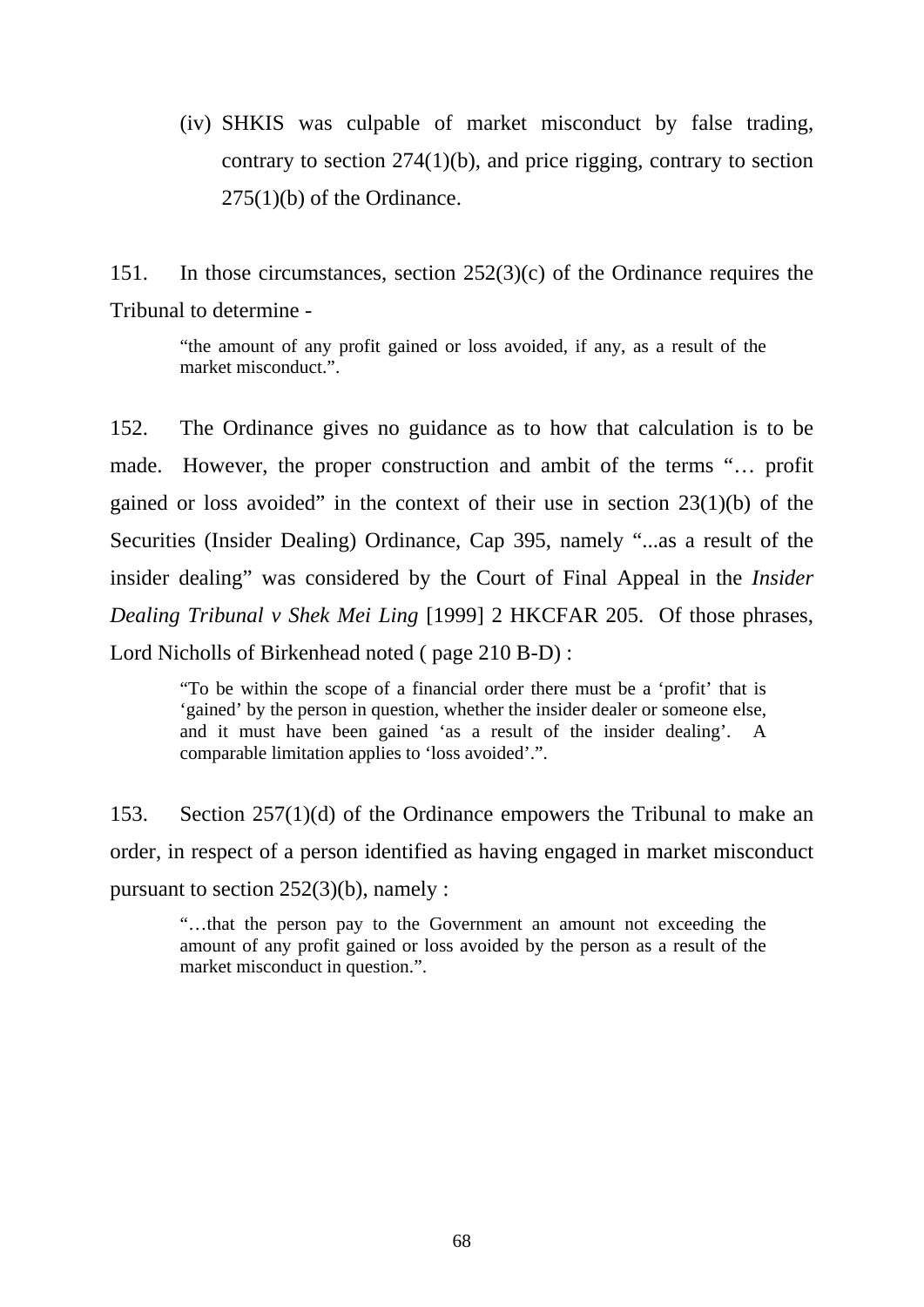### CHAPTER 7

# A DETERMINATION OF THE AMOUNT OF ANY PROFIT GAINED OR LOSS AVOIDED

### Submissions.

154. The Presenting Officer and counsel for the Specified Persons were unanimous in their submissions to the Tribunal that there is no evidence that there was any "…profit gained or loss avoided as a result of the market misconduct." In particular, the Tribunal's attention was drawn to its findings at paragraph 137 of Part I of the Report :

> "There is no evidence that Mr Edmund Chau's 'scaffolding' increased the price of QPL shares nor are we satisfied to the requisite standard that it was 'likely to increase' the price of QPL shares.".

155. For his part, Mr Bell, on behalf of Mr Edmund Chau, submits that although there is undisputed evidence that both Chinacal and Honest Opportunity made an overall profit on the disposal of their QPL shares there is no evidence that this was achieved as a result of the market misconduct, there being no evidence that the shares would have been sold at a lower price if the market misconduct had not occurred. In any event, Mr Bell reminds the Tribunal that, even if there was evidence that those companies had gained a profit as a result of the market misconduct, the Tribunal could make no "disgorgement" order, pursuant to section 257(1)(d) of the Ordinance against either or both of the companies, they not having been identified as Specified Persons in the FS's Notice and, in consequence, not the subject of a determination by the Tribunal pursuant to section 252(3)(b) of the Ordinance.

156. Of Mr Edmund Chau's position, Mr Bell points out that there is no evidence that Mr Edmund Chau gained any profit in the form of commission,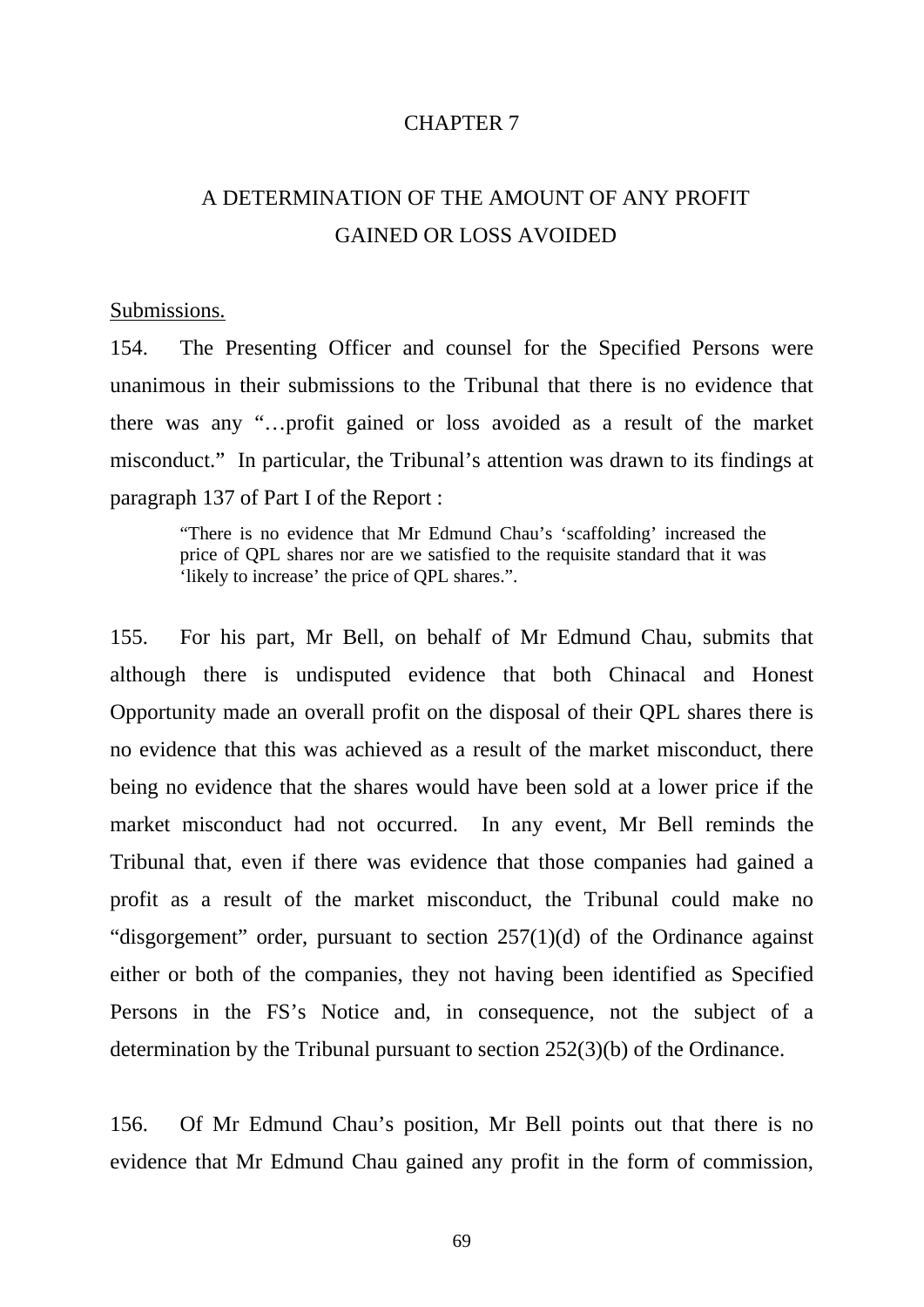bonus or otherwise or avoided any loss as a result of his market misconduct. He reminded the Tribunal of the undisputed evidence of Mr Edmund Chau, confirming his answers in his record of interview with the SFC, that as a fulltime member of staff of SHKIS he was not entitled to any commission nor would he get any bonus, nor would he be fired if he failed to sell at a good price.

157. On behalf of Cheeroll, now renamed Sun Hung Kai Strategic Capital Limited, Mr Brewer submits that there is no evidence that it benefited in any way in consequence of the market misconduct. None of the "buy" orders for QPL shares placed by Mr Edmund Chau was executed.

# The Tribunal's Determination.

158. The Tribunal has no hesitation in accepting the unanimous submissions of counsel and determining, as required by section 252(3)(c) of the Ordinance, that no profit was gained or loss avoided as a result of the market misconduct it has identified as having occurred in Part I of the Report.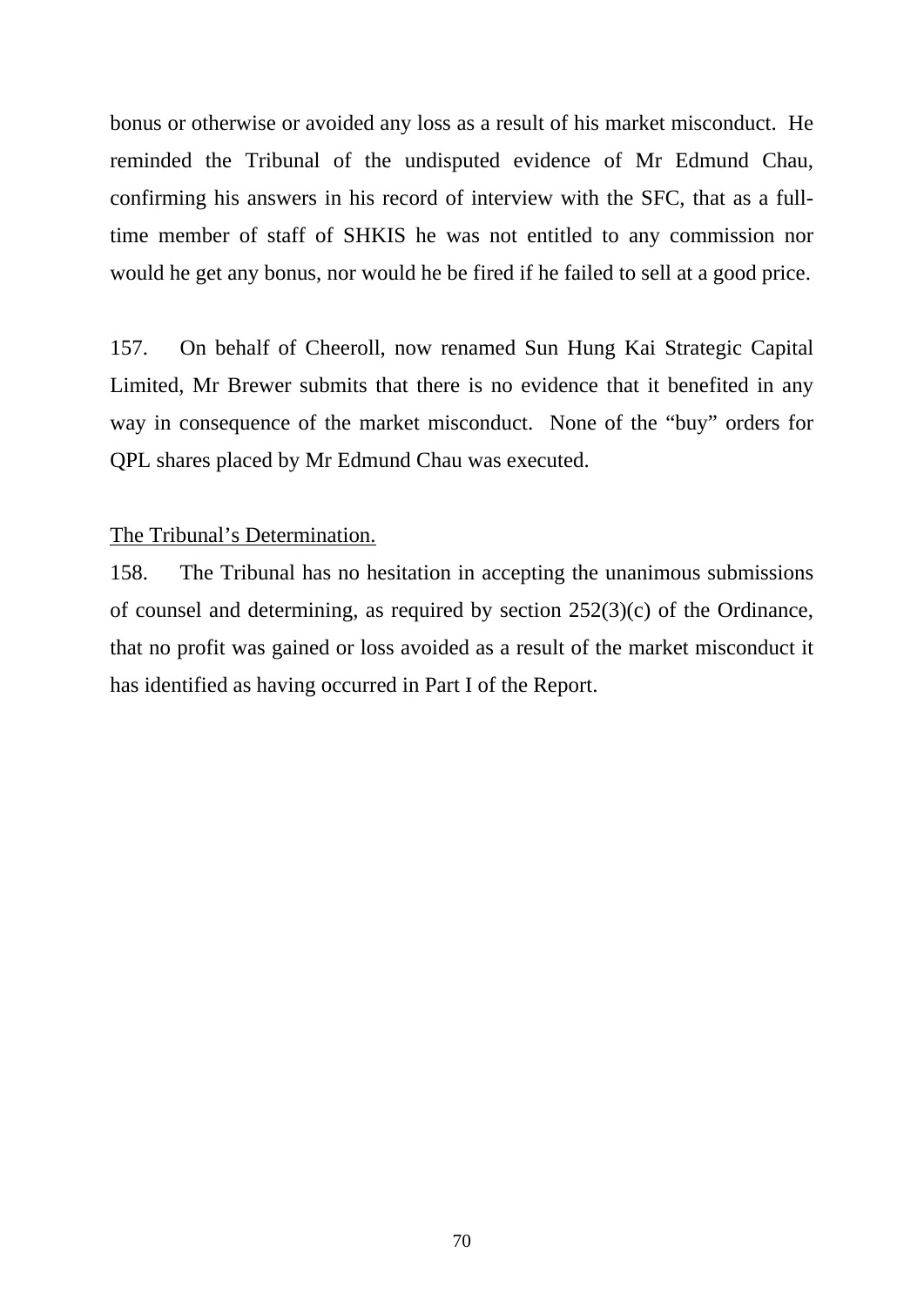# CHAPTER 8

### **ORDERS**

(I) Submissions.

The Presenting Officer.

Costs orders - section  $257(1)(e)$  and (f).

159. The Presenting Officer invited the Tribunal to make orders of costs in favour of the Government and the SFC, pursuant to section  $257(1)(e)$  and (f) respectively. As to the Government, he sought an order in respect of payments made to the Presenting Officer as a barrister and in respect of the Assistant to the Presenting Officer on an hourly rate, being costs reasonably incurred by the Government in relation or incidental to the proceedings, in total being \$1,083,447.00 [**Annexure V**]. As to the SFC, he sought an order of \$63,013.00, [**Annexure VI**] being costs reasonably incurred by the Commission in relation or incidental to the investigation of the market misconduct before the matter was referred to the Tribunal by the FS and in relation or incidental to the proceedings themselves.

### Costs orders - section  $260(1)(a)$ .

160. On the direction of the Tribunal the Presenting Officer made enquiries of witnesses whose attendance had been required at the proceedings if they sought any order of costs for that attendance. In the event, only one witness sought such an order, which was granted by the Tribunal.

### Mr Edmund Chau.

161. On behalf of Mr Edmund Chau, Mr Bell submits that in determining the appropriate orders to impose the Tribunal is to have regard to the following factors :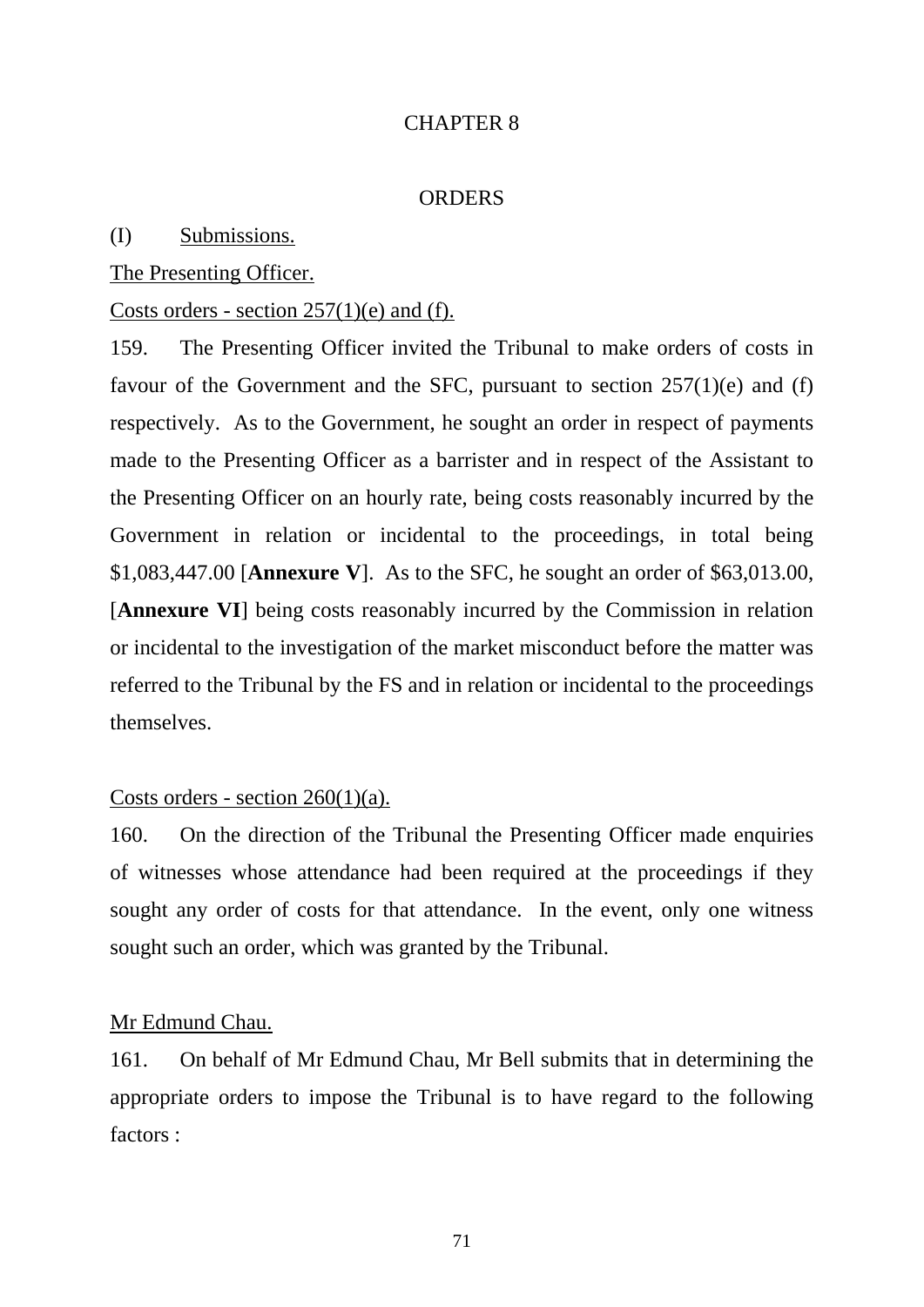- (i) that his market misconduct did not cause loss to any investor, in that the Tribunal determined that there was no evidence that it caused the price of QPL shares to increase;
- (ii) that Mr Edmund Chau was motivated to misconduct himself, not for personal financial motive, but in order to retain customers for his employer;
- (iii) that from the outset of the proceedings Mr Edmund Chau had accepted that he was culpable of market misconduct and that he had attempted to "settle" the case;
- (iv) that hitherto Mr Edmund Chau had enjoyed a long and successful career in the securities industry;
- (v) that Mr Edmund Chau had been subjected to an inordinate period of delay for which he was in no way responsible, between the time of his interviews by the SFC as "a person under investigation" in September 2003 and the FS's Notice of 6 June, 2007, during which time he was subjected to the stress of not knowing whether and not he might face criminal proceedings.

162. It is the burden of Mr Bell's submission that Mr Edmund Chau's market misconduct "… falls at the lower end of a scale of seriousness". He submits that the imposition of a "cold shoulder" order, pursuant to section  $257(1)(b)$  of the Ordinance would be inappropriately Draconian depriving him, as it would, of the means of earning his livelihood. He suggests that the aim of protecting the public can be achieved by the supervision of his employers, enhanced by the fact that he is employed now in proprietary trading only, physically separated from the trading conducted on behalf of clients of SHKIS. Mr Bell submits that a disqualification order would be inappropriate, given that Mr Edmund Chau did not perpetrate the market misconduct in his capacity as a director or manager but in his capacity as a dealer. By contrast he submits that a "cease and desist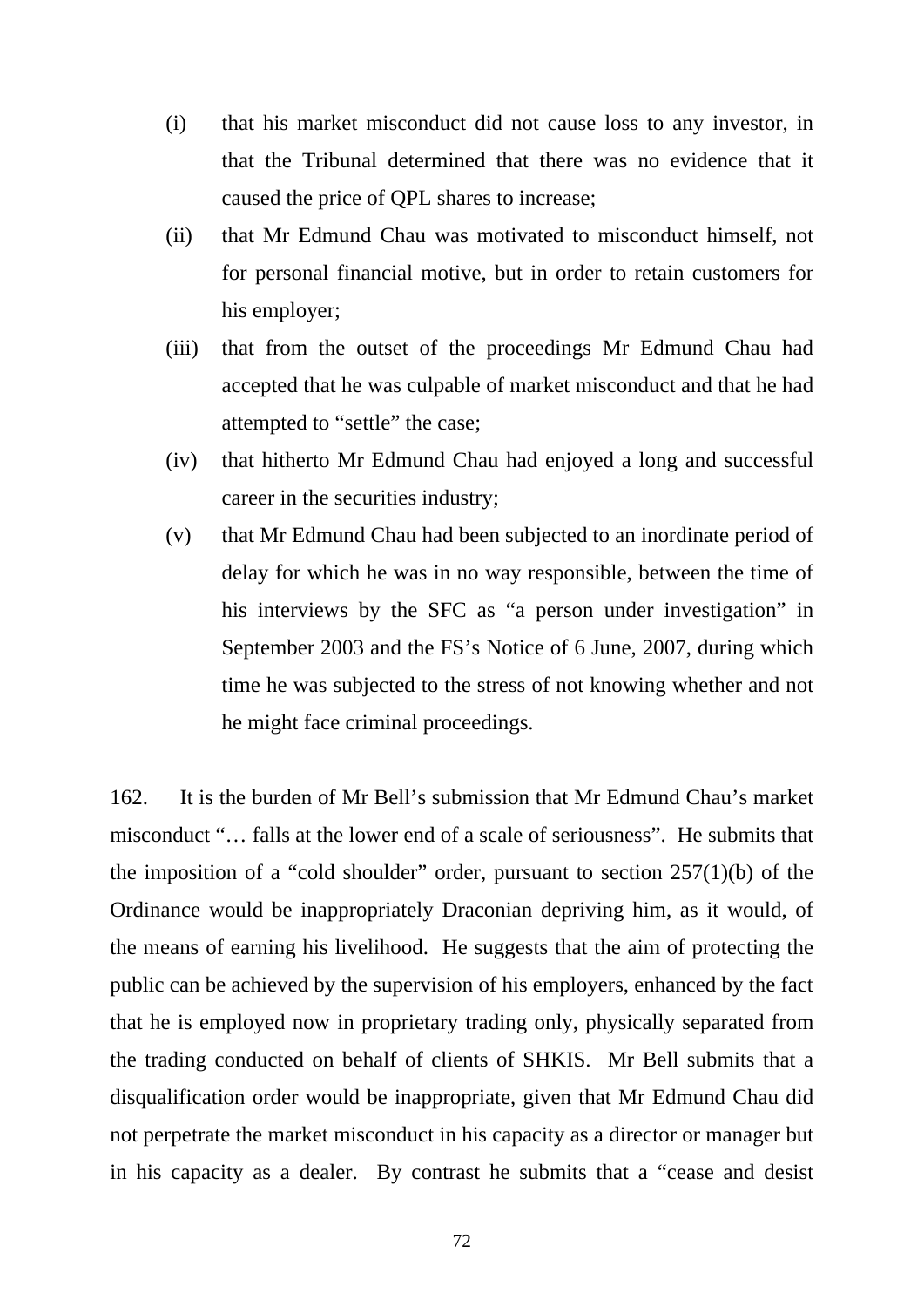order" pursuant to section  $257(1)(c)$ , for breach of which there are criminal sanctions and punishment as contempt of court, would be most appropriate. He asks that any order for costs be apportioned between the parties rather than being made joint and several. Finally, Mr Bell submits that it would be unnecessary for the Tribunal to make a recommendation to the SFC that disciplinary action be taken, pursuant to section  $257(1)(g)$ , they being in a position to take such initiative themselves, if they so determine, following their receipt of the Tribunal's report.

# Ms Connie Cheung.

163. On behalf of Ms Connie Cheung, Mr Bernard Mak reminded the Tribunal of its finding that her culpability lay in having "assisted or connived with" Mr Edmund Chau in his conduct of "scaffolding", namely by false trading and price rigging. He suggested that the initiative for that conduct lay with Mr Edmund Chau. However, he accepted that her culpability lay in having acted on Mr Edmund Chau's conduct in continuing to sell QPL shares, thereby encouraging his activities. He reminded the Tribunal that Ms Connie Cheung made no gain. In all the circumstances, it was his submission that her culpability lay at the "lowest end of the spectrum of persons engaged in market misconduct of false trading and/or price rigging".

# Ms Connie Cheung's current circumstances.

164. Mr Bernard Mak informed the Tribunal that in July 2008 Ms Connie Cheung had been appointed as a senior manager in corporate sales within the Sun Hung Kai Financial. Whilst she continued to receive orders from clients she no longer worked in the Dealing Room. Now, her duties were to relay the orders of clients to dealers in the Dealing Room.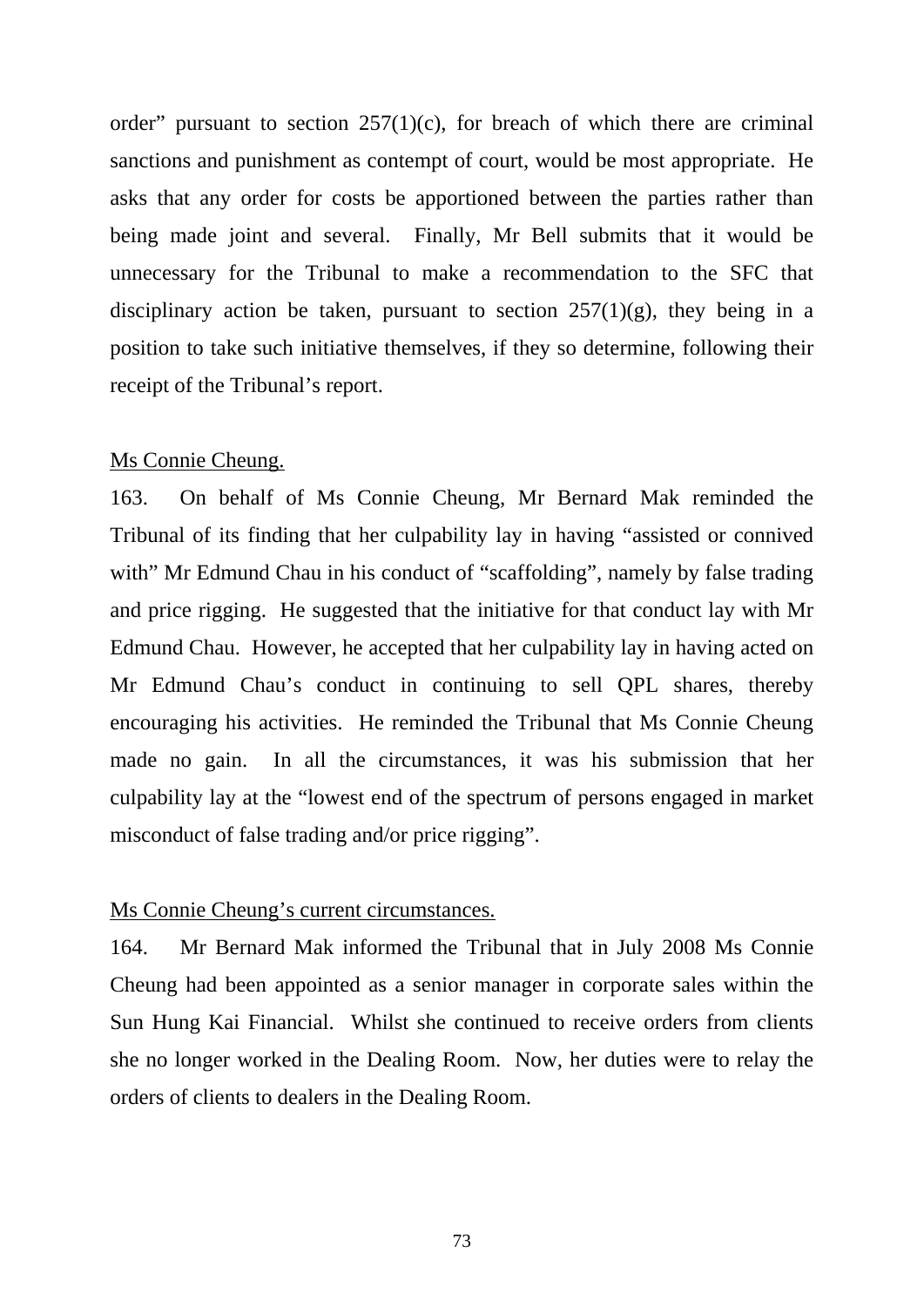## Section  $257(1)(a)$  - disqualification.

165. Mr Bernard Mak submitted that in light of the circumstances leading to the finding of culpability against Ms Connie Cheung there was no need to disqualify her from acting as a director.

### Section  $257(1)(b)$  - "cold shoulder" order.

166. Mr Bernard Mak submitted that the prohibition contained in section  $257(1)(b)$ , namely that without the leave of the Court of First Instance the person shall not :

"… directly or indirectly, in any way acquire, dispose of or otherwise deal in any securities…"

is confined to personal dealings of the person and does not extend to acting as a licensed representative of a brokerage house to take or place orders for clients.

167. In support of the submission, he drew the Tribunal's attention to the definition of "dealing" set out in Schedule 1 of the Ordinance :

" 'dealing' -

- (a) in relation to securities, means, whether as principal or agent, making or offering to make an agreement with another person, or inducing are attempting to induce another person to enter into or to offer to enter into an agreement -
	- (i) for or with a view to acquiring, disposing of, subscribing for or underwriting securities; or…".

168. Mr Bernard Mak submitted that the phrase "... whether as principal or agent" is to be construed as referring to a transaction "entered into on one's own account irrespective of whether or not the person was beneficially entitled to the transaction. By contrast, he submitted that in placing orders for clients a licensed representative was carrying on the business of dealing in securities for his/her principal in which circumstances a brokerage house acted as agent for the account of their clients. In the result, it was his submission that the ambit of the order does not extend to a prohibition on "… a person from carrying on the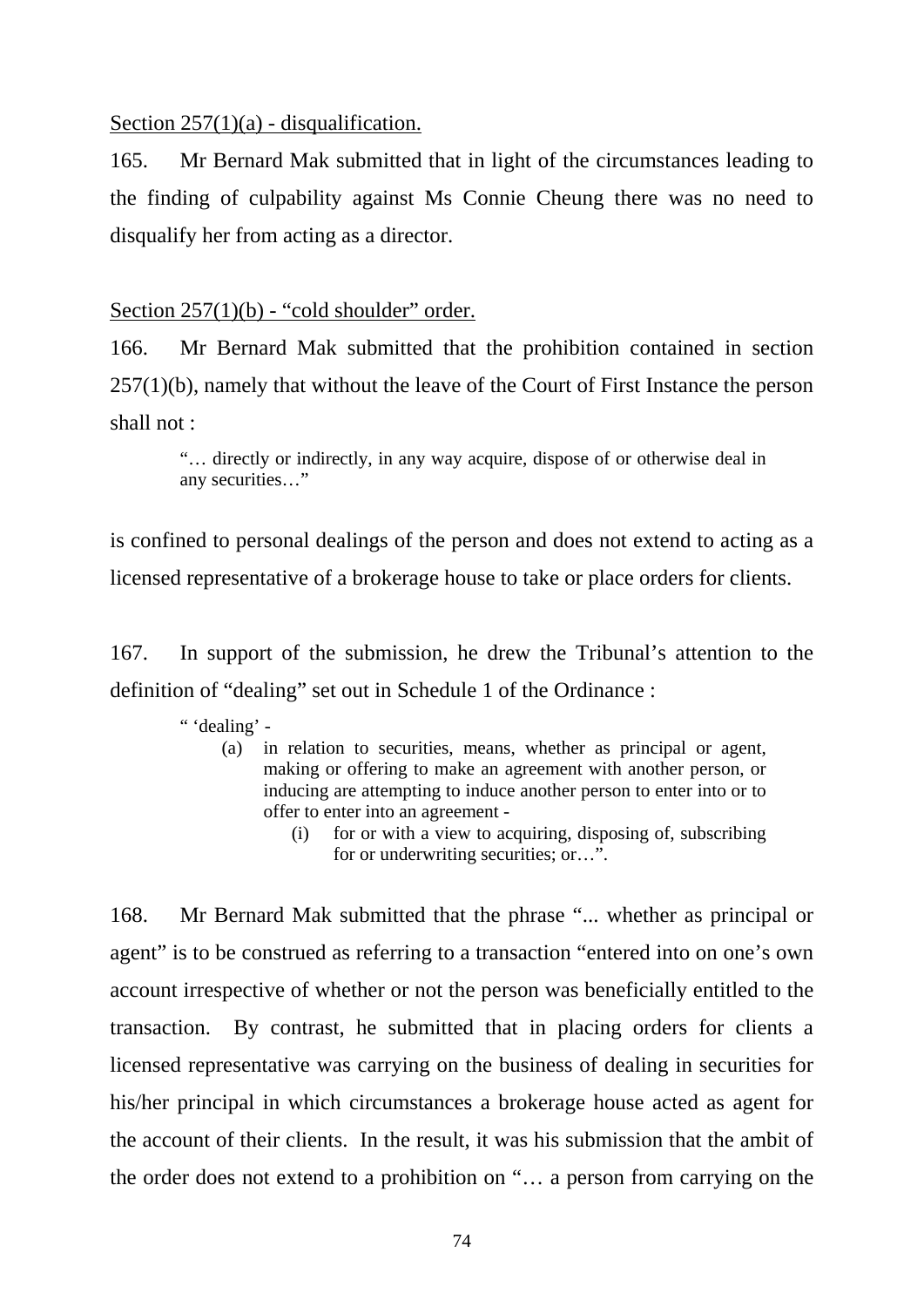169. In the event, that the Tribunal did not accept that submission as to the ambit of the sub-section Mr Bernard Mak submitted that it would be wrong of the Tribunal to impose such an order since to do so would "… usurp the supervisory jurisdiction of the intermediaries of the SFC and SFAT.".

#### Section  $257(1)(g)$  - referral to a disciplinary body.

170. Mr Bernard Mak accepted that it would be appropriate for the Tribunal to refer Ms Connie Cheung's case to the SFC pursuant to section 257(1)(g) of the Ordinance in light of their disciplinary jurisdiction over Ms Connie Cheung.

#### Cheeroll.

171. On behalf of Cheeroll, Mr Brewer reminded the Tribunal that whilst Cheeroll was and is a vehicle that undertakes investment and proprietary trading on behalf of the Sun Hung Kai Financial it is not a licensed entity. He pointed out that, whilst its maximum permitted exposure was set at a limit of \$1.5 billion, in May and June 2003 there was a very low level of trading activity its trading activity, such that a single trader dedicated to proprietary trading would have been inactive for much of the time. For its part, Cheeroll had relied upon Mr Edmund Chau's integrity as a long serving senior employee of SHK&Co.

#### SHKIS.

172. On behalf of SHKIS Mr Brewer informed the Tribunal that having been founded in 1972 it had grown to the extent that it now had more than 50,000 client accounts and was probably Hong Kong's biggest local brokerage. As a wholly-owned subsidiary it made a major contribution to the turnover and profits of SHK&Co.

75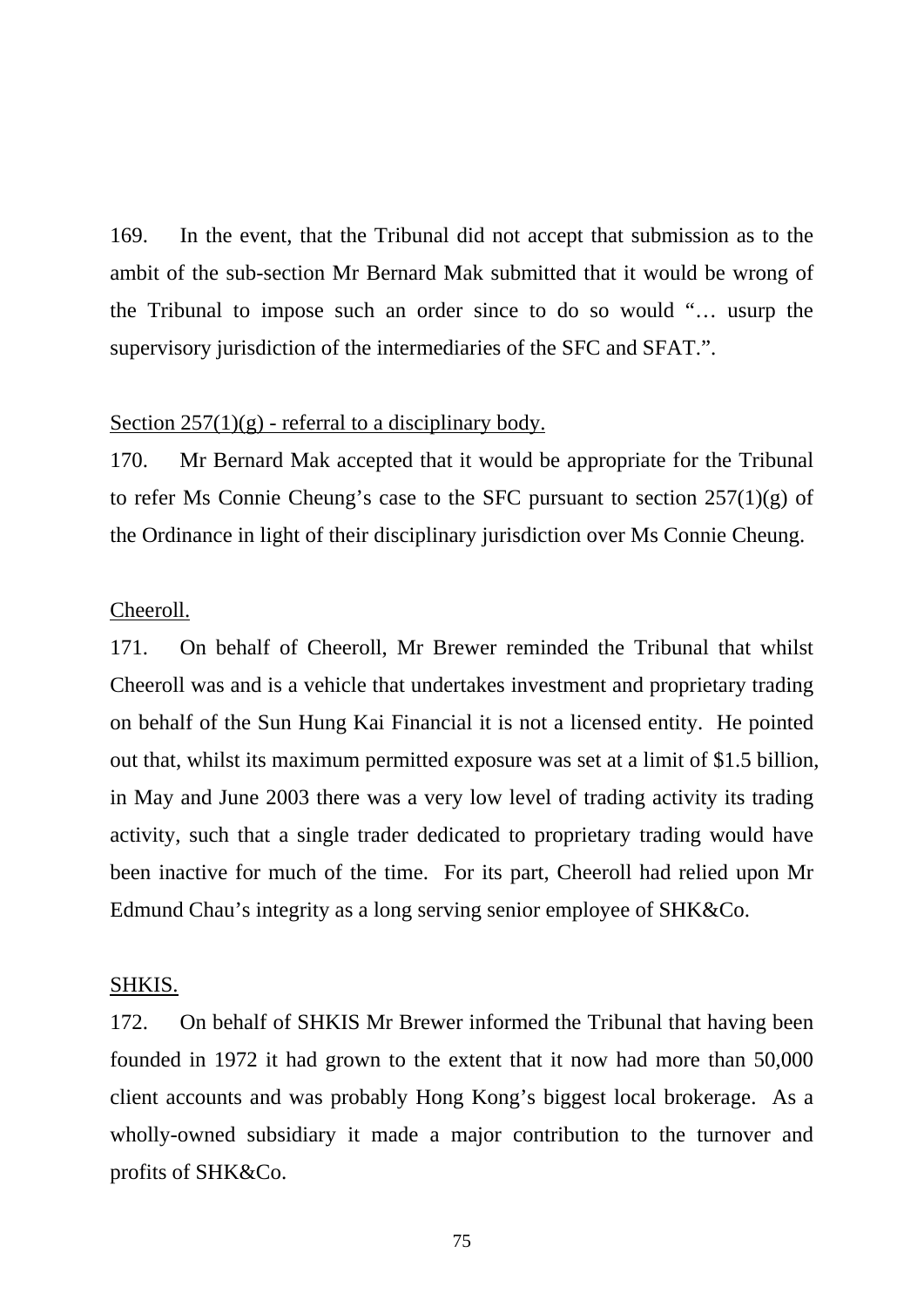# SFC registration.

173. SHKIS is registered with the SFC to deal and advise on securities (Type 1 and 4), advise on corporate finance (Type 6) and provide automated trading services and asset management services (Types 7 and 9). It has 11 Responsible Officers and over 500 Representatives licensed with the SFC.

# The market misconduct.

174. Mr Brewer accepted that the market misconduct, namely the "scaffolding", was committed in breach of SHK&Co's Proprietary Trading Policy in that proprietary trading was not segregated from trading conducted on behalf of clients. He submitted that by contrast, the April 2003 edition of the SFC's "*Management, Supervision and Internal Control Guidelines For Persons Licensed By or Registered with the Securities and Futures Commission*" merely suggested, but did not mandate, segregation of those functions (Appendix) :

#### "*Chinese Wall*

8. The firm avoids apparent and potential conflicts of interest by establishing and maintaining adequate 'Chinese Walls', such as the separation of dealers handling client funds or discretionary orders from those handling proprietary or staff accounts.".

# 175. It is to be noted that the Appendix states :

# " **SUGGESTED CONTROL TECHNIQUES AND PROCEDURES**

In this Appendix, details of various internal control techniques and procedures commonly implemented by licensed or registered persons in the financial industry are provided. These techniques and procedures neither constitute nor should be construed as an exhaustive or comprehensive list of applicable or relevant internal control techniques and procedures. *They represent suggested approaches*, which when employed effectively, can serve to assist licensed or registered persons in establishing sound internal control systems and enhance their ability to comply with the relevant legal and regulatory requirements.". (italics added.)

176. In that context, Mr Brewer invited the Tribunal to note that in the "Introduction" to the Guidelines it is stated :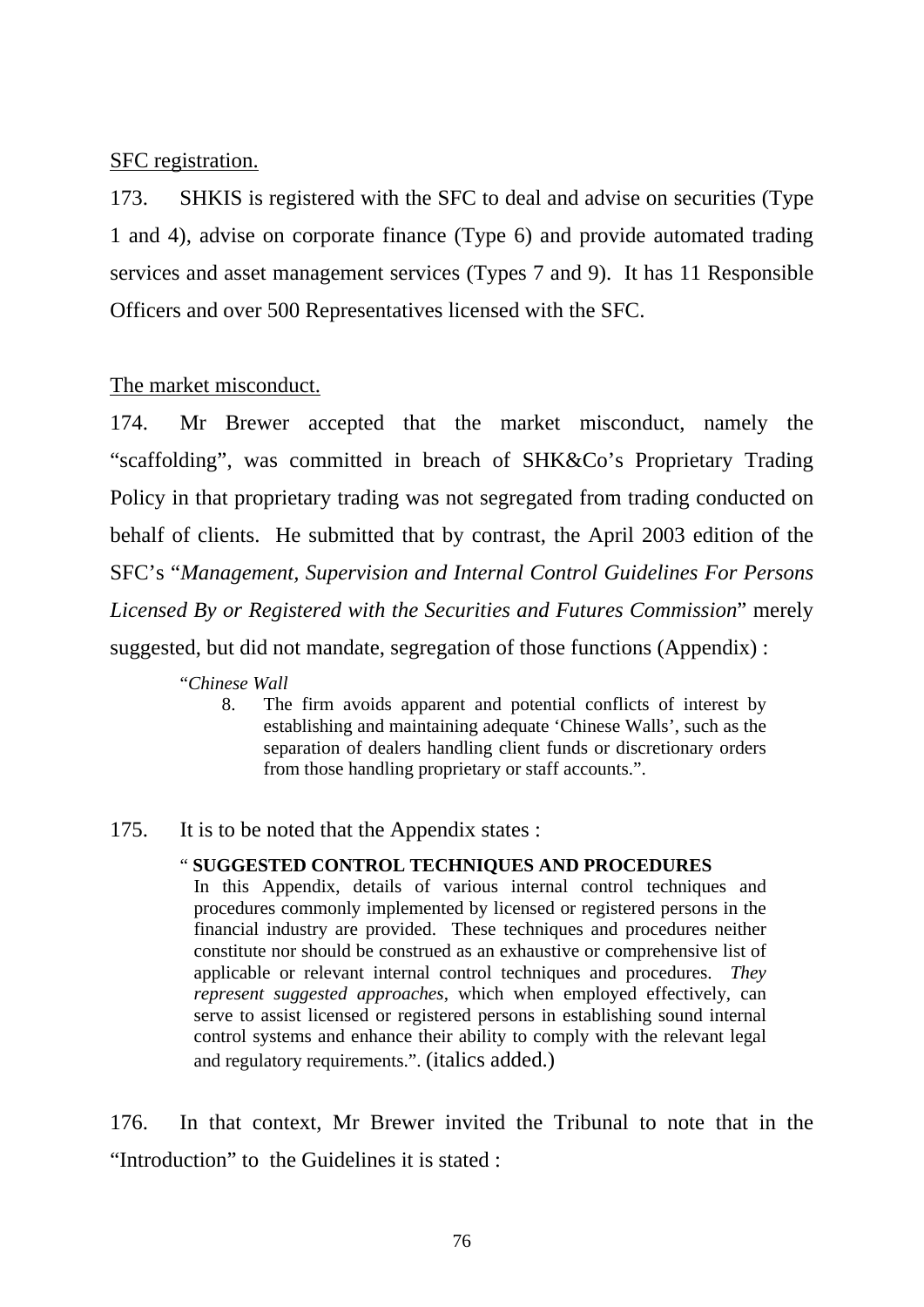"A pragmatic approach will however be adopted taking into account all relevant circumstances, e.g. the inability of a small firm to segregate duties.".

177. Mr Brewer suggested that the very low level of trading activity in the proprietary account was a "relevant circumstance" in applying a pragmatic approach to the guidelines, it making it uneconomic to employ a dedicated proprietary trader segregated from trading on behalf of clients.

178. Mr Brewer submitted that there was nothing in the conduct of Mr Edmund Chau, as a Responsible Officer, or Ms Connie Cheung, as a Dealer, that gave cause for SHKIS to doubt their integrity.

179. Finally, Mr Brewer suggested that in having regard to the circumstances of the commission of the market misconduct there was no evidence of other officers of SHKIS "... failing to take reasonable measures to ensure proper safeguards to prevent misconduct.".

#### Remedial action.

180. Mr Brewer drew the Tribunal's attention to correspondence in November 2007 between Sun Hung Kai Financial and the SFC as evidencing remedial measures taken by SHK&Co to strengthen and restructure its Internal Audit Department, Risk Control Department and Compliance Department. Subsequently, both the "Front Office" and "Back Office" Manuals had been revised in April 2008, the former specifically in light of the experience of SHKIS arising from these proceedings. He submitted that SHKIS was now proactive in addressing compliance with those Manuals by way of in-house surveillance and departmental meetings intended to pre-empt misconduct. Also, he pointed to the fact that there was now physical separation between the places at which proprietary trading and trading on behalf of clients was conducted.

77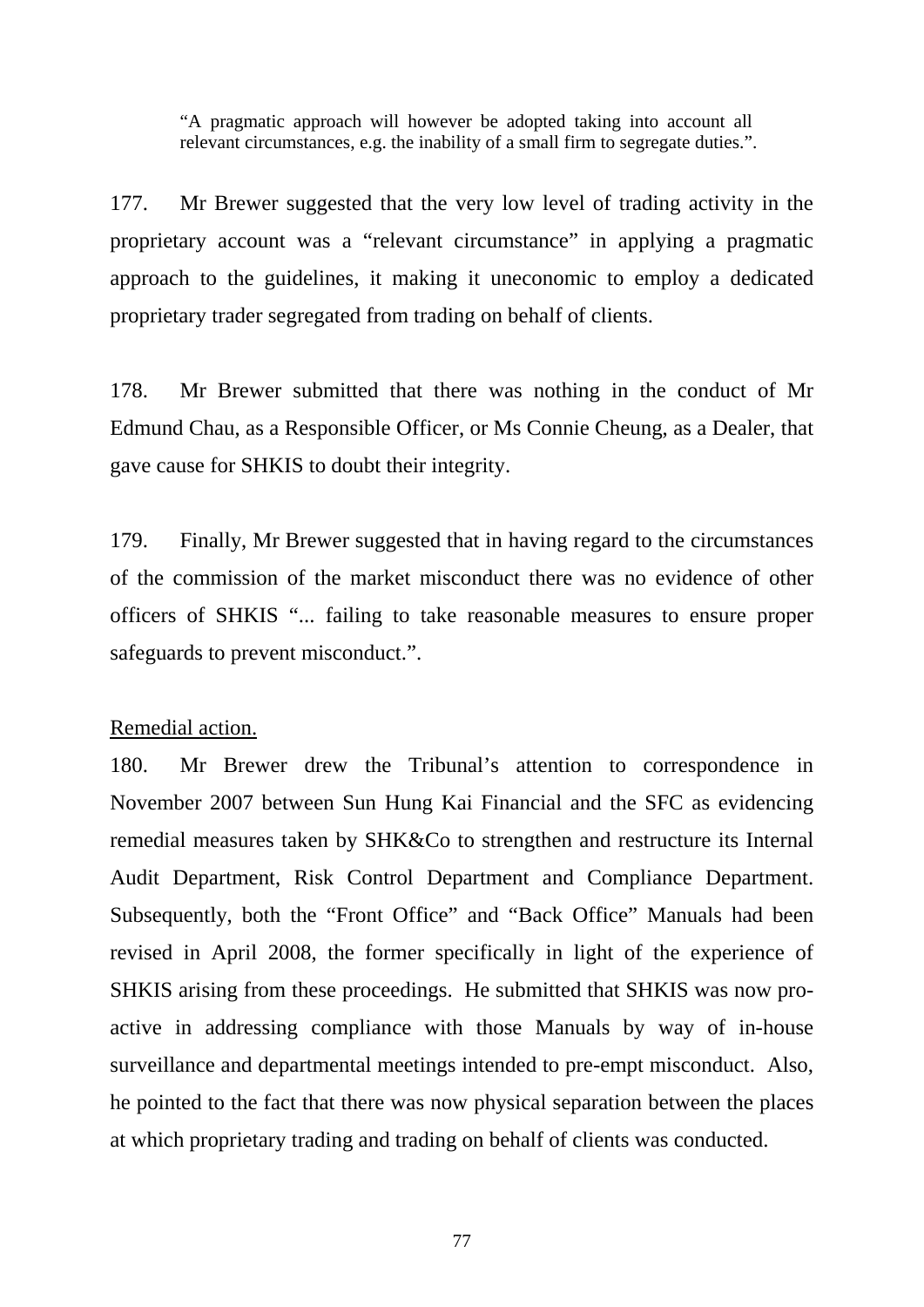Ambit of the Orders that may be made under section 257 of the Ordinance. "Costs and expenses" section  $257(1)$ (e) and (f).

181. Of the orders that may be made by the Tribunal, pursuant to its powers under section 257 of the Ordinance, Mr Brewer invited the Tribunal to note that section 257(1)(e) and (f) provides that the Tribunal may make a money order in favour of the Government and the SFC respectively, in respect of monies that the Tribunal "considers appropriate for the costs and expenses reasonably incurred" by those bodies. He submitted that it was wrong in principle for the Department of Justice ("DoJ") to claim costs beyond the direct costs of employed Government counsel and that the appropriate method of calculation was simply to calculate an hourly rate of remuneration by a division of the monthly salary and to multiply the hours of work in respect of which a claim for costs was made by the hourly rate.

# Mitigating Factors.

(i) Delay.

182. Whilst inviting the Tribunal to have regard to the delay prior to the issue of the FS's Notice on 6 June 2007 Mr Brewer acknowledged that the various applications made to the Tribunal and the subsequent and related applications for judicial review on behalf of Cheeroll and SHKIS of the Tribunal's rulings contributed towards additional delay before the substantive hearings were begun. However, he submitted that those applications were inevitable given that these were the first proceedings before the Market Misconduct Tribunal. Also, he invited the Tribunal to note that the challenge mounted by Cheeroll and SHKIS was not as to the Tribunal's jurisdiction but only as to its procedures, in particular the issue of whether the proceedings were adversarial or inquisitorial in nature.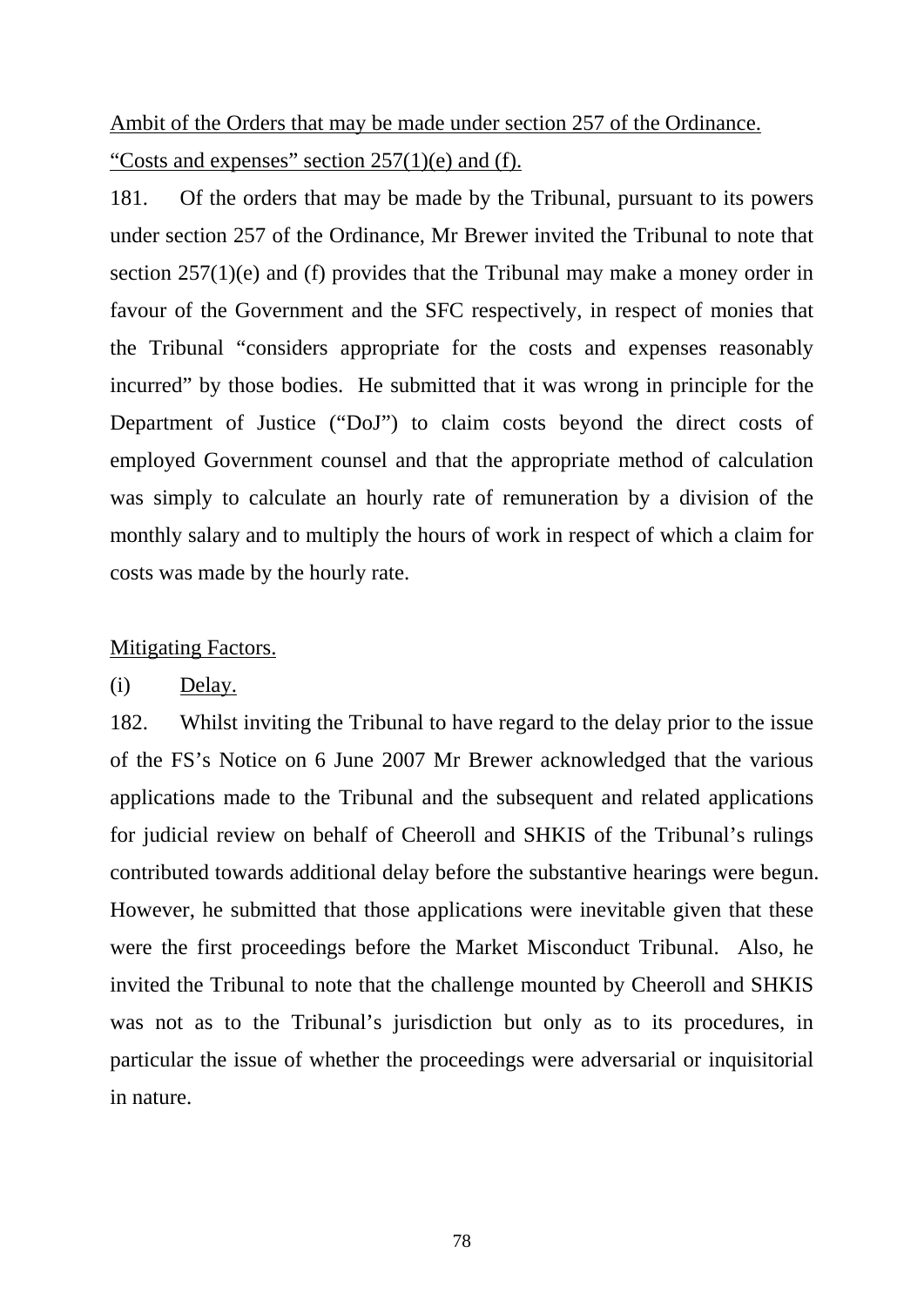(ii) Attempts at settlement.

183. Mr Brewer invited the Tribunal to have regard to the attempts that were made to settle these proceedings when determining the appropriate orders to be made under section 257 of the Ordinance. He pointed to contact made with the Civil Division of the DoJ in May 2008, in particular to a letter from Messrs Haldanes, acting on behalf of all Specified Persons, dated 23 May 2008 in which

it was asserted :

"It is the wishes of all above-named clients' to try and reach a settlement in respect of the matters in both the MMT as well as the applications for judicial review.".

The letter went on to state :

"While Edmond Chau maintains the truthfulness of his statements and his good intents at the time, for the sake of resolving these matters, he would be prepared to accept that his activity constituted inappropriate conduct, and that it amounted to market misconduct.".

In that event, it was proposed that :

"This settlement would be on a global basis and that upon accepting Edmond Chau's position, no further proceedings will be taken against Connie Cheung, Cheeroll Ltd or SHKIS.".

Of the issue of costs, it was proposed :

"Edmond Chau will be responsible to pay any reasonable costs of the Presenting Officer at the MMT, and of the Department of Justice in the judicial review, to be taxed, if not agreed.".

184. It is apparent from the correspondence that Mr Brewer has placed before the Tribunal that by way of response in a letter dated 27 May 2008 the DoJ informed Haldane's that they had passed a copy of the letter of 23 May 2008 to the Senior Government counsel assisting the Presenting Officer and suggested :

"You may wish to consider putting forward a proposal to the MMT direct as you see fit.".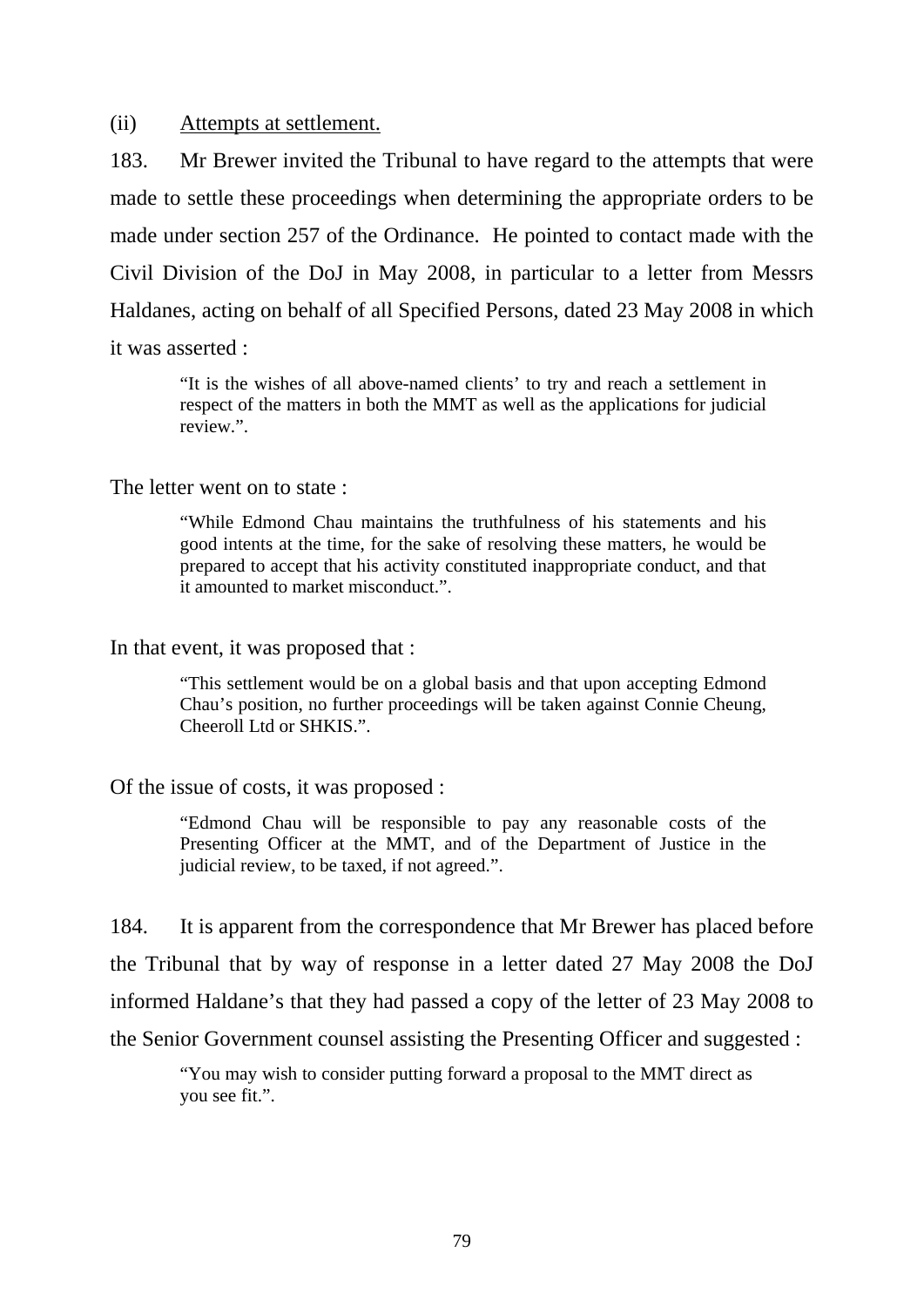185. Having been informed by Haldanes that they had passed their letter of 23 May 2008 to the Presenting Officer, the DoJ responded by letter of 28 May 2008 observing of the Haldanes letter dated 23 May 2008 :

"We note the various issues and matters which the letter attempts to deal with. However, given that the role of the Presenting Officer is confined to the Market Misconduct Tribunal proceedings under the Securities and Futures Ordinance Cap 571 ('Ordinance'), we could only facilitate any 'settlement' proposed by the specified parties in the proceedings before the Tribunal.

As a next step towards such proposed 'settlement', you may wish to invoke the procedure provided by sections 30-35 of Schedule 9 to the Ordinance. A written application to the Chairman setting out your proposals and requesting a conference to be attended by all parties may be made. You may also wish to provide a draft of the orders and/or directions which you wish the Chairman to make at the conference if you deem fit.".

186. By letter of 30 May 2008 Haldanes provided more details of the

proposed settlement to the Assisting Presenting Officer, namely :

- " 1. That Mr Edmond Chau would admit to the allegation market misconduct;
	- 2. On the basis that the Presenting Officer and the Market Misconduct Tribunal accept the above plea by Mr Edmond Chau, the Financial Secretary through the Presenting Officer would withdraw the terms of reference against Ms Connie Cheung and the two companies, namely Sun Hung Kai Investment Services Limited and Cheeroll Limited;
	- 3. Mr Edmond Chau would pro-offer to suspend his dealing licence for a period of say, 12 months or such order as may be determined by Market Misconduct Tribunal;
	- 4. Mr Edmond Chau will be responsible to pay the reasonable costs of the Presenting Officer. Such sum to be taxed, if not agreed;".

The letter concluded with Haldanes indicating that they wished to reach an agreement "in principle" with the Presenting Officer before approaching the Tribunal.

187. By letter of 2 June 2008 the Assisting Presenting Officer wrote to Haldanes stating :

"It is our view that under the statutory regime of Cap 571, we will not be in a position to reach any agreement-in-principle with your clients. The duties of a Presenting Officer is to present to the Tribunal all such available evidence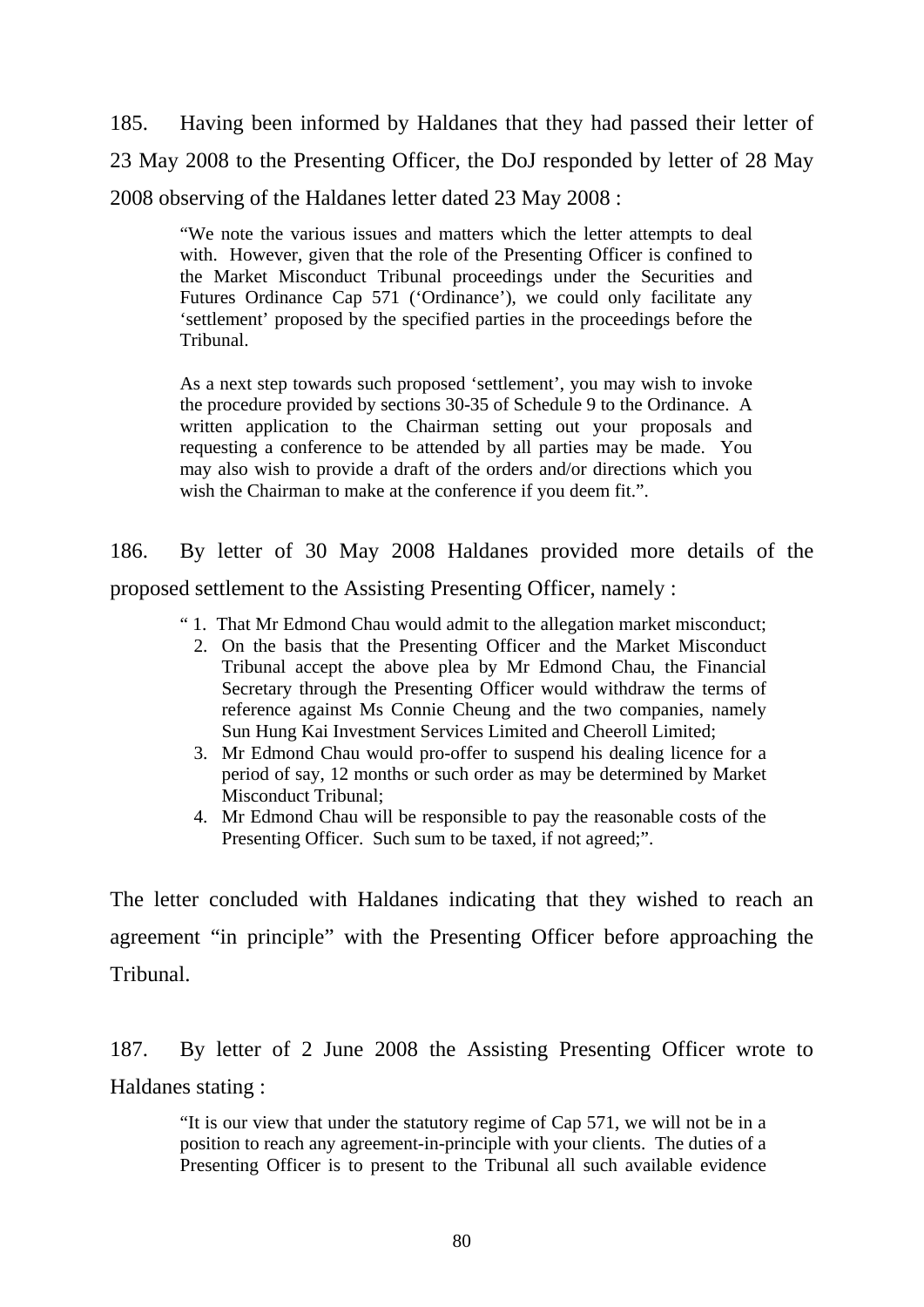(including any admission or proposed admission) for the purposes of securing the just, expeditious and economical conduct of the proceedings. However, it must be emphasised a further conduct of the proceedings in the light of the said evidence will be subject to the direction of the Tribunal/Chairman.".

The letter concluded with a suggestion that it might be more appropriate for Haldanes to approach the FS, DoJ and/or the SFC directly.

188. As suggested, Haldanes wrote to the Financial Services and Treasury Bureau ("FSTB") by letter dated 3 June 2008, copying all earlier correspondence in relation to the matter, and inviting the FS to consider the offer of the proposed settlement. In response, by letter of 4 June 2008, the FSTB noted that the proceedings before the Market Misconduct Tribunal ("MMT") had been instituted by a notice of the FS, observing :

"This is now in the hands of MMT. We are not aware of any facts or circumstances which throw doubt on the basis on which those matters were originally referred to the MMT. Accordingly, we do not consider that there is any basis for FS to withdraw his notice to the MMT in respect of all or any persons specified in that notice.".

In passing, the FSTB noted the suggestion of the Assistant Presenting Officer that Haldanes invoke the procedures provided in sections 30 - 35 of Schedule 9 of the Ordinance to make a formal application to the Chairman of the MMT.

189. By a letter, dated 5 June 2008, to the DoJ, Haldanes stated :

"We are of the view that the matter should go back to the Market Misconduct Tribunal under sections 30 to 35 of the Schedule 9 of the Securities and Futures Ordinance for further directions.".

However, the request articulated in that letter that the DoJ agree to an adjournment of the judicial review proceedings, fixed to be heard on 17 and 18 June 2008, was immediately refused by a letter of the same date.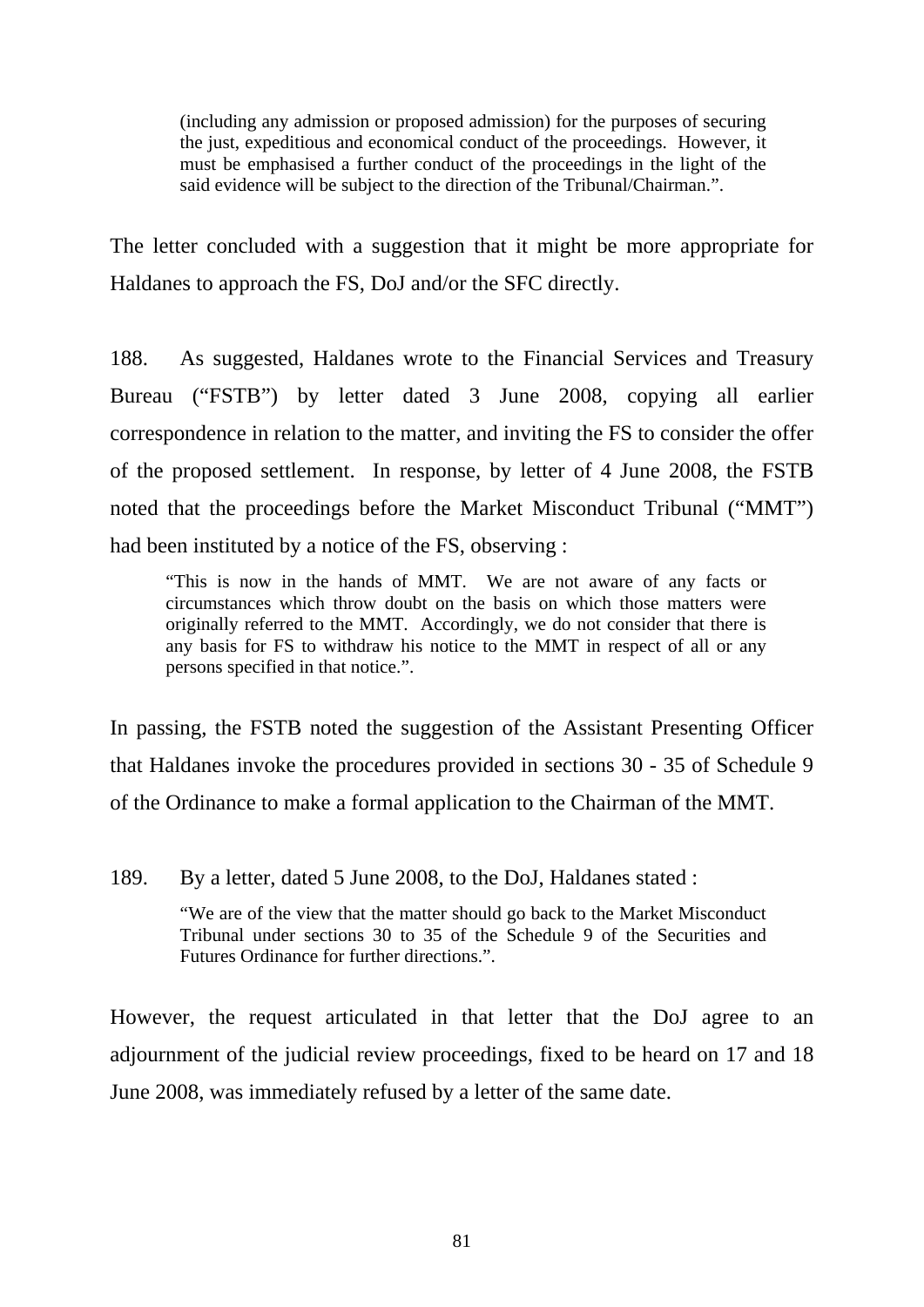190. By letter of 6 June 2008 the DoJ set out in more detail its reasons for refusing the requested agreement to an application for an adjournment of the judicial review proceedings. Of the issues raised in the judicial review proceedings, it was asserted that they :

"… raise important issues going to the root of the nature and propriety of the statutory regime of MMT proceedings under the Securities and Futures Ordinance (Cap 571). An adjournment will invariably (sic) result in undue delay in resolution of these issues and prolonging the period of legal uncertainty over the regime which will be inimical to the proper functioning of the MMT in dealing with market misconduct in general and is against the interests of the public.".

191. The DoJ went on to note that at the request of Haldanes' clients the proceedings before the MMT had been stayed, pending disposal of the judicial reviews and observed :

"The current hearing dates were fixed as early as December 2007 in consultation with respective parties' counsel's diaries. Your clients have seen fit to wait until now to seek an adjournment with a view to pursuing your intended action with the MMT which could have been done long ago.".

192. By letter, dated 6 June 2008, Haldanes wrote to the clerk to Mr Justice Hartmann indicating that it was proposed to seek the directions of the Tribunal as soon as possible and asking that the court adjourn the judicial review proceedings notwithstanding the opposition of the DoJ. Mr Brewer informed the Tribunal in the course of his oral submissions that no response had been made by the court to that request and that at the hearing itself the application was not renewed.

193. By a letter, dated 11 June 2008, the FSTB declined further suggestions from Haldanes that they participate in a meeting to seek to agree terms before the matter was remitted to the Tribunal for directions under Schedule 9, noting :

"Although FS has the statutory function of referring cases to the MMT, he is not a party to the proceedings. Accordingly, where there does not appear to be any basis for withdrawal of the original notice, it seems also that FS should not be a party to any negotiations to try to compromise those proceedings.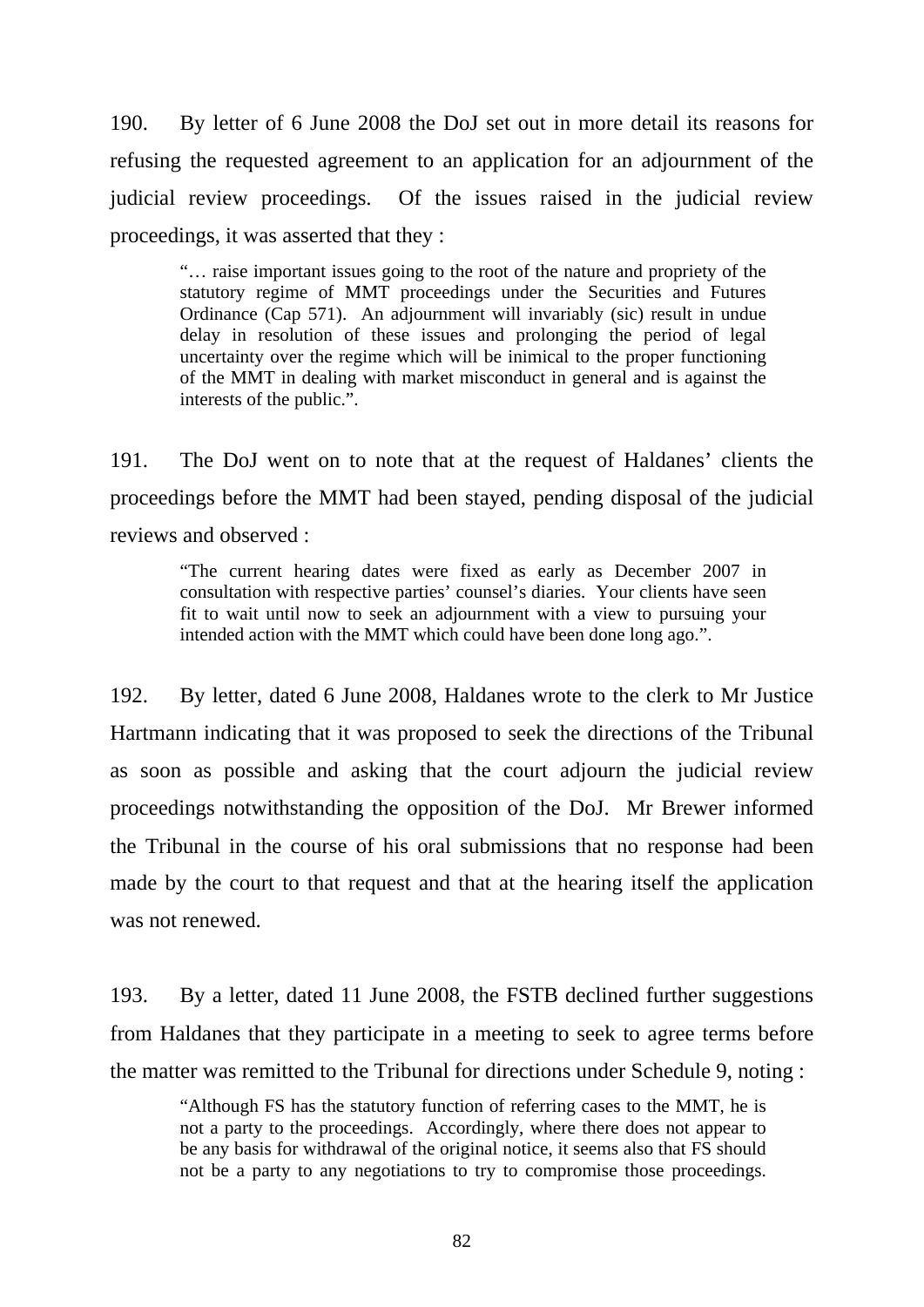Similarly we do not consider that in such circumstances a withdrawal of the notice should form any part of a settlement proposal.".

194. By letter, dated 22 September 2008, Haldanes wrote to Mr Richard Fawls of the DoJ, raising with him the possibility of a proposal to the Tribunal, pursuant to section 33 of Schedule 9 of the Ordinance, in order to resolve the proceedings. Section 33 of Schedule 9 provides :

"… the Tribunal or the chairman may make any order which it or he is entitled to make under any provision of this Ordinance, whether or not the requirements otherwise applicable to the making of the order have been complied with, if -

- (a) the parties to the proceedings request, and agree to, the making of the order under the section by the Tribunal or the chairman (as the case may be); and
- (b) the parties consent to all of the terms of the order.".

195. Haldanes asserted that it was clear that the Presenting Officer was necessarily a "party" to the proceedings and indicated that they intended raising proposals with him aimed at obtaining the consent of all the parties to the proceedings to an order being made.

196. By reply, dated 23 October 2008, Mr Fawls indicated that the DoJ "... tend to agree with you that the Presenting Officer is a party for these purposes.". However, he indicated that in light of correspondence with the Presenting Officer it was his view that the Presenting Officer was unlikely to accept that position or be prepared to engage in settlement discussions.

#### The Submissions of the Presenting Officer in Reply.

(i) The ambit of a "cold shoulder order" - section  $257(1)(b)$  of the Ordinance.

197. Of the nature of a "cold shoulder" made pursuant to section 257(1)(b) of the Ordinance Mr Yeung drew the Tribunal's attention to the joint judgment of Hartmann and the Lam JJs in *Chau Chin Hung and Cheung Sau Lin v The*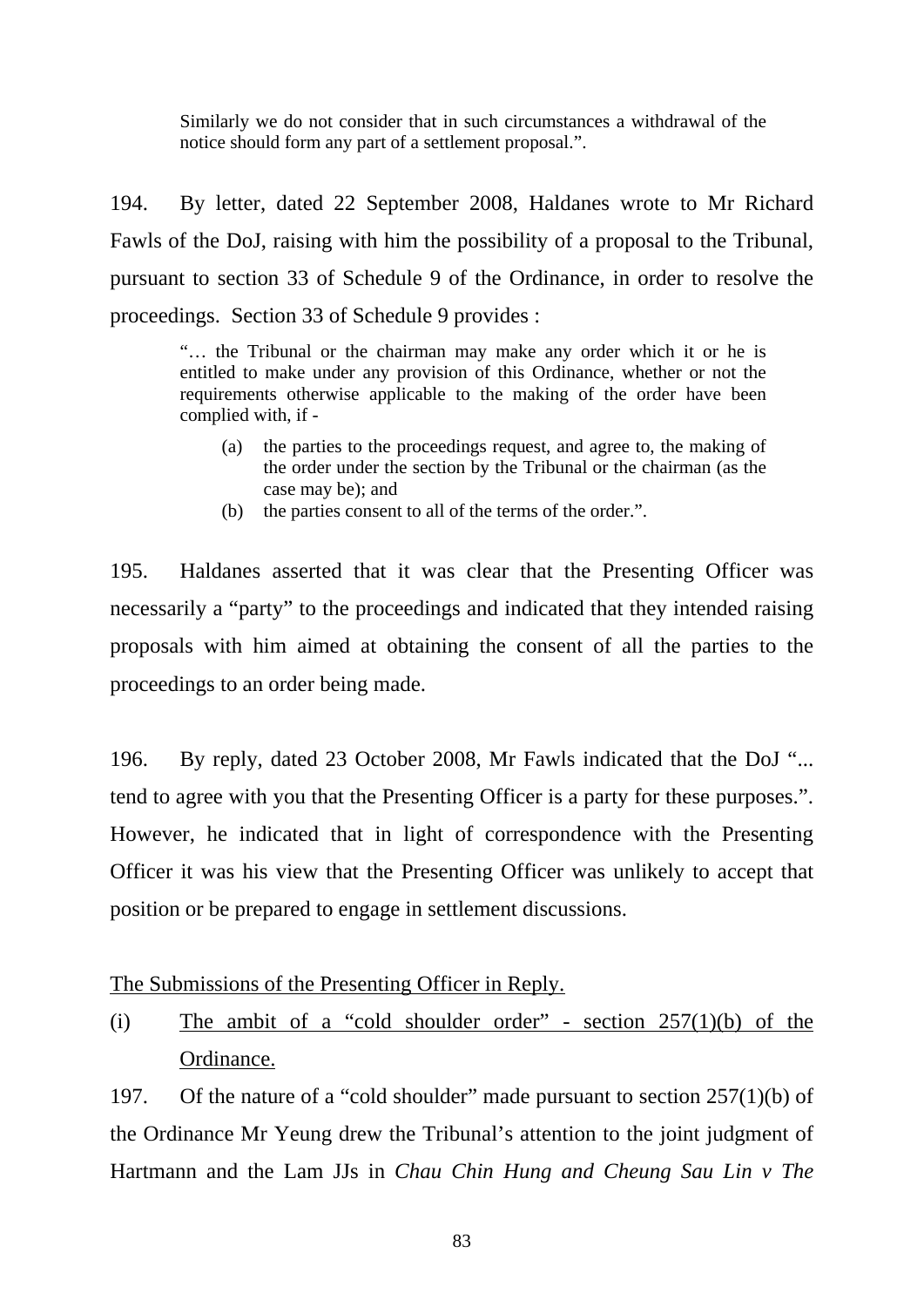*Market Misconduct Tribunal and The Financial Secretary* HCAL 123/2007, 124/2007 and 22/2008 (unreported), but set out at Annexure II of Part I of the Report ( paragraphs 34 and 35) :

"… It is not penal in character. It is protective. The integrity of the financial markets must be safeguarded and, if it has been demonstrated that a person cannot be trusted to operate in the market in accordance with the requirements of the Ordinance, then he can be prevented from doing so for such period of time as the Tribunal considers appropriate. A cold shoulder order serves to protect financial institutions as well as the investing public.

35. Yes, of course, the consequences of a cold shoulder order may be damaging to the identified person but that does not a detract from the primary purpose and essential character of the order. In this regard, it is important to note that the Court of First Instance is given the power to alleviate any burden created by a cold shoulder order which, whilst detrimental to the interests of the identified person, may not serve to advance the protective purpose of the order.".

198. Mr Keith Yeung submitted that the issue is one of statutory interpretation and that it was clear from the plain meaning of section 257(1)(b) and the purpose of such an order described above that the order is not confined to a prohibition against "personal dealings" of the person subject to the order. He submitted that the Tribunal had no power to qualify the effect of an order under the sub-section and that the alleviation of any undue hardship arising from such an order lay with the power of the Court of First Instance to qualify the order.

(ii) The ambit of a money order in favour of the Government in respect of its "… costs and expenses reasonably incurred" - section 257(1)(e).

199. Mr Keith Yeung submitted that it is well established for the purposes of taxation bills of costs in civil cases pursuant to Order 62 that :

- "(a) the fair costs payable in respect of those of a government lawyer must include a profit element; and
- (b) the rates for an independent solicitor could be charged when the work had been done by a salaried 'in-house' government solicitor.".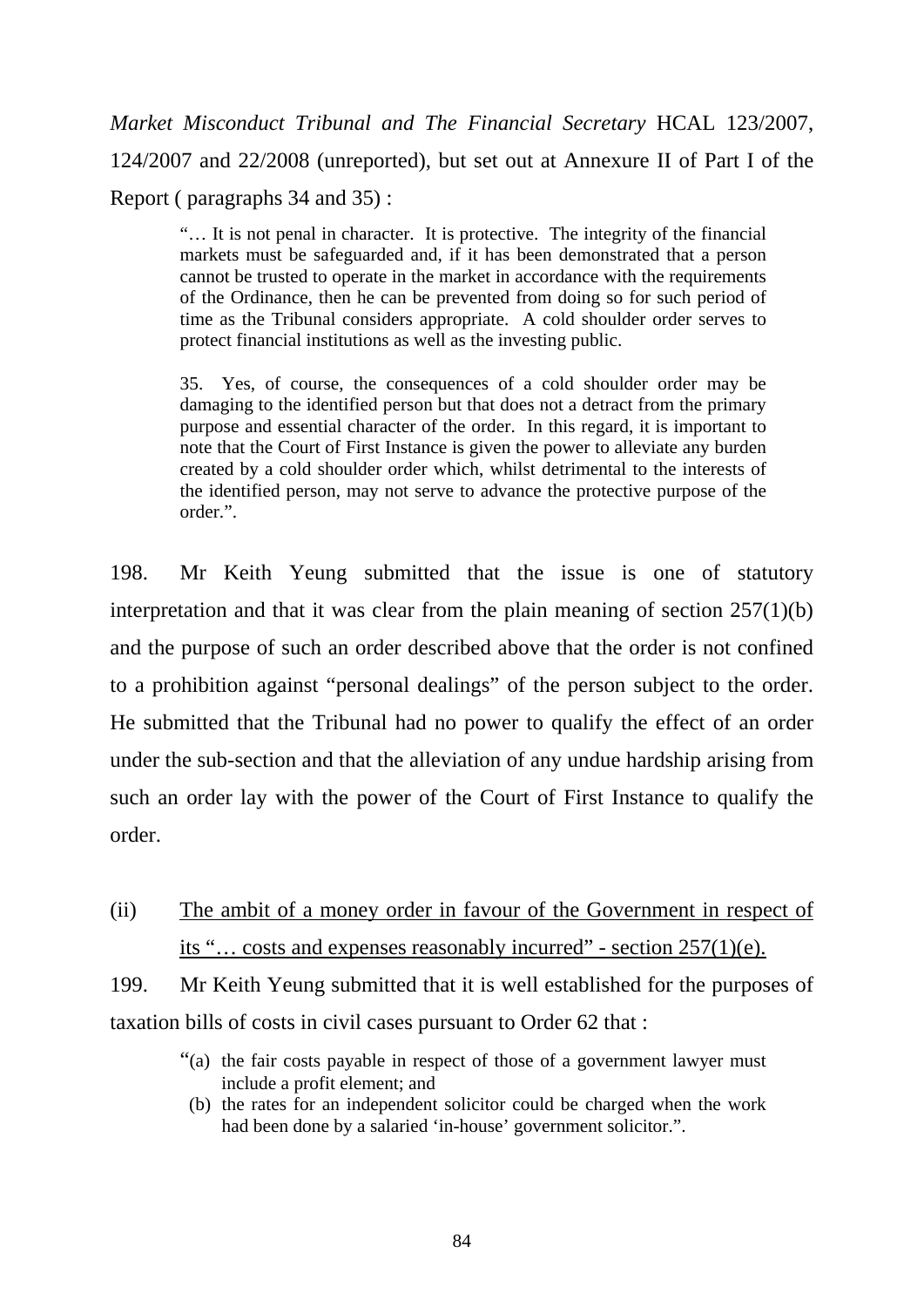200. In support of his submissions, Mr Keith Yeung relies on the judgment of the Court of Appeal of England and Wales in *In re Eastwood,* DECD *Lloyds Bank Ltd V Eastwood and Others* [1975] 1 CH 112. There, the court was concerned with the issue of the apposite principle to be applied, where, in litigation relating to the construction of a will involving charitable gifts, the work had been done by a solicitor in the Treasury Solicitor's office rather than an independent solicitor. In the judgment of the Court of Appeal Russell LJ said :

"Now, except no doubt for purposes of internal accounting, the employed solicitor or legal department renders no bill to the employer or organization : he or it makes no professional charges. It is however quite clear on authority that it is not permissible to say that consequently the party is limited to disbursements specifically referable to the particular litigation on the ground that the salaries of employees or other general expenses of the department would have been incurred by the party in any event.".

In conclusion, Russell LJ said :

"It is the proper method of taxation of a bill in the case of this sort to deal with it as though it were the bill of an independent solicitor...".

201. Also, Mr Keith Yeung drew the attention of the Tribunal to the judgment of Burrell J. of 28 April 1999 in *The Building Authority v Business Rights Limited* CACV 212A/1993 (unreported). There, the judge was concerned with a summons to review a taxation from litigation conducted in the District Court. As the judge observed in his judgment :

"10. Fundamental to the resolution of this matter is the indemnity principle. Both sides of this argument agree that the indemnity principle must apply. Both sides also agreed that the fair costs payable to a Government lawyer in court must include a profit element …".

202. At issue, and not relevant to the matter in hand, was whether or not it was appropriate to include in a bill of costs items relating to conduct at some stages of the proceedings as a solicitor and at other stages of the proceedings as a barrister all performed by the same person.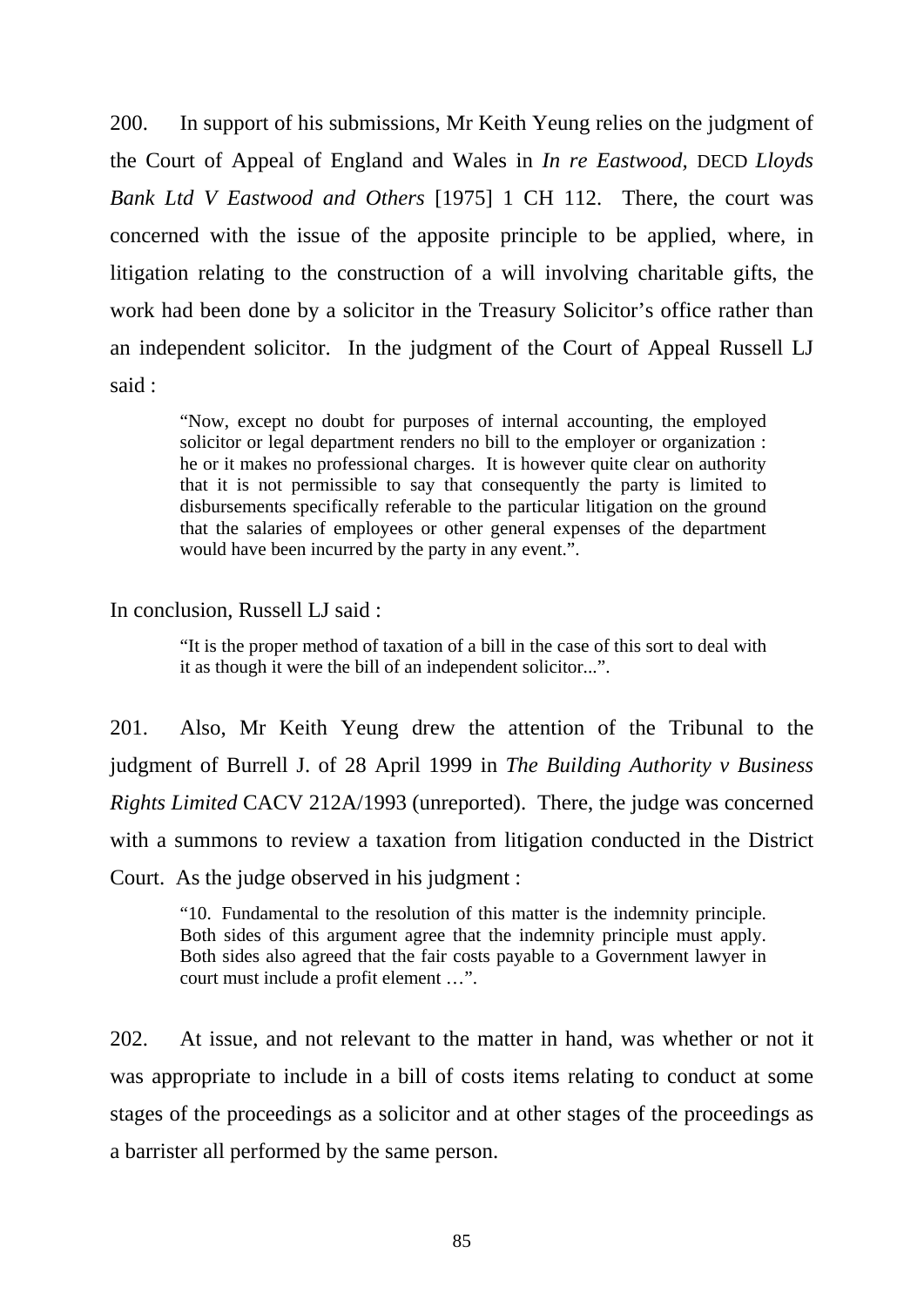## (iii) The Chairman's directions in law.

## A "cold shoulder" order - section 257(1)(b).

203. The Chairman has directed the Tribunal that, having regard to the clear language of the sub-section "… directly or indirectly, in any way acquire, dispose of or otherwise deal in any securities..." the ambit of the prohibition in an order made under section 257(1)(b) encompasses such conduct, whether personal or done in the course of employment on the instructions of a client of the employer.

# "Costs and expenses reasonably incurred by the Government" - section  $257(1)(e)^{\ddagger}$ .

204. At issue, is the validity of a claim made on behalf the Government for the costs of the Assistant to the Presenting Officer, Ms Winnie Ho, in relation to or incidental to the these proceedings, which claim is calculated on a basis described as :

"Fee earner : Mrs Winnie Ho admitted in 1997, rate charged out \$4,000/hr".

205. Ms Winnie Ho was appointed as Assistant to the Presenting Officer on 27 August 2007 on the delegated authority of the Secretary for Justice ("SforJ"), in exercise of the powers conferred by section 254(1) of the Ordinance.

206. The rate at which the claim is made for Ms Winnie Ho's work, namely \$4,000.00 per hour, is at the upper level of the band of \$3,200.00 - \$4,000.00 allowed since 1997 on party and party taxation in the High Court for the work of a solicitor of 10 years and more experience.

<span id="page-85-0"></span><sup>†</sup> See Corrigenda at page 99.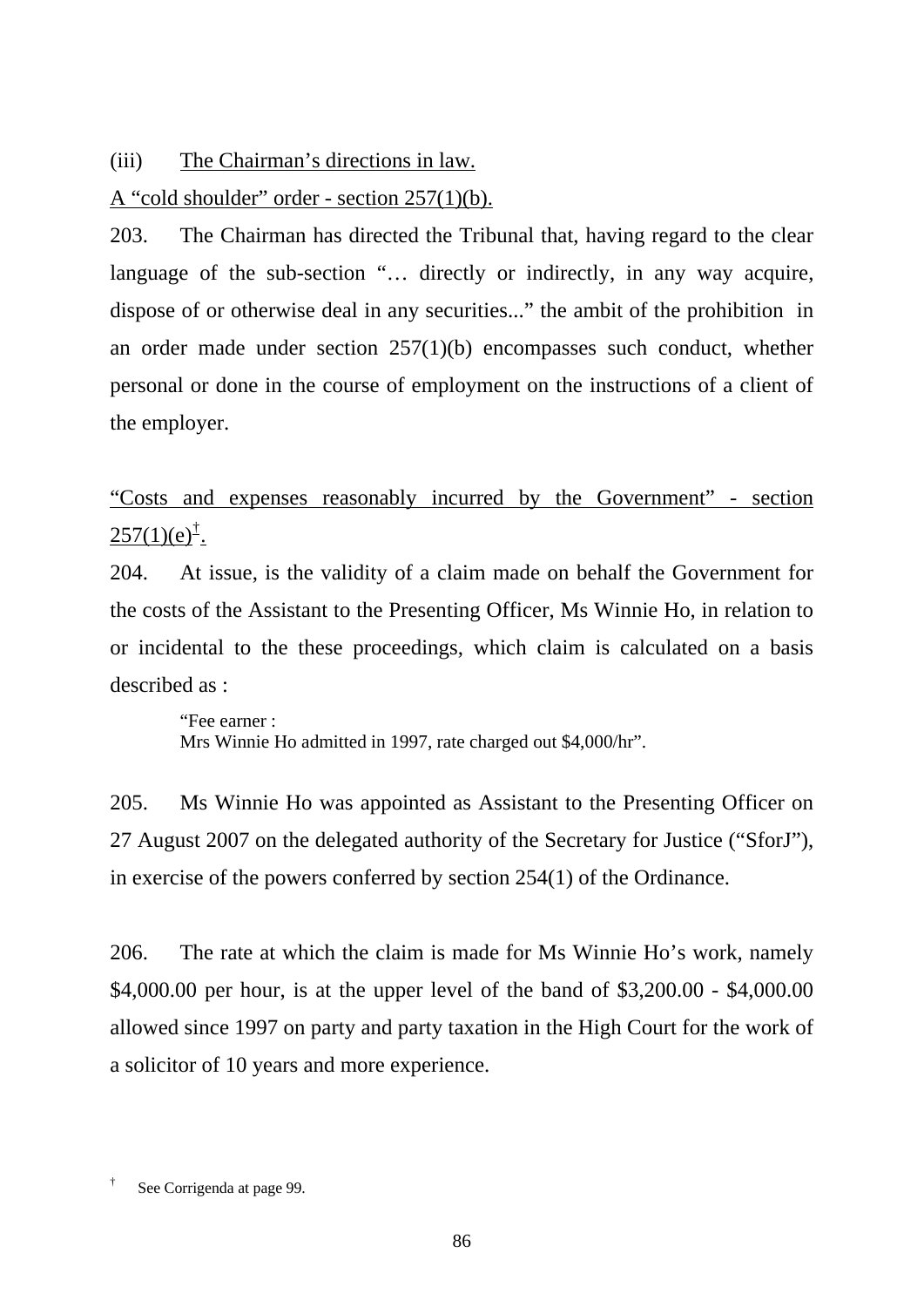207. The Chairman has directed the Tribunal that the Legal Officers Ordinance, Cap 87 provides that :

"3(1) Any legal officer shall in respect of any of the matters mentioned in section 4(1) have all the rights of barristers and solicitors duly admitted under the provisions of the Legal Practitioner's Ordinance (Cap 159).".

Further, that section 4(1) provides :

"(1) The matters referred to in section  $3(1)$  are -

- (a) any matter which by virtue of any enactment in force in Hong Kong or under any law applicable to Hong Kong is entrusted to, or is within the discretion or control of or requires to be discharged by, the Secretary for Justice;
- (b) any matter which the Government is interested;".

208. Section 2 of the Legal Officers (Fees and Costs) Rules, made pursuant to section 10 of the Legal Officers Ordinance provides that :

"(1) In any proceedings before any court or tribunal with regard to the matters referred to in section 4(1) of the Ordinance of the fees and costs of and incidental to the conduct of such proceedings and the appearance of any legal officer shall be governed by Order 62 of the Rules of the High Court.".

209. Section 257(6) of the Ordinance provides that, where the Tribunal makes an order under section 257(1)(e), Order 62 of the Rules of the High Court applies to the taxation of costs.

210. The Chairman has directed the Tribunal that the judgment of the Court of Appeal of England and Wales delivered by Russell LJ in *Eastwood* is directly relevant to the issue at hand. In particular, that the apposite principle to be utilised in addressing a bill of costs in respect of work performed by an employee of a government department, rather than an independent solicitor, is as described by Russell LJ at page 132 C-D of his judgment :

"It is the proper method of taxation of a bill in the case of this sort to deal with it as though it were the bill of an independent solicitor, assessing accordingly the reasonable and fair amount of a discretionary items such as this, having regard to all the circumstances of the case.".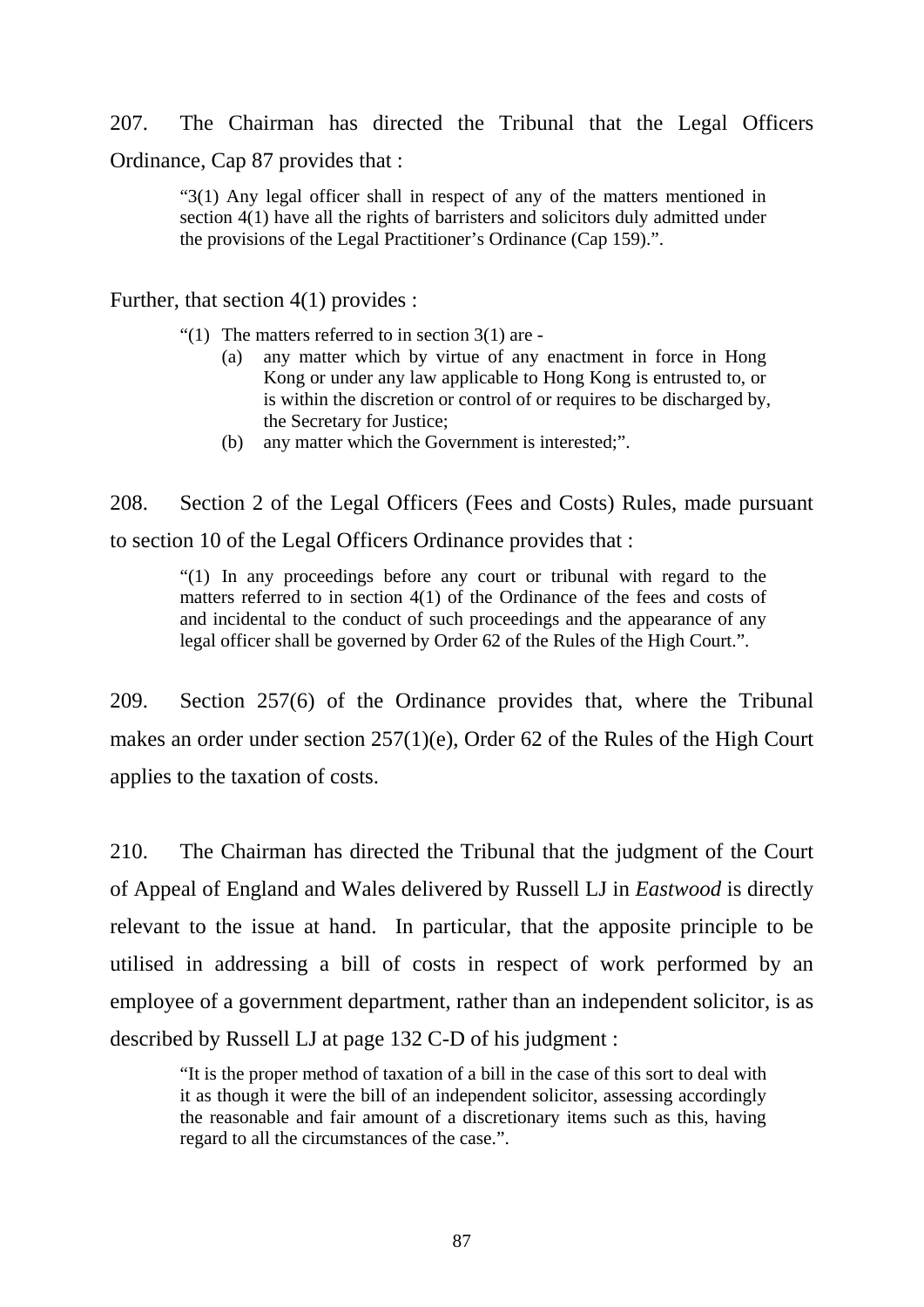That approach is, as Russell LJ pointed out in his judgment, subject to the indemnity principle.

# (II) A consideration of the submissions.

#### Costs and expenses payable to government, pursuant to section 257(1)(e).

211. Mindful of the Chairman's directions in law and, having regard to the nature and complexity of these proceedings, the Tribunal has determined that the basis of the claim made in respect of the work performed by the Assistant to the Presenting Officer, namely an hourly rate of \$4,000.00, is appropriate in respect of work in relation or incidental to the proceedings. Whilst there was a challenge to the rate at which claim was made for the work done it was not suggested that costs were unreasonably incurred in consequence of that work.

212. We are satisfied that the costs claimed on behalf of the Government and the SFC are in respect of costs reasonably incurred in relation or incidental to the proceedings, in the case of the Government, and reasonably incurred in relation or incidental to the investigation of the market misconduct and in relational incidental to the proceedings in the case of the SFC and that it is appropriate that the Tribunal make orders in those terms.

213. In addition to those costs, are the costs and expenses of the Tribunal itself. Calculations in respect of the costs and expenses of the Chairman and the Tribunal staff are based on their respective annual staff costs as described in the "Staff Cost Ready Reckoner" prepared by the Director of Accounting Services. A schedule of those costs attached at [**Annexure VII**].

#### Apportionment of costs.

214. There was no dispute that the appropriate apportionment of costs was that each Specified Person there one quarter of the cost sought. In all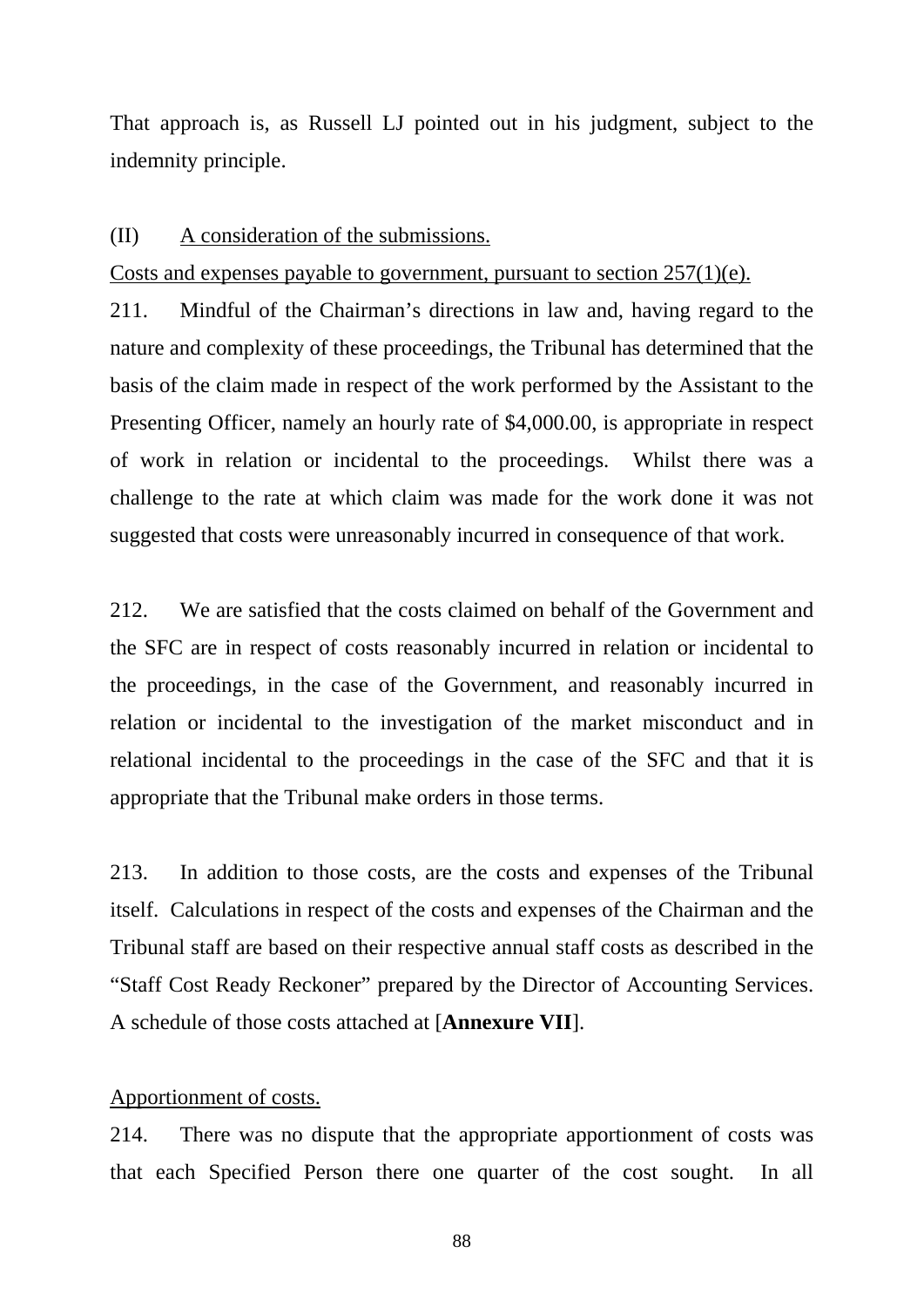circumstances, the Tribunal is satisfied that is an appropriate apportionment of costs.

### Mitigating factors.

### Motive.

215. The Tribunal takes into account in determining the appropriate orders the fact that neither Mr Edmund Chau nor Ms Connie Cheung were motivated by the hope or expectation of personal monetary benefit from their market misconduct. In Part I of our Report we determined in respect of Mr Edmund Chau's conduct in relation to Honest Opportunity and Chinacal that he "… was mindful not only the desirability of retaining them as customers but also that they remain satisfied with the various services rendered to them, including earlier advice on investment in securities.".

### Previous conduct.

216. We take into account the fact that both Mr Edmund Chau and Ms Connie Cheung had been involved in the financial services business for a lengthy period of time prior to their market misconduct, during which time there is no suggestion of any impropriety at all. Similarly, we note that SHKIS and Cheeroll were companies that operated in the same financial services business without impropriety for many years prior to their market misconduct.

# Subsequent conduct.

217. We accept that in the five years subsequent to the market misconduct, namely 6 May - 10 June 2003, there is no suggestion of any impropriety by any of Mr Edmund Chau, Ms Connie Cheung or Cheeroll. By contrast, we note as Mr Brewer drew to our attention that in January 2009 SHKIS (described as Sun Hung Kai) was subjected to a public reprimand by the SFC :

89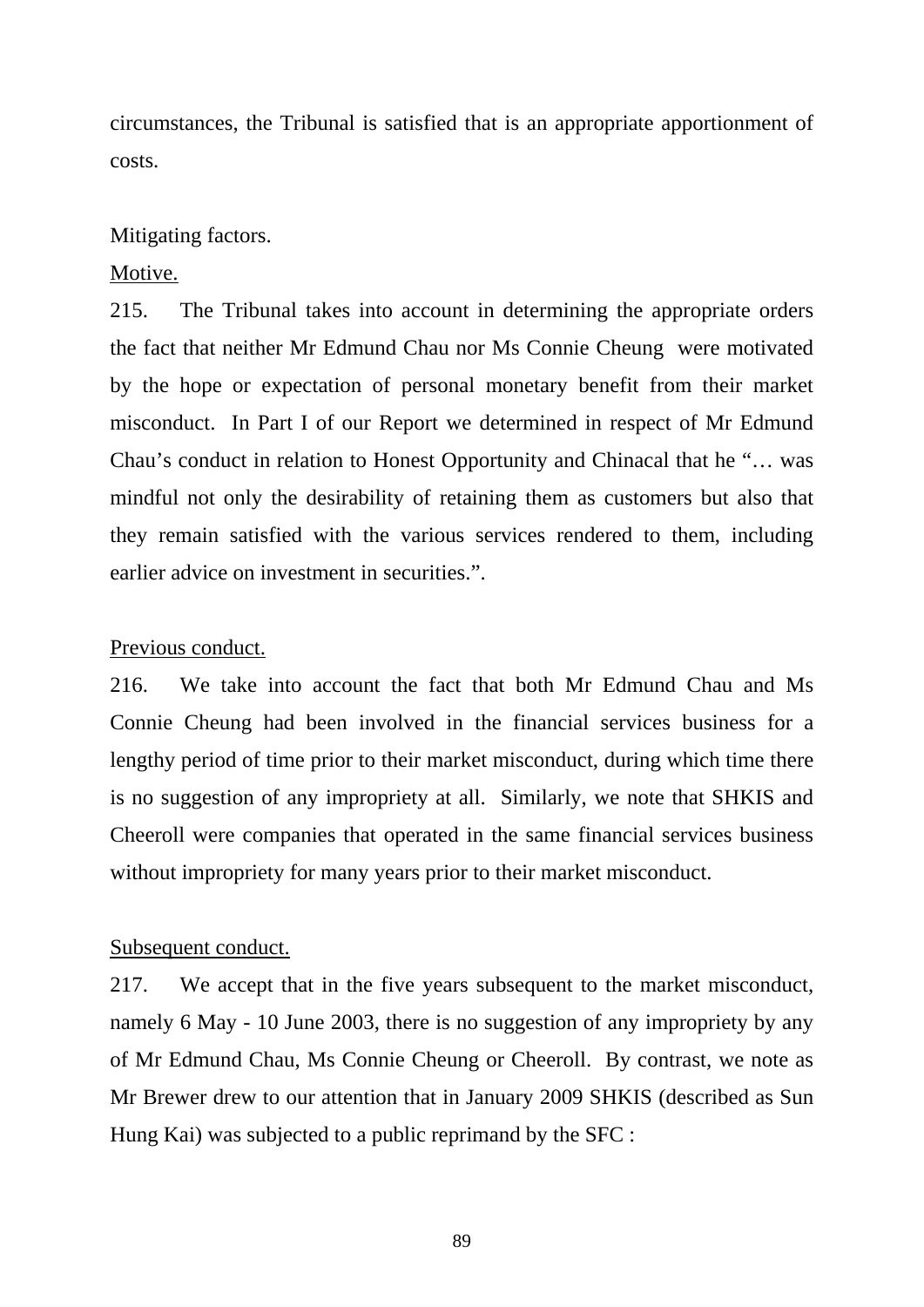"… in respect of internal systems and controls relating to its sale since 2002 of Lehman Brothers Minibonds to its clients, following an investigation by the SFC.".

However, we note that it was stated :

"Sun Hung Kai does not admit any liability wrongdoing arising from these matters but acknowledges seriousness of these concerns.".

Nevertheless, amongst the matters agreed between the SFC and Sun Hung Kai it

was agreed that the latter :

- "(b) …engage an independent audit firm to conduct a review of Sun Hung Kai's internal control and compliance systems;
- (c) if, within 18 months from the completion of Sun Hung Kai's current enhancement exercise (which shall be completed within six months from the date of this agreement) the SFC finds the same concerns of a materially serious nature as those identified by it in this investigation, Sun Hung Kai's licence will be partially suspended for a period of three years to the extent that Sun Hung Kai will not be allowed to sell or distribute unlisted or structured products to clients and provide advice to clients in relation to these products;".

218. The SFC stated that it had taken into account a number of matters, including :

"Sun Hung Kai has already made enhancements and will continue to engage an external professional consultant for the further enhancement of its systems and controls;".

# Delay.

219. As we stated in Part I of the Report, the Tribunal has found that in the period from the commencement of the enquiries by the SFC's letter of 6 June 2003 to the issue of the FS's Notice on 6 June 2007 there was unnecessary delay, for which the Specified Persons were in no way accountable. In particular, we found of the two-year period during which legal advice was sought and was forthcoming (paragraph 93 and 94 of Annexure I of Part I of the Report) :

"93. On any view that period of time expended on the obtaining of legal advice, on the one hand by the SFC internally and on the other hand by the Financial Secretary from the Department of Justice, is extraordinary.".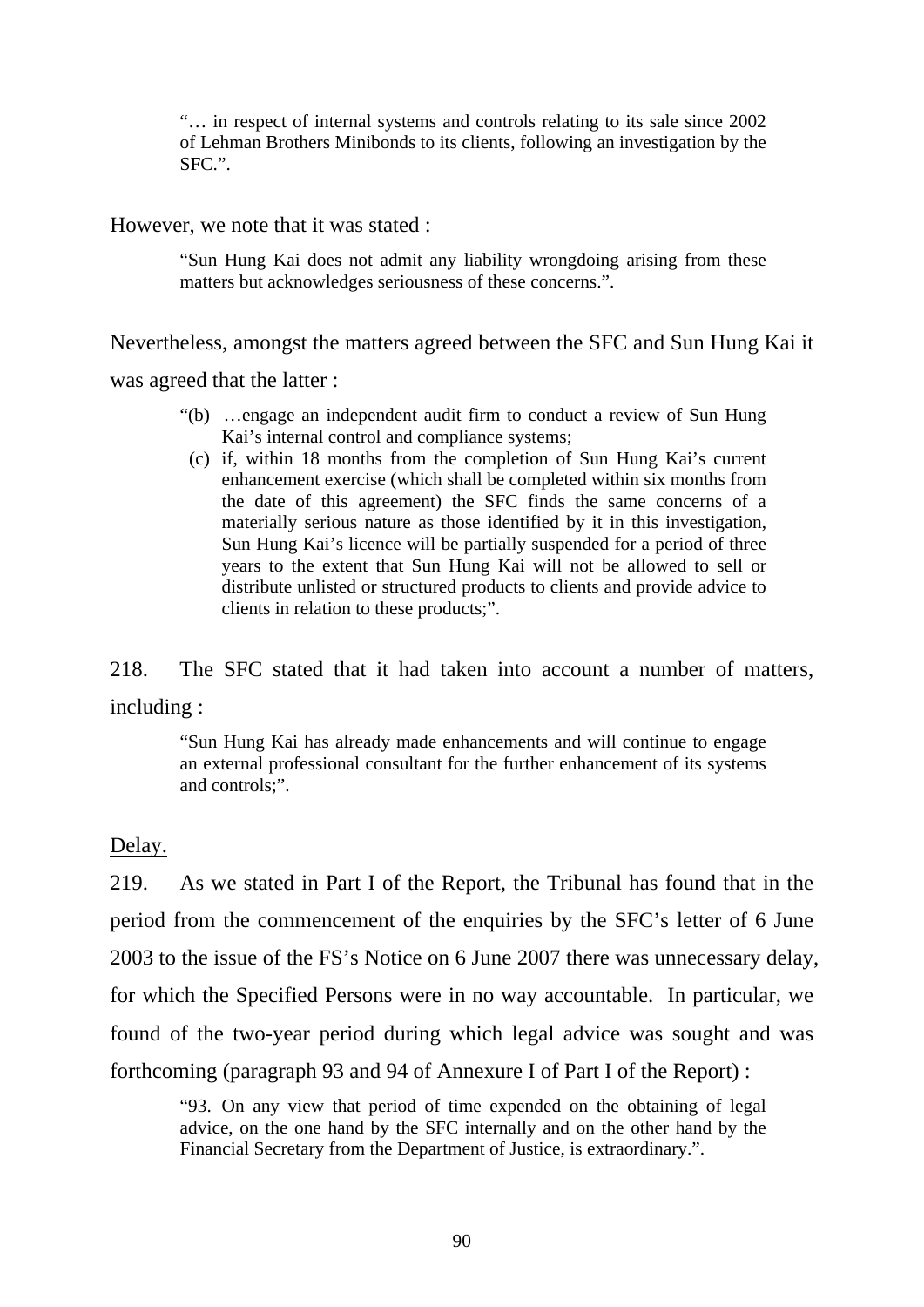220. Of the detailed explanations that were proffered for that element of delay we regret that we found it necessary to find :

"94. Notwithstanding the various explanations proffered on behalf on the SFC in the Department of Justice, the facts stated above merely to be stated for it to be obvious that there was unjustifiable delay.".

Significance of the delay.

221. From the evidence adduced in the proceedings, it is clear that Ms Connie Cheung and Mr Edmund Chau came to learn of the fact of SFC's enquiries into their conduct soon after the receipt by SHKIS of the SFC letter dated 6 June 2003. We accept that from the time that he was first interviewed on 10 September 2003, as a "person under investigation", inevitably Mr Edmund Chau would have been concerned about the possibility of being subjected to criminal proceedings in respect of his conduct. Ms Connie Cheung was first interviewed in October 2003. The stress of the uncertainty of what might lie ahead for each of them was not resolved until they were informed of the fact of the issue of the FS's Notice by the Presenting Officer's letter of 29 August 2007.

222. Obviously, the conduct the subject of investigation, which resulted in these proceedings, necessitated enquiries and the taking of expert and legal advice that, even if processed with expedition, would have occupied many months. Of that, there is no dispute. It would be inappropriate to take into account that period of time in favour of Mr Edmund Chau and Ms Connie Cheung. However, we do take into account in their favour in determining the appropriate orders to be made by the Tribunal the substantial period of unjustified delay described above. It was not suggested that factor is relevant to the corporate Specified Persons nor do we take it into account in their cases.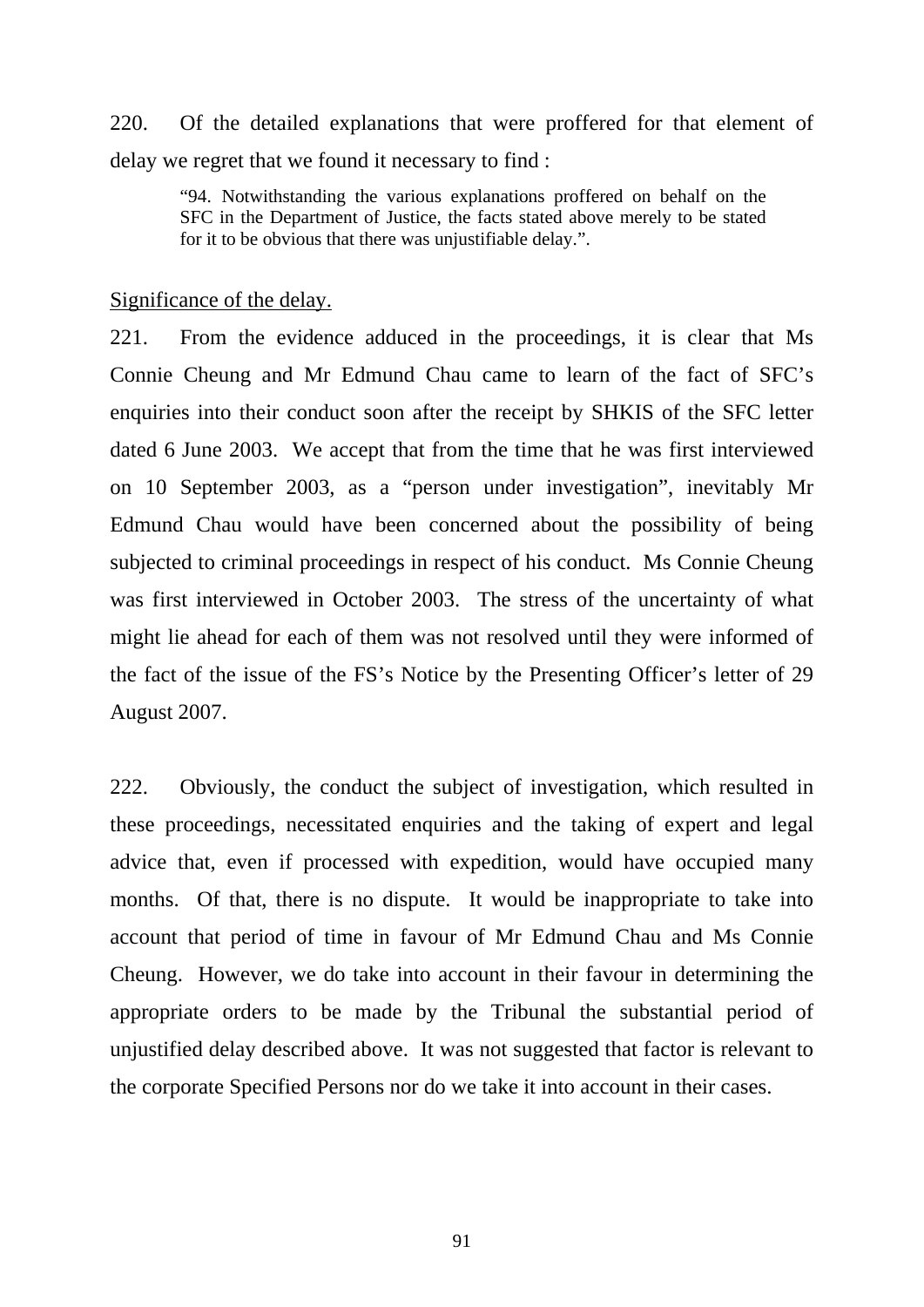#### Irrelevant delay.

223. From the first hearing of the Tribunal on 3 September 2007 counsel acting on behalf of the Specified Persons embarked upon a series of challenges to the jurisdiction and procedures of the Tribunal both before the Tribunal itself and, having failed in those applications, in respect of some of those rulings in judicial review proceedings in the Court of First Instance. Counsel on behalf all four Specified Persons supported all the applications before the Tribunal, save for counsel for Mr Edmund Chau in respect of the challenge to the Tribunal's power to compel a specified person to give testimony and to receive records of compelled interviews made outwith the Tribunal. In the result, commencement of the substantive hearing was delayed until 10 November 2008. There is no dispute that the period is not relevant as a factor to be considered in favour of Mr Edmund Chau and Ms Connie Cheung.

#### Attempts to "settle" the proceedings.

224. Although Mr Bell has asserted that Mr Edmund Chau was prepared to admit his culpability of market misconduct from the outset of these proceedings, he accepts that intention or desire was not communicated in any way to the Tribunal until November 2008.

225. Of the attempts made at what has been described as "settlement" of these proceedings and of the judicial review proceedings, it is immediately apparent from the correspondence put before the Tribunal by Mr Brewer that prior to November 2008 the offer of "settlement" was both limited and circumscribed. It is to be noted that in the letter to the DoJ from Haldanes dated 23 May 2008 it was contended that, whilst Mr Edmund Chau was prepared to accept that his activity constituted market misconduct, he maintained :

"… the truthfulness of his statements and his good intents at the time…".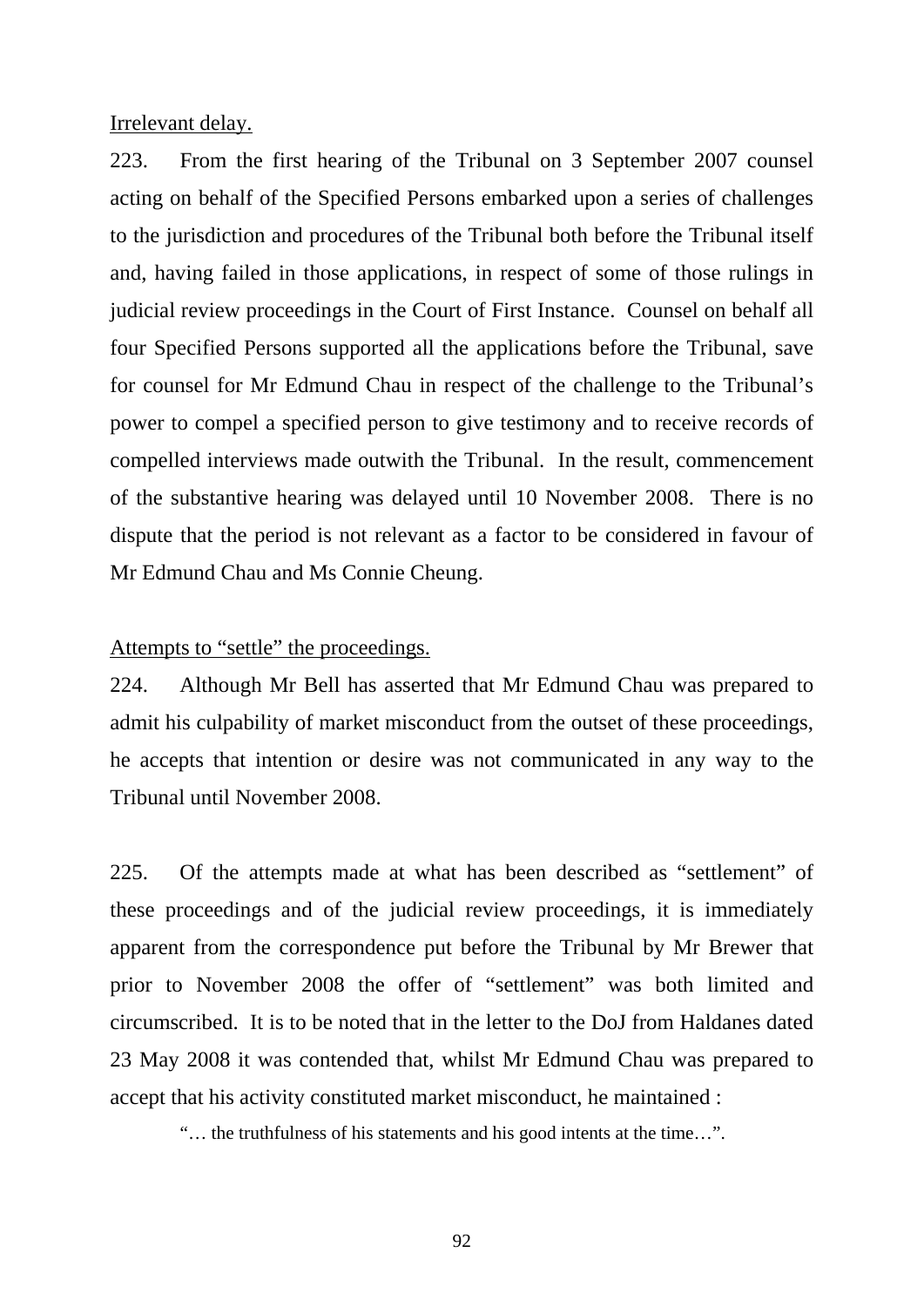226. In those circumstances, it is difficult to comprehend on what basis he was prepared to accept that he was culpable of market misconduct. If the reference to "his statements" is a reference to his records of interview, and the Tribunal is aware of no other relevant statements of Mr Edmund Chau, it is to be noted that throughout those records of interview with the SFC he maintained stoutly his position that he was not culpable of "scaffolding". In face of the allegation, made in the record of interview of 20 November 2003, of "false trading", in respect of his orders in relation to QPL shares placed in the period 26 May to 5 June 2003 Mr Edmund Chau responded :

"... It would be very risky for me. I would not do that. Nor would the company allow me to do that. I absolutely did not have the intention you said. My intuition tells me that it would be foolish to do that.".

227. In respect of a similar allegation, made in his record of interview of 19 April 2004, in relation to his orders on 16, 19 and 20 May 2003 Mr Edmund Chau responded :

"I do not agree with what you said. All the orders were placed by me according to my intuition. I never harboured any intention or thought of creating a false market.".

228. Of the limited and circumscribed nature of the offer of the proposed settlement, it is to be noted that in the letter of Haldanes, dated 23 May 2008, it was proposed :

"This settlement would be on a global basis and that upon accepting Edmond Chau's position, no further proceedings would be taken against Connie Cheung, Cheeroll Ltd, or SHKIS.".

229. That position was maintained and it was suggested in the letter of Haldanes dated 30 May 2008 to the Presenting Officer that on the latter and the Tribunal accepting what was described as Mr Edmund Chau's "plea" that the FS would withdraw the Tribunal's terms of reference against the other Specified Persons.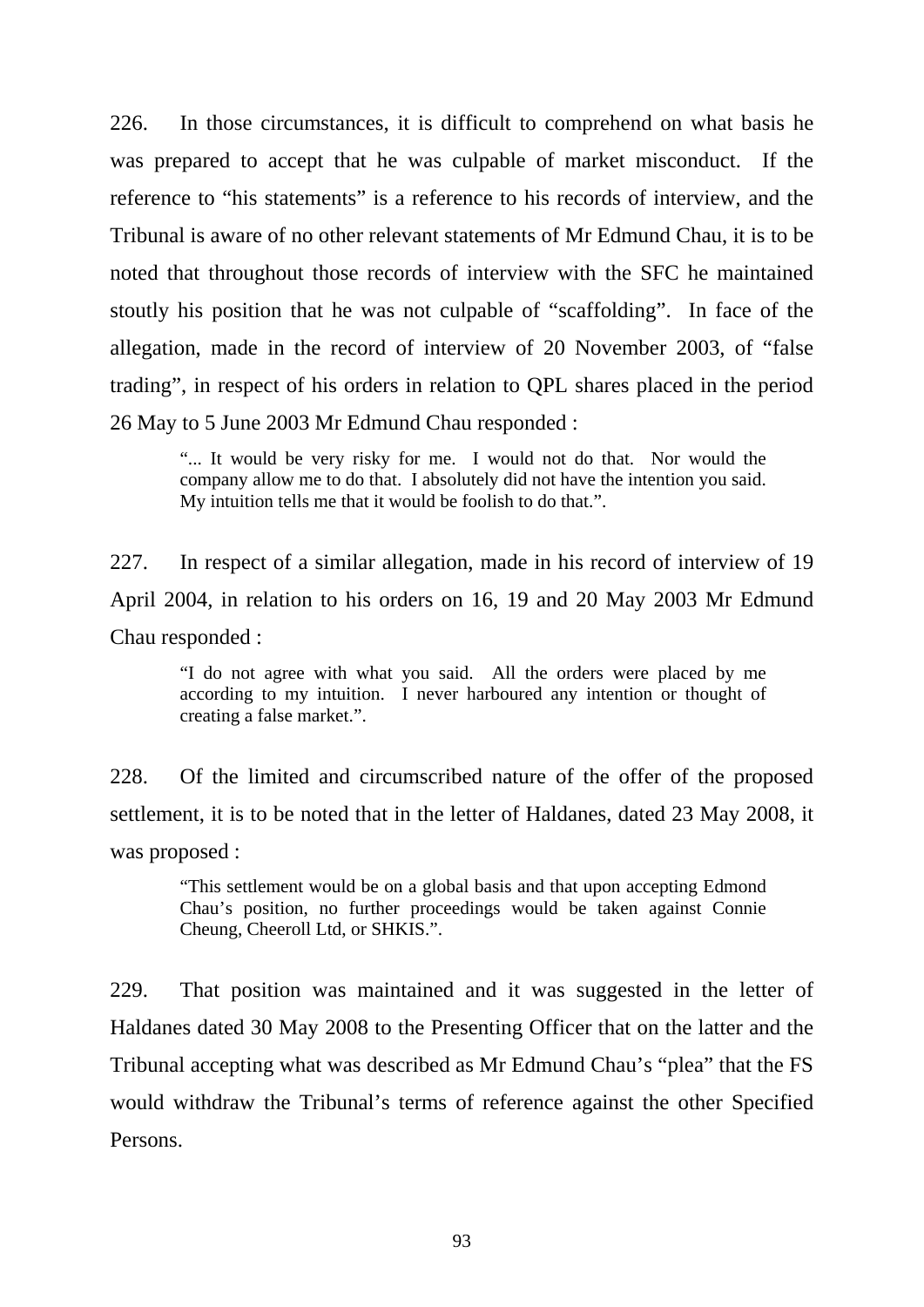230. Also, it is to be noted that the obvious and logical suggestion made by the DoJ in their letter to Haldanes dated 27 May 2008 that the matter be remitted to the MMT was not pursued until November 2008 at the commencement of the substantive hearing.

231. On 10 November 2008, the Tribunal acceded to a request from the Presenting Officer and counsel appearing for all the Specified Persons that the proceedings be adjourned, specifically so that discussions could ensue in respect of an application being made by all parties to the proceedings to the Tribunal for an order by consent pursuant to section 33 of Schedule 9 of the Ordinance. However, on 13 November 2008 the substantive hearing commenced, the parties then not being in a position to make such an application. On that day, 14 and 17 November 2008 the Tribunal received all the factual evidence put before it by the Presenting Officer together with the expert testimony of Mr Shek.

232. At the end of proceedings on 17 November 2008, the parties to the proceedings put before the Tribunal an application for an order to be made by consent pursuant to section 33 of Schedule 9 of the Ordinance (**Annexure III** of Part I of the Report). In short, it was proposed that with the consent of all parties to the proceedings the Tribunal make an order determining that Mr Edmund Chau, Ms Connie Cheung, Cheeroll and SHKIS were all culpable of false trading, contrary to section 274(1)(b) of the Ordinance in consequence of Mr Edmund Chau's "scaffolding" in placing orders through Cheeroll to buy QPL shares, in which conduct Ms Connie Cheung "connived" and for which, through Mr Edmund Chau, Cheeroll accepted its culpability and, through Ms Connie Cheung, SHKIS its accepted culpability. Specifically, it was accepted that Mr Edmund Chau by that conduct intended to create a false or misleading appearance of demand for QPL shares. However, all the Specified Persons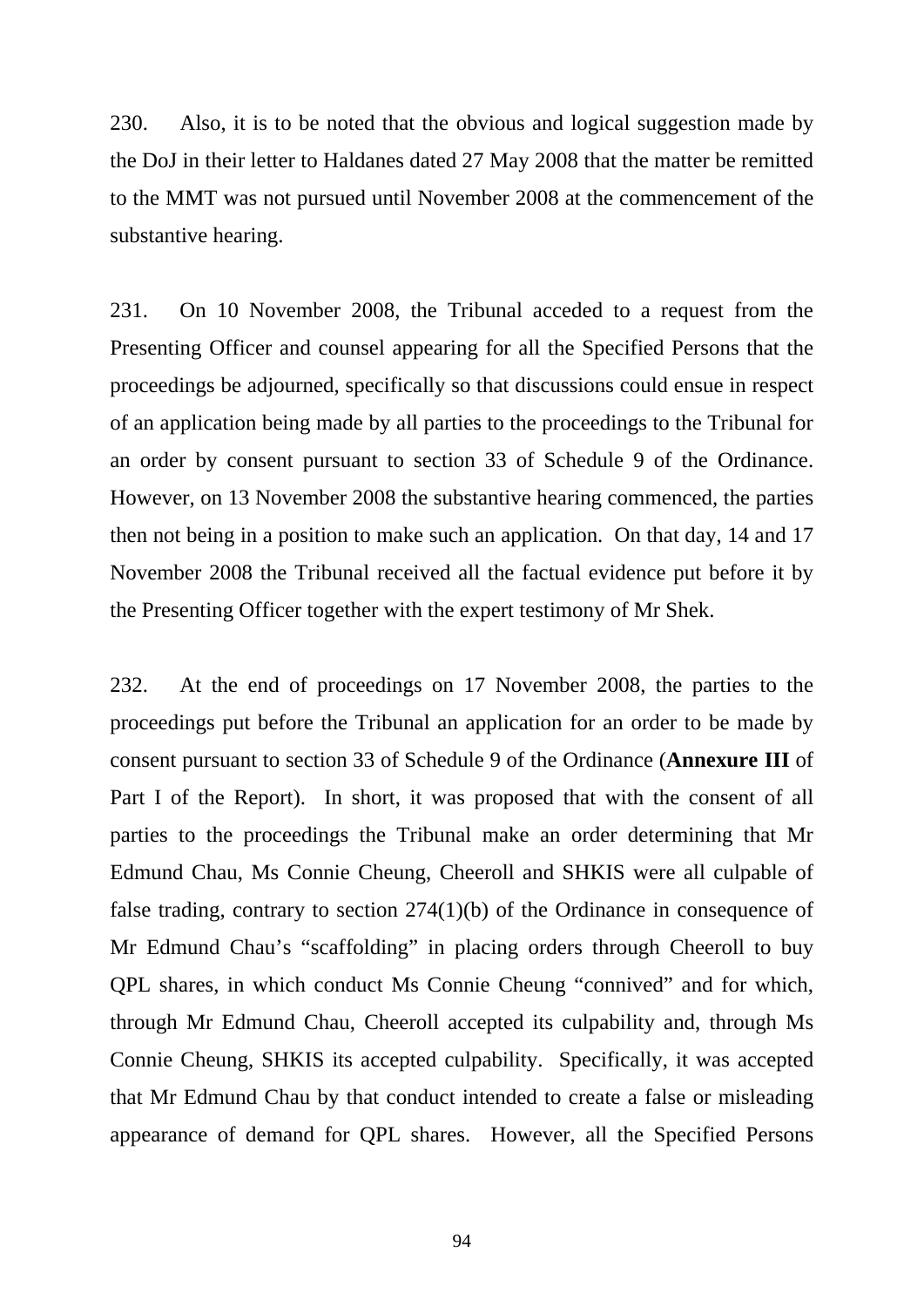denied culpability for "price rigging", contrary to section 275(1), and "stock market manipulation" contrary to section 278(1) of the Ordinance.

233. In the event, on 18 November 2008 the Tribunal ruled that it declined to exercise its discretion to make the order sought (**Annexure III** of Part I of the Report). Almost immediately thereafter Mr Edmund Chau and then Ms Connie Cheung gave evidence. Ultimately, the Tribunal determined that all the Specified Persons were culpable of not only false trading, contrary to section 274(1)(b) but also price rigging, contrary to section 275(1)(b) of the Ordinance.

234. Notwithstanding the very late stage in the substantive hearing at which the Specified Persons admitted to the Tribunal their culpability for false trading, they are entitled to and the Tribunal affords them a measure of credit for those admissions. The Tribunal takes that factor into account in their favour in determining the appropriate orders to make.

Factors of aggravation in respect of culpability.

235. It is a factor in aggravation of the culpability of the Specified Persons that the market misconduct of which they are culpable was conducted on a sustained basis over a prolonged period of time, from 6 May to 10 June 2003. Furthermore, as we noted in Part I of our Report (paragraph 89) it was only brought to an end by the intervention of the SFC on 6 June 2003 by their enquiry of SHKIS in respect of dealings in QPL shares.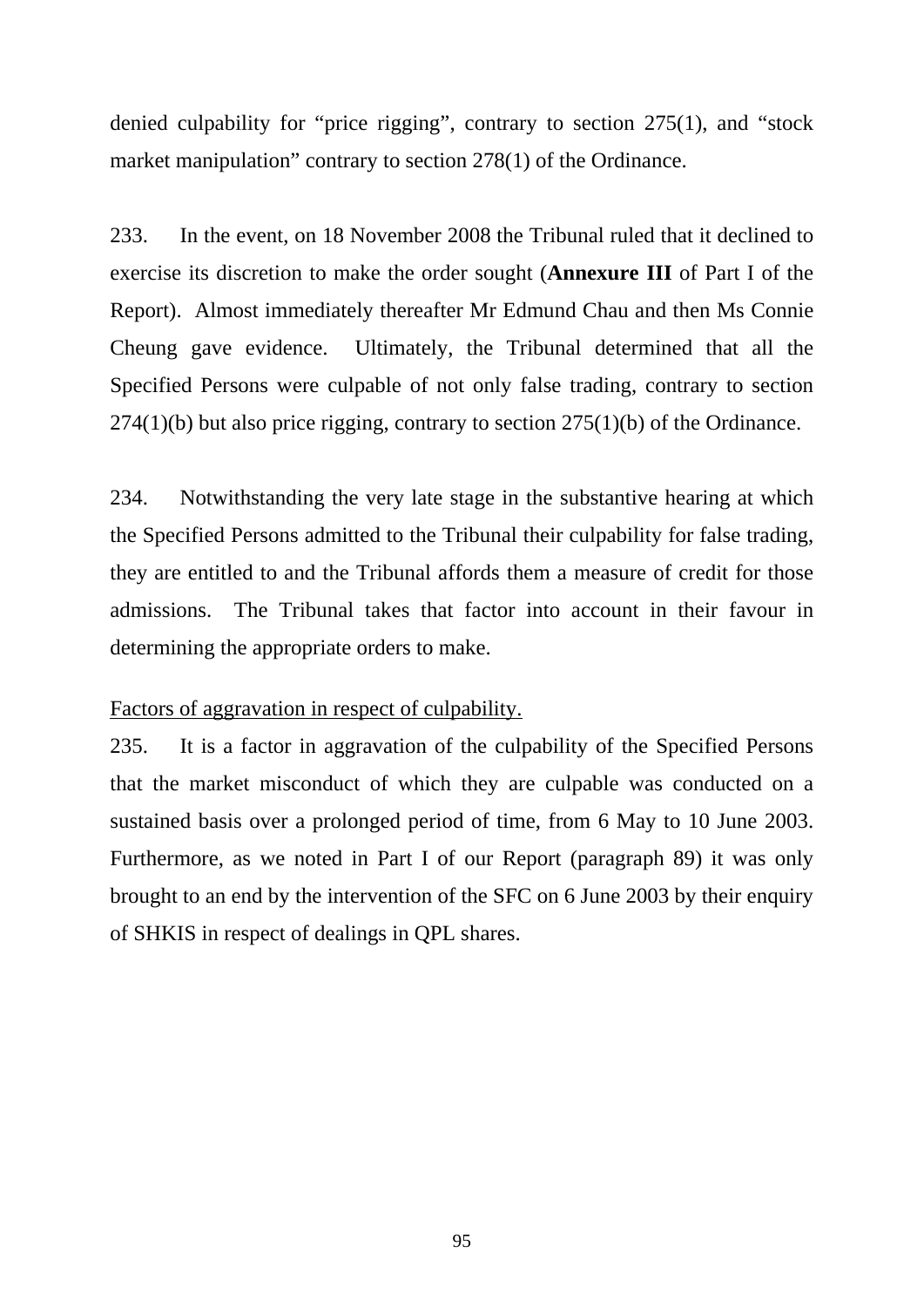- (III) ORDERS.
- 236. The Tribunal makes the following orders :
- (a) in respect of Mr Edmund Chau Chin Hung :
	- (i) pursuant to section  $257(1)(a)$ , that he shall not, without the leave of the Court of First Instance, be or continue to be a director, liquidator or receiver or manager of the property or business, of a listed corporation or any subsidiary company of Sun Hung Kai & Co including Sun Hung Kai Investment Services Limited or in any way, whether directly or indirectly, be concerned or take part in the management of a listed corporation or any subsidiary company of Sun Hung Kai & Co, including Sun Hung Kai Investment Services Limited for 18 months;
	- (ii) pursuant to section  $257(1)(c)$ , that he shall not again perpetrate any conduct which constitutes market misconduct;
	- (iii) pursuant to section  $257(1)(e)$ , and that he shall pay the Government \$796,076.41;
	- (iv) pursuant to section  $257(1)(f)$  that he shall pay the Commission \$15,753.25; and
	- (v) pursuant to section  $257(1)(g)$  that the SFC be recommended to take disciplinary action against him.
- (b) in respect of Ms Connie Cheung Sau Lin :
	- (i) pursuant to section  $257(1)(a)$ , that she shall not without the leave of the Court of First Instance, be or continue to be a director,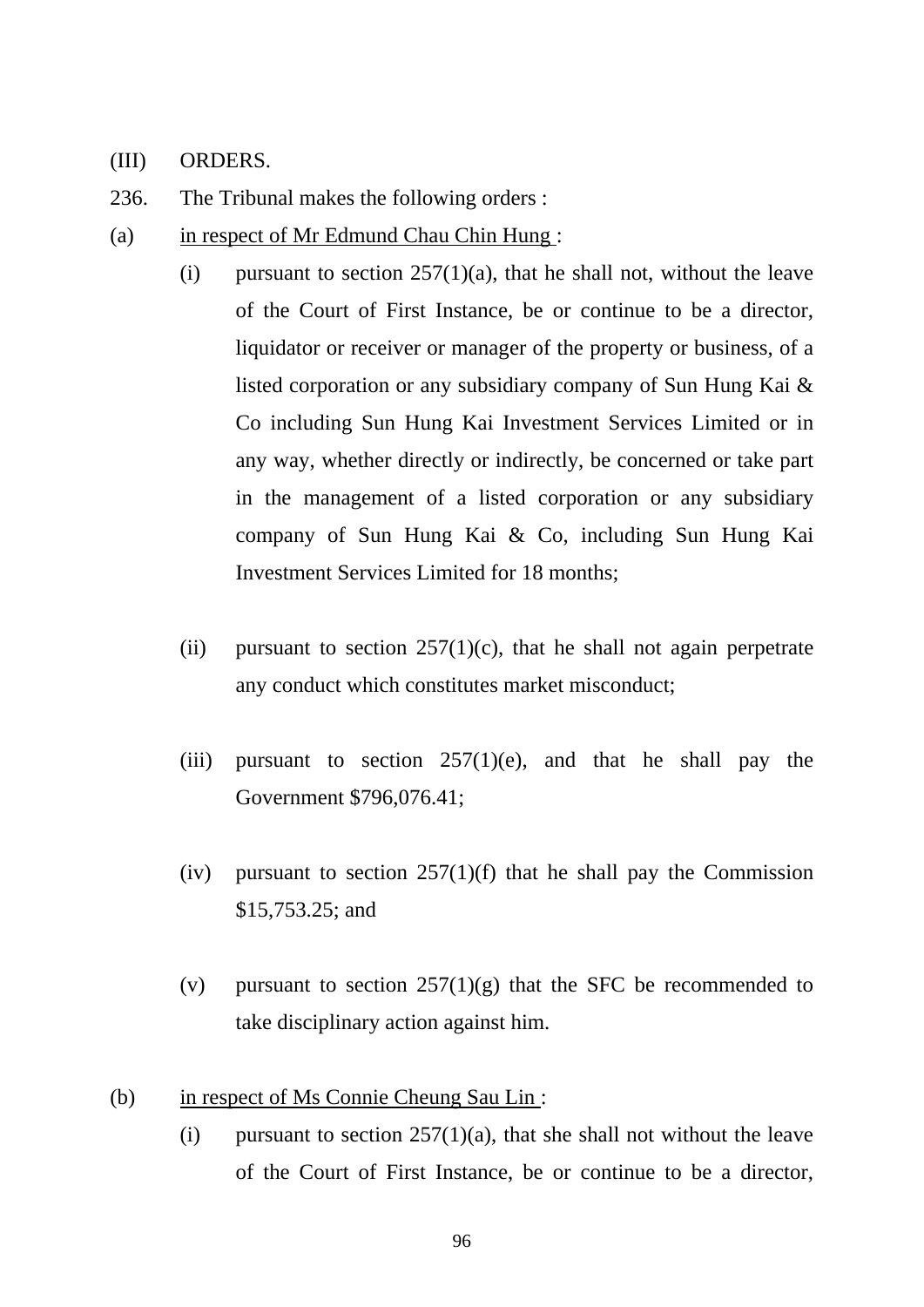liquidator or receiver or manager of the property or business, of a listed corporation or any subsidiary company of Sun Hung Kai & Co including Sun Hung Kai Investment Services Limited, whether directly or indirectly, be concerned or take part in the management of a listed company or any subsidiary company of Sun Hung Kai & Co, including Sun Hung Kai Investment Services Limited for 6 months;

- (ii) pursuant to section  $257(1)(c)$ , that she shall not again perpetrate any conduct which constitutes market misconduct;
- (iii) pursuant to section  $257(1)(e)$ , that she shall pay the Government \$796,076.41;
- (iv) pursuant to section  $257(1)(f)$ , that she shall pay the Commission \$15,753.25; and
- (v) pursuant to section  $257(1)(g)$ , that the SFC be recommended to take disciplinary action against her.
- (c) In respect of Cheeroll Limited, now known as Sun Hung Kai Strategic Capital Limited :
	- (i) pursuant to section  $257(1)(c)$ , that it shall not again perpetrate any conduct which constitutes market misconduct;
	- (ii) pursuant to section  $257(1)(e)$ , that it shall pay the Government \$796,076.41; and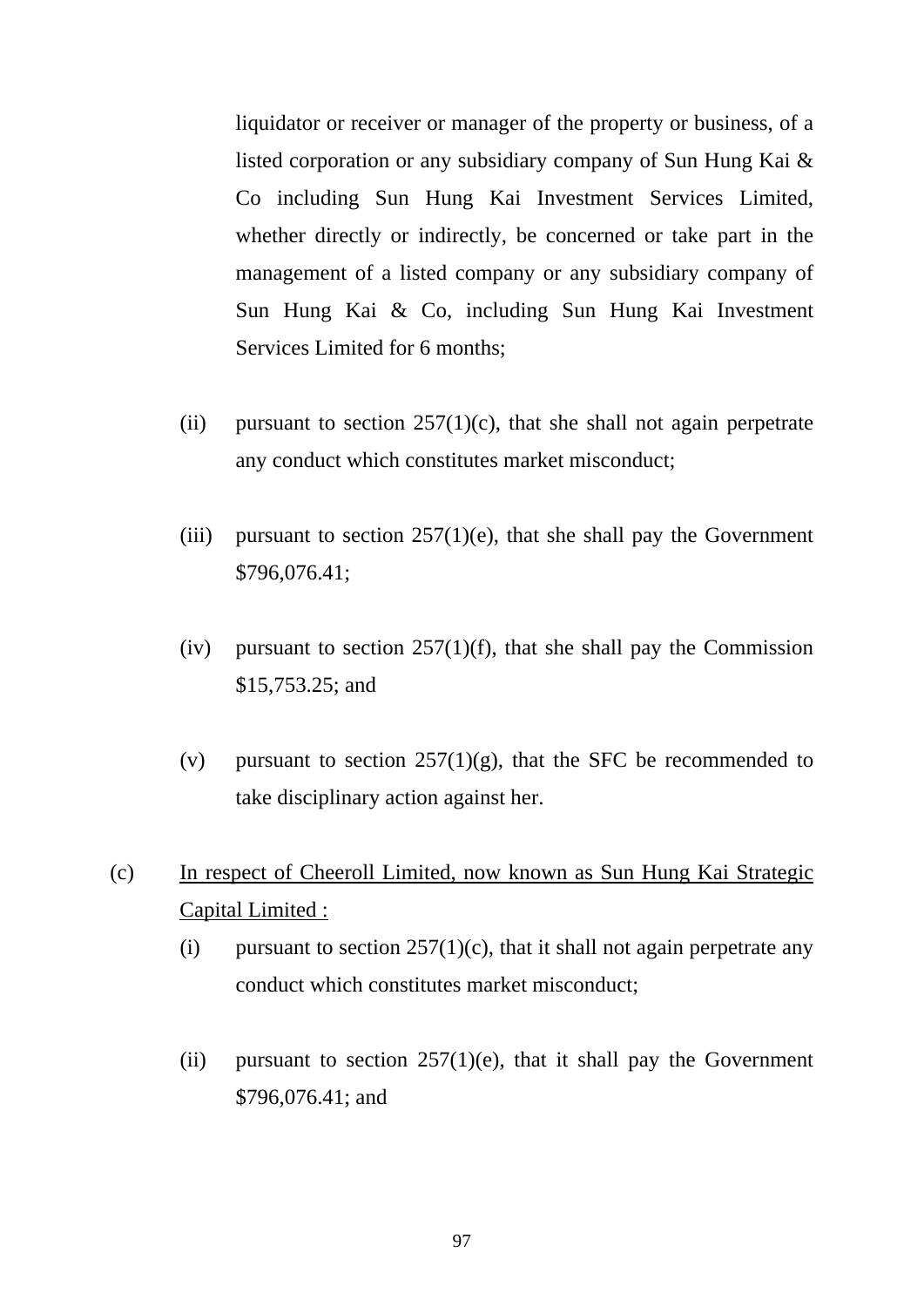- (iii) pursuant to section  $257(1)(f)$ , that it shall pay the Commission \$15,753.25.
- (d) In respect of Sun Hung Kai Investment Services Limited :
	- (i) pursuant to section  $257(1)(c)$ , that it shall not again perpetrate any conduct which constitutes market misconduct;
	- (ii) pursuant to section  $257(1)(e)$ , that it shall pay the Government \$796,076.41;
	- (iii) pursuant to section  $257(1)(f)$  that it shall pay the Commission \$15,753.25; and
	- (iv) pursuant to section  $257(1)(g)$ , that the SFC be recommended to take disciplinary action against it.

237. Pursuant to section 264(2) of the Ordinance the Tribunal directs the Secretary to file the orders made under section  $257(1)(a)$  with the registrar of Companies forthwith.

238. Pursuant to section 264(1) of the Ordinance the Tribunal directs the Secretary to give notice to the Court of First Instance to register its orders made pursuant to section  $257(1)(a)$ , (c) (e) and (f).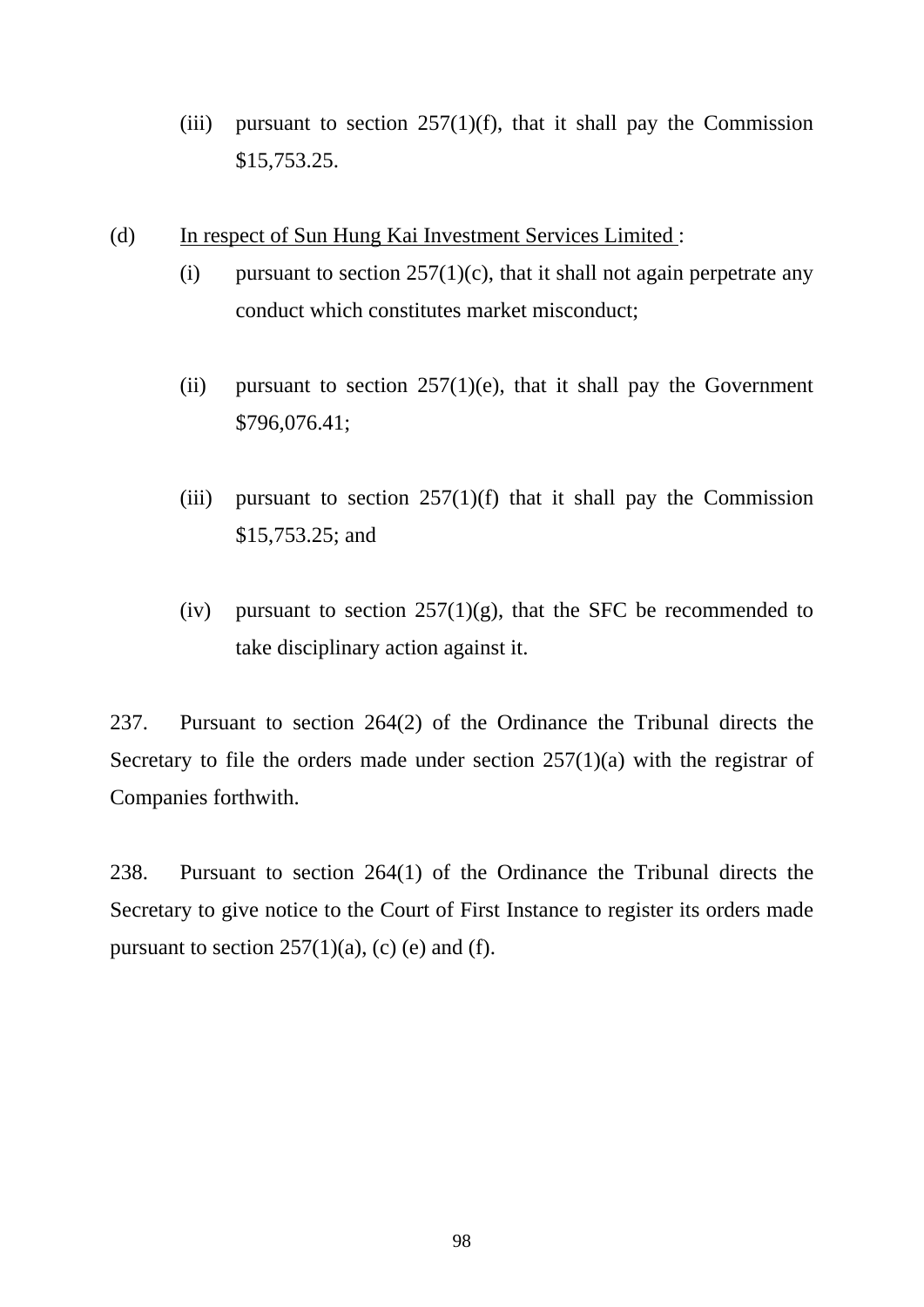# CHAPTER 9

### MISCELLANEOUS MATTERS

#### Representation.

239. Throughout the hearings the Presenting Officer was Mr Keith Yeung and the Assistant to the Presenting Officer was Ms Winnie Ho.

240. Messrs Haldanes were instructing solicitors of all counsel appearing for all the Specified Persons throughout the hearings. Mr Adrian Bell appeared behalf of Mr Edmund Chau. Mr Kevin Patterson appeared for Ms Connie Cheung until 10 November 2008 and thereafter, when she was represented by Mr Bernard Mak. Cheeroll and SHKIS were represented by Mr John Brewer.

#### Corrigenda

241. As to Chapter 2 of Part I of the Report : "Chronology" at page 6, in addition to the dates there stated, namely 14 and 15 November 2007, the Tribunal received submissions in respect of the same matter on 16 and 22 November 2007.

Addendum (3 March 2009) : in Chapter 7 of Part II of the Report the heading to paragraph 204 should state section  $257(1)(e)$  and not section  $257(1)(f)$ .

#### Acknowledgment

242. The Tribunal acknowledges with thanks the assistance of all counsel and those assisting them in the hearings in respect of the substantive issues.